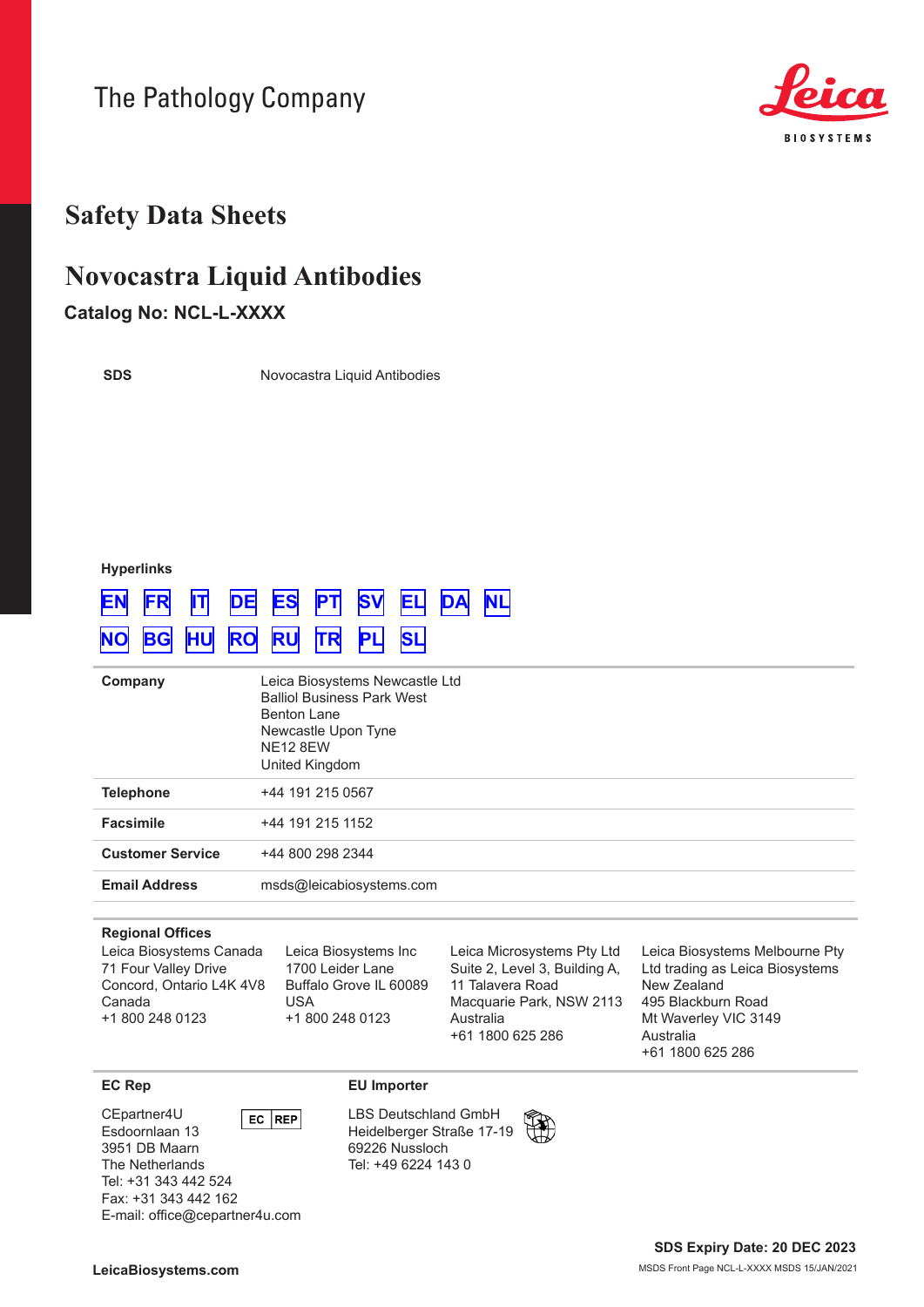

NOVOCASTRATM LIQUID ANTIBODIES

**BIOSYSTEMS** 

**Page:** 1

**Compilation date:** 20/DEC/2020

**Revision No:** 4

### <span id="page-1-0"></span>**Section 1: Identification of the substance/mixture and of the company/undertaking**

### **1.1. Product identifier**

### **Product name:** NOVOCASTRATM LIQUID ANTIBODIES

### **1.2. Relevant identified uses of the substance or mixture and uses advised against**

**Use of substance / mixture:** Use in laboratories - Professional.

### **1.3. Details of the supplier of the safety data sheet**

**Company name:** Leica Biosystems Newcastle Ltd

Balliol Business Park West

Benton Lane

Newcastle Upon Tyne

NE12 8EW

United Kingdom

**Tel:** +44 191 2150567

**Fax:** +44 191 2151152

**Email:** msds@LeicaBiosystems.com

# **1.4. Emergency telephone number**

**Emergency tel:** USA and Canada: 1-800-424-9300 Outside USA and Canada: +1 703-741-5970 For emergency calls only.

# **Section 2: Hazards identification**

### **2.1. Classification of the substance or mixture**

**Classification under CHIP:** This product has no classification under CHIP.

**Classification under CLP:** This product has no classification under CLP.

**2.2. Label elements**

**Label elements:** This product has no label elements.

**2.3. Other hazards**

**PBT:** This product is not identified as a PBT/vPvB substance.

### **Section 3: Composition/information on ingredients**

**3.2. Mixtures**

**Contains:** Not Applicable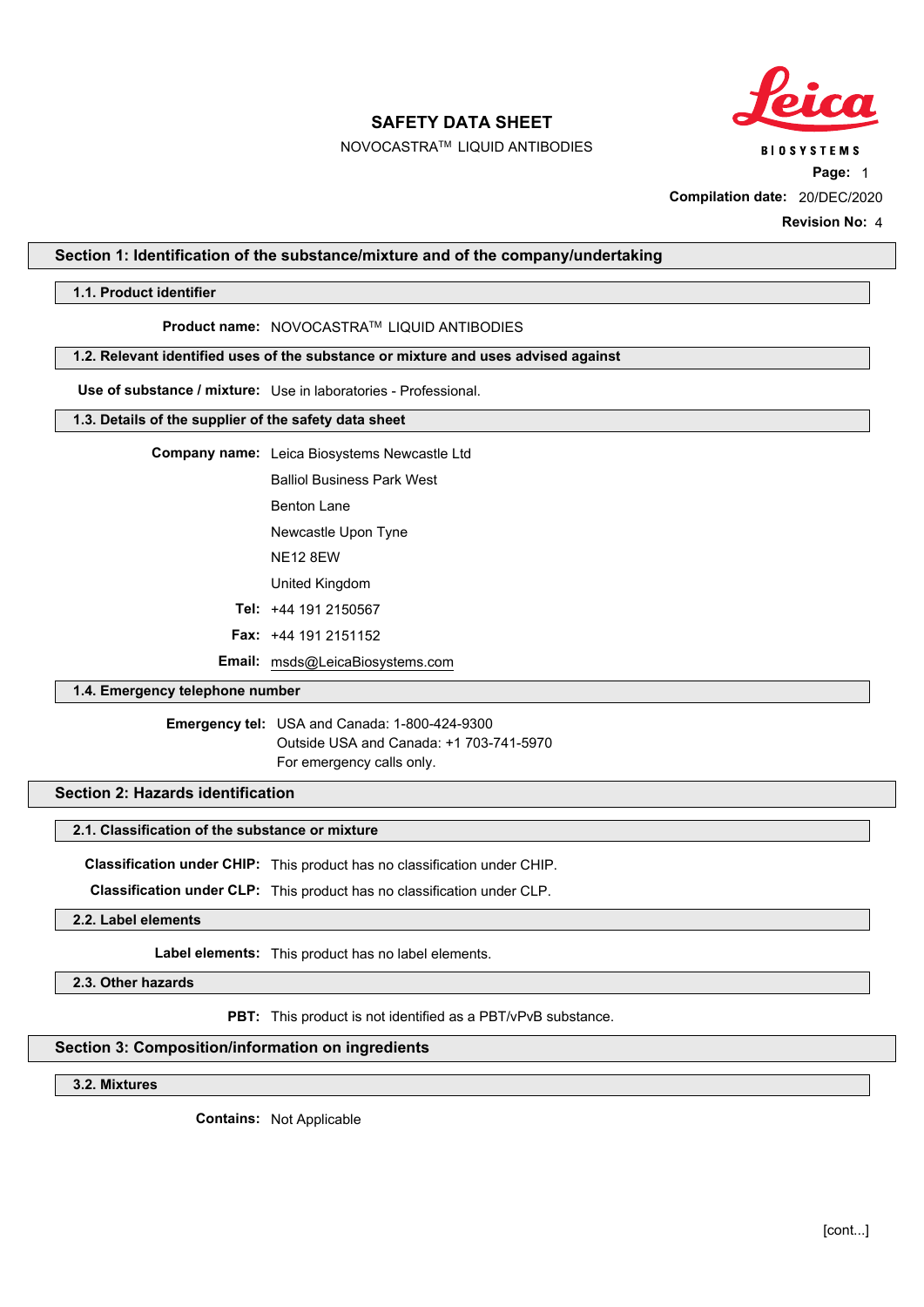# NOVOCASTRATM LIQUID ANTIBODIES

**Page:** 2

### **Section 4: First aid measures**

**4.1. Description of first aid measures**

**Skin contact:** Wash immediately with plenty of soap and water.

**Eye contact:** Bathe the eye with running water for 15 minutes.

**Ingestion:** Wash out mouth with water.

**Inhalation:** Move to fresh air in case of accidental inhalation of vapours.

### **4.2. Most important symptoms and effects, both acute and delayed**

**Skin contact:** There may be mild irritation at the site of contact.

**Eye contact:** There may be irritation and redness.

**Ingestion:** There may be irritation of the throat.

**Inhalation:** No symptoms.

**Delayed / immediate effects:** No data available.

**4.3. Indication of any immediate medical attention and special treatment needed**

**Immediate / special treatment:** Not applicable.

### **Section 5: Fire-fighting measures**

#### **5.1. Extinguishing media**

**Extinguishing media:** Suitable extinguishing media for the surrounding fire should be used.

### **5.2. Special hazards arising from the substance or mixture**

**Exposure hazards:** In combustion emits toxic fumes.

# **5.3. Advice for fire-fighters**

**Advice for fire-fighters:** Wear self-contained breathing apparatus. Wear protective clothing to prevent contact

with skin and eyes.

# **Section 6: Accidental release measures**

#### **6.1. Personal precautions, protective equipment and emergency procedures**

**Personal precautions:** Refer to section 8 of SDS for personal protection details. Turn leaking containers leak-

side up to prevent the escape of liquid.

# **6.2. Environmental precautions**

**Environmental precautions:** Do not discharge into drains or rivers. Contain the spillage using bunding.

### **6.3. Methods and material for containment and cleaning up**

**Clean-up procedures:** Absorb into dry earth or sand. Transfer to a closable, labelled salvage container for

disposal by an appropriate method.

# **6.4. Reference to other sections**

**Reference to other sections:** Refer to section 8 of SDS. Refer to section 13 of SDS.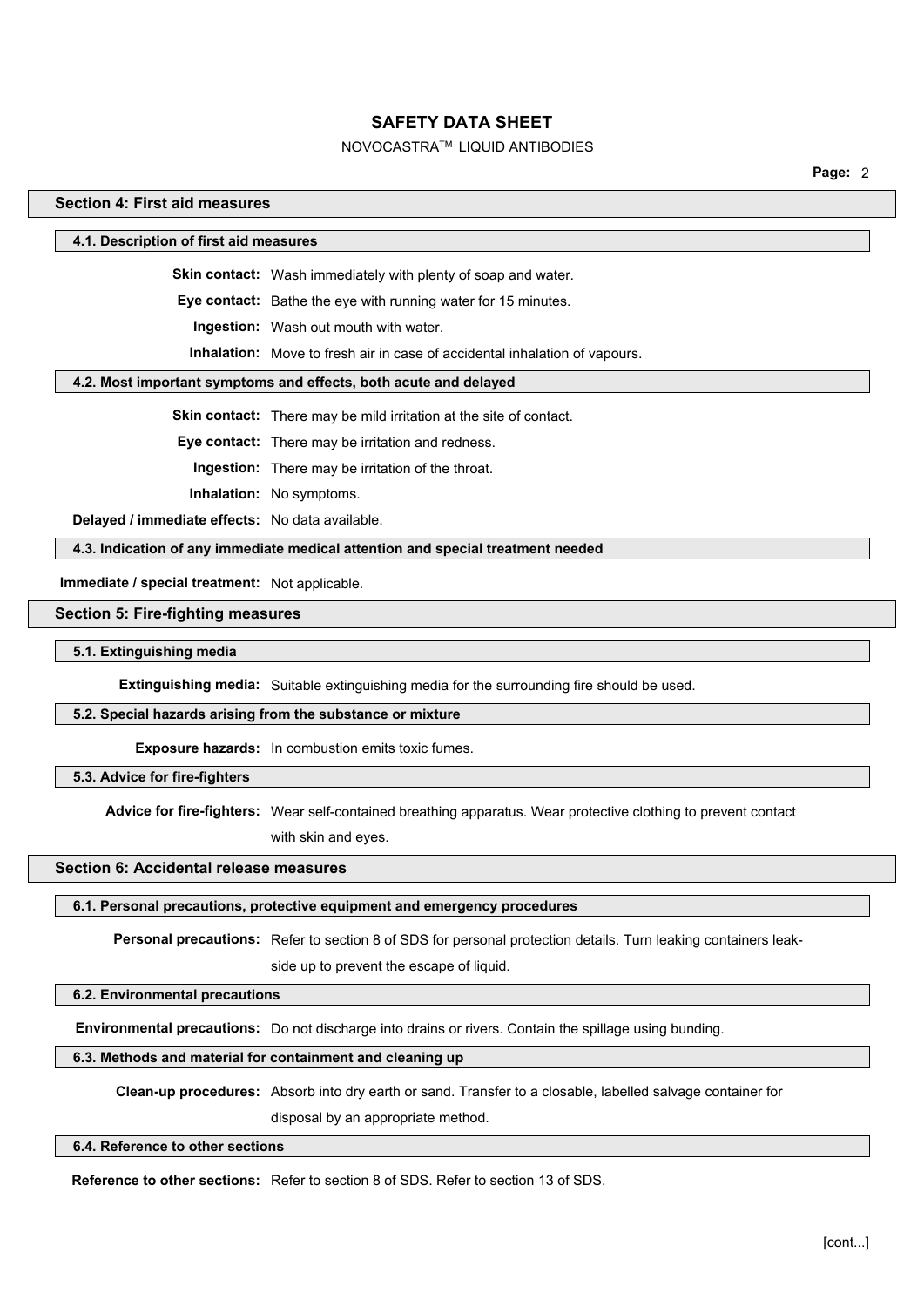# NOVOCASTRATM LIQUID ANTIBODIES

**Page:** 3

### **Section 7: Handling and storage**

### **7.1. Precautions for safe handling**

**Handling requirements:** Avoid direct contact with the substance.

### **7.2. Conditions for safe storage, including any incompatibilities**

**Storage conditions:** Store in cool, well ventilated area. Keep container tightly closed.

**Suitable packaging:** Not applicable.

**7.3. Specific end use(s)**

**Specific end use(s):** Use in laboratories - Professional.

### **Section 8: Exposure controls/personal protection**

#### **8.1. Control parameters**

**Workplace exposure limits:** No data available.

### **DNEL/PNEC Values**

**DNEL / PNEC** No data available.

**8.2. Exposure controls**

| <b>Engineering measures:</b> Ensure all engineering measures mentioned in section 7 of SDS are in place. |
|----------------------------------------------------------------------------------------------------------|
| <b>Respiratory protection:</b> Respiratory protection not required.                                      |
| Hand protection: Protective gloves.                                                                      |
| <b>Eye protection:</b> Safety glasses. Ensure eye bath is to hand.                                       |
| <b>Skin protection:</b> Protective clothing.                                                             |
| <b>Environmental:</b> Prevent from entering in public sewers or the immediate environment.               |
|                                                                                                          |

# **Section 9: Physical and chemical properties**

### **9.1. Information on basic physical and chemical properties**

|                                                         | <b>State: Liguid</b>                                                                        |                                     |
|---------------------------------------------------------|---------------------------------------------------------------------------------------------|-------------------------------------|
|                                                         | <b>Colour:</b> Colourless - Yellow - Pink                                                   |                                     |
|                                                         | <b>Odour: Odourless</b>                                                                     |                                     |
| <b>Evaporation rate:</b> No data available.             |                                                                                             |                                     |
|                                                         | <b>Oxidising:</b> No data available.                                                        |                                     |
| Solubility in water: No data available.                 |                                                                                             |                                     |
|                                                         | <b>Viscosity:</b> No data available.                                                        |                                     |
| Boiling point/range°C: No data available.               | Melting point/range°C: No data available.                                                   |                                     |
| <b>Flammability limits %: lower:</b> No data available. |                                                                                             | <b>upper:</b> No data available.    |
|                                                         | Part.coeff. n-octanol/water: No data available.<br><b>Flash point C:</b> No data available. |                                     |
| Autoflammability°C: No data available.                  |                                                                                             | Vapour pressure: No data available. |
|                                                         | <b>Relative density:</b> No data available.                                                 | <b>pH:</b> No data available.       |
|                                                         | <b>VOC g/l:</b> No data available.                                                          |                                     |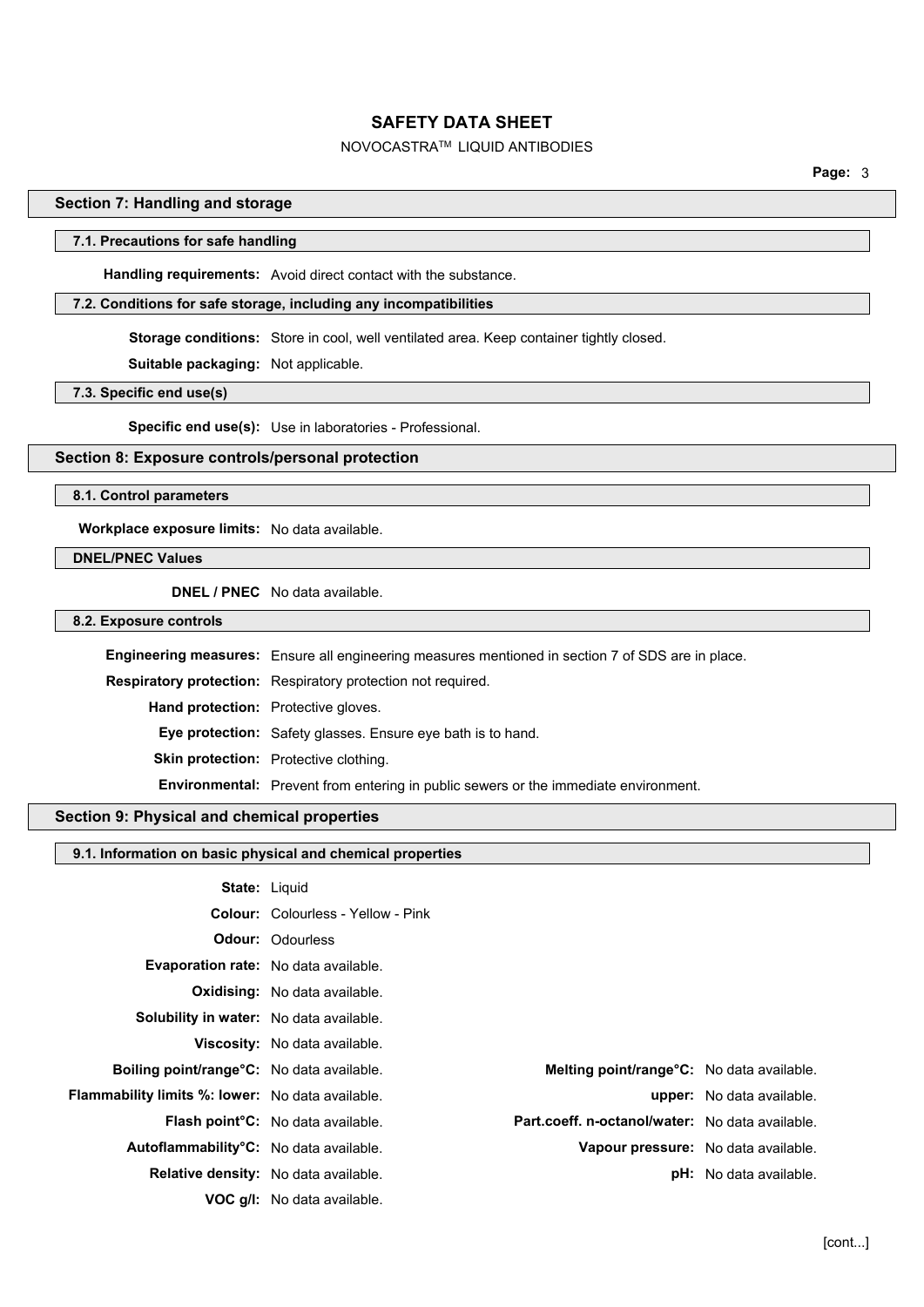### NOVOCASTRATM LIQUID ANTIBODIES

## **9.2. Other information**

**Other information:** Not applicable.

### **Section 10: Stability and reactivity**

#### **10.1. Reactivity**

**Reactivity:** Stable under recommended transport or storage conditions.

**10.2. Chemical stability**

**Chemical stability:** Stable under normal conditions.

#### **10.3. Possibility of hazardous reactions**

**Hazardous reactions:** Hazardous reactions will not occur under normal transport or storage conditions.

Decomposition may occur on exposure to conditions or materials listed below.

### **10.4. Conditions to avoid**

**Conditions to avoid:** Heat.

### **10.5. Incompatible materials**

**Materials to avoid:** Strong oxidising agents. Strong acids.

### **10.6. Hazardous decomposition products**

**Haz. decomp. products:** In combustion emits toxic fumes.

### **Section 11: Toxicological information**

### **11.1. Information on toxicological effects**

**Toxicity values:** No data available.

**Symptoms / routes of exposure**

**Skin contact:** There may be mild irritation at the site of contact.

**Eye contact:** There may be irritation and redness.

**Ingestion:** There may be irritation of the throat.

**Inhalation:** No symptoms.

**Delayed / immediate effects:** No data available.

**Other information:** Not applicable.

### **Section 12: Ecological information**

### **12.1. Toxicity**

**Ecotoxicity values:** No data available.

### **12.2. Persistence and degradability**

**Persistence and degradability:** Biodegradable.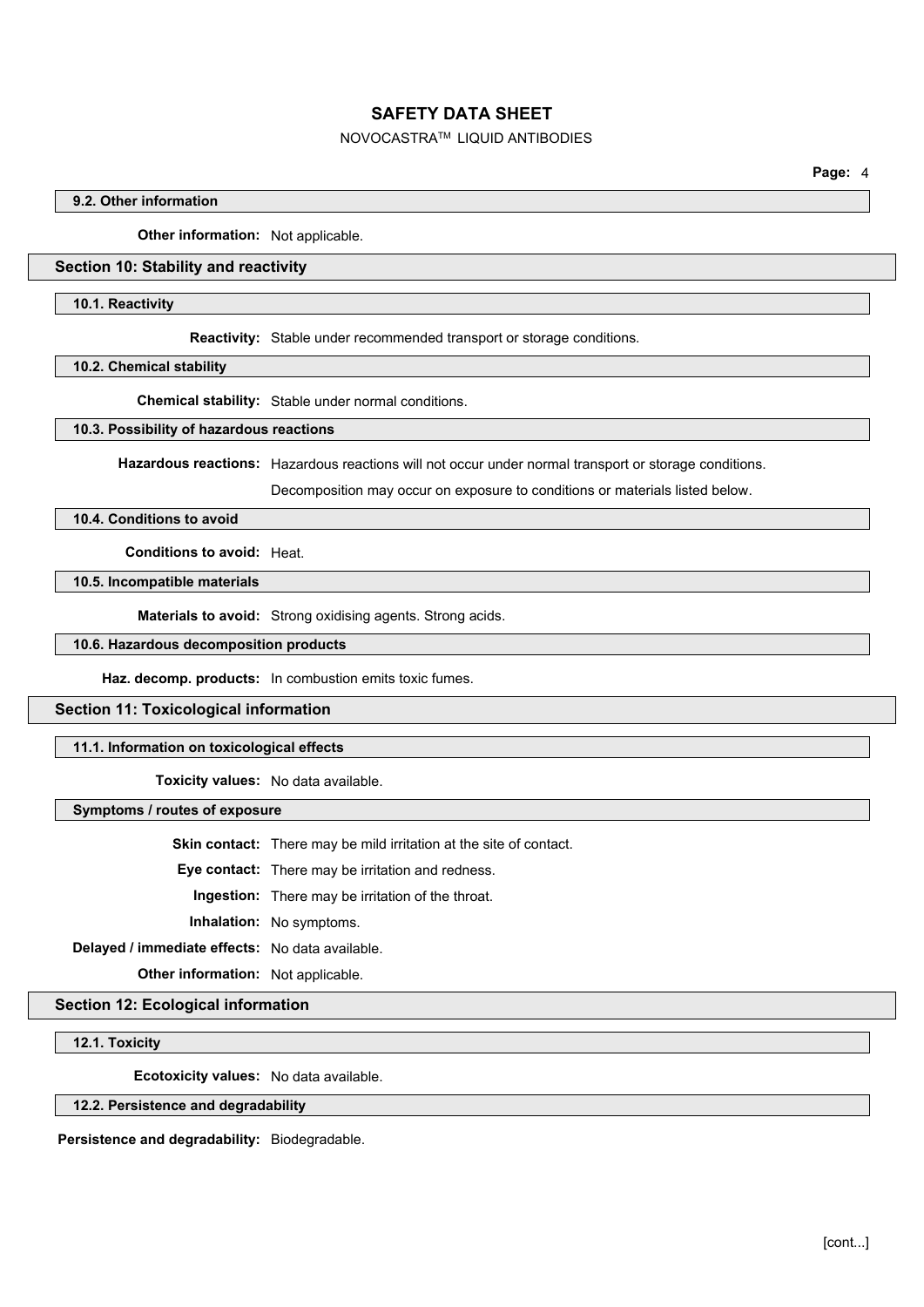# NOVOCASTRATM LIQUID ANTIBODIES

### **12.3. Bioaccumulative potential**

### **Bioaccumulative potential:** No bioaccumulation potential.

### **12.4. Mobility in soil**

**Mobility:** Readily absorbed into soil.

### **12.5. Results of PBT and vPvB assessment**

**PBT identification:** This product is not identified as a PBT/vPvB substance.

#### **12.6. Other adverse effects**

**Other adverse effects:** Negligible ecotoxicity.

# **Section 13: Disposal considerations**

### **13.1. Waste treatment methods**

**Disposal operations:** Transfer to a suitable container and arrange for collection by specialised disposal company. **Recovery operations:** Not applicable. **Disposal of packaging:** Clean with water. Dispose of as normal industrial waste. **NB:** The user's attention is drawn to the possible existence of regional or national regulations regarding disposal.

### **Section 14: Transport information**

**Transport class:** This product does not require a classification for transport.

### **Section 15: Regulatory information**

### **15.1. Safety, health and environmental regulations/legislation specific for the substance or mixture**

**Specific regulations:** This safety data sheet is not required by regulations.

### **15.2. Chemical Safety Assessment**

**Chemical safety assessment:** A chemical safety assessment has not been carried out for the substance or the mixture by the supplier.

# **Section 16: Other information**

#### **Other information**

**Other information:** \* indicates text in the SDS which has changed since the last revision.

**Legal disclaimer:** The above information is believed to be correct but does not purport to be all inclusive

and shall be used only as a guide. This company shall not be held liable for any

damage resulting from handling or from contact with the above product.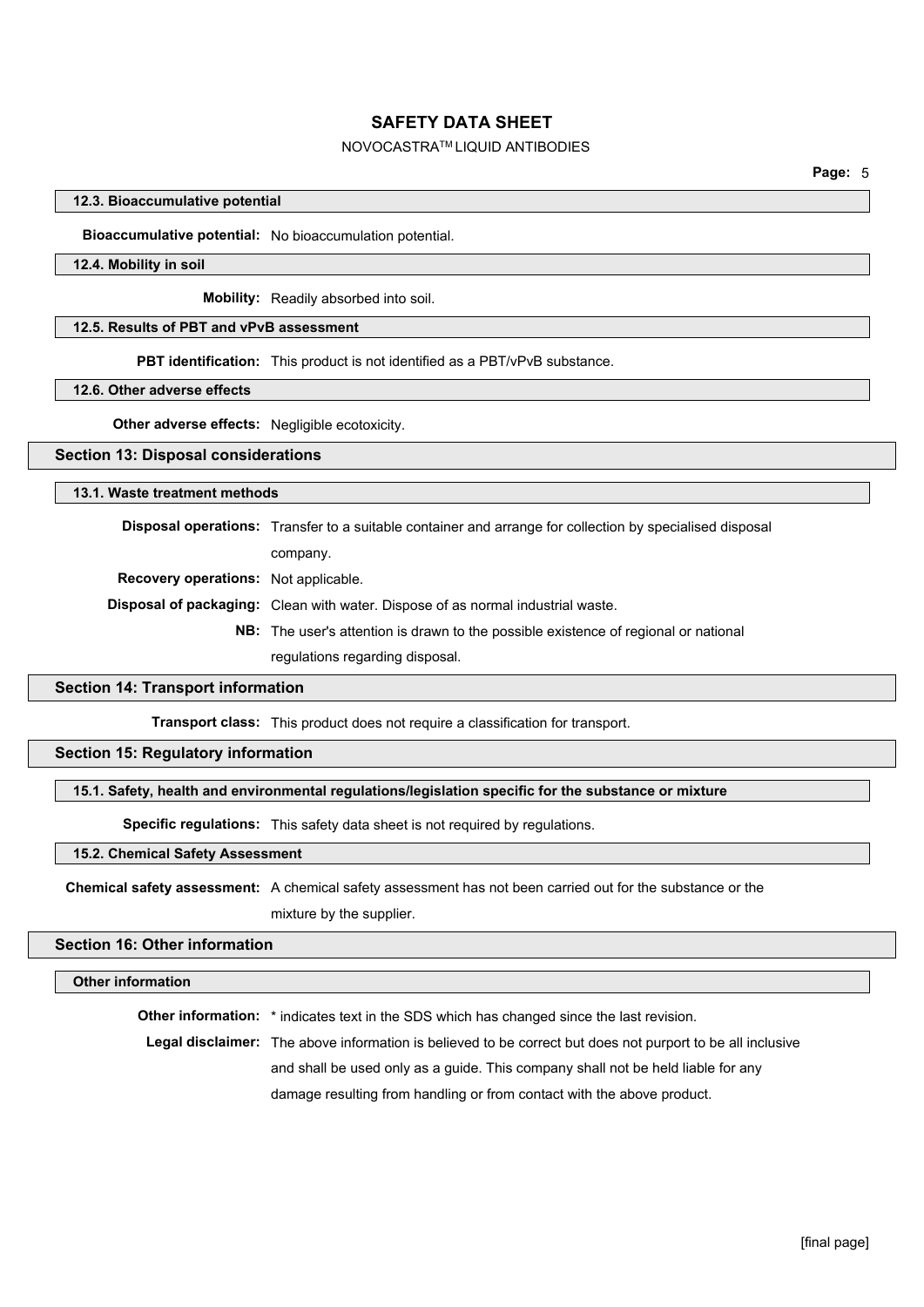

NOVOCASTRA™ LIQUID ANTIBODIES

**BIOSYSTEMS** 

**Page:** 1

**Date de compilation:** 20/DEC/2020

**N° révision:** 4

### <span id="page-6-0"></span>**Section 1: Identification de la substance/du mélange et de la société/l'entreprise**

### **1.1. Identificateur de produit**

### **Nom du produit:** NOVOCASTRA™ LIQUID ANTIBODIES

#### **1.2. Utilisations identifiées pertinentes de la substance ou du mélange et utilisations déconseillées**

**Utilisation du produit:** Utilisez dans les laboratoires - professionnel.

### **1.3. Renseignements concernant le fournisseur de la fiche de données de sécurité**

**Nom de la société:** Leica Biosystems Newcastle Ltd

Balliol Business Park West

Benton Lane

Newcastle Upon Tyne

NE12 8EW

United Kingdom

**Tél:** +44 191 2150567

**Fax:** +44 191 2151152

**Email:** msds@LeicaBiosystems.com

### **1.4. Numéro d'appel d'urgence**

**Tél (en cas d'urgence):** USA et Canada: 1-800-424-9300 En dehors des USA et du Canada : +1 703-741-5970 Pour les appels d'urgence seulement.

### **Section 2: Identification des dangers**

#### **2.1. Classification de la substance ou du mélange**

**Classification (DSD/DPD):** Ce produit n'est pas classé selon le règlement DSD/DPD.

**Classification (CLP):** Ce produit n'est pas classé selon le règlement CLP.

# **2.2. Éléments d'étiquetage**

**Éléments d'étiquetage:** Ce produit ne comporte aucun élément d'étiquetage.

**2.3. Autres dangers**

**PBT:** Ce produit n'est pas identifiée comme substance PBT/vPvB.

### **Section 3: Composition/informations sur les composants**

**3.2. Mélanges**

**Contiens:** Non Applicable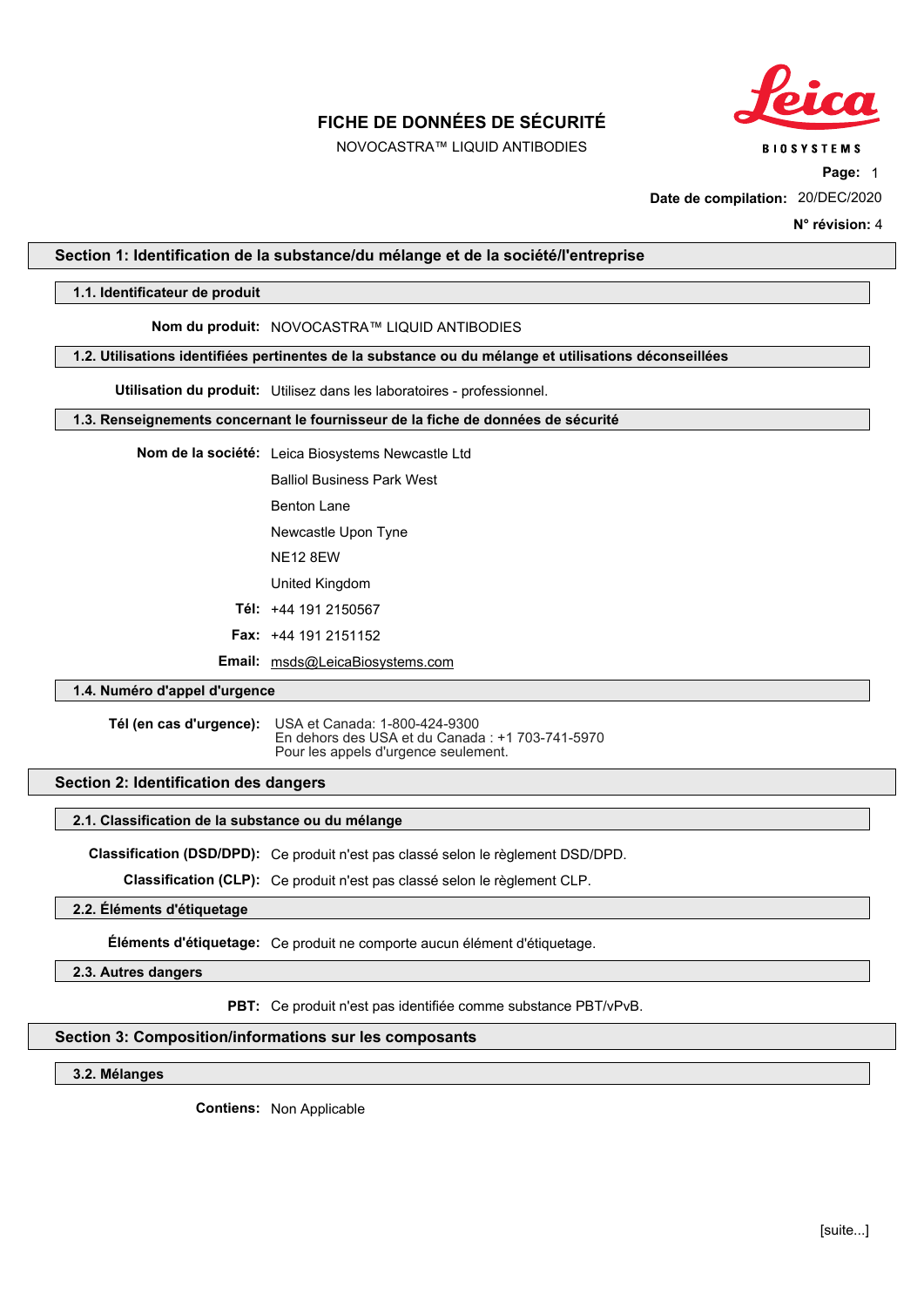# NOVOCASTRA™ LIQUID ANTIBODIES

**Page:** 2

# **Section 4: Premiers secours**

| 4.1. Description des premiers secours                    |                                                                                                                        |
|----------------------------------------------------------|------------------------------------------------------------------------------------------------------------------------|
|                                                          |                                                                                                                        |
|                                                          | Contact avec la peau: Se laver immédiatement avec du savon et de l'eau.                                                |
|                                                          | Contact avec les yeux: Rincer l'oeil avec beaucoup d'eau pendant 15 minutes.                                           |
|                                                          | Ingestion: Rincer la bouche avec de l'eau.                                                                             |
|                                                          | Inhalation: Se rendre immédiatement à l'air libre en cas d'inhalation des vapeurs.                                     |
| 4.2. Principaux symptômes et effets, aigus et différés   |                                                                                                                        |
|                                                          | Contact avec la peau: Risque d'irritation légère sur la partie contaminée.                                             |
|                                                          | Contact avec les yeux: Risque d'irritation et de rougeur.                                                              |
|                                                          | Ingestion: Possibilité d'irritation de la gorge.                                                                       |
|                                                          | Inhalation: Aucun symptôme.                                                                                            |
| Effets différés / immédiats: Donnée non disponible.      |                                                                                                                        |
|                                                          | 4.3. Indication des éventuels soins médicaux immédiats et traitements particuliers necessaries                         |
| Traitement immédiat / spécifique: Non applicable.        |                                                                                                                        |
| Section 5: Mesures de lutte contre l'incendie            |                                                                                                                        |
| 5.1. Moyens d'extinction                                 |                                                                                                                        |
|                                                          | Moyens d'extinction: Moyens d'extinction appropriées à la zone incendiée.                                              |
|                                                          | 5.2. Dangers particuliers résultant de la substance ou du mélange                                                      |
|                                                          | Dangers d'exposition: En cas de combustion, émet des fumées toxiques.                                                  |
| 5.3. Conseils aux pompiers                               |                                                                                                                        |
|                                                          | Conseils aux pompiers: Porter un appareil de respiration autonome. Porter des vêtements de protection pour             |
|                                                          | empêcher tout contact avec la peau et les yeux.                                                                        |
|                                                          | Section 6: Mesures à prendre en cas de dispersion accidentelle                                                         |
|                                                          | 6.1. Précautions individuelles, équipement de protection et procédures d'urgence                                       |
|                                                          | Précautions individuelles: Se reporter à la section 8 de la fiche technique de sécurité pour les détails relatifs à la |
|                                                          | protection personnelle. Tourner le conteneur qui fuit de sorte que la fuite se présente                                |
|                                                          | vers le haut pour empêcher que du liquide s'échappe.                                                                   |
| 6.2. Précautions pour la protection de l'environnement   |                                                                                                                        |
|                                                          |                                                                                                                        |
|                                                          | Préc's pour l'environnement: Ne pas déverser dans les égouts ou les rivières. Contenir le déversement en utilisant     |
|                                                          | un système de rétention.                                                                                               |
| 6.3. Méthodes et matériel de confinement et de nettoyage |                                                                                                                        |
|                                                          | Procédures de nettoyage: Absorption par de la terre sèche ou du sable. Transférer dans un conteneur hermétique         |
|                                                          | et bien étiqueté pour l'élimination par des moyens appropriés.                                                         |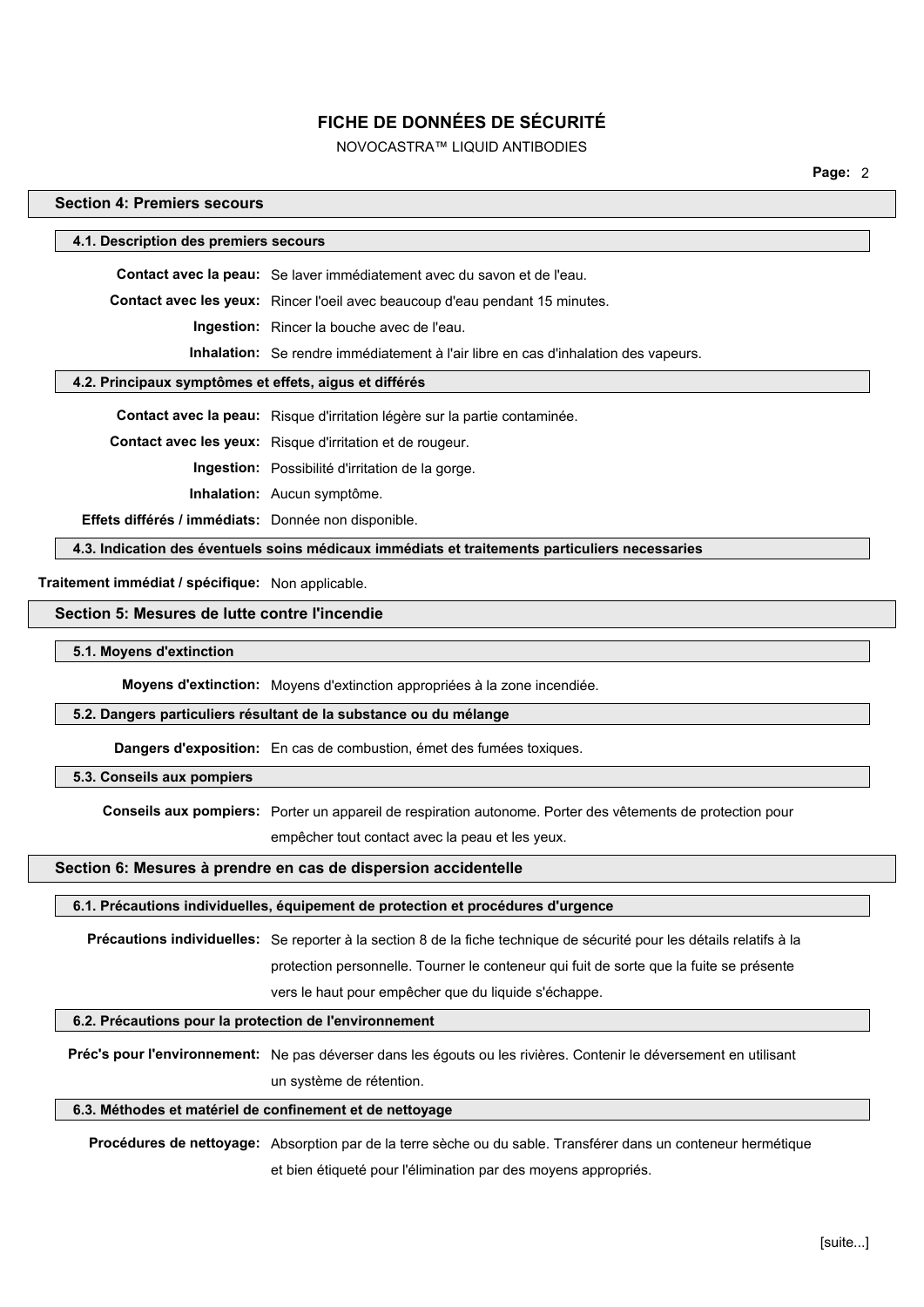# NOVOCASTRA™ LIQUID ANTIBODIES

### **6.4. Référence à d'autres sections**

**Référence à d'autres sections:** Se reporter à la section 8 de la fiche technique de sécurité. Se reporter à la section 13 de la fiche technique de sécurité.

### **Section 7: Manipulation et stockage**

### **7.1. Précautions à prendre pour une manipulation sans danger**

**Cond's pour la manipulation:** Éviter tout contact direct avec la substance.

### **7.2. Conditions d'un stockage sûr, y compris d'éventuelles incompatibilities**

**Conditions de stockage:** Stocker dans un endroit frais et bien ventilé. Veiller à maintenir le conteneur hermétiquement fermé.

**Emballage approprié:** Non applicable.

**7.3. Utilisation(s) finale(s) particulière(s)**

**Utilisations finales particulières:** Utilisez dans les laboratoires - professionnel.

# **Section 8: Contrôles de l'exposition/protection individuelle**

# **8.1. Paramètres de contrôle**

**Valeurs limites d'exposition:** Donnée non disponible.

### **DNEL/PNEC**

**DNEL / PNEC** Donnée non disponible.

### **8.2. Contrôles de l'exposition**

**Mesures d'ordre technique:** Veiller à ce que toutes les mesures techniques mentionnées dans la section 7 de la FDS soient bien en place. **Protection respiratoire:** Aucun équipement de protection respiratoire individuel n'est normalement nécessaire. **Protection des mains:** Gants de protection. **Protection des yeux:** Lunettes de sécurité. S'assurer qu'une oeillère est à proximité immédiate. **Protection de la peau:** Vêtement de protection. **Environnementaux:** Empêcher la pénétration dans les égouts publics ou l'environnement immédiat.

### **Section 9: Propriétés physiques et chimiques**

### **9.1. Informations sur les propriétés physiques et chimiques essentielles**

|                                                    | <b>Etat:</b> Liquide                          |                                                    |         |
|----------------------------------------------------|-----------------------------------------------|----------------------------------------------------|---------|
|                                                    | <b>Couleur:</b> Incolore - Jaune- Rose        |                                                    |         |
|                                                    | <b>Odeur:</b> Inodore                         |                                                    |         |
|                                                    | Degré d'évaporation: Donnée non disponible.   |                                                    |         |
|                                                    | Comburant: Donnée non disponible.             |                                                    |         |
|                                                    | Solubilité dans l'eau: Donnée non disponible. |                                                    |         |
|                                                    | Viscosité: Donnée non disponible.             |                                                    |         |
| Point/Domaine d'ébul. °C: Donnée non disponible.   |                                               | Point/Domaine de fusion °C: Donnée non disponible. |         |
| Limites d'inflam. %: infér: Donnée non disponible. |                                               |                                                    | [suite] |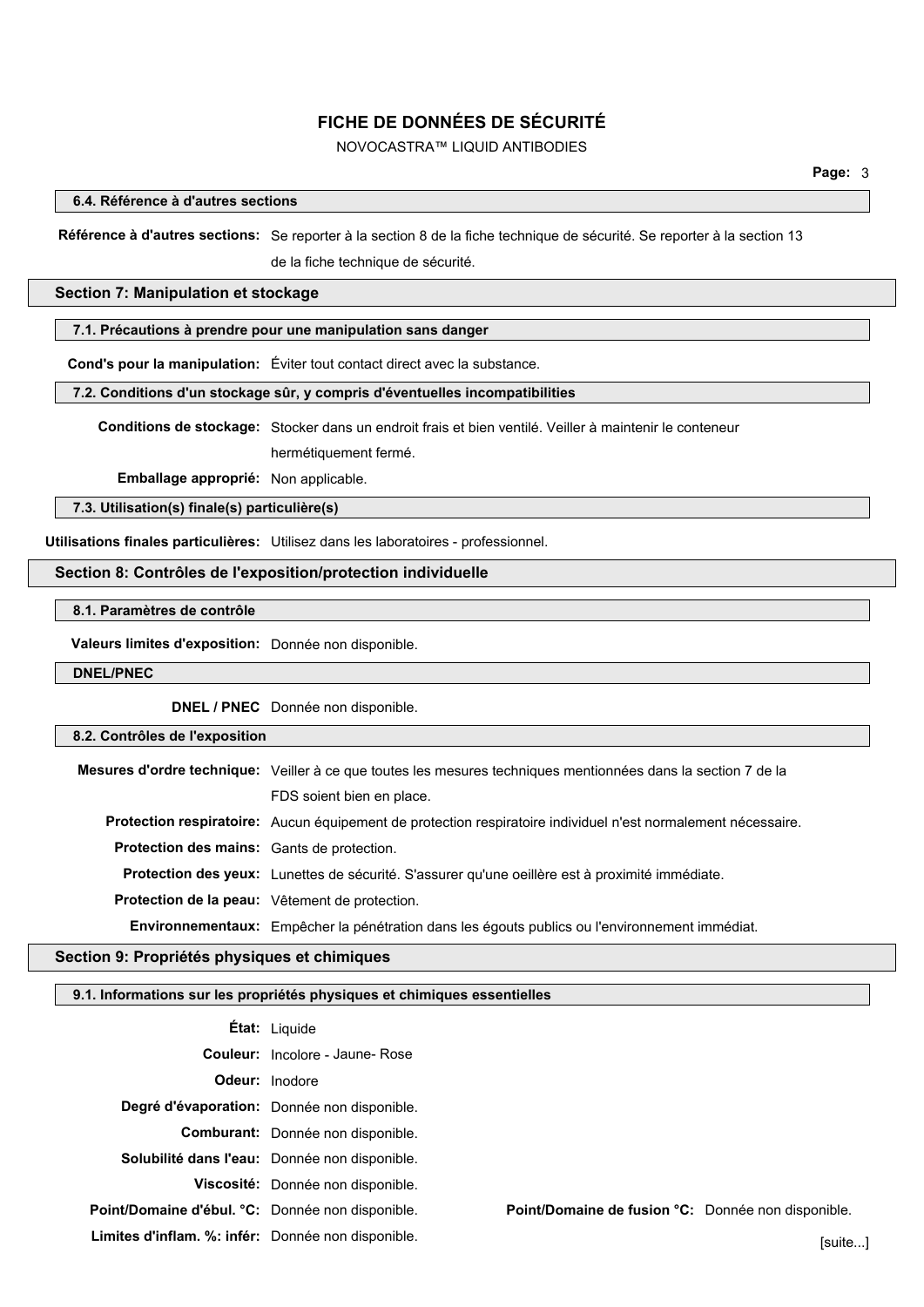NOVOCASTRA™ LIQUID ANTIBODIES

|                                              |                                                       | supér: Donnée non disponible.              |
|----------------------------------------------|-------------------------------------------------------|--------------------------------------------|
| Pt d'éclair °C: Donnée non disponible.       | Coeff. de part. n-octanol/eau: Donnée non disponible. |                                            |
| Auto-inflammabilité°C Donnée non disponible. |                                                       | Pression de vapeur: Donnée non disponible. |
| Densité relative: Donnée non disponible.     |                                                       | pH: Donnée non disponible.                 |
| VOC g/l: Donnée non disponible.              |                                                       |                                            |

**9.2. Autres informations**

**Autres informations:** Non applicable.

#### **Section 10: Stabilité et réactivité**

**10.1. Réactivité**

**Réactivité:** Stable dans les conditions de transport ou de stockage recommandées.

**10.2. Stabilité chimique**

**Stabilité chimique:** Stable dans des conditions normales.

### **10.3. Possibilité de réactions dangereuses**

**Réactions dangereuses:** Aucune réaction dangereuse dans des conditions normales de transport ou de

stockage. Risque de décomposition suite à l'exposition aux conditions ou matières

indiquées ci-dessous.

### **10.4. Conditions à éviter**

**Conditions à éviter:** Chaleur.

**10.5. Matières incompatibles**

**Matières à éviter:** Oxydants forts. Acides forts.

### **10.6. Produits de décomposition dangereux**

**Produits de décomp. dang:** En cas de combustion, émet des fumées toxiques.

**Section 11: Informations toxicologiques**

# **11.1. Informations sur les effets toxicologiques**

**Toxicité:** Donnée non disponible.

# **Symptômes / Voies d'exposition**

**Contact avec la peau:** Risque d'irritation légère sur la partie contaminée.

**Contact avec les yeux:** Risque d'irritation et de rougeur.

**Ingestion:** Possibilité d'irritation de la gorge.

**Inhalation:** Aucun symptôme.

**Effets différés / immédiats:** Donnée non disponible.

**Autres informations:** Non applicable.

### **Section 12: Informations écologiques**

**12.1. Toxicité**

**Page:** 4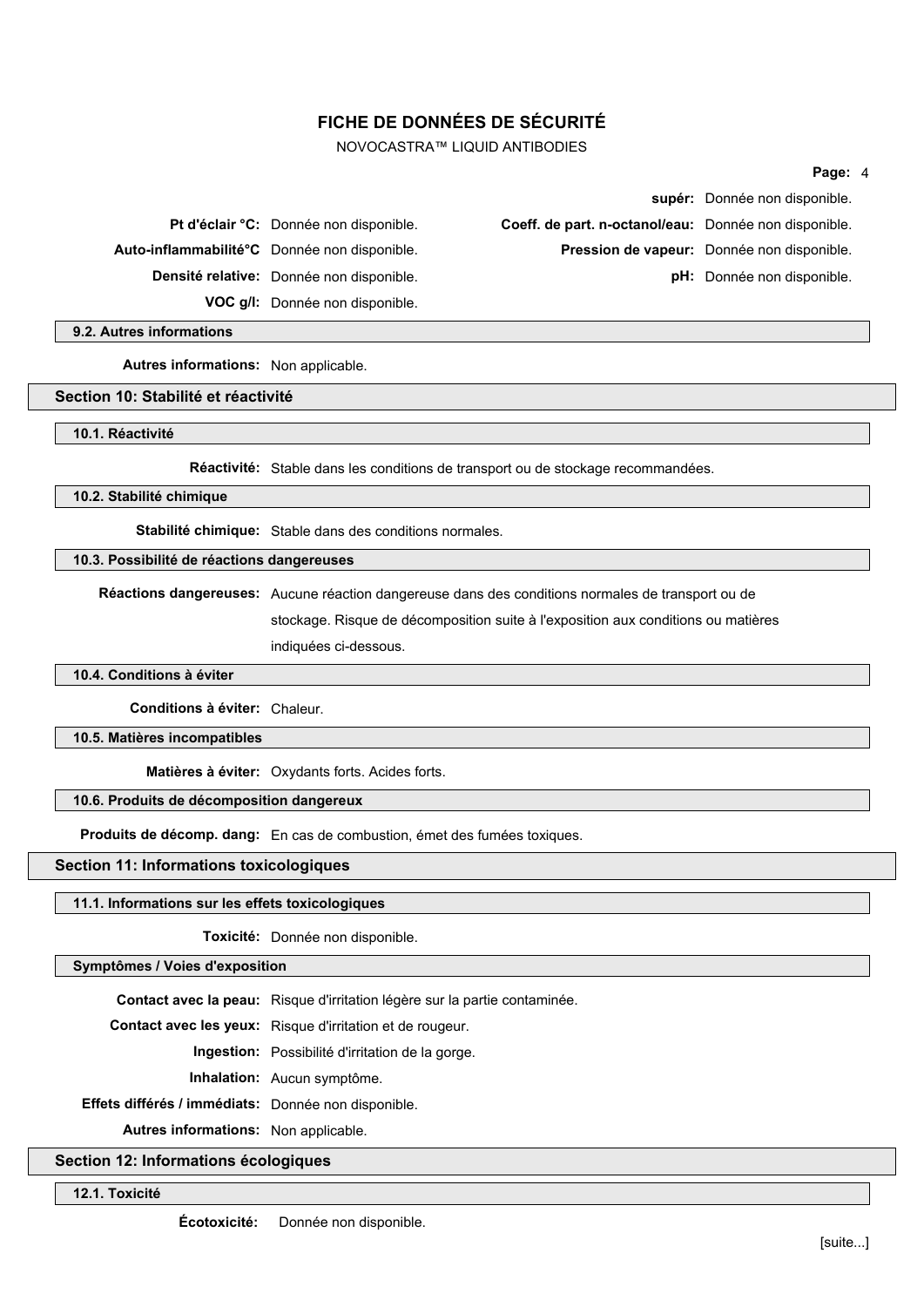# NOVOCASTRA™ LIQUID ANTIBODIES

#### **12.2. Persistance et dégradabilité**

**Persistance et dégradabilité:** Biodégradable.

### **12.3. Potentiel de bioaccumulation**

**Potentiel de bioaccumulation:** Aucune bioaccumulation éventuelle.

**12.4. Mobilité dans le sol**

**Mobilité:** Absorbé rapidement par la terre.

#### **12.5. Résultats des évaluations PBT et vPvB**

**PBT:** Ce produit n'est pas identifiée comme substance PBT/vPvB.

### **12.6. Autres effets néfastes**

**Effets nocifs divers:** Écotoxicité négligeable.

### **Section 13: Considérations relatives à l'élimination**

### **13.1. Méthodes de traitement des déchets**

|                                             | Opérations d'élimination: Transférer dans un conteneur approprié et faire appel à une société spécialisée pour |  |
|---------------------------------------------|----------------------------------------------------------------------------------------------------------------|--|
|                                             | l'élimination des déchets.                                                                                     |  |
| Opérations de récupération: Non applicable. |                                                                                                                |  |
|                                             | Élimination des emballages: Nettoyage à l'eau. Éliminer comme tout déchet industriel ordinaire.                |  |
|                                             | Note: L'attention de l'utilisateur est attirée sur l'existence éventuelle de dispositions                      |  |
|                                             | régionales ou nationales relatives à l'élimination des déchets.                                                |  |

#### **Section 14: Informations relatives au transport**

**Classe de transport:** Ce produit n'est pas classé pour le transport.

# **Section 15: Informations réglementaires**

**15.1. Réglementations/législation particulières à la substance en matière de sécurité, de santé et d'environnement**

**Règlements spécifiques:** Cette fiche de données de sécurité n'est pas requise par la réglementation.

### **15.2. Évaluation de la sécurité chimique**

**Éval. de la sécurité chimique:** Une évaluation de la sécurité chimique n'a pas été effectuée pour la substance ou le

# mélange par le fournisseur.

### **Section 16: Autres informations**

#### **Autres informations**

**Autres informations:** \* indique que le texte de la FDS a été modifié depuis la dernière révision. **Désistement juridique:** Les informations susmentionnées, bien que correctes, ne sont pas toutes inclusives et seront utilisées comme guide seulement. Cette société ne sera pas tenue responsable des dégâts résultant de la manipulation ou du contact avec le produit susmentionné.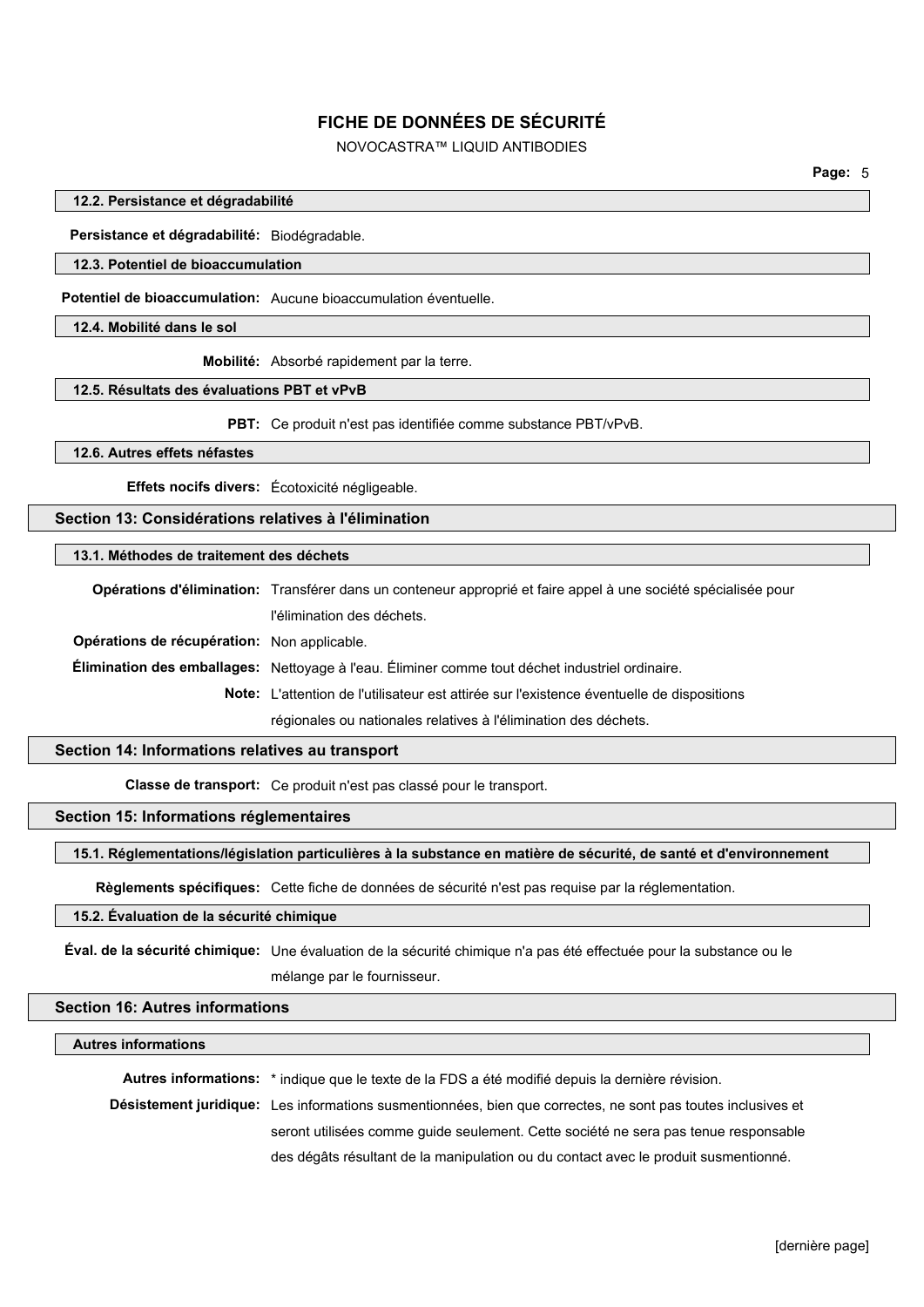NOVOCASTRA™ LIQUID ANTIBODIES



**Pagina:** 1

**Data di compilazione:** 20/DEC/2020

**N° revisione:** 4

#### <span id="page-11-0"></span>**Sezione 1: Identificazione della sostanza o della miscela e della società/impresa**

### **1.1. Identificatore del prodotto**

# **Nome del prodotto:** NOVOCASTRA™ LIQUID ANTIBODIES

#### **1.2. Usi pertinenti identificati della sostanza o miscela e usi sconsigliati**

**Utilizzazione del prodotto:** Utilizzare nei laboratori - professionale.

#### **1.3. Informazioni sul fornitore della scheda di dati di sicurezza**

**Nome della società:** Leica Biosystems Newcastle Ltd

Balliol Business Park West

Benton Lane

Newcastle Upon Tyne

NE12 8EW

United Kingdom

**Tel:** +44 191 2150567

**Fax:** +44 191 2151152

**Email:** msds@LeicaBiosystems.com

## **1.4. Numero telefonico di emergenza**

**Tel (in caso di emergenza):** USA e Canada : 1-800-424-9300 Fuori USA e Canada : +1 703-741-5970 Per le chiamate di emergenza solo.

# **Sezione 2: Identificazione dei pericoli**

#### **2.1. Classificazione della sostanza o della miscela**

**Classificazione (DSD/DPD):** Questo prodotto non rientra nella classificazione DSD/DPD.

**Classificazione (CLP):** Questo prodotto non rientra nella classificazione CLP.

**2.2. Elementi dell'etichetta**

**Elementi dell'etichetta:** Questo prodotto non ha etichettatura.

**2.3. Altri pericoli**

**PBT:** Questa sostanza non è identificata come sostanza PBT/vPvB.

### **Sezione 3: Composizione/informazioni sugli ingredienti**

**3.2. Miscele**

**Contene:** Non Applicabile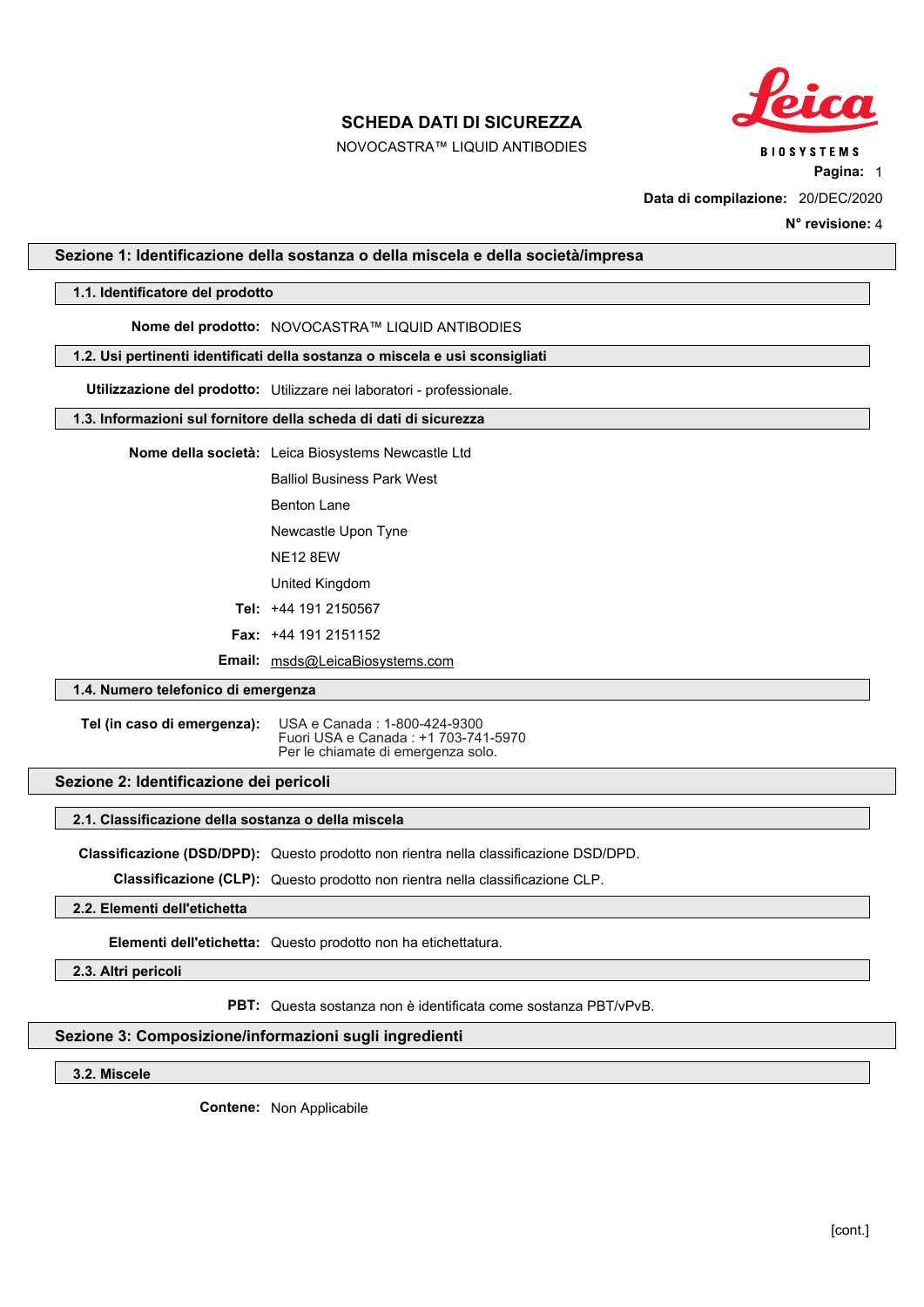# NOVOCASTRA™ LIQUID ANTIBODIES

**Pagina:** 2

#### **Sezione 4: Misure di primo soccorso**

| 4.1. Descrizione delle misure di primo soccorso                |                                                                                                                 |  |  |
|----------------------------------------------------------------|-----------------------------------------------------------------------------------------------------------------|--|--|
|                                                                | Contatto con la pelle: Lavarsi immediatamente con sapone ed acqua.                                              |  |  |
|                                                                | <b>Contatto con gli occhi:</b> Lavare abbondantemente l'occhio con acqua corrente per 15 minuti.                |  |  |
|                                                                | <b>Ingestione:</b> Sciacquare la bocca con acqua.                                                               |  |  |
|                                                                | <b>Inalazione:</b> Portare all'aria aperta in caso di inalazione accidentale di vapori.                         |  |  |
| 4.2. Principali sintomi ed effetti, sia acuti e che ritardati  |                                                                                                                 |  |  |
|                                                                | <b>Contatto con la pelle:</b> Può verificarsi leggera irritazione nel punto di contatto.                        |  |  |
|                                                                |                                                                                                                 |  |  |
|                                                                | <b>Contatto con gli occhi:</b> Possono verificarsi irritazione e arrossamento.                                  |  |  |
|                                                                | <b>Ingestione:</b> Può verificarsi irritazione della gola.                                                      |  |  |
|                                                                | <b>Inalazione:</b> Nessun sintomo.                                                                              |  |  |
| <b>Effetti ritardati / immediati:</b> Nessun dato disponibile. |                                                                                                                 |  |  |
|                                                                | 4.3. Indicazione dell'eventuale necessità di consultare immediatamente un medico oppure di trattamenti speciali |  |  |
| Trattamento immediato / speciale: Non applicabile.             |                                                                                                                 |  |  |

# **Sezione 5: Misure antincendio**

### **5.1. Mezzi di estinzione**

**Mezzi di estinzione:** È necessario ricorrere all'uso di un agente estinguente idoneo per la zona

dell'incendio.

### **5.2. Pericoli speciali derivanti dalla sostanza o dalla miscela**

**Rischi di esposizione:** Nella combustione emette fumi tossici.

#### **5.3. Raccomandazioni per gli addetti all'estinzione degli incendi**

**Raccomandazioni per addetti:** Indossare un apparato di respirazione autocontrollato. Indossare indumenti di

protezione per evitare il contatto con pelle e occhi.

# **Sezione 6: Misure in caso di rilascio accidentale**

### **6.1. Precauzioni personali, dispositivi di protezione e procedure in caso di emergenza**

**Precauzioni personali:** Si raccomanda di fare riferimento al punto 8 della SDS per dettagli sulla protezione

personale. Girare il contenitore che perde in modo che non goccioli per evitare la fuoriuscita di liquidi.

# **6.2. Precauzioni ambientali**

**Precauzioni per l'ambiente:** Non scaricare nelle fogne o nei fiumi. Limitare lo spandimento usando involucro

protettivo.

#### **6.3. Metodi e materiali per il contenimento e per la bonifica**

**Procedure di pulizia:** Assorbire in terra secca o sabbia. Trasferire in un contenitore di recupero ermetico etichettato ed eliminare in modo appropriato.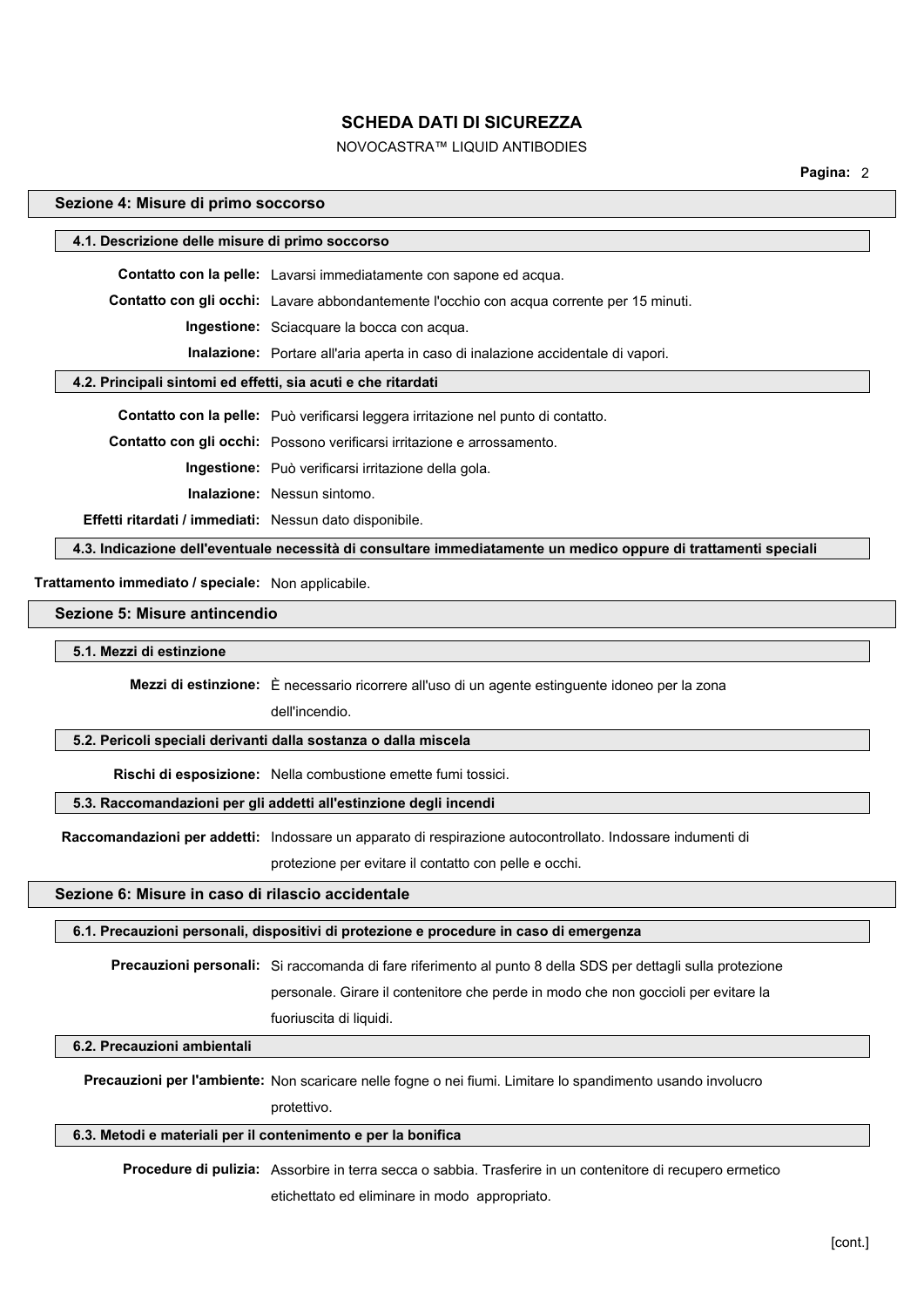# NOVOCASTRA™ LIQUID ANTIBODIES

### **6.4. Riferimenti ad altre sezioni**

**Riferimenti ad altre sezioni:** Si raccomanda di fare riferimento al punto 8 della SDS. Si raccomanda di fare riferimento al punto 13 della SDS.

#### **Sezione 7: Manipolazione e immagazzinamento**

### **7.1. Precauzioni per la manipolazione sicura**

**Requisiti per manipolazione:** Evitare il contatto diretto con la sostanza.

### **7.2. Condizioni per l'immagazzinamento sicuro, comprese eventuali incompatibilità**

**Condizioni di stoccaggio:** Conservare in ambiente fresco e ventilato. Tenere il contenitore strettamente chiuso.

**Imballaggio adatto:** Non applicabile.

#### **7.3. Usi finali specifici**

**Usi finali specifici:** Utilizzare nei laboratori - professionale.

### **Sezione 8: Controllo dell'esposizione/protezione individuale**

## **8.1. Parametri di controllo**

**Valori limite per l'esposizione:** Nessun dato disponibile.

### **DNEL/PNEC**

**DNEL / PNEC** Nessun dato disponibile.

#### **8.2. Controlli dell'esposizione**

**Misure di carattere tecnico:** Assicurarsi che tutti le misure di carattere tecnico menzionate nel s.7 della SDS siano sul posto. **Protezione respiratoria:** Normalmente non è richiesto alcun sistema protettivo personale di respirazione. **Protezione per le mani:** Guanti di protezione. **Protezione per gli occhi:** Occhiali di sicurezza. Assicurarsi che una lavanda oculare sia a portata di mano. **Protezione per la pelle:** Indumenti di protezione. **Ambientale:** Evitare l'immissione nelle fogne pubbliche o nell'ambiente circostante.

#### **Sezione 9: Proprietà fisiche e chimiche**

### **9.1. Informazioni sulle proprietà fisiche e chimiche fondamentali**

 **Stato:** Liquido  **Colore:** Incolore - Giallo - Rosa  **Odore:** Inodore **Velocità di evaporazione:** Nessun dato disponibile.  **Comburente:** Nessun dato disponibile.  **Solubilità in acqua:** Nessun dato disponibile.  **Viscosità:** Nessun dato disponibile.  **Punto di eb./int. °C:** Nessun dato disponibile. **Punto di fus./int. °C:** Nessun dato disponibile. **Limiti di infiam. %: inferiore:** Nessun dato disponibile. **superiore:** Nessun dato disponibile.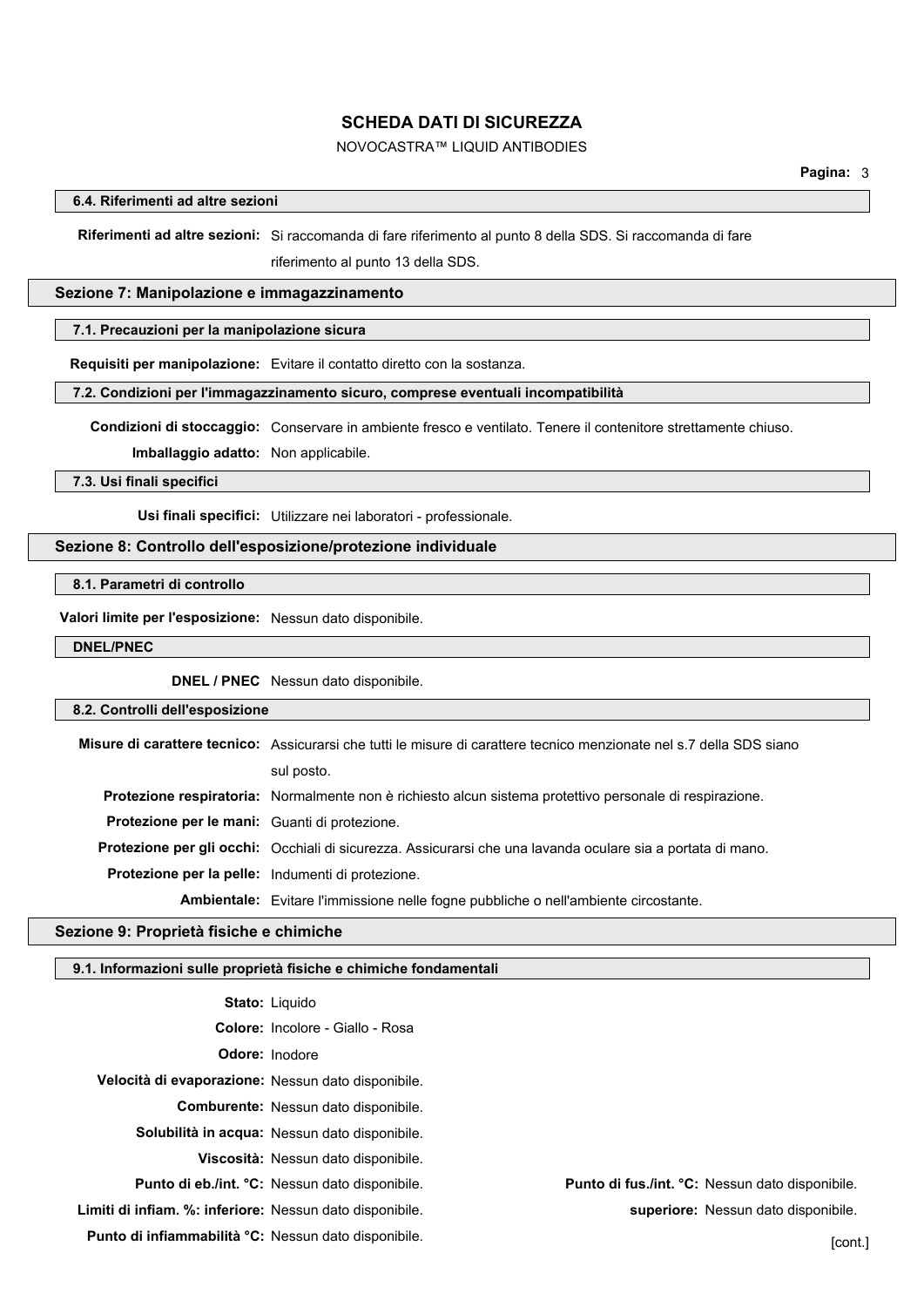# NOVOCASTRA™ LIQUID ANTIBODIES

#### **Pagina:** 4

 **Coef. ripart. n-octanolo/acqua:** Nessun dato disponibile.  **Autoinfiammabilità °C:** Nessun dato disponibile. **Tensione di vapore:** Nessun dato disponibile. **Densità relativa:** Nessun dato disponibile. **pH:** Nessun dato disponibile.  **VOC g/l:** Nessun dato disponibile. **9.2. Altre informazioni Altre informazioni:** Non applicabile.

#### **Sezione 10: Stabilità e reattività**

**10.1. Reattività**

**Reattività:** Stabile nelle condizioni raccomandate per il trasporto e lo stoccaggio.

### **10.2. Stabilità chimica**

**Stabilità chimica:** Stabile in condizioni normali.

### **10.3. Possibilità di reazioni pericolose**

**Reazioni pericolose:** Nelle normali condizioni di trasporto e stoccaggio non si verificheranno reazioni

pericolose. L'esposizione alle condizioni e ai materiali sotto elencati potrebbe causare la decomposizione.

**10.4. Condizioni da evitare**

#### **Condizioni da evitare:** Calore.

**10.5. Materiali incompatibili**

**Materiali da evitare:** Ossidanti forti. Acidi forti.

### **10.6. Prodotti di decomposizione pericolosi**

**Prod. di decomp. pericolosi:** Nella combustione emette fumi tossici.

# **Sezione 11: Informazioni tossicologiche**

#### **11.1. Informazioni sugli effetti tossicologici**

**Tossicità:** Nessun dato disponibile.

#### **Sintomi / vie di esposizione**

**Contatto con la pelle:** Può verificarsi leggera irritazione nel punto di contatto. **Contatto con gli occhi:** Possono verificarsi irritazione e arrossamento. **Ingestione:** Può verificarsi irritazione della gola. **Inalazione:** Nessun sintomo.

**Effetti ritardati / immediati:** Nessun dato disponibile.

**Altre informazioni:** Non applicabile.

### **Sezione 12: Informazioni ecologiche**

**12.1. Tossicità**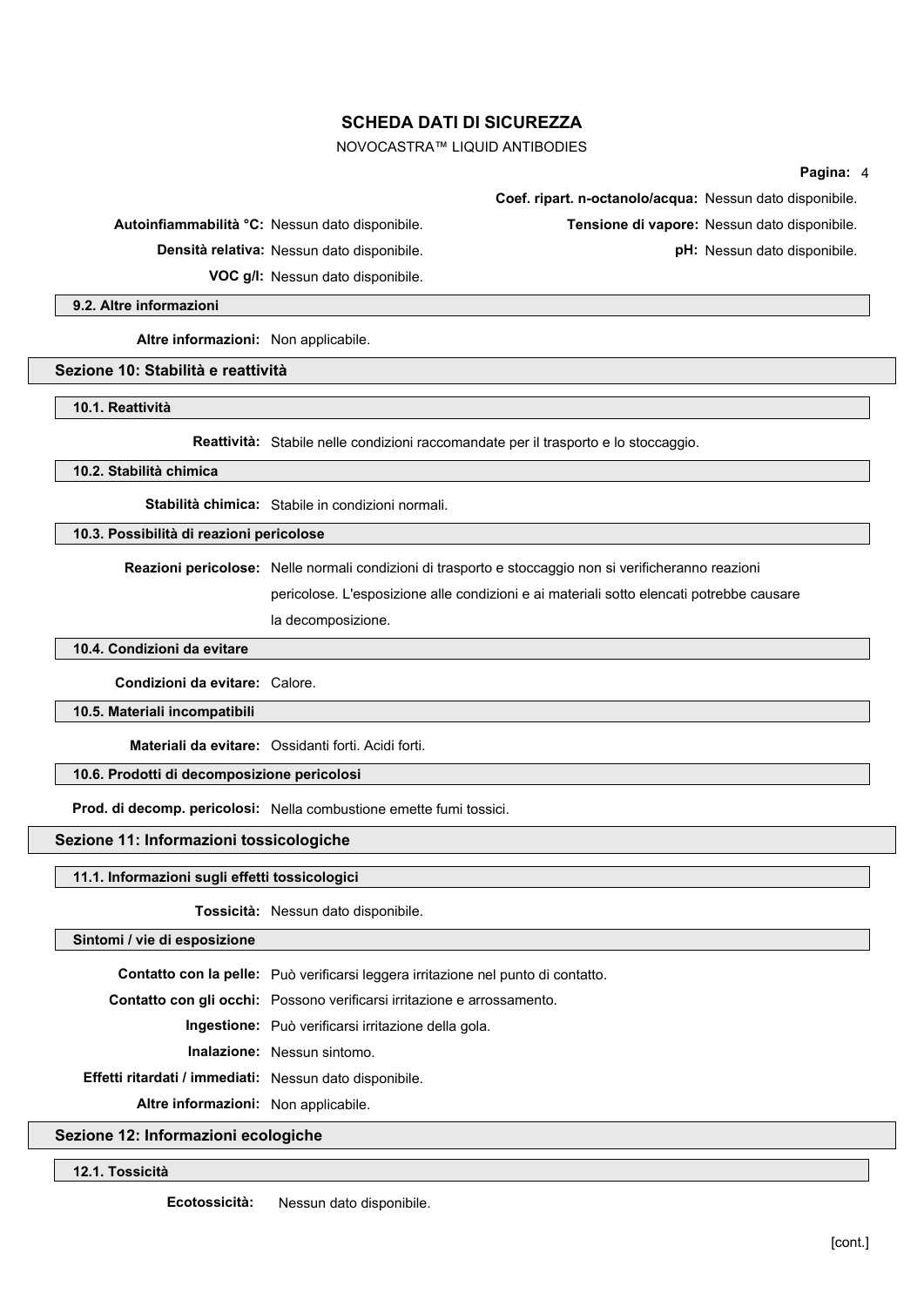# NOVOCASTRA™ LIQUID ANTIBODIES

#### **12.2. Persistenza e degradabilità**

**Persistenza e degradabilità:** Biodegradabile.

### **12.3. Potenziale di bioaccumulo**

**Potenziale di bioaccumulo:** Nessun potenziale di bioaccumulazione.

**12.4. Mobilità nel suolo**

**Mobilità:** Facilmente assorbibile nel terreno.

#### **12.5. Risultati della valutazione PBT e vPvB**

**PBT:** Questa sostanza non è identificata come sostanza PBT/vPvB.

### **12.6. Altri effetti avversi**

**Altri effetti avversi:** Ecotossicità trascurabile.

### **Sezione 13: Considerazioni sullo smaltimento**

### **13.1. Metodi di trattamento dei rifiuti**

|                                                 | Operazioni di smaltimento: Trasferire in un contenitore adatto ed incaricare dell'eliminazione una società    |
|-------------------------------------------------|---------------------------------------------------------------------------------------------------------------|
|                                                 | specializzata.                                                                                                |
| <b>Operazioni di recupero:</b> Non applicabile. |                                                                                                               |
|                                                 | Smaltimento degli imballaggi: Pulire con acqua. Disporne nel modo utilizzato per normali rifiuti industriali. |
|                                                 | <b>Nota:</b> L'attenzione dell'utilizzatore è attirata sulla possibile esistenza di prescrizioni regionali o  |
|                                                 | nazionali riguardanti l'eliminazione.                                                                         |
|                                                 |                                                                                                               |

### **Sezione 14: Informazioni sul trasporto**

**Classe di trasporto:** Questo prodotto non è classificato pericoloso per il trasporto.

# **Sezione 15: Informazioni sulla regolamentazione**

### **15.1. Norme e legislazione su salute, sicurezza e ambiente specifiche per la sostanza o la miscela**

**Normative specifiche:** Questa scheda dati di sicurezza non è richiesto dalla normativa.

# **15.2. Valutazione della sicurezza chimica**

**Valutazione della sic. chimica:** Non è stata condotta un'analisi della sicurezza chimica della sostanza o della miscela del fornitore.

#### **Sezione 16: Altre informazioni**

### **Altre informazioni**

|                  | Altre informazioni: * indica il testo della Scheda di sicurezza dei materiali che è cambiato rispetto alla |
|------------------|------------------------------------------------------------------------------------------------------------|
|                  | precedente revisione.                                                                                      |
| Rinuncia legale: | Le informazioni sopra riportate sono in buona fede ma non intendono essere                                 |
|                  | comprensive e devono essere usate solamente come quida. Questa società non si                              |
|                  | rende responsabile per i danni causati dalla manipolazione o dal contatto con il                           |
|                  | prodotto sopra riportato.                                                                                  |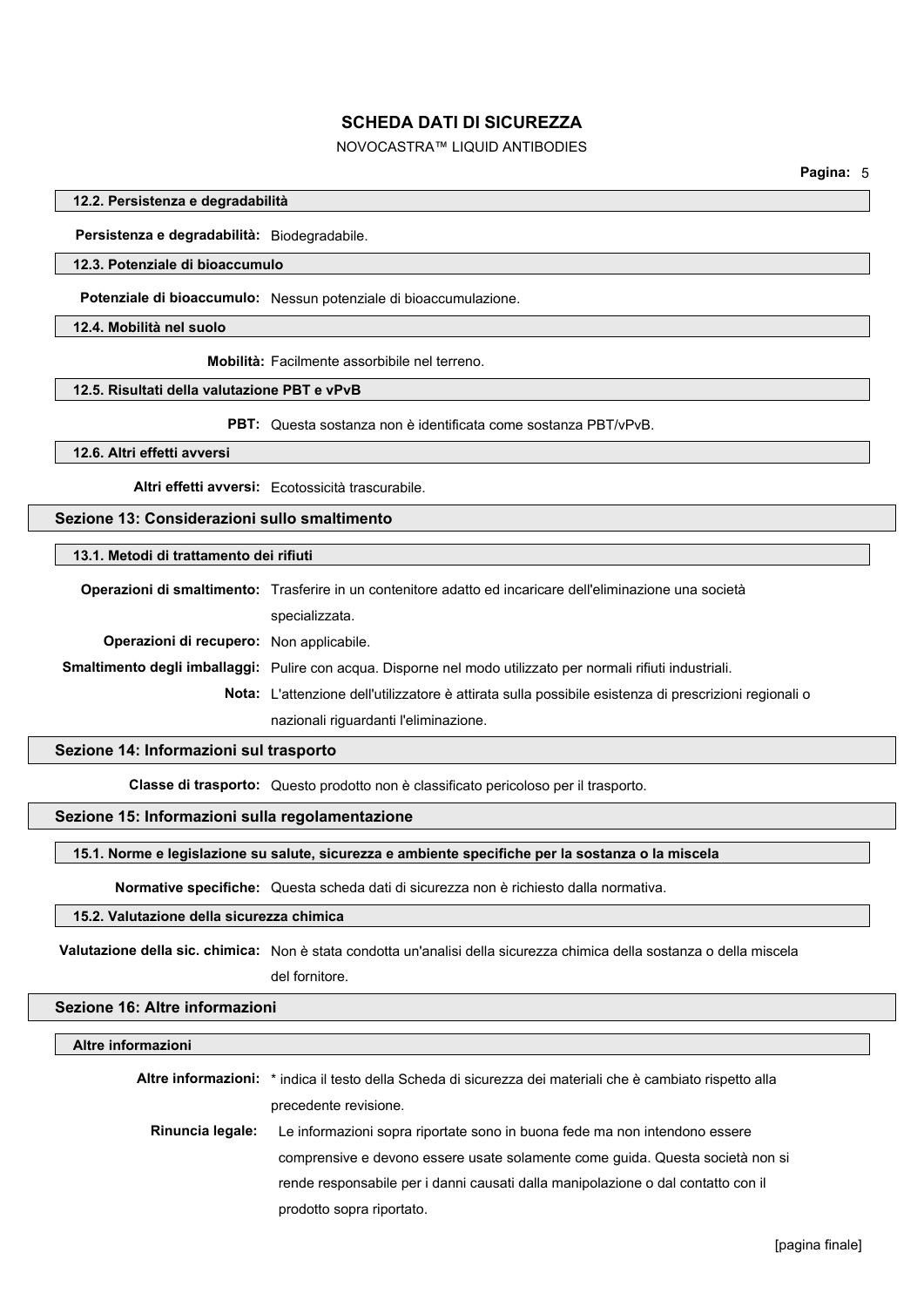NOVOCASTRA™ LIQUID ANTIBODIES



**Seite:** 1

**Erstellungsdatum:** 20/DEC/2020

**Revisionsnummer:** 4

### <span id="page-16-0"></span>**Abschnitt 1: Bezeichnung des Stoffs bzw. des Gemischs und des Unternehmens**

### **1.1. Produktidentifikator**

**Produktbezeichnung:** NOVOCASTRA™ LIQUID ANTIBODIES

**1.2. Relevante identifizierte Verwendungen des Stoffs oder Gemischs und Verwendungen, von denen abgeraten wird**

**Verwendung des Produkts:** Verwenden Sie in Labors - Beruf.

**1.3. Einzelheiten zum Lieferanten, der das Sicherheitsdatenblatt bereitstellt**

**Firmenname:** Leica Biosystems Newcastle Ltd

Balliol Business Park West

Benton Lane

Newcastle Upon Tyne

NE12 8EW

United Kingdom

**Tel:** +44 191 2150567

**Fax:** +44 191 2151152

**Email:** msds@LeicaBiosystems.com

# **1.4. Notrufnummer**

**Notfalltelefon:** USA und Kanada : 1-800-424-9300 Außerhalb der USA und Kanada : +1 703-741-5970 Bei Notrufen.

### **Abschnitt 2: Mögliche Gefahren**

#### **2.1. Einstufung des Stoffs oder Gemischs**

**Einstufung (DSD/DPD):** Für dieses Produkt gibt es keine Einstufung gemäß DSD/DPD.

**Einstufung (CLP):** Für dieses Produkt gibt es keine Einstufung gemäß CLP.

### **2.2. Kennzeichnungselemente**

**Kennzeichnungselemente:** Für dieses Produkt gibt es keine Kennzeichnungselemente.

**2.3. Sonstige Gefahren**

**PBT:** Dieser Stoff wird nicht als PBT/vPvB-Stoff identifiziert.

### **Abschnitt 3: Zusammensetzung/Angaben zu Bestandteilen**

**3.2. Gemische**

**Enthält:** Nicht zutreffend.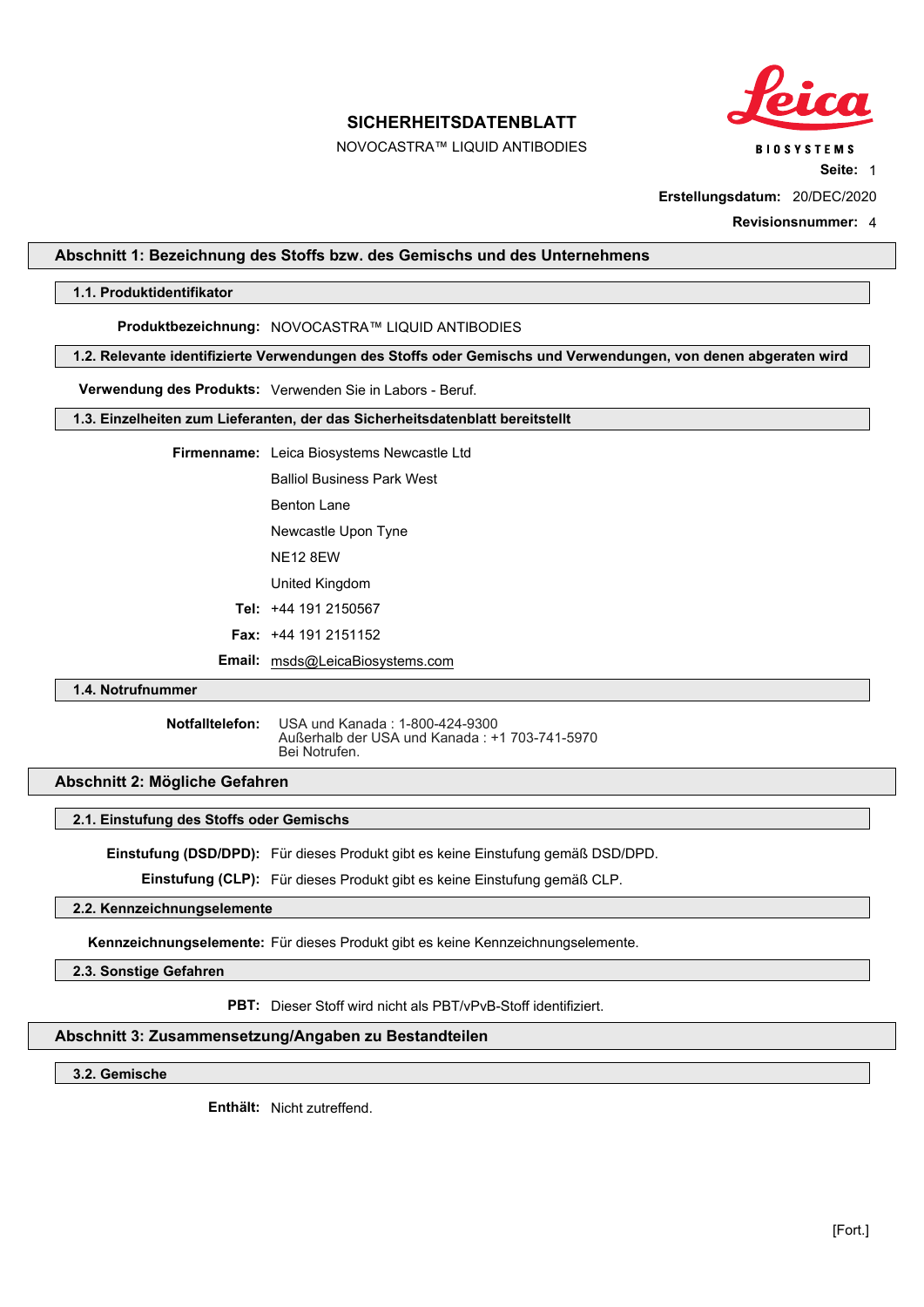# NOVOCASTRA™ LIQUID ANTIBODIES

**Seite:** 2

### **Abschnitt 4: Erste-Hilfe-Maßnahmen**

### **4.1. Beschreibung der Erste-Hilfe-Maßnahmen**

**Hautkontakt:** Sofort mit viel Wasser und Seife abwaschen.

**Augenkontakt:** Auge 15 Minuten unter fließendem Wasser ausspülen.

**Verschlucken:** Mund mit Wasser ausspülen.

**Einatmen:** Nach Einatmen der Dämpfe im Unglücksfall an die frische Luft gehen.

### **4.2. Wichtigste akute und verzögert auftretende Symptome und Wirkungen**

**Hautkontakt:** Kann im Kontaktbereich leichte Reizung bewirken.

**Augenkontakt:** Reizung und Rötung können auftreten.

**Verschlucken:** Kann Hustenreiz verursachen.

**Einatmen:** Keine Symptome.

 **Verzögert auftretende Wirkungen:** Nicht verfügbar.

### **4.3. Hinweise auf ärztliche Soforthilfe oder Spezialbehandlung**

Sofort- / Sonderbehandlung: Nicht zutreffend.

### **Abschnitt 5: Maßnahmen zur Brandbekämpfung**

**5.1. Löschmittel**

**Löschmittel:** Löschmaßnahmen auf Umgebungsbrand abstimmen.

#### **5.2. Besondere vom Stoff oder Gemisch ausgehende Gefahren**

**Expositionsrisiko:** Setzt bei Verbrennung giftige Gase / Rauche frei.

### **5.3. Hinweise für die Brandbekämpfung**

**Besondere Schutzausrüstung:** Umluftunabhängige Atemschutzgeräte benutzen. Zur Verhütung von Augen- oder

Hautkontakt Schutzkleidung tragen.

#### **Abschnitt 6: Maßnahmen bei unbeabsichtigter Freisetzung**

#### **6.1. Personenbezogene Vorsichtsmaßnahmen, Schutzausrüstungen und in Notfällen anzuwendende Verfahren**

**Pers. Schutzmaßnahmen:** Persönliche Schutzausrüstung siehe Abschnitt 8. Um Auslaufen zu verhindern, leckende Behälter so stellen, daß das Leck oben ist.

# **6.2. Umweltschutzmaßnahmen**

**Umweltschutzmaßnahmen:** Nicht in die Kanalisation oder Gewässer ableiten. Verschüttungen eindämmen.

### **6.3. Methoden und Material für Rückhaltung und Reinigung**

**Reinigungsmethoden:** Mit trockener Erde oder mit Sand aufnehmen. In einen verschließbaren und ordnungsgemäß beschrifteten Bergungsbehälter zur fachgemäßen Entsorgung umladen.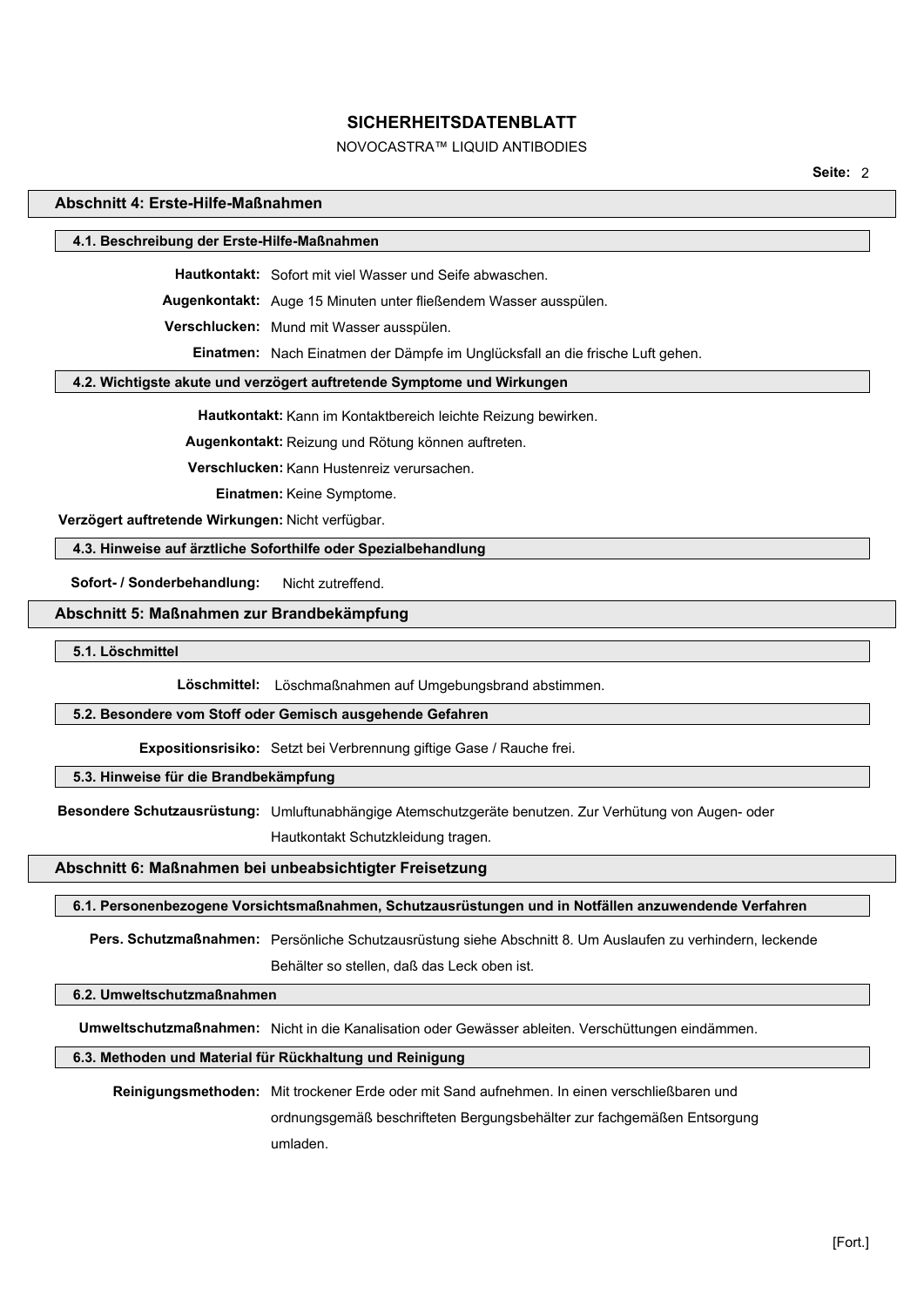# NOVOCASTRA™ LIQUID ANTIBODIES

**6.4. Verweis auf andere Abschnitte**

**Verweis auf andere Abschnitte:** Siehe Abschnitt 8 des Sicherheitsdatenblatts. Siehe Abschnitt 13 des

Sicherheitsdatenblatts.

### **Abschnitt 7: Handhabung und Lagerung**

### **7.1. Schutzmaßnahmen zur sicheren Handhabung**

**Hinweise zum sich. Umgang:** Direkten Kontakt mit der Substanz vermeiden.

### **7.2. Bedingungen zur sicheren Lagerung unter Berücksichtigung von Unverträglichkeiten**

**Lagerung:** Kühl und gut belüftet lagern. Behälter dicht geschlossen halten.

**Geeignete Verpackung:** Nicht zutreffend.

**7.3. Spezifische Endanwendungen**

**Spezifische Endanwendungen:** Verwenden Sie in Labors - Beruf.

## **Abschnitt 8: Begrenzung und Überwachung der Exposition/Persönliche Schutzausrüstungen**

**8.1. Zu überwachende Parameter**

**Expositionsgrenzwerte:** Nicht verfügbar.

**DNEL/PNEC**

**DNEL / PNEC** Nicht verfügbar.

# **8.2. Begrenzung und Überwachung der Exposition**

**Technische Maßnahmen:** Alle verfahrenstechnischen Maßnahmen nach Abschnitt 7 des Sicherheitsdatenblatts

sicherstellen.

**Atemschutz:** Atemschutz nicht erforderlich.

**Handschutz:** Schutzhandschuhe.

**Augenschutz:** Schutzbrille. Augendusche vorsehen.

**Hautschutz:** Schutzkleidung.

**Umweltwirkungen:** Einleitung in die öffentliche Kanalisation bzw. die unmittelbare Umgebung verhindern.

### **Abschnitt 9: Physikalische und chemische Eigenschaften**

# **9.1. Angaben zu den grundlegenden physikalischen und chemischen Eigenschaften**

|                                               | <b>Form:</b> Flüssigkeit            |                                              |                         |         |
|-----------------------------------------------|-------------------------------------|----------------------------------------------|-------------------------|---------|
|                                               | <b>Farbe:</b> Farblos - gelb - rosa |                                              |                         |         |
|                                               | <b>Geruch:</b> Geruchlos            |                                              |                         |         |
| Verdunstungszahl: Nicht verfügbar.            |                                     |                                              |                         |         |
| Brandfördernd: Nicht verfügbar.               |                                     |                                              |                         |         |
| Löslichkeit in Wasser: Nicht verfügbar.       |                                     |                                              |                         |         |
|                                               | Viskosität: Nicht verfügbar.        |                                              |                         |         |
| Siedepunkt / -bereich °C: Nicht verfügbar.    |                                     | Schmelzpunkt / -bereich °C: Nicht verfügbar. |                         |         |
| Explosionsgrenzen %: untere: Nicht verfügbar. |                                     |                                              | obere: Nicht verfügbar. |         |
| Flammpunkt °C: Nicht verfügbar.               |                                     |                                              |                         | [Fort.] |
|                                               |                                     |                                              |                         |         |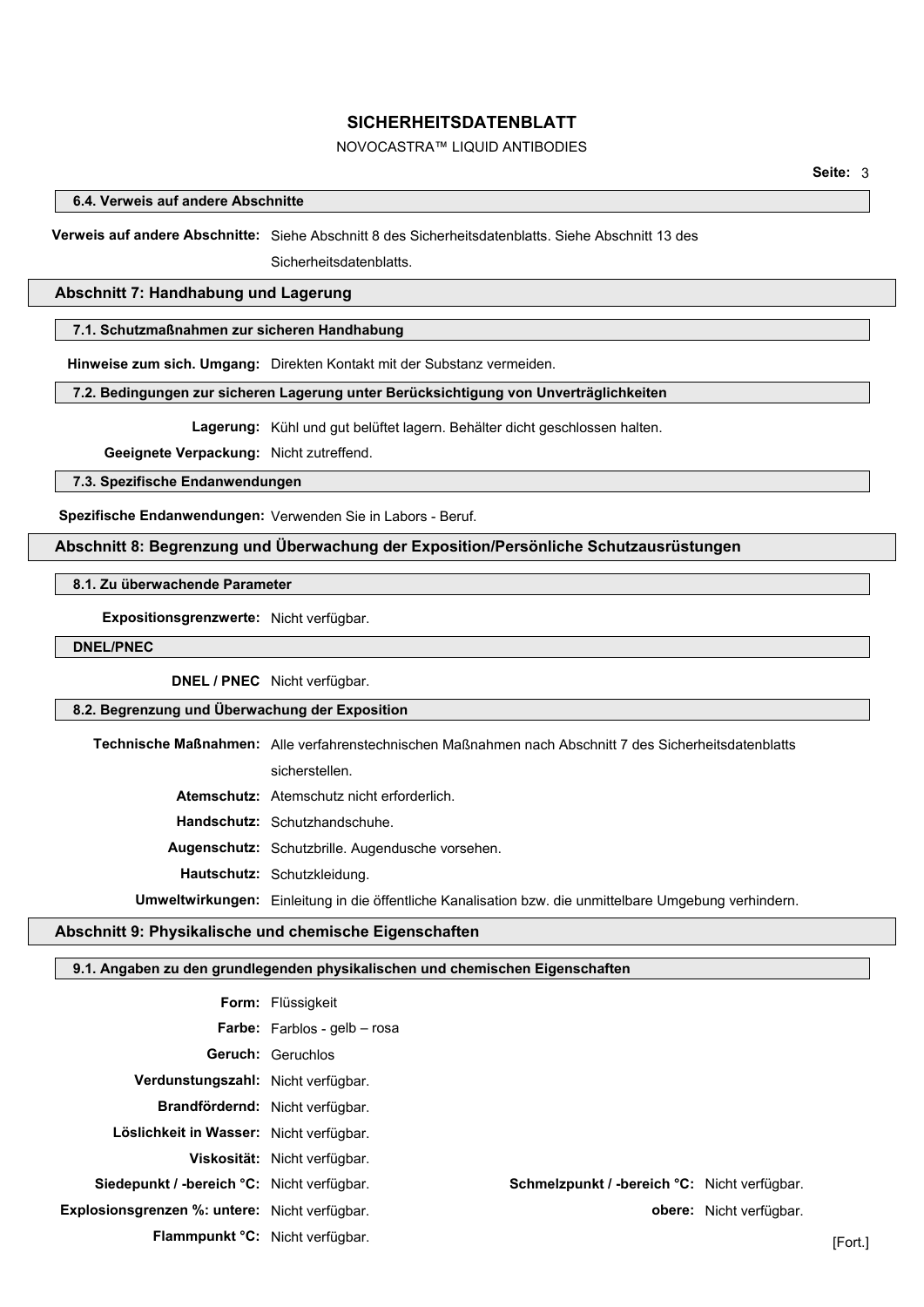# NOVOCASTRA™ LIQUID ANTIBODIES

|                                                                                |                                                                                                             |                                                                         |                              | Seite: 4 |  |
|--------------------------------------------------------------------------------|-------------------------------------------------------------------------------------------------------------|-------------------------------------------------------------------------|------------------------------|----------|--|
|                                                                                |                                                                                                             | Vert. koeff: n-Octanol/Wasser: Nicht verfügbar.                         |                              |          |  |
| Zündtemperatur °C: Nicht verfügbar.                                            |                                                                                                             |                                                                         | Dampfdruck: Nicht verfügbar. |          |  |
| Relative Dichte: Nicht verfügbar.                                              |                                                                                                             |                                                                         | pH: Nicht verfügbar.         |          |  |
|                                                                                | VOC g/l: Nicht verfügbar.                                                                                   |                                                                         |                              |          |  |
| 9.2. Sonstige AngabenDE                                                        |                                                                                                             |                                                                         |                              |          |  |
| Zusätzliche Angaben: Nicht zutreffend.                                         |                                                                                                             |                                                                         |                              |          |  |
| Abschnitt 10: Stabilität und Reaktivität                                       |                                                                                                             |                                                                         |                              |          |  |
| 10.1. Reaktivität                                                              |                                                                                                             |                                                                         |                              |          |  |
|                                                                                |                                                                                                             |                                                                         |                              |          |  |
|                                                                                |                                                                                                             | Reaktivität: Stabil unter empfohlenen Transport- bzw. Lagerbedingungen. |                              |          |  |
| 10.2. Chemische Stabilität                                                     |                                                                                                             |                                                                         |                              |          |  |
|                                                                                | Stabilität: Stabil unter Normalbedingungen.                                                                 |                                                                         |                              |          |  |
| 10.3. Möglichkeit gefährlicher Reaktionen                                      |                                                                                                             |                                                                         |                              |          |  |
|                                                                                | Gefährlicher Reaktionen: Bei normalen Transport- bzw. Lagerbedingungen treten keine gefährlichen Reaktionen |                                                                         |                              |          |  |
|                                                                                | auf. Bei Exposition an nachstehend aufgeführte Bedingungen bzw. Materialien kommt                           |                                                                         |                              |          |  |
|                                                                                | es womöglich zu Zersetzung.                                                                                 |                                                                         |                              |          |  |
| 10.4. Zu vermeidende Bedingungen                                               |                                                                                                             |                                                                         |                              |          |  |
| Zu vermeidende Bedingungen: Hitze.                                             |                                                                                                             |                                                                         |                              |          |  |
|                                                                                |                                                                                                             |                                                                         |                              |          |  |
| 10.5. Unverträgliche Materialien                                               |                                                                                                             |                                                                         |                              |          |  |
|                                                                                | Zu vermeidende Stoffe: Starke Oxidationsmittel. Starke Säuren.                                              |                                                                         |                              |          |  |
| 10.6. Gefährliche Zersetzungsprodukte                                          |                                                                                                             |                                                                         |                              |          |  |
| Gefährliche Zersetzungsprod: Setzt bei Verbrennung giftige Gase / Rauche frei. |                                                                                                             |                                                                         |                              |          |  |

**Abschnitt 11: Toxikologische Angaben**

# **11.1. Angaben zu toxikologischen Wirkungen**

**Toxizität, Werte:** Nicht verfügbar.

**Symptome / Aufnahmewege**

**Hautkontakt:** Kann im Kontaktbereich leichte Reizung bewirken.

**Augenkontakt:** Reizung und Rötung können auftreten.

**Verschlucken:** Kann Hustenreiz verursachen.

**Einatmen:** Keine Symptome.

**Verzögert auftretende Wirkungen:** Nicht verfügbar.

**Sonstige Angaben:** Nicht zutreffend.

# **Abschnitt 12: Umweltbezogene Angaben**

**12.1. Toxizität**

**Öcotoxizität, Werte:** Nicht verfügbar.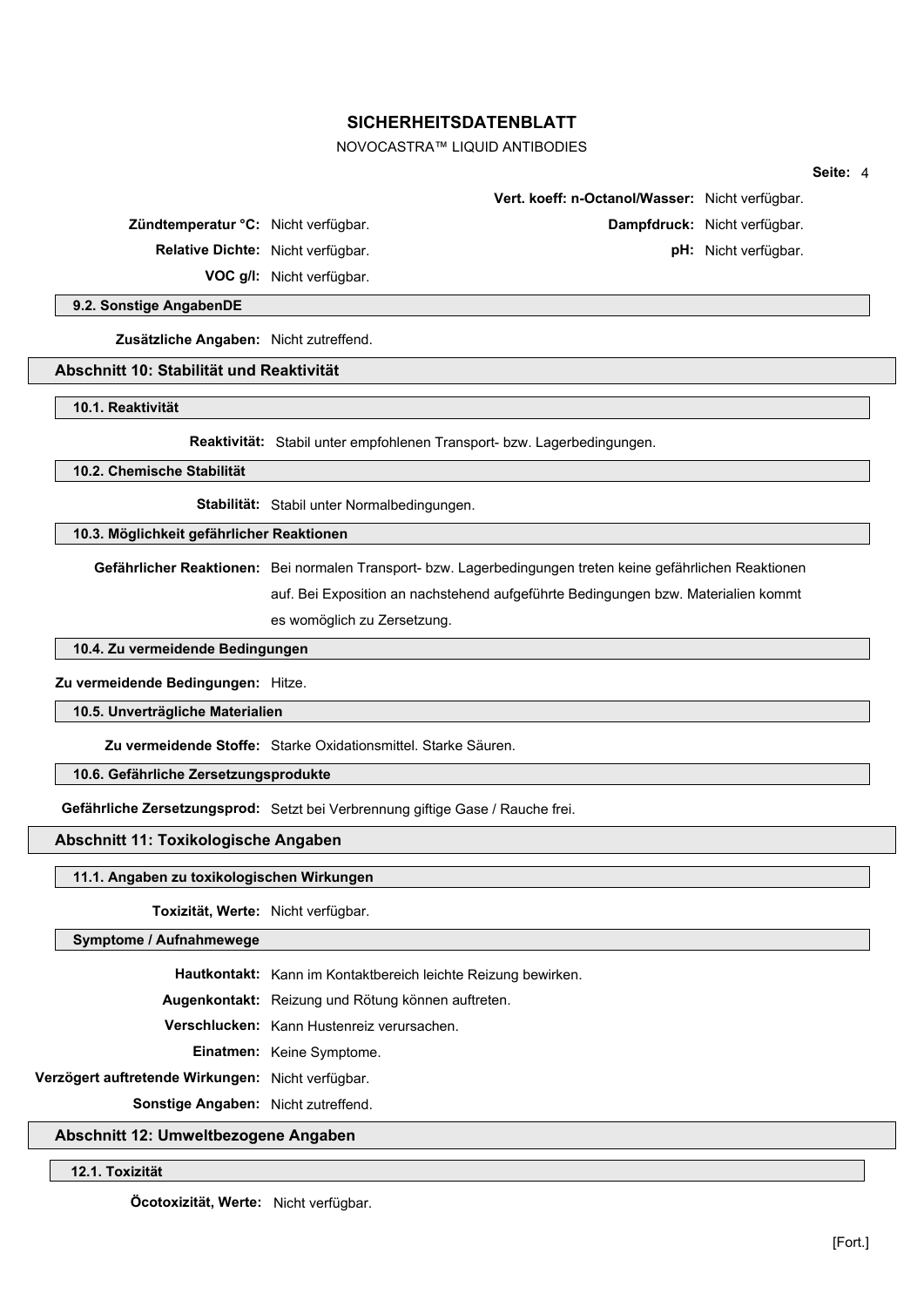# NOVOCASTRA™ LIQUID ANTIBODIES

### **12.2. Persistenz und Abbaubarkeit**

**Persistenz und Abbaubarkeit:** Biologisch abbaubar.

#### **12.3. Bioakkumulationspotenzial**

**Bioakkumulationspotenzial:** Kein Bioakkumulationspotential.

**12.4. Mobilität im Boden**

**Mobilität:** Wird leicht im Erdboden absorbiert.

#### **12.5. Ergebnisse der PBT- und vPvB-Beurteilung**

**PBT Identifizierung:** Dieser Stoff wird nicht als PBT/vPvB-Stoff identifiziert.

# **12.6. Andere schädliche Wirkungen**

**Andere schädliche Wirkungen:** Geringe Ökotoxizität.

# **Abschnitt 13: Hinweise zur Entsorgung**

### **13.1. Verfahren zur Abfallbehandlung**

|                                         | Beseitigungsverfahren: In einen geeigneten Behälter umfüllen und zur Entsorgung durch spezialisiertes |  |  |  |
|-----------------------------------------|-------------------------------------------------------------------------------------------------------|--|--|--|
|                                         | Entsorgungsunternehmen abholen lassen.                                                                |  |  |  |
| Verwertungsverfahren: Nicht zutreffend. |                                                                                                       |  |  |  |
|                                         | <b>Verpackungsentsorgung:</b> Mit Wasser reinigen. Wie normalen Industrieabfall entsorgen.            |  |  |  |
|                                         | Anmerkung: Der Anwender wird darauf hingewiesen, daß zusätzliche ergänzende örtliche oder             |  |  |  |
|                                         | nationale Vorschriften für die Entsorgung bestehen können.                                            |  |  |  |
|                                         |                                                                                                       |  |  |  |

### **Abschnitt 14: Angaben zum Transport**

**Transportklasse:** Dieses Produkt ist für den Transport als nicht gefährlich eingestuft.

# **Abschnitt 15: Rechtsvorschriften**

#### **15.1. Vorschriften zu Sicherheit, Gesundheits- und Umweltschutz/spezifische Rechtsvorschriften**

**Besondere Vorschriften:** Dieses Sicherheitsdatenblatt wird nicht durch Vorschriften erforderlich.

# **15.2. Stoffsicherheitsbeurteilung**

**Stoffsicherheitsbeurteilung:** Für den Stoff bzw. das Gemisch wurde vom Zulieferer keine chemische

Sicherheitsbewertung durchgeführt.

### **Abschnitt 16: Sonstige Angaben**

#### **Sonstige Angaben**

| Zusätzliche Angaben: * gibt Text im SDB an, der sich seit der letzten Revision geändert hat.                |  |  |
|-------------------------------------------------------------------------------------------------------------|--|--|
| Haftungsauschlußklausel: Die obige Information ist nach unserem besten Wissen korrekt; es wird jedoch nicht |  |  |
| behauptet, daß diese vollständig ist, und sie darf daher nur als Richtlinie betrachtet                      |  |  |
| werden. Die Firma kann nicht für irgendwelche Schäden, die durch den Umgang                                 |  |  |
| oder Kontakt mit dem obigen Produkt entstanden sind, verantwortlich gemacht                                 |  |  |
| werden.                                                                                                     |  |  |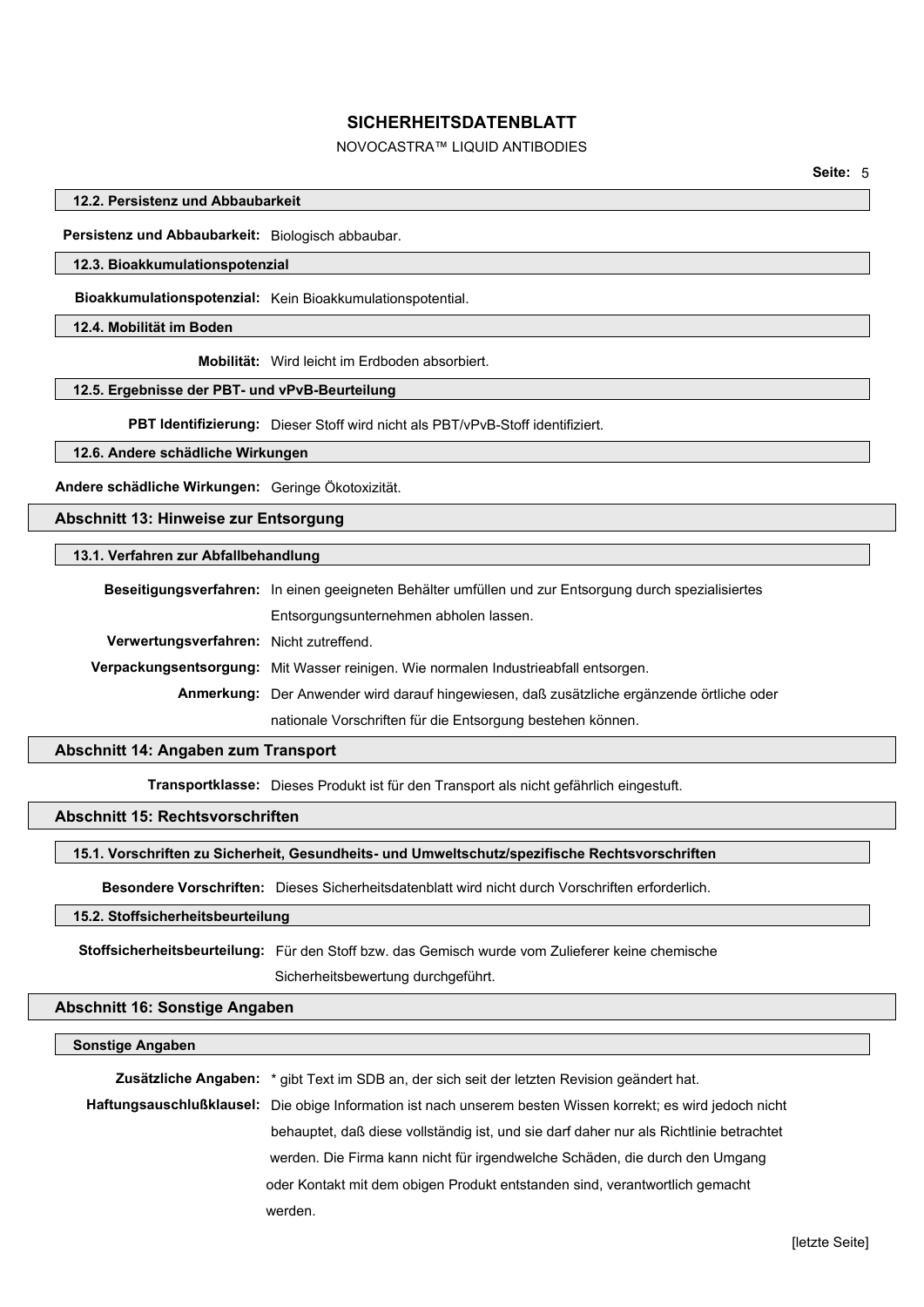NOVOCASTRA™ LIQUID ANTIBODIES



**BIOSYSTEMS** 

**Página:** 1

**Fecha de recopilación:** 20/DEC/2020

**N° revisión:** 4

### <span id="page-21-0"></span>**Sección 1: Identificación de la sustancia o la mezcla y de la sociedad o la empresa**

### **1.1. Identificador del producto**

## **Nombre de producto:** NOVOCASTRA™ LIQUID ANTIBODIES

#### **1.2. Usos pertinentes identificados de la sustancia o de la mezcla y usos desaconsejados**

**Uso de producto:** Uso en laboratorios - profesional.

### **1.3. Datos del proveedor de la ficha de datos de seguridad**

**Nombre de empresa:** Leica Biosystems Newcastle Ltd

Balliol Business Park West

Benton Lane

Newcastle Upon Tyne

NE12 8EW

United Kingdom

**Tel:** +44 191 2150567

**Fax:** +44 191 2151152

**Email:** msds@LeicaBiosystems.com

## **1.4. Teléfono de emergencia**

**Tel (en caso de emergencia):** EE.UU. y Canadá : 1-800-424-9300 Fuera de EE.UU. y Canadá: +1 703-741-5970 Para llamadas de emergencia solamente.

# **Sección 2: Identificación de los peligros**

#### **2.1. Clasificación de la sustancia o de la mezcla**

**Clasificación (DSD/DPD):** Este producto no está clasificado bajo la normativa DSD/DPD.

**Clasificación (CLP):** Este producto no está clasificado bajo la normativa CLP.

### **2.2. Elementos de la etiqueta**

**Elementos de la etiqueta:** Este producto no tiene elementos de etiquetado.

**2.3. Otros peligros**

**PBT:** Este producto no está identificada como una sustancia PBT/vPvB.

### **Sección 3: Composición/información sobre los componentes**

### **3.2. Mezclas**

**Contiene:** No procede.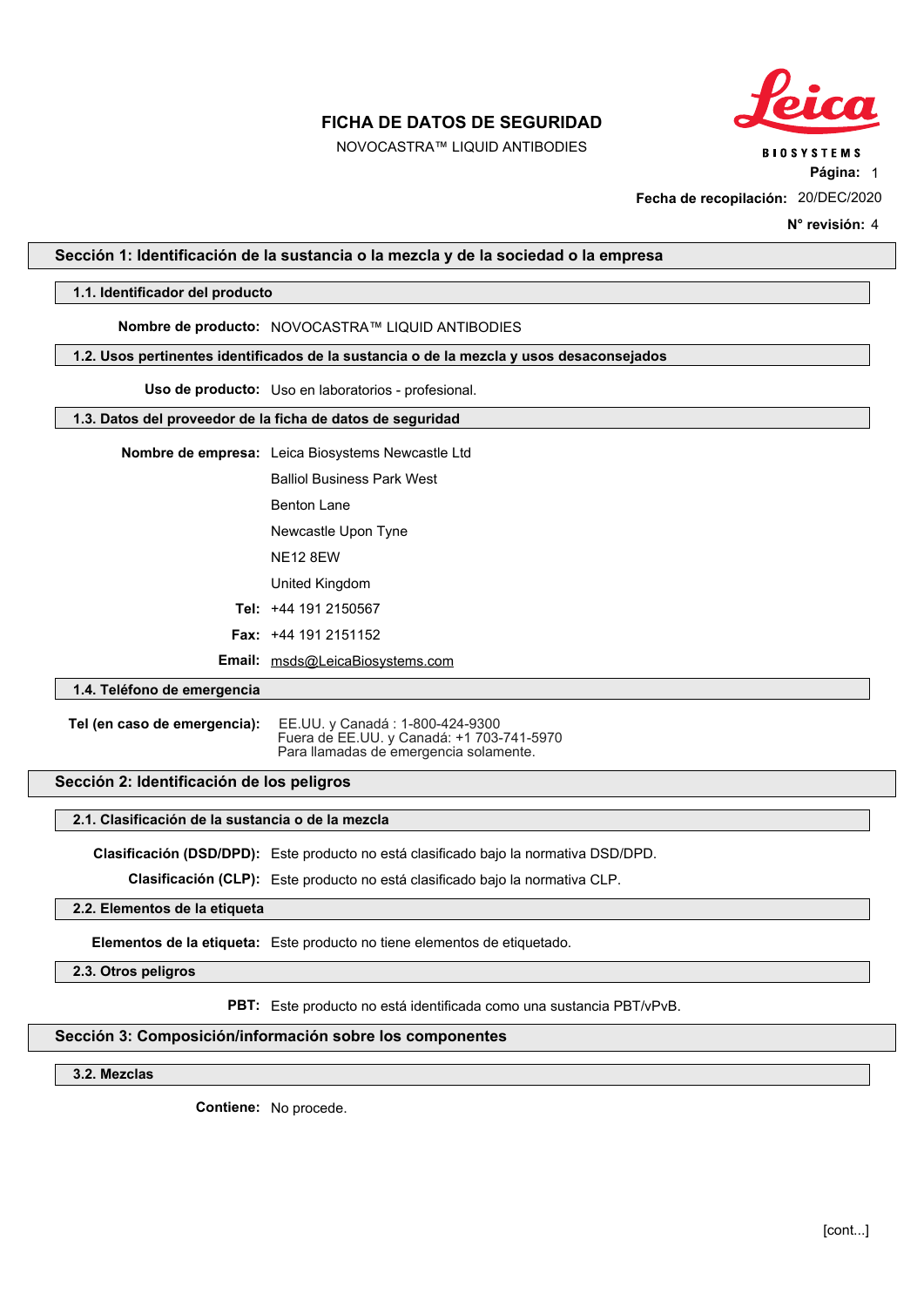# NOVOCASTRA™ LIQUID ANTIBODIES

**Página:** 2

### **Sección 4: Primeros auxilios**

| 4.1. Descripción de los primeros auxilios |                                                                                      |  |
|-------------------------------------------|--------------------------------------------------------------------------------------|--|
|                                           | Contacto con la piel: Lávese inmediatamente con jabón y agua.                        |  |
|                                           | Contacto con los ojos: Lavar el ojo con agua corriente durante 15 minutos.           |  |
|                                           | <b>Ingestión:</b> Enjuáquese la boca con aqua.                                       |  |
|                                           | Inhalación: Salga a respirar aire fresco si ha inhalado accidentalmente los vapores. |  |
| .                                         |                                                                                      |  |

### **4.2. Principales síntomas y efectos, agudos y retardados**

**Contacto con la piel:** Puede producirse una ligera irritación del lugar de contacto.

**Contacto con los ojos:** Puede producirse irritación y enrojecimiento.

**Ingestión:** Puede producirse irritación de la garganta.

**Inhalación:** No hay síntomas.

**Efectos retardados/inmediatos:** Sin datos disponibles.

**4.3. Indicación de toda atención médica y de los tratamientos especiales que deban dispensarse inmediatamente**

**Tratamiento inmediato/especial:** No procede.

#### **Sección 5: Medidas de lucha contra incendios**

#### **5.1. Medios de extinción**

**Medios de extinción:** Medios de extinción apropriados para la zona del incendio.

#### **5.2. Peligros específicos derivados de la sustancia o la mezcla**

**Peligros de exposición:** Durante la combustión emite vapores tóxicos.

salida del líquido.

### **5.3. Recomendaciones para el personal de lucha contra incendios**

 **Recomendaciones para el personal:** Llevar un aparato respirador autónomo. Llevar prendas protectoras para evitar el

contacto con la piel y los ojos.

### **Sección 6: Medidas en caso de vertido accidental**

#### **6.1. Precauciones personales, equipo de protección y procedimientos de emergencia**

**Precauciones personales:** Consultar la sección 8 de FDS para conocer los detalles de protección personal. Girar los contenedores con fugas con la parte que tiene pérdidas hacia arriba para evitar la

**6.2. Precauciones relativas al medio ambiente**

**Precauciones medioambient:** No verter en los desagües ni ríos. Controlar el vertido utilizando una contención.

#### **6.3. Métodos y material de contención y de limpieza**

**Procedimientos de limpieza:** Absorber con tierra o arena seca. Transferir a un contenedor de salvamento etiquetado, con cierre, para su eliminación mediante un método apropiado.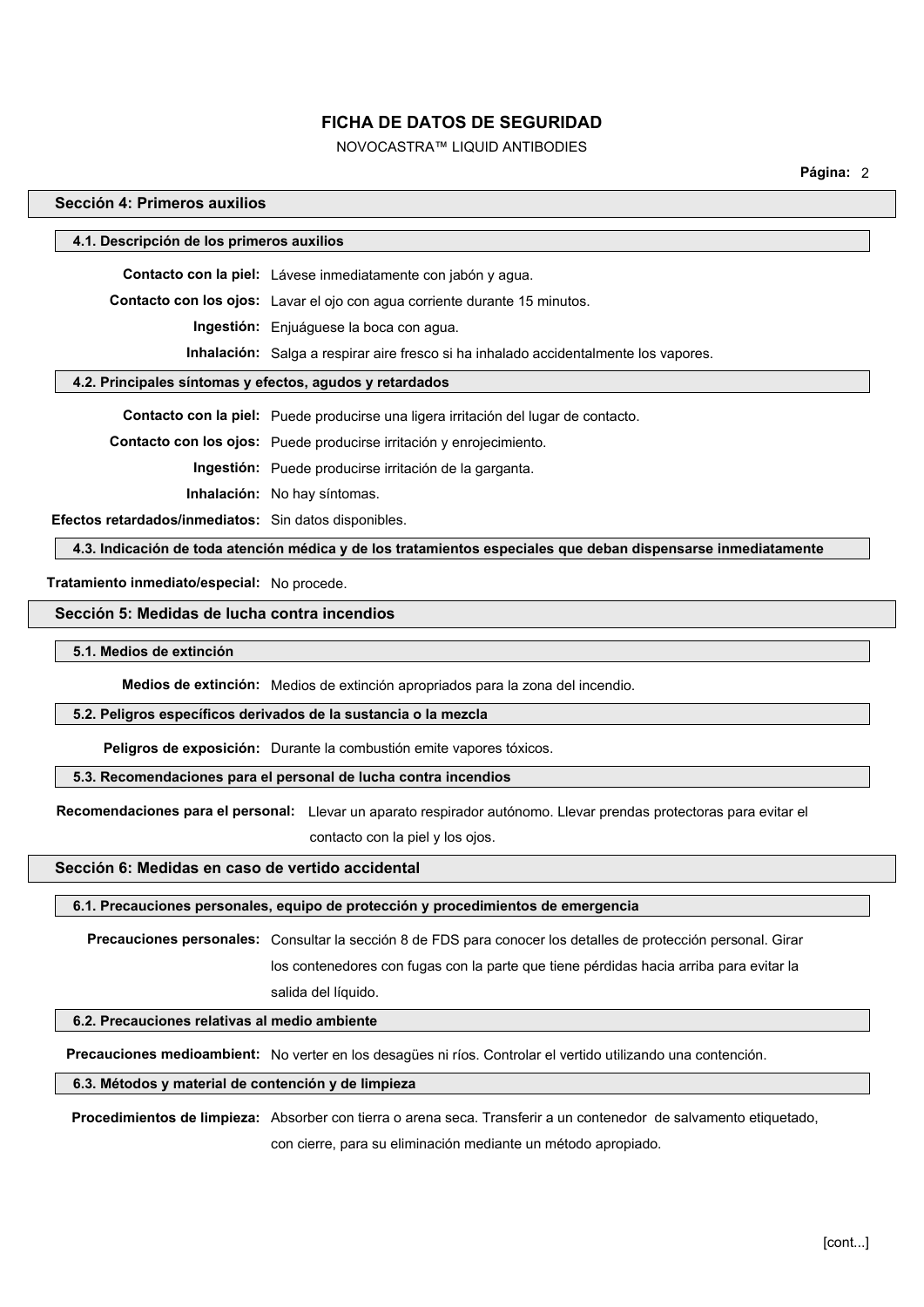# NOVOCASTRA™ LIQUID ANTIBODIES

### **6.4. Referencia a otras secciones**

#### **Referencia a otras secciones:** Consultar la sección 8 de FDS. Consultar la sección 13 de FDS.

### **Sección 7: Manipulación y almacenamiento**

#### **7.1. Precauciones para una manipulación segura**

**Requisitos de manipulación:** Evitar el contacto directo con la sustancia.

#### **7.2. Condiciones de almacenamiento seguro, incluidas posibles incompatibilidades**

**Condiciones almacenamiento:** Guardar en un área fresca, bien ventilada. Mantener el contenedor herméticamente cerrado.

**Embalaje apropiado:** No procede.

**7.3. Usos específicos finales**

**Usos específicos finales:** Uso en laboratorios - profesional.

### **Sección 8: Controles de exposición/protección individual**

**8.1. Parámetros de control**

**Valores límite de la exposición:** Sin datos disponibles.

**DNEL/PNEC**

**DNEL / PNEC** Sin datos disponibles.

### **8.2. Controles de la exposición**

|                                             | Medidas de ingeniería: Asegurarse de que se aplican todas las medidas de ingeniería mencionadas en la |
|---------------------------------------------|-------------------------------------------------------------------------------------------------------|
|                                             | sección 7 de FDS.                                                                                     |
|                                             | Protección respiratoria: No se necesita normalmente equipo de protección personal respiratorio.       |
|                                             | Protección manual: Guantes protectores.                                                               |
|                                             | <b>Protección ocular:</b> Gafas de seguridad. Asegurarse de que haya a mano un lavaojos.              |
| Protección de la piel: Prendas protectoras. |                                                                                                       |
|                                             | Medio ambiente: Evitar entrar en sistemas de alcantarillado público o en su entorno inmediato.        |

### **Sección 9: Propiedades físicas y químicas**

### **9.1. Información sobre propiedades físicas y químicas básicas**

| <b>Estado:</b> Líquido                                |                                           |                                                        |                                  |
|-------------------------------------------------------|-------------------------------------------|--------------------------------------------------------|----------------------------------|
|                                                       | <b>Color:</b> Incoloro - Amarillo- Rosa   |                                                        |                                  |
|                                                       | <b>Olor:</b> Inodoro                      |                                                        |                                  |
| Tasa de evaporación: Sin datos disponibles.           |                                           |                                                        |                                  |
|                                                       | <b>Comburente:</b> Sin datos disponibles. |                                                        |                                  |
| Solubilidad en agua: Sin datos disponibles.           |                                           |                                                        |                                  |
|                                                       | Viscosidad: Sin datos disponibles.        |                                                        |                                  |
| Punto de ebullición/gama °C: Sin datos disponibles.   |                                           | <b>Punto de fusión/gama °C:</b> Sin datos disponibles. |                                  |
| % límites de inflam: inferior: Sin datos disponibles. |                                           |                                                        | superior: Sin datos disponibles. |
| Punto de inflamabilidad °C: Sin datos disponibles.    |                                           |                                                        | [cont]                           |
|                                                       |                                           |                                                        |                                  |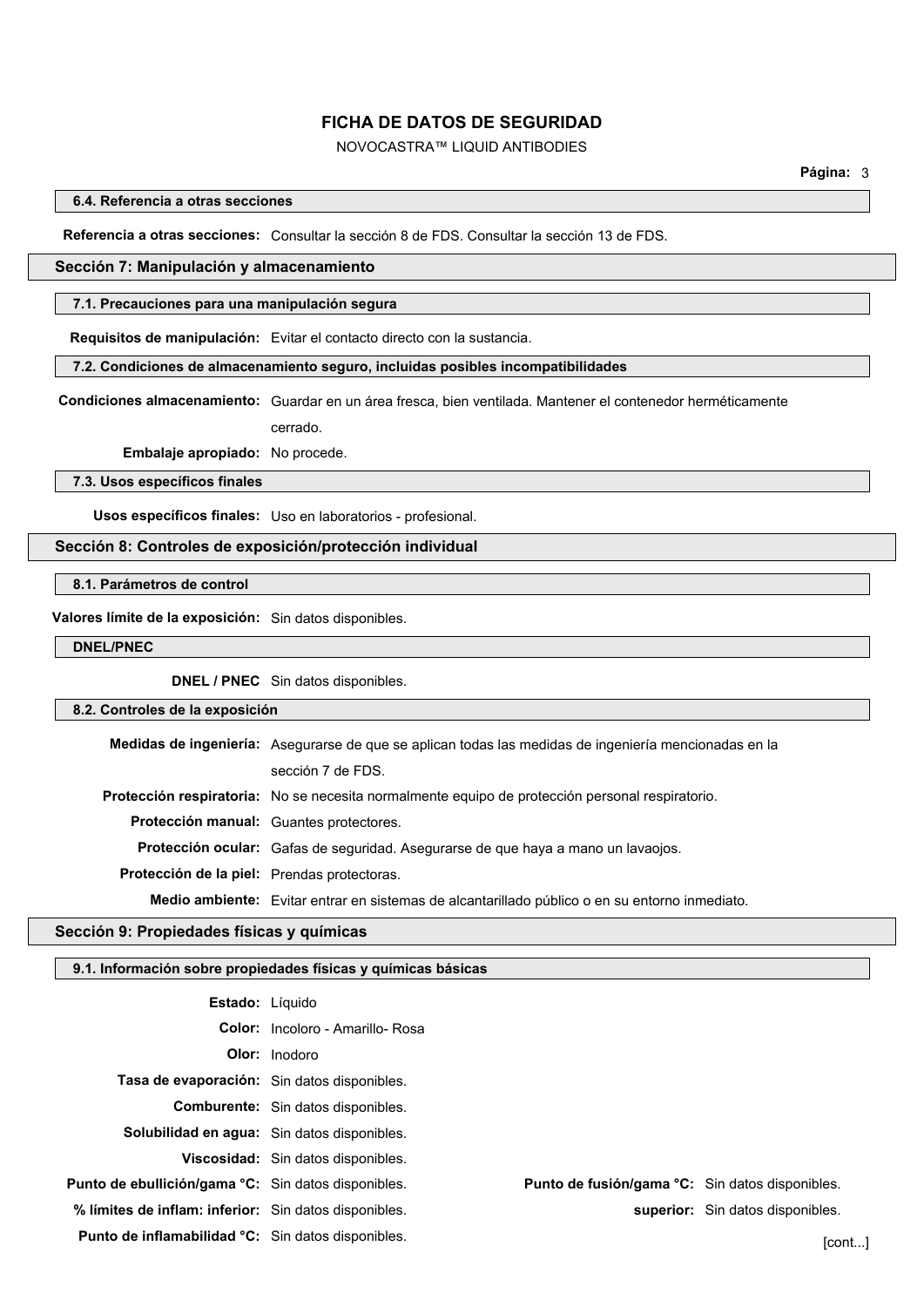NOVOCASTRA™ LIQUID ANTIBODIES

|                                               |                                                                         |                                                                                                  | Página: 4                                |
|-----------------------------------------------|-------------------------------------------------------------------------|--------------------------------------------------------------------------------------------------|------------------------------------------|
|                                               |                                                                         | Coef. part. n-octanolo/agua: Sin datos disponibles.                                              |                                          |
| Autoinflamabilidad °C: Sin datos disponibles. |                                                                         |                                                                                                  | Presión de vapor: Sin datos disponibles. |
|                                               | <b>Densidad relativa:</b> Sin datos disponibles.                        |                                                                                                  | <b>pH:</b> Sin datos disponibles.        |
|                                               | VOC g/l: Sin datos disponibles.                                         |                                                                                                  |                                          |
| 9.2. Información adicional                    |                                                                         |                                                                                                  |                                          |
| Información adicional: No procede.            |                                                                         |                                                                                                  |                                          |
| Sección 10: Estabilidad y reactividad         |                                                                         |                                                                                                  |                                          |
| 10.1. Reactividad                             |                                                                         |                                                                                                  |                                          |
|                                               |                                                                         | Reactividad: Estable bajo las condiciones de almacenamiento o de transporte recomendadas.        |                                          |
| 10.2. Estabilidad química                     |                                                                         |                                                                                                  |                                          |
|                                               | Estabilidad química: Estable en condiciones normales.                   |                                                                                                  |                                          |
| 10.3. Posibilidad de reacciones peligrosas    |                                                                         |                                                                                                  |                                          |
|                                               |                                                                         | Reacciones peligrosas: No se producirán reacciones peligrosas en condiciones de almacenamiento o |                                          |
|                                               | transporte normales. Puede producirse descomposición si se expone a las |                                                                                                  |                                          |
|                                               | condiciones o materiales enumerados a continuación.                     |                                                                                                  |                                          |
| 10.4. Condiciones que deben evitarse          |                                                                         |                                                                                                  |                                          |
| Condiciones a evitar: Calor.                  |                                                                         |                                                                                                  |                                          |
| 10.5. Materiales incompatibles                |                                                                         |                                                                                                  |                                          |

**Materiales a evitar:** Agentes oxidantes fuertes. Acidos fuertes.

### **10.6. Productos de descomposición peligrosos**

**Prod. de descomp. peligrosos:** Durante la combustión emite vapores tóxicos.

**Sección 11: Información toxicological**

### **11.1. Información sobre los efectos toxicológicos**

**Toxicidad:** Sin datos disponibles.

**Síntomas / rutas de exposición**

**Contacto con la piel:** Puede producirse una ligera irritación del lugar de contacto.

**Contacto con los ojos:** Puede producirse irritación y enrojecimiento.

**Ingestión:** Puede producirse irritación de la garganta.

**Inhalación:** No hay síntomas.

**Efectos retardados/inmediatos:** Sin datos disponibles.

**Información adicional:** No procede.

**Sección 12: Información ecológica**

**12.1. Toxicidad**

**Ecotoxicidad:** Sin datos disponibles.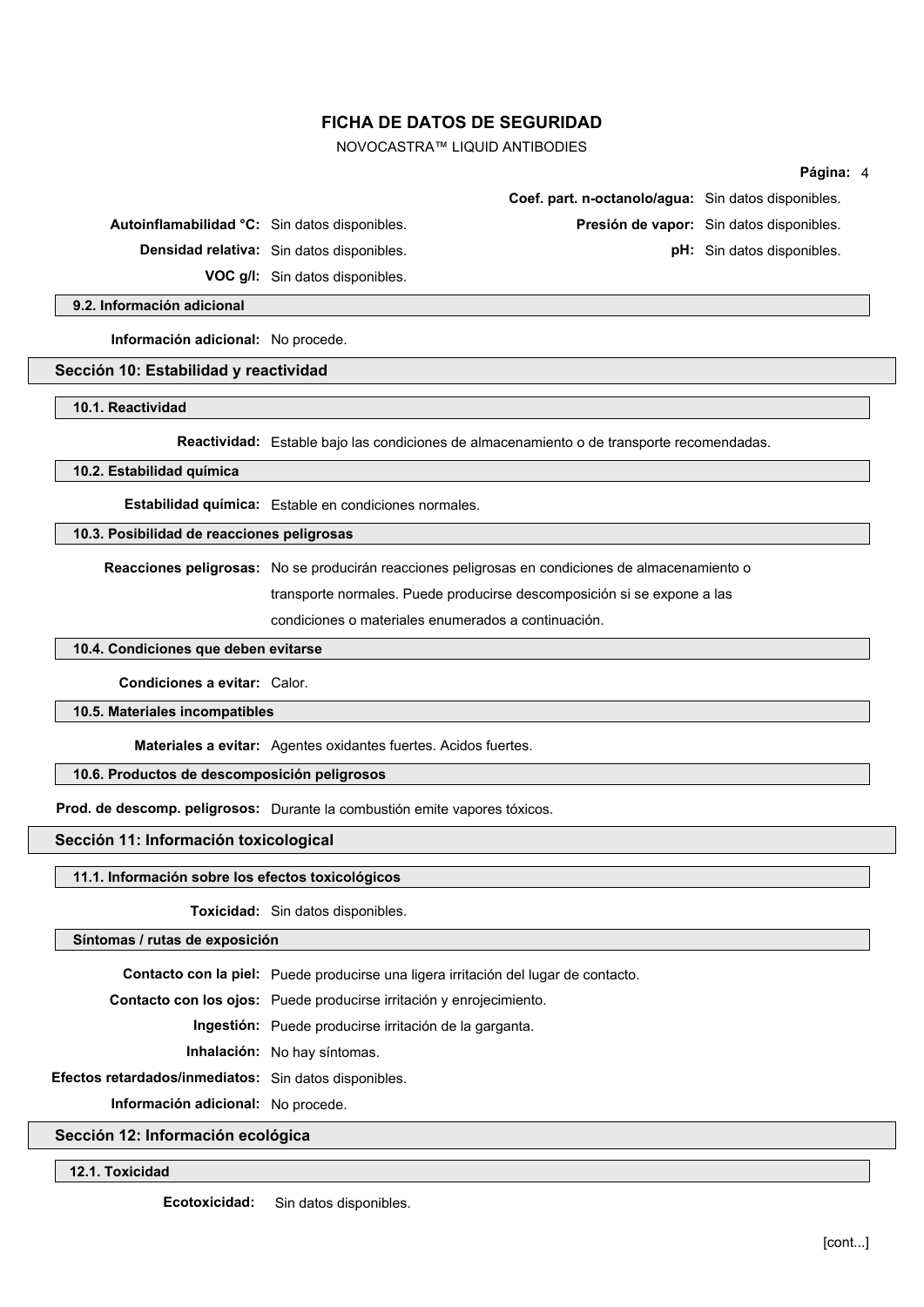# NOVOCASTRA™ LIQUID ANTIBODIES

#### **12.2. Persistencia y degradabilidad**

**Persistencia y degradabilidad:** Biodegradable.

### **12.3. Potencial de bioacumulación**

**Potencial de bioacumulación:** No hay potencial de bioacumulación.

### **12.4. Movilidad en el suelo**

**Movilidad:** Se absorbe rápidamente en el suelo.

#### **12.5. Resultados de la valoración PBT y vPvB**

**PBT:** Esta sustancia no está identificada como una sustancia PBT/vPvB.

### **12.6. Otros efectos adversos**

**Otros efectos nocivos:** Ecotoxicidad negligible.

## **Sección 13: Consideraciones relativas a la eliminación**

### **13.1. Métodos para el tratamiento de residuos**

**Operaciones de eliminación:** Transferir a un contendedor apropiado y disponer para la recogida por parte de una empresa de eliminación especializada. **Operaciones de valorización:** No procede. **Eliminación de embalaje:** Limpiar con agua. Eliminar como los residuos industriales normales. **NOTA:** Se requiere la atención del usuario hacia la posible existencia de regulaciones regionales o nacionales relacionadas con la eliminación.

# **Sección 14: Información relativa al transporte**

**Clase de transporte:** Este producto no está clasificado para el transporte.

# **Sección 15: Información reglamentaria**

### **15.1. Reglamentación y legislación en materia de seguridad, salud y medio ambiente específicas**

**Normativas concretas:** Esta ficha de datos de seguridad no es requerido por las regulaciones.

# **15.2. Evaluación de la seguridad química**

**Eval. de la seguridad química:** El proveedor no ha llevado a cabo una evaluación de seguridad química de la sustancia o el preparado.

#### **Sección 16: Otra información**

#### **Otra información**

| <b>Información adicional:</b> * se refiere al texto de la Ficha de datos de seguridad que ha cambiado desde la última |
|-----------------------------------------------------------------------------------------------------------------------|
| revisión.                                                                                                             |
| <b>Renuncia legal:</b> La información anterior se considera que es correcta, pero no supone que lo incluya            |
| Todo y debe utilizarse sólo como una guía. Esta empresa no puede hacerse responsable de                               |
| ningún daño resultante de la manipulación o del contacto con el producto anterior.                                    |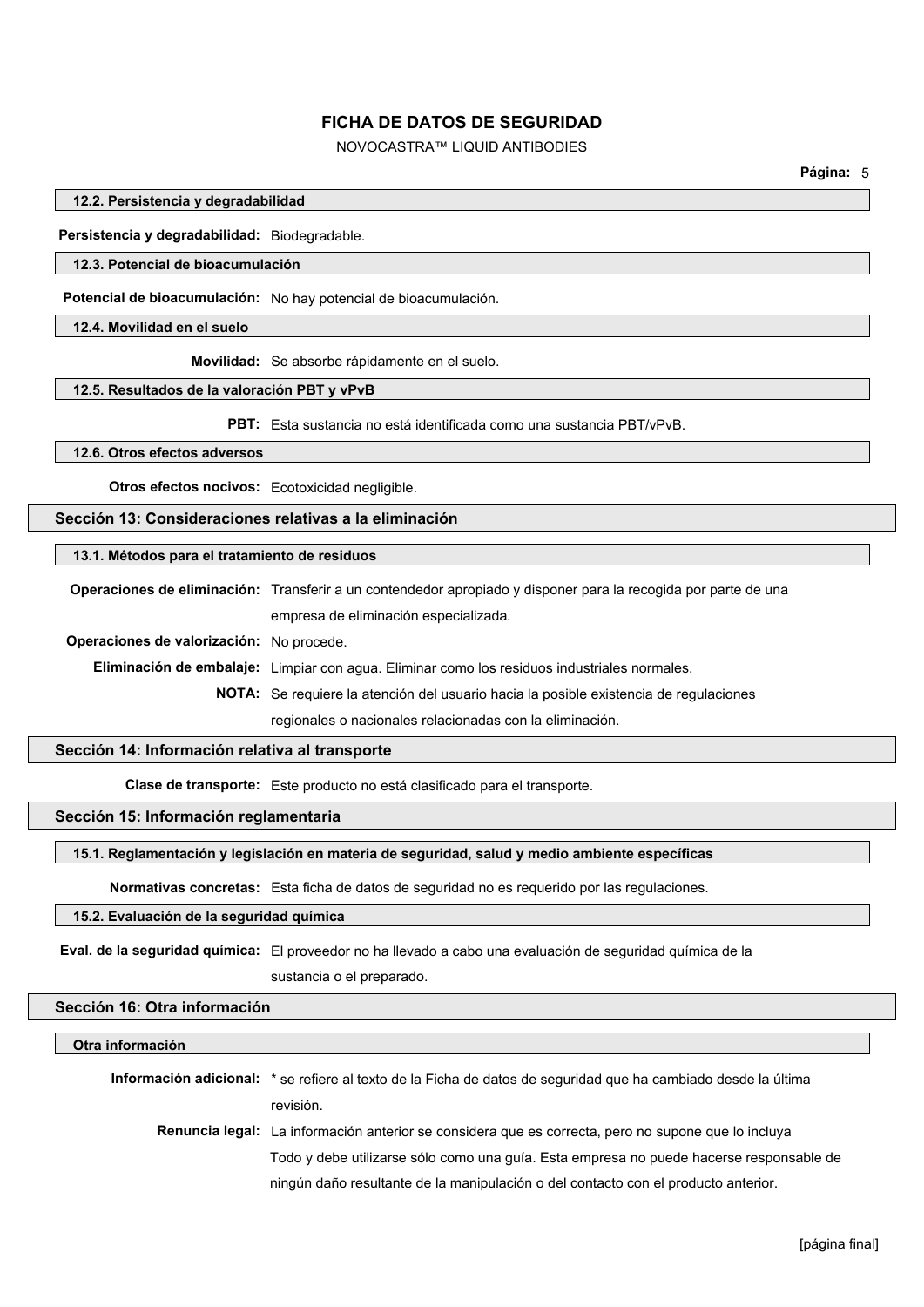

NOVOCASTRA™ LIQUID ANTIBODIES

**Página:** 1

**Data de compilação:** 20/DEC/2020

**Nº de Revisão:** 4

### <span id="page-26-0"></span>**Secção 1: Identificação da substância/mistura e da sociedade/empresa**

### **1.1. Identificador do produto**

# **Nome do produto:** NOVOCASTRA™ LIQUID ANTIBODIES

#### **1.2. Utilizações identificadas relevantes da substância ou mistura e utilizações desaconselhadas**

**Utilização do produto:** Uso em laboratórios - profissional.

### **1.3. Identificação do fornecedor da ficha de dados de segurança**

**Identificação da empresa:** Leica Biosystems Newcastle Ltd

Balliol Business Park West

Benton Lane

Newcastle Upon Tyne

NE12 8EW

United Kingdom

**Tel:** +44 191 2150567

**Fax:** +44 191 2151152

**Email:** msds@LeicaBiosystems.com

# **1.4. Número de telefone de emergência**

**Tel (em caso de emergência):** EUA e Canadá : 1-800-424-9300 Fora dos EUA e Canadá : +1 703-741-5970 Para chamadas de emergência só.

### **Secção 2: Identificação dos perigos**

### **2.1. Classificação da substância ou mistura**

**Classificaçao (DSD/DPD):** Este produto não está classificado ao abrigo dos regulamentos DSD/DPD.

**Classificaçao (CLP):** Este produto não está classificado ao abrigo do regulamento CLP.

# **2.2. Elementos do rótulo**

**Elementos do rótulo:** Este produto não tem elementos de rotulagem.

**2.3. Outros perigos**

**PBT:** Esta substância não está identificada como substância PBT/vPvB.

### **Secção 3: Composição/informação sobre os componentes**

**3.2. Misturas**

**Contém:** Não é aplicável.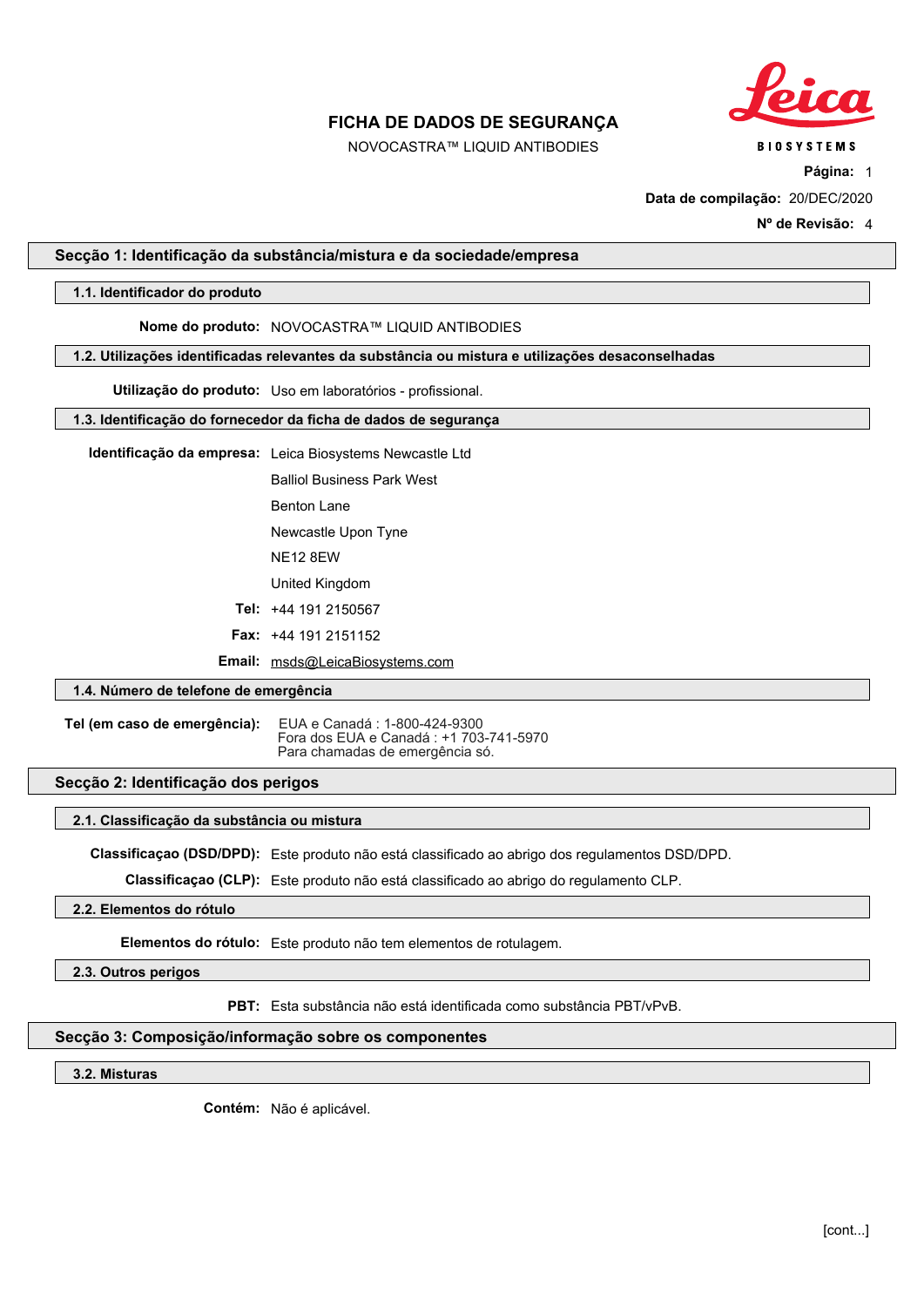# NOVOCASTRA™ LIQUID ANTIBODIES

**Página:** 2

### **Secção 4: Primeiros socorros**

|                                                                        | 4.1. Descrição das medidas de primeiros socorros                                    |  |  |
|------------------------------------------------------------------------|-------------------------------------------------------------------------------------|--|--|
|                                                                        | Contacto com a pele: Lavar imediata com sabão e água.                               |  |  |
|                                                                        | <b>Contacto com os olhos:</b> Lavar os olhos com água corrente durante 15 minutos.  |  |  |
|                                                                        | Ingestão: Lavar a boca com água.                                                    |  |  |
|                                                                        | <b>Inalação:</b> Levar para o ar livre, em caso de inalação acidental de vapores.   |  |  |
| 4.2. Sintomas e efeitos mais importantes, tanto agudos como retardados |                                                                                     |  |  |
|                                                                        | Contacto com a pele: Pode ocorrer uma ligeira irritação no local de contacto.       |  |  |
|                                                                        | Contacto com os olhos: Pode provocar irritação e congestão.                         |  |  |
|                                                                        | Ingestão: Pode irritar a garganta.                                                  |  |  |
|                                                                        | <b>Inalação:</b> Ausência de sintomas.                                              |  |  |
| Efeitos retardados / imediatos: Dados não disponíveis.                 |                                                                                     |  |  |
|                                                                        | 4.3. Indicações sobre cuidados médicos urgentes e tratamentos especiais necessaries |  |  |
| Tratamento imediato / especial: Não é aplicável.                       |                                                                                     |  |  |
| Secção 5: Medidas de combate a incêndios                               |                                                                                     |  |  |
| 5.1. Meios de extinção                                                 |                                                                                     |  |  |

**Meios de extinção:** Meios de extinção apropriados a zona do incendio.

#### **5.2. Perigos especiais decorrentes da substância ou mistura**

**Perigos da exposição:** Por combustão emite fumos tóxicos.

### **5.3. Recomendações para o pessoal de combate a incêndios**

**Recomendações para pessoal:** Usar equipamento respiratório autónomo. Usar vestuário de protecção para evitar o

contacto com a pele e os olhos.

#### **Secção 6: Medidas a tomar em caso de fugas acidentais**

líquido.

#### **6.1. Precauções individuais, equipamento de protecção e procedimentos de emergência**

**Precauções pessoais:** Consultar a secção 8 da FDS quanto aos pormenores relativos à protecção pessoal.

Virar para cima o lado do recipiente onde se encontra a fuga, para impedir a fuga do

# **6.2. Precauções a nível ambiental**

**Precauções ambientais:** Não despejar nos esgotos ou cursos de água. Construir diques para conter o derrame.

#### **6.3. Métodos e materiais de confinamento e limpeza**

**Procedimentos de limpeza:** Absorver com terra ou areia seca. Transferir para um recipiente de recolha rotulado que possa ser fechado, para eliminação por método apropriado.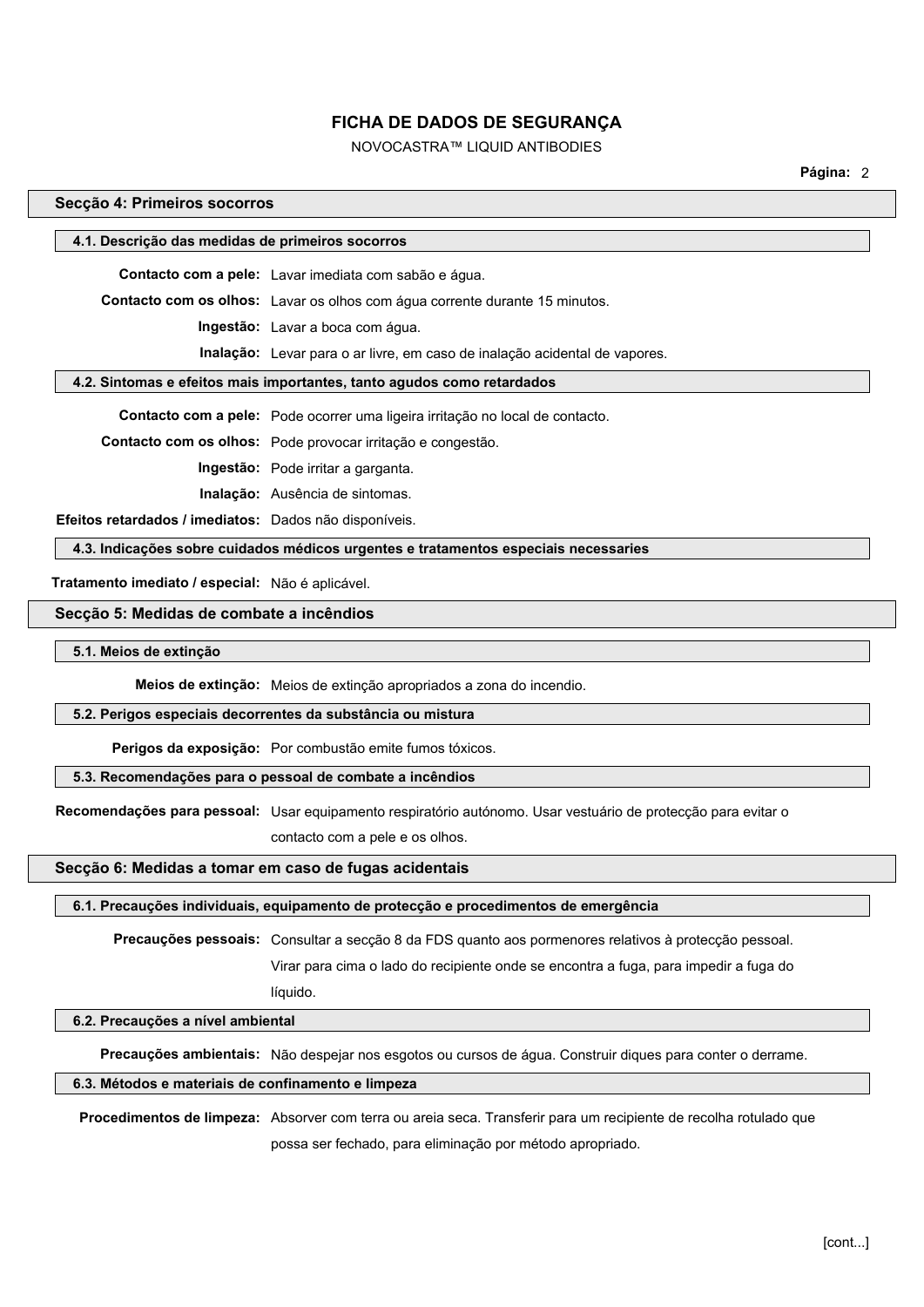# NOVOCASTRA™ LIQUID ANTIBODIES

**6.4. Remissão para outras secções**

#### **Remissão para outras secções:** Consultar a secção 8 da FDS. Consultar a secção 13 da FDS.

### **Secção 7: Manuseamento e armazenagem**

#### **7.1. Precauções para um manuseamento seguro**

**Requisitos de manuseamento:** Evitar o contacto directo com a substância.

**7.2. Condições de armazenagem segura, incluindo eventuais incompatibilidades**

**Condições de armazenamento:** Armazenar num local fresco e bem ventilado. Manter o recipiente bem fechado.

**Embalagem adequada:** Não é aplicável.

**7.3. Utilizações finais específicas**

**Utilizações finais específicas:** Uso em laboratórios - profissional.

### **Secção 8: Controlo da exposição/protecção individual**

### **8.1. Parâmetros de controlo**

**Valores-limite de exposição:** Dados não disponíveis.

**DNEL/PNEC**

**DNEL / PNEC** Dados não disponíveis.

#### **8.2. Controlo da exposição**

|                                         | Medidas de ordem técnica: Assegurar que foram tomadas todas as medidas técnicas mencionadas na secção 7 |
|-----------------------------------------|---------------------------------------------------------------------------------------------------------|
|                                         | da FDS.                                                                                                 |
|                                         | Protecção respiratória: Nao é normalmente necessário equipamento pessoal protector de respiração.       |
| Protecção das mãos: Luvas de protecção. |                                                                                                         |
|                                         | Protecção dos olhos: Oculos de segurança. Assegurar que o líquido de lavagem dos olhos está acessível.  |
|                                         | <b>Protecção da pele:</b> Vestuário de protecção.                                                       |
|                                         | Ambientais: Impeça a entrada na rede pública de esgotos ou no ambiente envolvente.                      |

# **Secção 9: Propriedades físicas e químicas**

## **9.1. Informações sobre propriedades físicas e químicas de base**

| <b>Estado físico:</b> Líquido                          |                                             |                                                     |                                  |
|--------------------------------------------------------|---------------------------------------------|-----------------------------------------------------|----------------------------------|
|                                                        | <b>Cor:</b> Incolor - Amarelo - Cor-de-rosa |                                                     |                                  |
|                                                        | <b>Odor:</b> Sem cheiro                     |                                                     |                                  |
| Velocidade de evaporação: Dados não disponíveis.       |                                             |                                                     |                                  |
|                                                        | Comburente: Dados não disponíveis.          |                                                     |                                  |
| Solubilidade em água: Dados não disponíveis.           |                                             |                                                     |                                  |
|                                                        | Viscosidade: Dados não disponíveis.         |                                                     |                                  |
| Ponto/intervalo de ebulicão °C: Dados não disponíveis. |                                             | Ponto/intervalo de fusão °C: Dados não disponíveis. |                                  |
| Limites de inflam. %: inferior: Dados não disponíveis. |                                             |                                                     | superior: Dados não disponíveis. |
| Ponto de inflamação °C: Dados não disponíveis.         |                                             | Coef. part. n-octanol/áqua: Dados não disponíveis.  |                                  |
| Auto-inflamabilidade °C: Dados não disponíveis.        |                                             |                                                     | [cont]                           |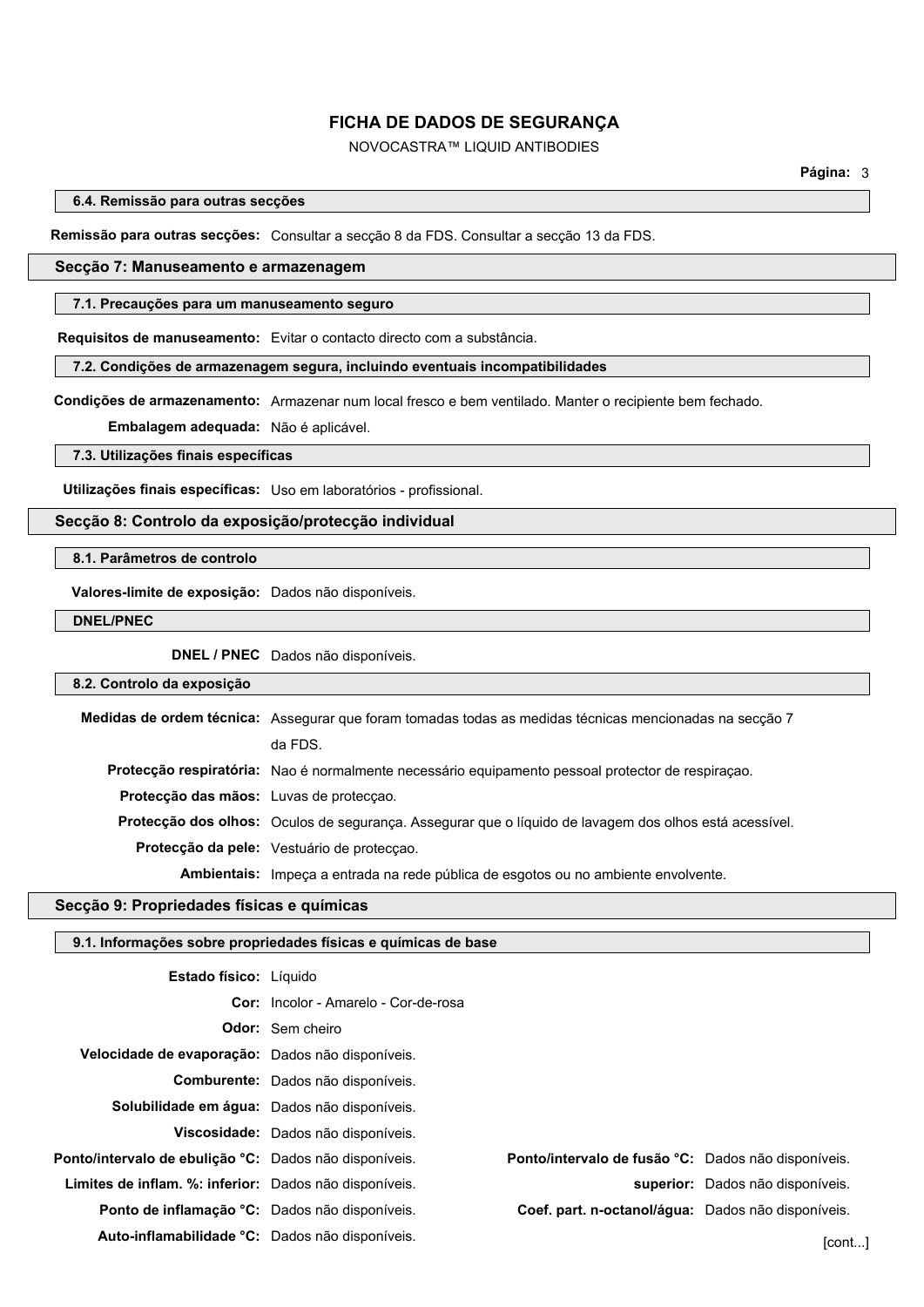NOVOCASTRA™ LIQUID ANTIBODIES

#### **Página:** 4

**Pressão de vapor:** Dados não disponíveis.

**Densidade relativa:** Dados não disponíveis. **pH:** Dados não disponíveis.

**VOC g/l:** Dados não disponíveis.

**9.2. Outras informações**

**Outras informações:** Não é aplicável.

### **Secção 10: Estabilidade e reactividade**

**10.1. Reactividade**

**Reactividade:** Estável nas condições de transporte ou armazenamento recomendadas.

**10.2. Estabilidade química**

**Estabilidade química:** Estável em condições normais.

**10.3. Possibilidade de reacções perigosas**

**Reacções perigosas:** Em condições normais de transporte ou armazenamento, não ocorrem reacções perigosas. Pode ocorrer decomposição após a exposição às condições ou materiais indicados abaixo.

**10.4. Condições a evitar**

**Condições a evitar:** Calor.

**10.5. Materiais incompatíveis**

**Matérias a evitar:** Agentes oxidantes fortes. Ácidos fortes.

**10.6. Produtos de decomposição perigosos**

**Produtos de decomp. perigosos:** Por combustão emite fumos tóxicos.

### **Secção 11: Informação toxicological**

#### **11.1. Informações sobre os efeitos toxicológicos**

**Toxicidade:** Dados não disponíveis.

**Sintomas / vias de exposição**

**Contacto com a pele:** Pode ocorrer uma ligeira irritação no local de contacto.

**Contacto com os olhos:** Pode provocar irritação e congestão.

**Ingestão:** Pode irritar a garganta.

**Inalação:** Ausência de sintomas.

**Efeitos retardados / imediatos:** Dados não disponíveis.

**Outras informações:** Não é aplicável.

**Secção 12: Informação ecológica**

**12.1. Toxicidade**

**Ecotoxicidade:** Dados não disponíveis.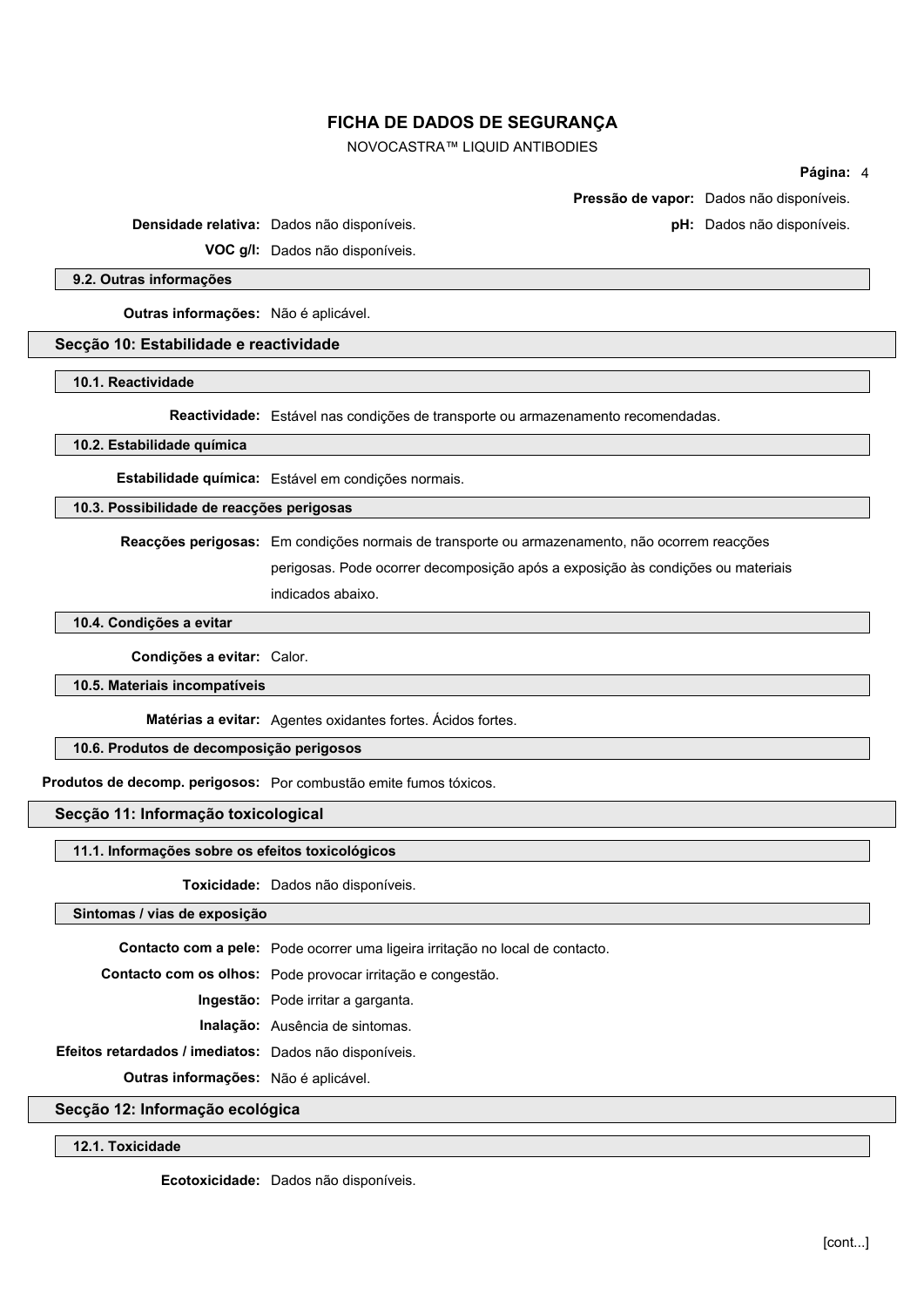# NOVOCASTRA™ LIQUID ANTIBODIES

**12.2. Persistência e degradabilidade**

**Persistência e degradabilidade:** Biodegradável.

### **12.3. Potencial de bioacumulação**

**Potencial de bioacumulação:** Ausência de bioacumulação potencial.

**12.4. Mobilidade no solo**

**Mobilidade:** Facilmente absorvido pelo solo.

### **12.5. Resultados da avaliação PBT e mPmB**

**PBT:** Esta substância não está identificada como substância PBT/vPvB.

**12.6. Outros efeitos adversos**

**Outros efeitos adversos:** Ecotoxicidade insignificante.

**Secção 13: Considerações relativas à eliminação**

### **13.1. Métodos de tratamento de residues**

**Operações de eliminação:** Transferir para um recipiente adequado e organizar a recolha por uma empresa de eliminação especializada. **Operações de recuperação:** Não é aplicável. **Eliminação de embalagem:** Lavar com água. Eliminar como se faz com um resíduo industrial normal. **Nota:** Chama-se a atenção do utilizador para a possível existência de regulamentos regionais ou nacionais relativos à eliminação.

### **Secção 14: Informações relativas ao transporte**

**Classe do transporte:** Este produto não está classificado para transporte.

# **Secção 15: Informação sobre regulamentação**

### **15.1. Regulamentação/legislação específica para a substância ou mistura em matéria de saúde, segurança e ambiente**

**Regulamentos específicos:** Esta ficha de dados de segurança não é exigido pelos regulamentos.

### **15.2. Avaliação da segurança química**

**Avaliação da segurança química:** O fornecedor não realizou uma avaliação da segurança química da substância ou

mistura.

### **Secção 16: Outras informações**

#### **Outras informações**

**Outras informações:** \* Indica texto na FDS que foi alterado desde a última revisão.

**Renúncia de responsabilidade:** Acreditamos que a informação acima está correcta embora não se pretenda que ela seja exaustiva, devendo ser utilizada apenas como orientação. Esta empresa não aceita responsabilidade por quaisquer danos resultantes do manuseamento ou do contacto com o produto acima.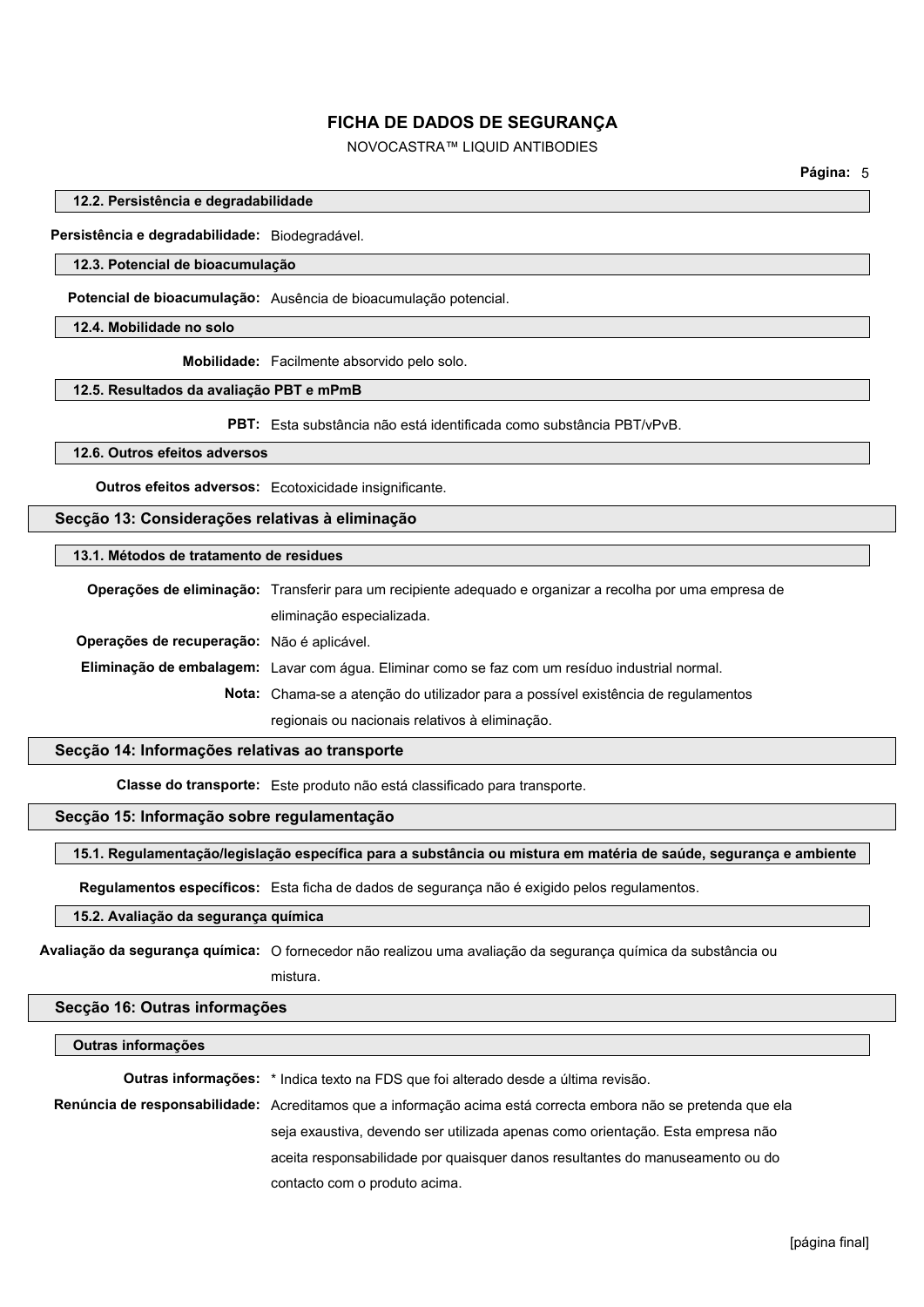

# NOVOCASTRA™ LIQUID ANTIBODIES

**Sida:** 1

**Datum för sammanställning:** 20/DEC/2020

**Revisionsnr:** 4

### <span id="page-31-0"></span>**Avsnitt 1: Namnet på ämnet/blandningen och bolaget/företaget**

### **1.1 Produktbeteckning**

### **Produktnamn:** NOVOCASTRA™ LIQUID ANTIBODIES

**1.2 Relevanta identifierade användningar av ämnet eller blandningen och användningar som det avråds från**

**Användning av prod:** Användning i laboratorier - professionell.

### **1.3 Närmare upplysningar om den som tillhandahåller säkerhetsdatablad**

**Namnet på företag:** Leica Biosystems Newcastle Ltd

Balliol Business Park West

Benton Lane

Newcastle Upon Tyne

NE12 8EW

United Kingdom

**Tel:** +44 191 2150567

**Fax:** +44 191 2151152

**Email:** msds@LeicaBiosystems.com

# **1.4 Telefonnummer för nödsituationer**

**Tel. Nödsituation:** USA och Kanada : 1-800-424-9300 Utanför USA och Kanada : +1 703-741-5970 För nödsamtal.

### **Avsnitt 2: Farliga egenskaper**

#### **2.1 Klassificering av ämnet eller blandningen**

**Klassificering (DSD/DPD):** Denna produkt saknar klassificering enligt DSD/DPD.

**Klassificering (CLP):** Denna produkt saknar klassificering enligt CLP.

**2.2 Märkningsuppgifter**

**Märkningsuppgifter:** Denna produkt har inga märkningsuppgifter.

**2.3 Andra faror**

**PBT:** Detta ämne är inte identifierat som ett PBT/vPvB-ämne.

### **Avsnitt 3: Sammansättning/information om beståndsdelar**

**3.2 Blandningar**

**Innehåller:** Inte tillämpligt.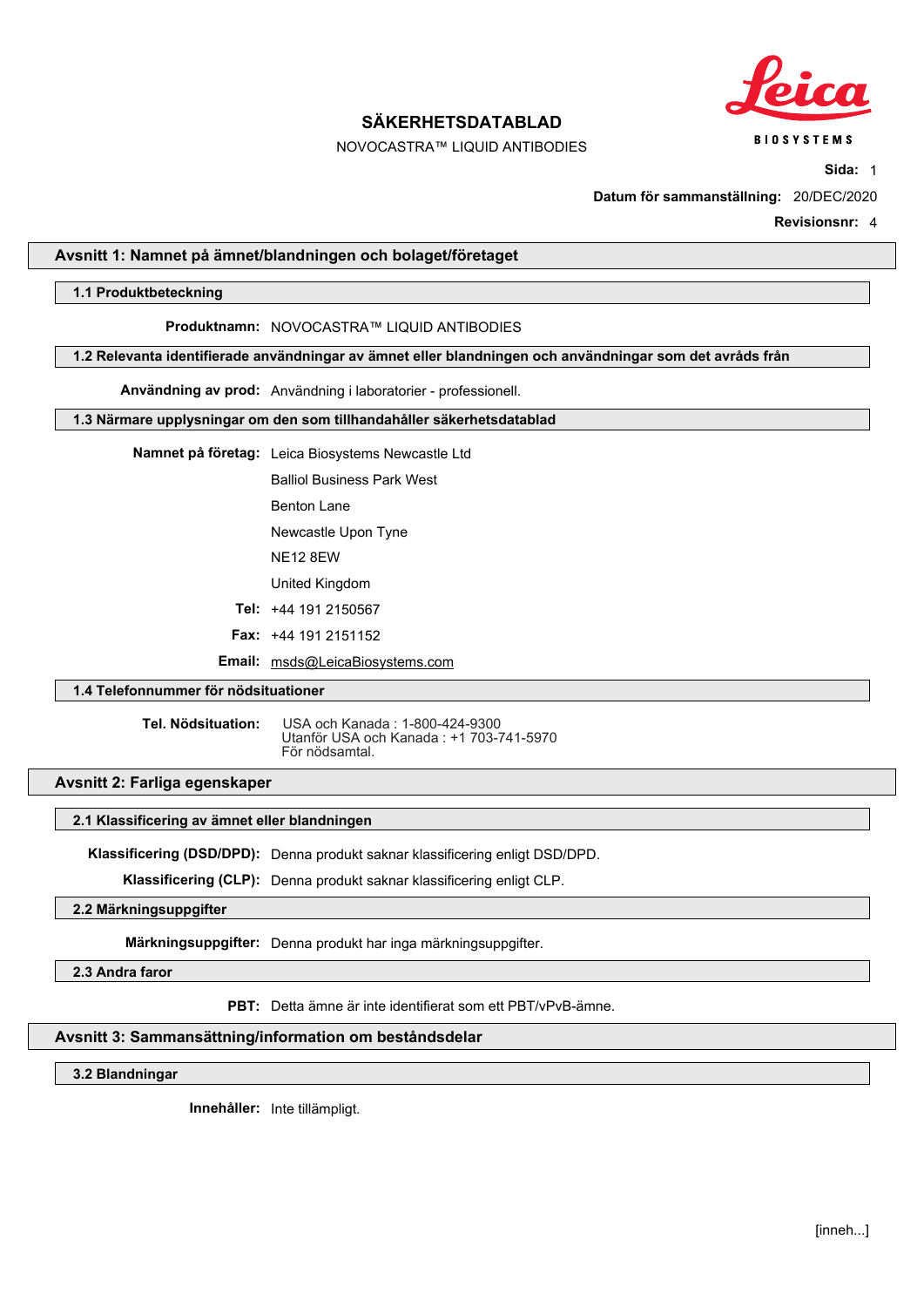# NOVOCASTRA™ LIQUID ANTIBODIES

**Sida:** 2

### **Avsnitt 4: Åtgärder vid första hjälpen**

### **4.1 Beskrivning av åtgärder vid första hjälpen**

**Hudkontakt:** Tvätta genast med mycket tvål och vatten.

**Ögonkontakt:** Skölj ögat under rinnande vatten i 15 minuter.

**Förtäring:** Skölj munnen med vatten.

**Inandning:** Uppsök frisk luft om ångor olyckligtvis har inandats.

### **4.2 De viktigaste symptomen och effekterna, både akuta och fördröjda**

**Hudkontakt:** Lindrig irritation där huden varit i kontakt med ämnet kan uppträda.

**Ögonkontakt:** Irritation och rodnad kan uppträda.

**Förtäring:** Halsen kan kännas irriterad.

**Inandning:** Inga symptom.

**Fördröjda effekter:** Data saknas.

**4.3 Angivande av omedelbar medicinsk behandling och särskild behandling som eventuellt krävs**

**Omedelbar/särskild behandling:** Inte tillämpligt.

#### **Avsnitt 5: Brandbekämpningsåtgärder**

**5.1 Släckmedel**

**Släckmedel:** Använd brandsläckningsmedel som är lämplig för den omgivande branden.

#### **5.2 Särskilda faror som ämnet eller blandningen kan medföra**

**Särskilda faror vid exponering:** Vid förbränning avges giftig rök.

# **5.3 Råd till brandbekämpningspersonal**

**Råd till brandbekämpningspers:** Använd sluten andningsapparat. Använd skyddskläder för att undvika kontakt med ögon

och hud.

### **Avsnitt 6: Åtgärder vid oavsiktliga utsläpp**

#### **6.1 Personliga skyddsåtgärder, skyddsutrustning och åtgärder vid nödsituationer**

**Personliga skyddsåtgärder:** Vi hänvisar till avsnitt 8 i säkerhetsdatabladet för personliga skyddsåtgärder. Vänd

läckande behållare med den läckande sidan uppåt för att förhindra flykt av vätska.

### **6.2 Miljöskyddsåtgärder**

**Miljöskyddsåtgärder:** Släpp inte ut ämnet i avlopp eller vattendrag. Omhändertag spill genom inneslutning.

### **6.3 Metoder och material för inneslutning och sanering**

**Saneringsmetoder:** Absorberas i torr jord eller sand. Flytta till förslutbar och märkt avfallsbehållare för

omhändertagande enligt lämplig metod.

### **6.4 Hänvisning till andra Avsnitt**

**Hänvisning till andra Avsnitt:** Vi hänvisar till avsnitt 8 i säkerhetsdatabladet. Vi hänvisar till avsnitt 13 i

säkerhetsdatabladet.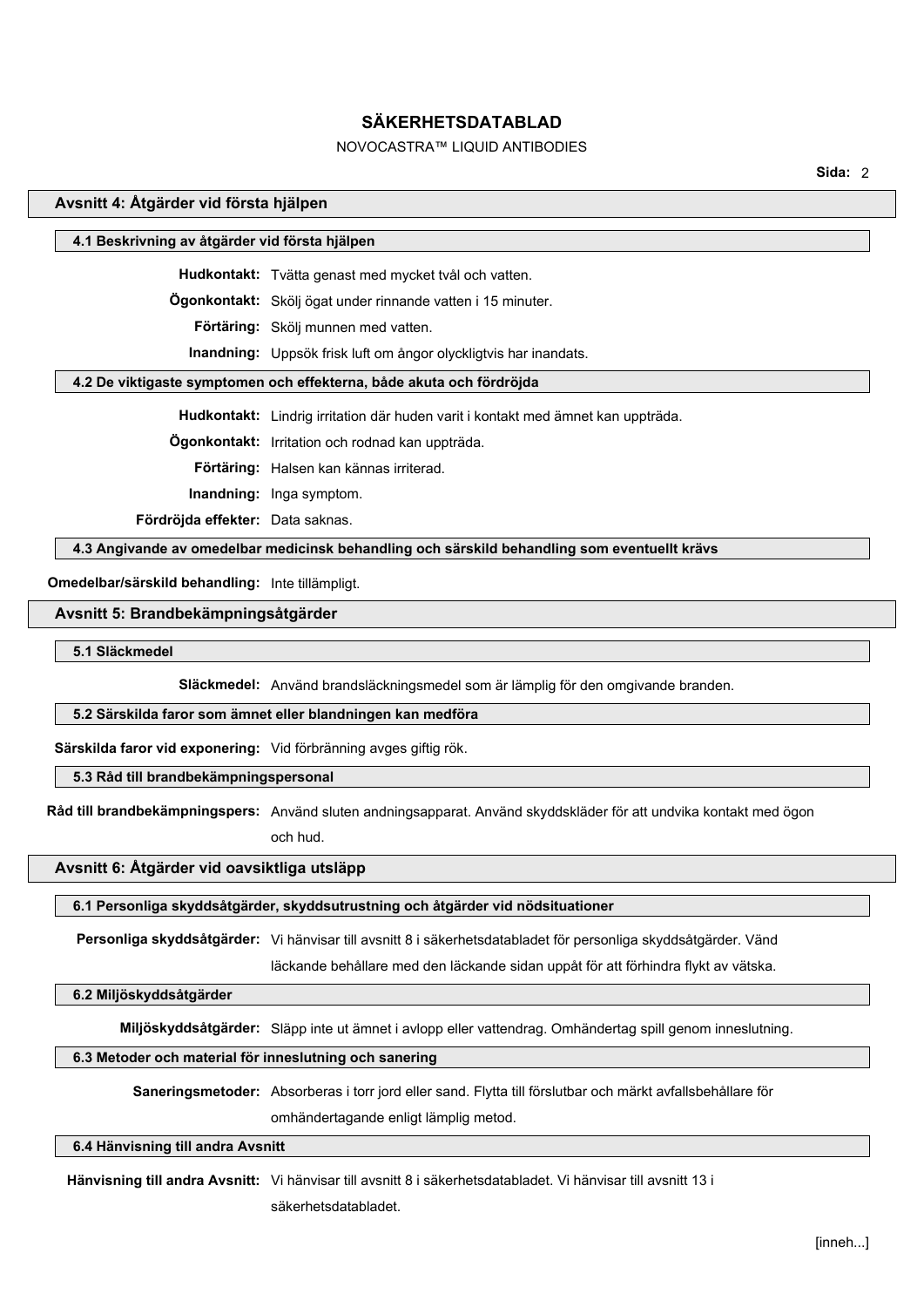# NOVOCASTRA™ LIQUID ANTIBODIES

### **Avsnitt 7: Hantering och lagring**

### **7.1 Försiktighetsmått för säker hantering**

**Hantering:** Undvik direktkontakt med ämnet.

# **7.2 Förhållanden för säker lagring, inklusive eventuell oförenlighet**

**Lagringsbetingelser:** Förvaras svalt och väl ventilerat Förpackningen förvaras väl tillsluten.

**Lämplig förpackning:** Inte tillämpligt.

**7.3 Specifik slutanvändning**

**Specifik slutanvändning:** Användning i laboratorier - professionell.

# **Avsnitt 8: Begränsning av exponeringen/personligt skydd**

#### **8.1 Kontrollparametrar**

**Gränsvärden för exponering:** Data saknas.

### **DNEL/PNEC**

**DNEL / PNEC** Data saknas.

**8.2 Begränsning av exponeringen**

| Tekniska åtgärder: Se till att alla tekniska åtgärder uppräknade i avsnitt 7 i säkerhetsdatabladet finns på |
|-------------------------------------------------------------------------------------------------------------|
| plats.                                                                                                      |
| Andningsskydd: Personlig andningsskyddsutrustning behövs normalt inte.                                      |
| Handskydd: Skyddshandskar.                                                                                  |
| <b>Ogonskydd:</b> Skyddsglasögon. Ha ögondusch till hands.                                                  |
| Hudskydd: Skyddskläder.                                                                                     |
| Miljöeffekter: Förhindra läckor i offentliga avlopp eller närmiljön.                                        |
|                                                                                                             |

# **Avsnitt 9: Fysikaliska och kemiska egenskaper**

| 9.1. Information om grundläggande fysikaliska och kemiska egenskaper |                                                   |                               |        |  |
|----------------------------------------------------------------------|---------------------------------------------------|-------------------------------|--------|--|
|                                                                      |                                                   |                               |        |  |
| Tillstånd: Vätska                                                    |                                                   |                               |        |  |
|                                                                      | <b>Färg:</b> Färglös - Gul - Rosa                 |                               |        |  |
|                                                                      | Lukt: Luktlös                                     |                               |        |  |
| Evaporationshastighet: Data saknas.                                  |                                                   |                               |        |  |
|                                                                      | <b>Oxiderande:</b> Data saknas.                   |                               |        |  |
| Löslighet i vatten: Data saknas.                                     |                                                   |                               |        |  |
|                                                                      | <b>Viskositet:</b> Data saknas.                   |                               |        |  |
| Kokpunkt/intervall°C: Data saknas.                                   | Smältpunkt/intervall <sup>o</sup> C: Data saknas. |                               |        |  |
| Brännbarhetsgräns %: nedre: Data saknas.                             |                                                   | övre: Data saknas.            |        |  |
| Flampunkt <sup>o</sup> C: Data saknas.                               | Part.koeff. n-oktanol/vatten: Data saknas.        |                               |        |  |
| Självantändlighet°C: Data saknas.                                    |                                                   | <b>Ångtryck:</b> Data saknas. |        |  |
| Relativ densitet: Data saknas.                                       |                                                   | <b>pH-värde:</b> Data saknas. |        |  |
|                                                                      | <b>VOC g/l:</b> Data saknas.                      |                               |        |  |
|                                                                      |                                                   |                               | linnat |  |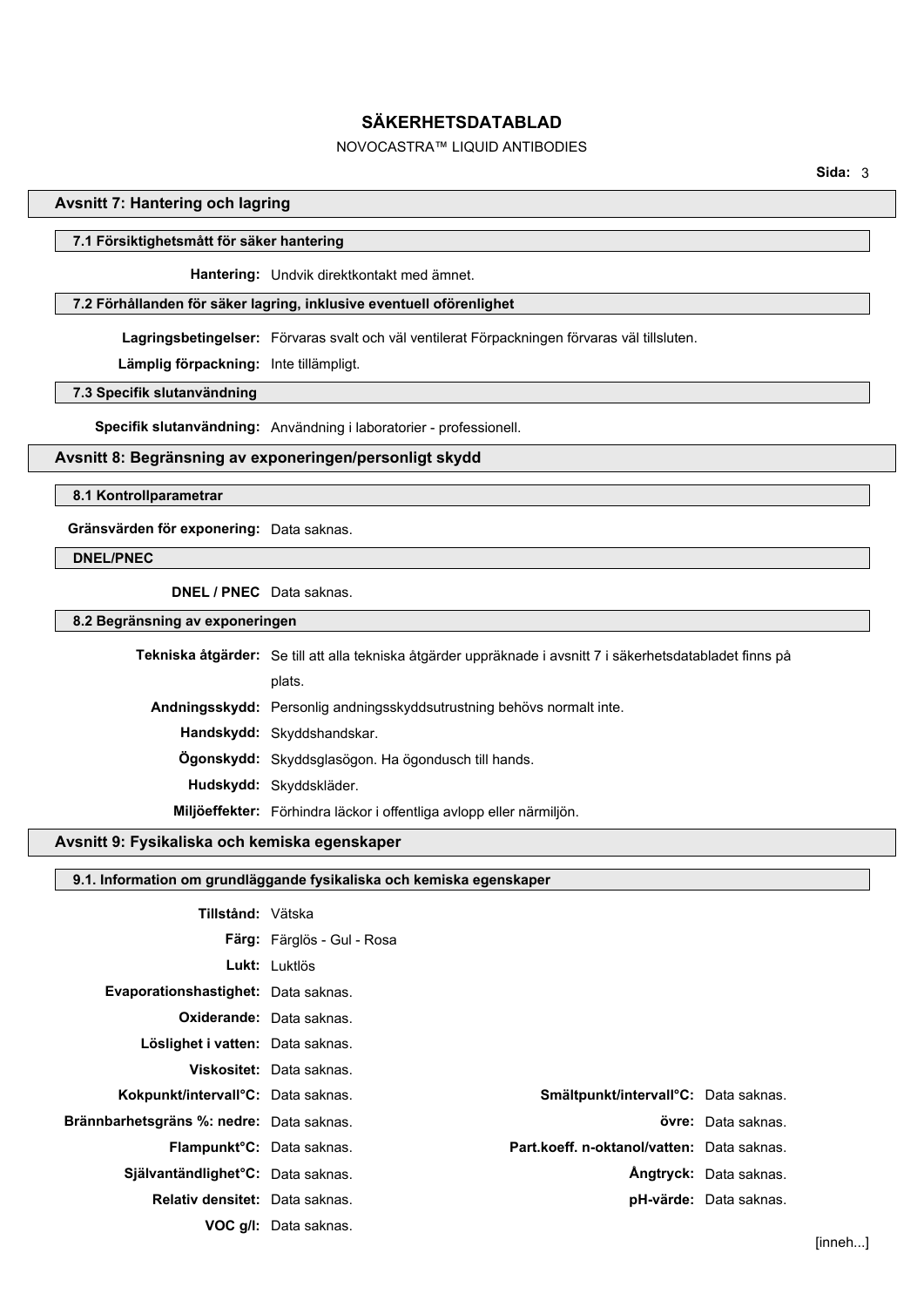# NOVOCASTRA™ LIQUID ANTIBODIES

### **9.2. Annan information**

**Annan information:** Inte tillämpligt.

# **Avsnitt 10: Stabilitet och reaktivitet**

### **10.1 Reaktivitet**

**Reaktivitet:** Stabilt under rekommenderade transport- eller lagringsförhållanden.

**10.2 Kemisk stabilitet**

**Kemisk stabilitet:** Stabil under normala förhållanden.

**10.3 Risken för farliga reaktioner**

**Farliga reaktioner:** Farliga reaktioner uppstår inte under normala transport- eller lagringsförhållanden.

Nedbrytning kan ske om produkten utsätts för förhållanden eller material i

nedanstående lista.

# **10.4 Förhållanden som ska undvikas**

**Förhållanden att undvika:** Värme.

**10.5 Oförenliga material**

**Material att undvika:** Starkt oxiderande ämnen. Starka syror.

**10.6 Farliga sönderdelningsprodukter**

**Farliga omvandlingsprodukter:** Vid förbränning avges giftig rök.

### **Avsnitt 11: Toxikologisk information**

# **11.1 Information om de toxikologiska effekterna**

**Toxicitet:** Data saknas.

**Symptom/exponeringsvägar**

**Hudkontakt:** Lindrig irritation där huden varit i kontakt med ämnet kan uppträda.

**Ögonkontakt:** Irritation och rodnad kan uppträda.

**Förtäring:** Halsen kan kännas irriterad.

**Inandning:** Inga symptom.

**Fördröjda effekter:** Data saknas.

**Annan information:** Inte tillämpligt.

**Avsnitt 12: Ekologisk information**

**12.1 Toxicitet**

**Ekotoxicitet:** Data saknas.

### **12.2 Persistens och nedbrytbarhet**

**Persistens och nedbrytbarhet:** Biologiskt nedbrytbar.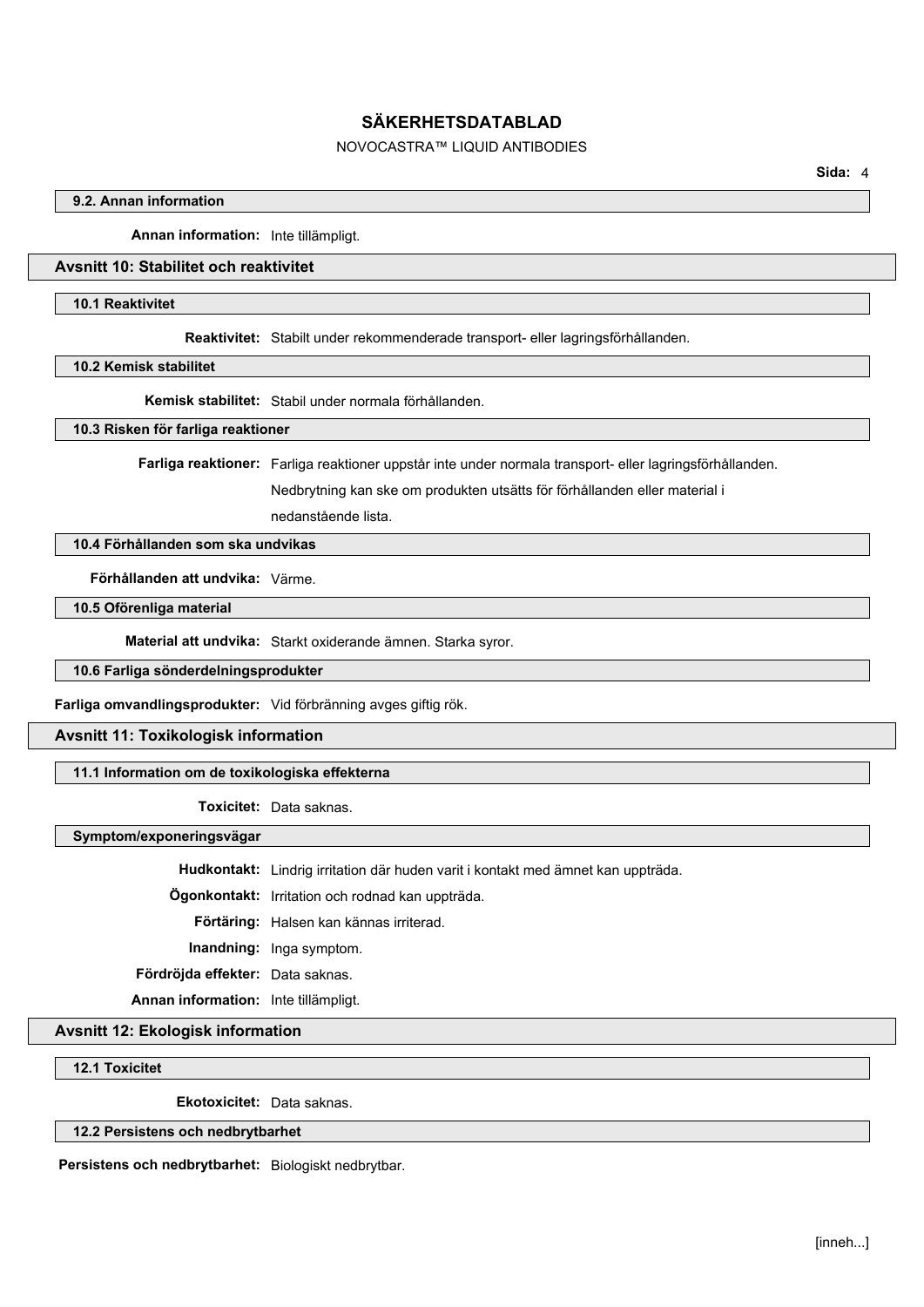# NOVOCASTRA™ LIQUID ANTIBODIES

### **12.3 Bioackumuleringsförmåga**

**Bioackumuleringsförmåga:** Saknar bioackumuleringsförmåga.

### **12.4 Rörligheten i jord**

**Rörlighet:** Absorberas lätt i marken.

#### **12.5 Resultat av PBT- och vPvB-bedömningen**

**PBT:** Detta ämne är inte identifierat som ett PBT/vPvB-ämne.

#### **12.6 Andra skadliga effekter**

**Andra skadliga effekter:** Försumbar ekotoxicitet.

#### **Avsnitt 13: Avfallshantering**

#### **13.1 Avfallsbehandlingsmetoder**

**Metoder för omhändertagande:** Flytta till lämplig behållare - skall omhändertagas av företag med specialistkompetens vad gäller denna typ av avfall. **Återvinningsåtgärder:** Inte tillämpligt. **Omhändertagande förpackningar:** Rengör med vatten. Omhändertages som industriavfall. **OBS:** Observera eventuell förekomst av ytterligare lokala eller nationella bestämmelser angående avfallshantering.

#### **Avsnitt 14: Transportinformation**

**Transportklass:** Denna produkt är inte klassad för transport.

### **Avsnitt 15: Gällande föreskrifter**

### **15.1 Föreskrifter/lagstiftning om ämnet eller blandningen när det gäller säkerhet, hälsa och miljö**

**Särskilda föreskrifter:** Detta säkerhetsdatablad inte krävs enligt reglerna.

### **15.2 Kemikaliesäkerhetsbedömning**

**Kemikaliesäkerhetsbedömning:** Leverantören har inte genomfört en kemikaliesäkerhetsbedömning för ämnet eller blandningen.

# **Avsnitt 16: Annan information**

#### **Annan information**

**Annan information:** \* indikerar text i säkerhetsdatabladet som har ändrats sedan den senaste revideringen. **Friskrivningsklausul:** Ovanstående information bör vara korrekt men utger sig inte för att vara allomfattande och bör därför endast användas som vägledning. Företaget kan inte hållas ansvarig för eventuella skador som uppstår som följd av hantering av eller kontakt med ovanstående produkt.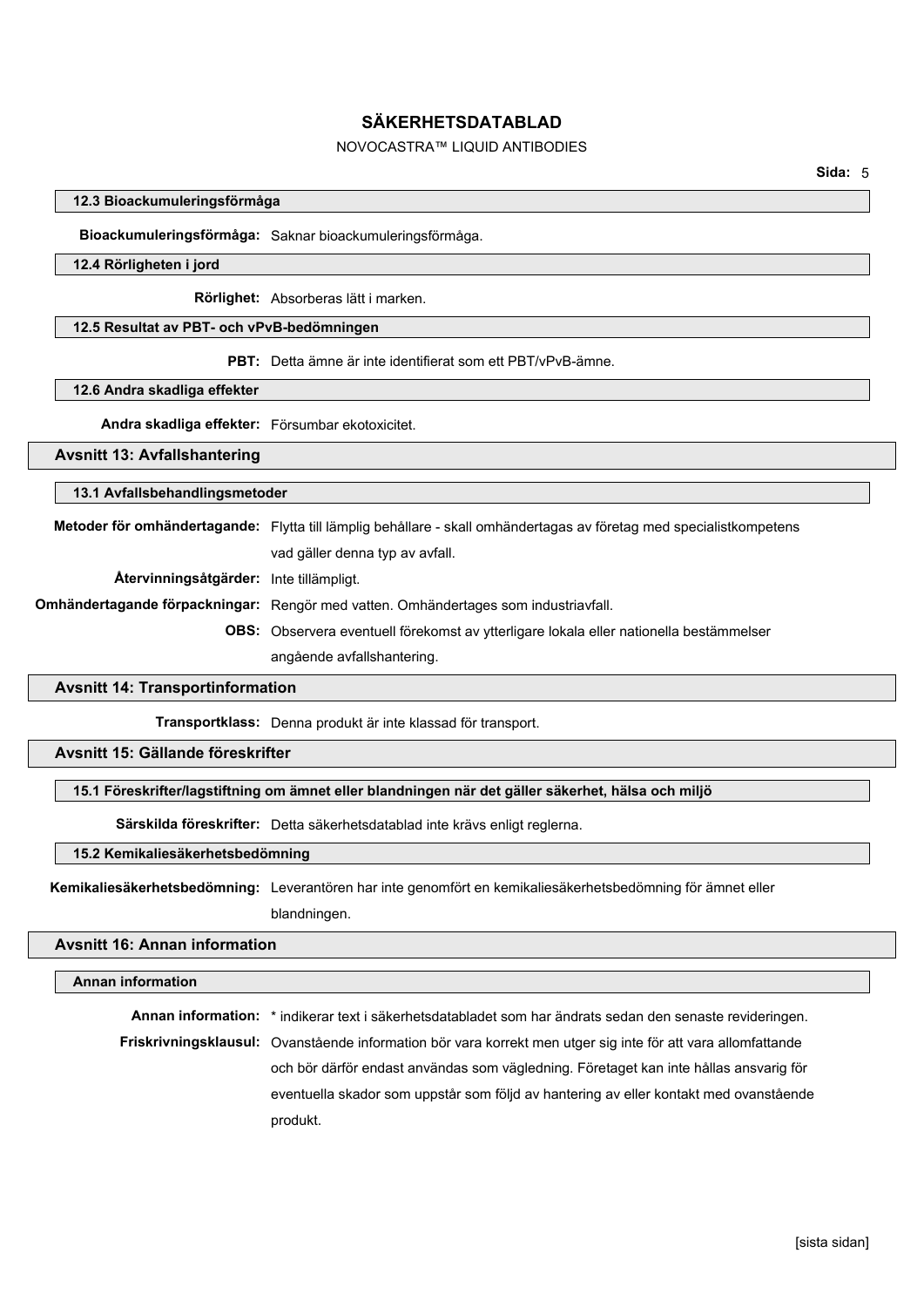

NOVOCASTRA™ LIQUID ANTIBODIES

**Σελίδα:** 1

**Ημερομηνία σύνθεσης:** 20/DEC/2020

**Αριθ. Αναθεώρησης:** 4

## **Τμημα 1: Στοιχεία ουσίας/παρασκευάσματος και εταιρείας/επιχείρησης**

# **1.1. Αναγνωριστικός κωδικός προϊόντος**

## **Ονομασία προϊόντος:** NOVOCASTRA™ LIQUID ANTIBODIES

## **1.2. Συναφείς προσδιοριζόμενες χρήσεις της ουσίας ή του μείγματος και αντενδεικνυόμενες χρήσεις**

**Χρήση του προϊόντος:** Χρήση σε εργαστήρια επαγγελματίες

### **1.3. Στοιχεία του προμηθευτή του δελτίου δεδομένων ασφαλείας**

**Ονομασία εταιρείας:** Leica Biosystems Newcastle Ltd

Balliol Business Park West

Benton Lane

Newcastle Upon Tyne

NE12 8EW

United Kingdom

**Τηλ:** +44 191 2150567

**Φαξ:** +44 191 2151152

**Email:** msds@LeicaBiosystems.com

# **1.4. Αριθμός τηλεφώνου επείγουσας ανάγκης**

**Τηλ. (εκτάκτης ανάγκης):** ΗΠΑ και Καναδάς : 1-800-424-9300 Έξω από τις ΗΠΑ και τον Καναδά : +1 703-741-5970 Για κλήσεις έκτακτης ανάγκης μόνο.

## **Τμημα 2: Προσδιορισμός επικινδυνότητας**

#### **2.1. Ταξινόμηση της ουσίας ή του μείγματος**

**Ταξινόμηση (DSD/DPD):** Αυτό το προϊόν δεν διαθέτει ταξινόμηση υπό το DSD/DPD.

**Ταξινόμηση (CLP):** Αυτό το προϊόν δεν διαθέτει ταξινόμηση υπό το CLP.

# **2.2. Στοιχεία επισήμανσης**

**Στοιχεία επισήμανσης:** Αυτό το προϊόν δεν διαθέτει στοιχεία επισήμανσης.

**2.3. Αλλοι κίνδυνοι**

**ΑΒΤ:** Αυτή η ουσία δεν αναγνωρίζεται ως ουσία ABT/αΑαΒ.

# **Τμημα 3: Σύνθεση/πληροφορίες για τα συστατικά**

**3.2. Μείγματα**

**Περιέχει:** Δεν ισχύει.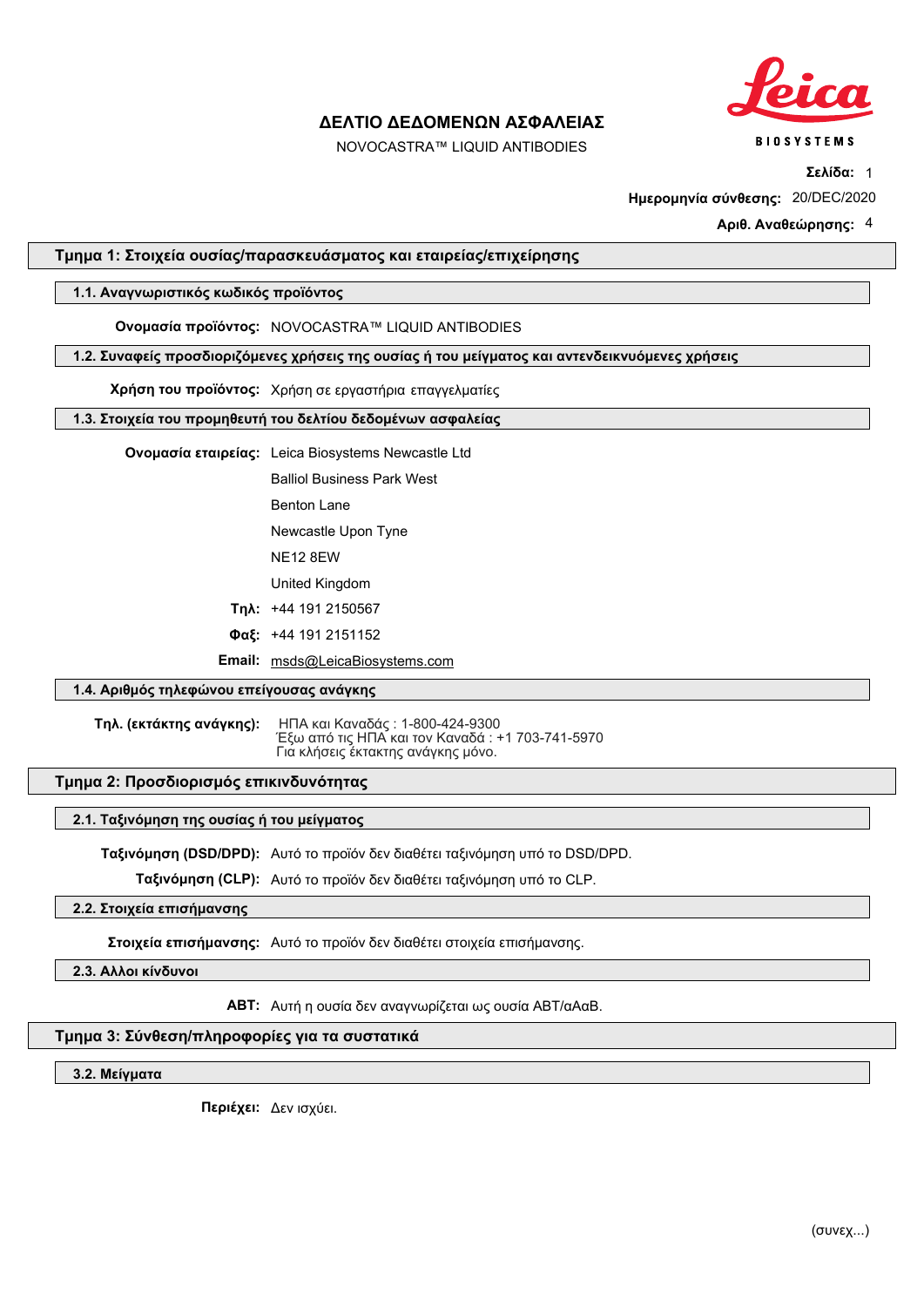# NOVOCASTRA™ LIQUID ANTIBODIES

**Σελίδα:** 2

#### **Τμημα 4: Μέτρα πρώτων βοηθειών**

#### **4.1. Περιγραφή των μέτρων πρώτων βοηθειών**

**Επαφή με το δέρμα:** Πλυθείτε αμέσως με άφθονο σαπούνι και νερό.

**Επαφή με τα μάτια:** Πλύνετε το μάτι με τρεχούμενο νερό για 15 λεπτά.

**Βρώση:** Πλύνετε το στόμα με νερό.

**Εισπνοή:** Μεταφέρετε σε φρέσκο αέρα σε περίπτωση τυχαίας εισπνοής των ατμών.

## **4.2. Σημαντικότερα συμπτώματα και επιδράσεις, οξείες ή μεταγενέστερες**

**Επαφή με το δέρμα:** Μπορεί να υπάρχει ελαφρός ερεθισμός στο σημείο επαφής.

**Επαφή με τα μάτια:** Μπορεί να σημειωθεί ερεθισμός και κοκκίνισμα.

**Βρώση:** Μπορεί να υπάρξει ερεθισμός του λαιμού.

**Εισπνοή:** Απουσία συμπτωμάτων.

 **Καθυστερημένες / 6μεσες επιδράσεις:** Δε διατίθενται δεδομένα.

**4.3. 8νδειξη οιασδήποτε απαιτούμενης άμεσης ιατρικής φροντίδας και ειδικής θεραπείας**

**Αμεση / Ειδική θεραπεία:** Δεν ισχύει.

#### **Τμημα 5: Μέτρα για την καταπολέμηση της πυρκαγιάς**

**5.1. Πυροσβεστικά μέσα**

**Μέσα πυρόσβεσης:** Πρέπει να χρησιμοποιούνται κατάλληλα μέσα πυρόσβεσης για την περιβάλλουσα

πυρκαγιά.

# **5.2. Ειδικοί κίνδυνοι που προκύπτουν από την ουσία ή το μείγμα**

**Κίνδυνοι από την έκθεση:** Κατά την καύση εκλύει τοξικούς καπνούς.

## **5.3. Συστάσεις για τους πυροσβέστες**

 **Συστάσεις για τους πυροσβέστες:** Χρησιμοποιείτε αυτόνομη αναπνευστική συσκευή. Φοράτε προστατευτική ενδυμασία

για την αποφυγή επαφής με το δέρμα και τα μάτια.

# **Τμημα 6: Μέτρα για την αντιμετώπιση τυχαίας έκλυσης**

#### **6.1. Προσωπικές προφυλάξεις, προστατευτικός εξοπλισμός και διαδικασίες έκτακτης ανάγκης**

**Προσωπικές προφυλάξεις:** Ανατρέξτε στο σημείο 8 του ΔΔΑ για λεπτομέρειες σχετικά με την προσωπική

προστασία. Τοποθετήστε τα δοχεία που παρουσιάζουν διαρροές με το σημείο διαρροής

προς τα πάνω για να αποφευχθεί η διαφυγή του υγρού.

## **6.2. Περιβαλλοντικές προφυλάξεις**

**Περιβαλλοντικές προφυλάξεις:** Μην απορρίψετε στην αποχέτευση ή τους ποταμούς. Περιορίστε τη διαφυγή με τοίχωμα προστασίας όχθης.

#### **6.3. Μέθοδοι και υλικά για περιορισμό και καθαρισμό**

**Διαδικασίες καθαρισμού:** Πραγματοποιείτε απορρόφηση μέσα σε ξηρό έδαφος ή άμμο. Μεταφέρετε σε δοχείο περισυλλογής και ανακύκλωσης που κλείνει και φέρει την κατάλληλη σήμανση για διάθεση με κατάλληλη μέθοδο.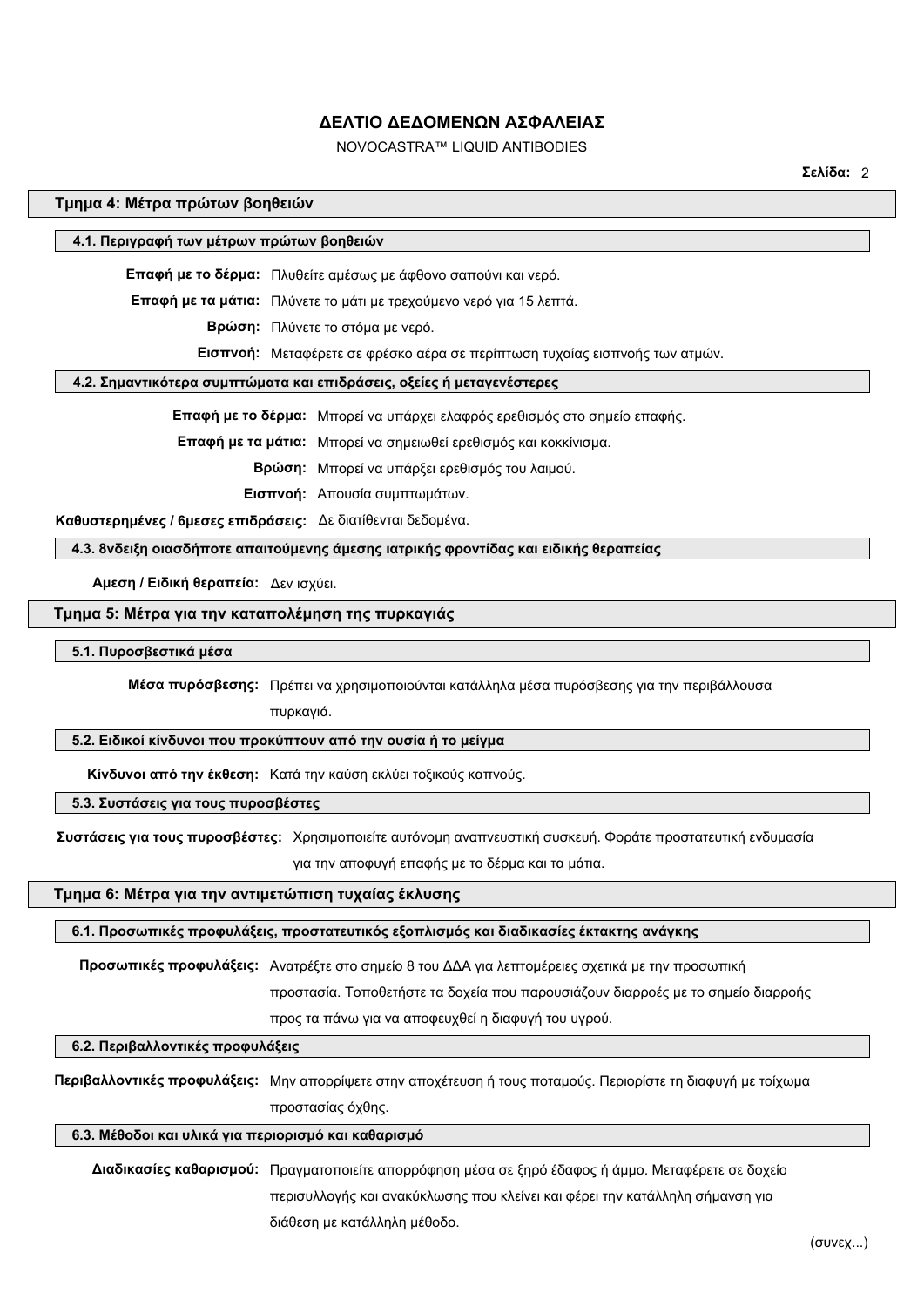# NOVOCASTRA™ LIQUID ANTIBODIES

**6.4. Παραπομπή σε άλλα τμήματα**

**Παραπομπή σε άλλα τμήματα:** Ανατρέξτε στο σημείο 8 του ΔΔΑ. Ανατρέξτε στο σημείο 13 του ΔΔΑ.

# **Τμημα 7: Χειρισμός και αποθήκευση**

#### **7.1. Προφυλάξεις για ασφαλή χειρισμό**

**Απαιτήσεις χειρισμού:** Αποφεύγετε την άμεση επαφή με την ουσία.

#### **7.2. Συνθήκες για την ασφαλή φύλαξη, συμπεριλαμβανομένων τυχόν ασυμβίβαστων**

 **Συνθήκες αποθήκευσης:** Να φυλάσσεται σε δροσερό, καλά αεριζόμενο μέρος. Το δοχείο να διατηρείται ερμητικά κλεισμένο.

**Κατάλληλη συσκευασία:** Δεν ισχύει.

## **7.3. Ειδική τελική χρήση ή χρήσεις**

**Ειδική τελική χρήση(εις):** Χρήση σε εργαστήρια επαγγελματίες.

## **Τμημα 8: 8λεγχος της έκθεσης/ατομική προστασία**

# **8.1. Παράμετροι ελέγχου**

**Ορια έκθεσης εργαζομένων:** Δε διατίθενται δεδομένα.

### **DNEL/PNEC**

**DNEL / PNEC** Δε διατίθενται δεδομένα.

#### **8.2. 8λεγχοι έκθεσης**

**Μηχανολογικά μέτρα:** Βεβαιωθείτε ότι εφαρμόζονται όλα τα μηχανολογικά μέτρα που αναφέρονται στο σημείο 7 του ΔΔΑ. **Αναπνευστική προστασία:** Δε χρειάζεται αναπνευστική προστασία. **Προστασία χεριών:** Προστατευτικά γάντια. **Προστασία ματιών:** Γυαλιά ασφαλείας. Βεβαιωθείτε ότι υπάρχει κοντά δοχείο πλύσεως οφθαλμού. **Προστασία δέρματος:** Προστατευτική ενδυμασία. **Περιβαλλοντικά:** Εμποδίστε την είσοδο σε δημόσιους υπονόμους ή στο άμεσο περιβάλλον.

# **Τμημα 9: Φυσικές και χημικές ιδιότητες**

## **9.1. Στοιχεία για τις βασικές φυσικές και χημικές ιδιότητες**

| Κατάσταση: Υγρό                                       |                                                |                                                  |                                   |
|-------------------------------------------------------|------------------------------------------------|--------------------------------------------------|-----------------------------------|
|                                                       | Χρώμα: Αχρωμο - κίτρινος - ροζ                 |                                                  |                                   |
|                                                       | Οσμή: Αοσμο                                    |                                                  |                                   |
|                                                       | Ταχύτητα εξάτμισης: Δε διατίθενται δεδομένα.   |                                                  |                                   |
|                                                       | Οξειδωτικό: Δε διατίθενται δεδομένα.           |                                                  |                                   |
|                                                       | Διαλυτότητα στο νερό: Δε διατίθενται δεδομένα. |                                                  |                                   |
|                                                       | <b>Ιξώδες:</b> Δε διατίθενται δεδομένα.        |                                                  |                                   |
| Σημείο / περιοχή ζέσης: Δε διατίθενται δεδομένα.      |                                                | Σημείο / περιοχή τήξης: Δε διατίθενται δεδομένα. |                                   |
| Ορια αναφλεξ. %: χαμηλότερο: Δε διατίθενται δεδομένα. |                                                |                                                  | ανώτερο: Δε διατίθενται δεδομένα. |
|                                                       | Σημείο ανάφλεξης: Δε διατίθενται δεδομένα.     |                                                  | (συνεχ…)                          |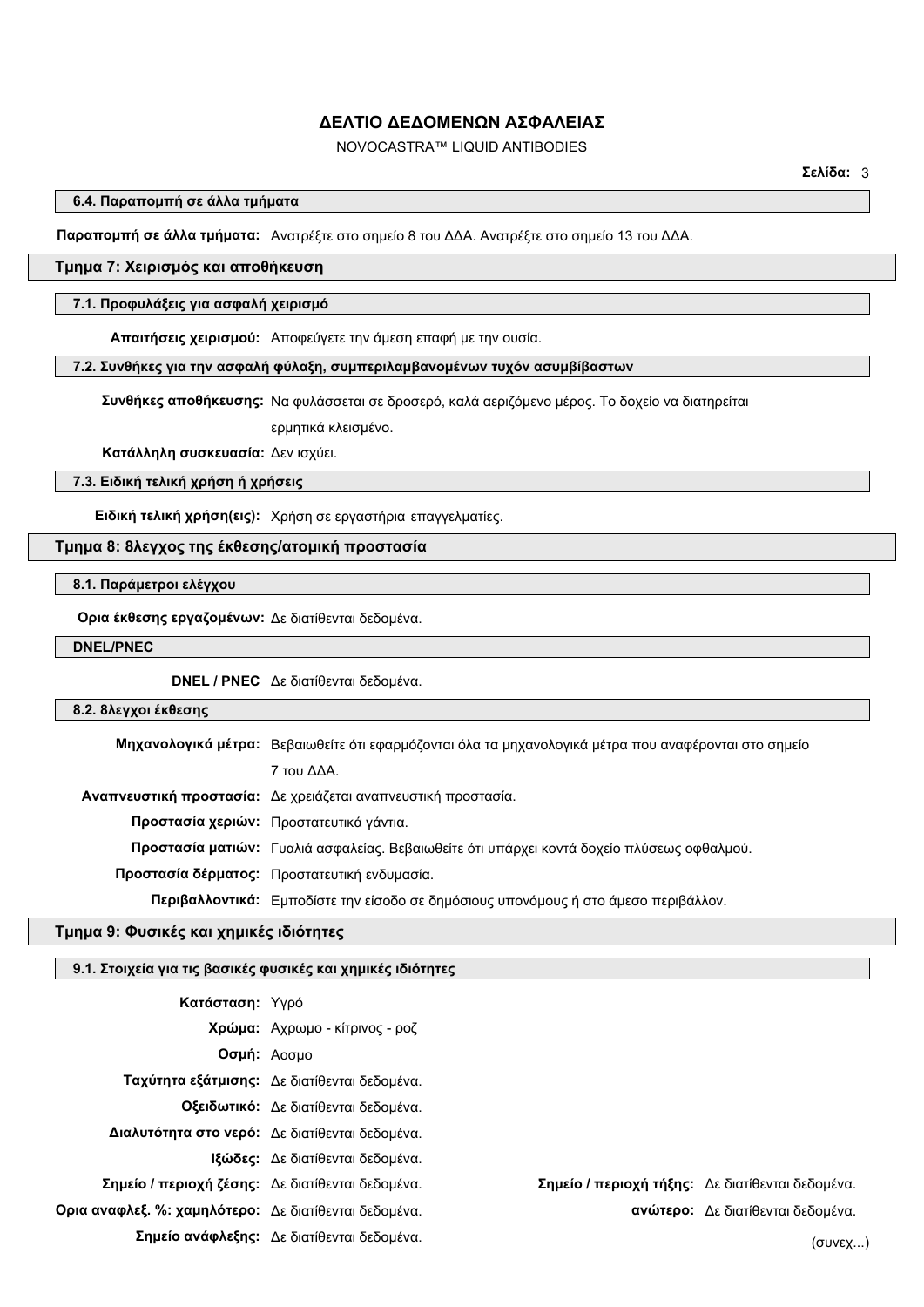NOVOCASTRA™ LIQUID ANTIBODIES

## **Σελίδα:** 4

|                                              | Συντελ. καταν. οκτανόλη/νερό: Δε διατίθενται δεδομένα. |                                              |
|----------------------------------------------|--------------------------------------------------------|----------------------------------------------|
| Αυτοαναφλεξιμότητα: Δε διατίθενται δεδομένα. |                                                        | <b>Πίεση ατμών:</b> Δε διατίθενται δεδομένα. |
| Σχετική πυκνότητα: Δε διατίθενται δεδομένα.  |                                                        | <b>pH:</b> Δε διατίθενται δεδομένα.          |
| <b>VOC g/l:</b> Δε διατίθενται δεδομένα.     |                                                        |                                              |

**9.2. 6λλες πληροφορίες**

**Αλλες πληροφορίες:** Δεν ισχύει.

#### **Τμημα 10: Σταθερότητα και δραστικότητα**

**10.1. Δραστικότητα**

**Δραστικότητα:** Σταθερό υπό τις συνιστώμενες συνθήκες μεταφοράς ή αποθήκευσης.

**10.2. Χημική σταθερότητα**

**Χημική σταθερότητα:** Σταθερό υπό κανονικές συνθήκες.

**10.3. Πιθανότητα επικίνδυνων αντιδράσεων**

**Επικίνδυνες αντιδράσεις:** Δεν θα προκύψουν επικίνδυνες αντιδράσεις υπό κανονικές συνθήκες μεταφοράς ή

αποθήκευσης. Η αποσύνθεση ενδέχεται να προκύψει με την έκθεση στις συνθήκες ή στα υλικά που παρατίθενται παρακάτω.

**10.4. Συνθήκες προς αποφυγήν**

**Συνθήκες να αποφεύγονται:** Θερμότητα.

**10.5. Μη συμβατά υλικά**

**Υλικά να αποφεύγονται:** Ισχυροί οξειδωτικοί παράγοντες. Ισχυρά οξέα.

**10.6. Επικίνδυνα προϊόντα αποσύνθεσης**

**Επικ. προϊόντα αποσύνθ.:** Κατά την καύση εκλύει τοξικούς καπνούς.

**Τμημα 11: Τοξικολογικές πληροφορίες**

### **11.1. Πληροφορίες για τις τοξικολογικές επιπτώσεις**

**Οξεία τοξικότητα:** Δε διατίθενται δεδομένα.

**Συμπτώματα / Οδοί έκθεσης**

**Επαφή με το δέρμα:** Μπορεί να υπάρχει ελαφρός ερεθισμός στο σημείο επαφής.

**Επαφή με τα μάτια:** Μπορεί να σημειωθεί ερεθισμός και κοκκίνισμα.

**Βρώση:** Μπορεί να υπάρξει ερεθισμός του λαιμού.

**Εισπνοή:** Απουσία συμπτωμάτων.

**Καθυστερημένες / 6μεσες επιδράσεις:** Δε διατίθενται δεδομένα.

**Αλλες πληροφορίες:** Δεν ισχύει.

**Τμημα 12: Οικολογικές πληροφορίες**

**12.1. Τοξικότητα**

**Οικοτοξικότητα:** Δε διατίθενται δεδομένα.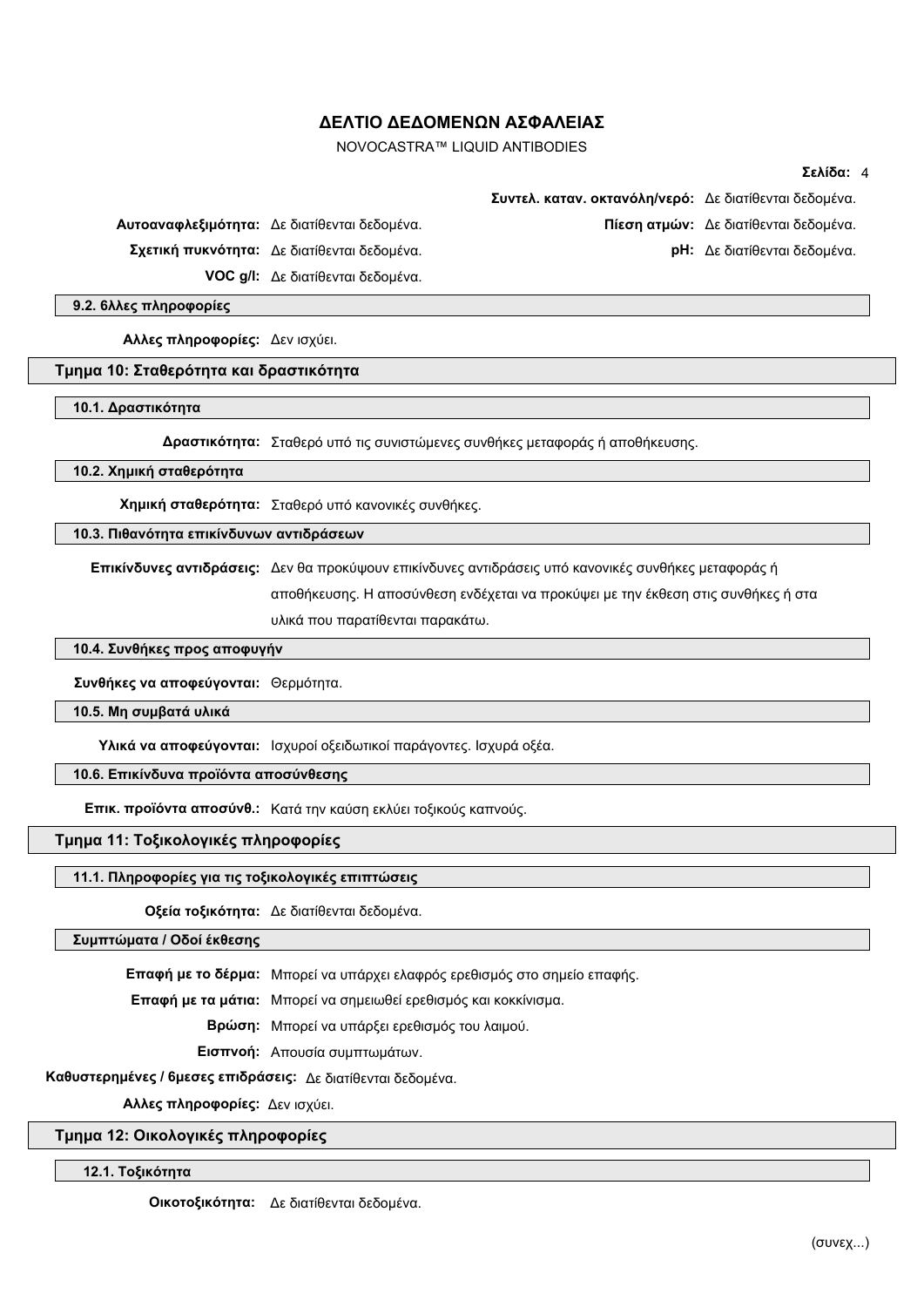# NOVOCASTRA™ LIQUID ANTIBODIES

**Σελίδα:** 5

### **12.2. Ανθεκτικότητα και ικανότητα αποικοδόμησης**

**Ανθεκτικότ. και αποικοδόμηση:** Βιοαποδομούμενο.

## **12.3. Δυνατότητα βιοσυσσώρευσης**

**Δυνατότητα βιοσυσσώρευσης:** Καμία δυνατότητα βιοσυσσώρευσης.

### **12.4. Κινητικότητα στο έδαφος**

**Κινητικότητα:** Απορροφάται εύκολα στο έδαφος.

#### **12.5. Αποτελέσματα της αξιολόγησης ΑΒΤ και αΑαΒ**

**ΑΒΤ:** Αυτή η ουσία δεν αναγνωρίζεται ως ουσία ABT/αΑαΒ.

## **12.6. 6λλες αρνητικές επιπτώσεις**

**Αλλες δυσμενείς επιπτώσεις:** Αμελητέα οικοτοξικότητα.

# **Τμημα 13: Στοιχεία σχετικά με τη διάθεση**

## **13.1. Μέθοδοι διαχείρισης αποβλήτων**

**Επιχειρήσεις διάθεσης:** Μεταφέρετε σε κατάλληλο δοχείο και κανονίστε παραλαβή από ειδική εταιρεία διάθεσης. **Λειτουργίες ανάκτησης:** Δεν ισχύει. **Διάθεση συσκευασίας:** Καθαρίστε με νερό. Διαθέστε ως κανονικό βιομηχανικό απόβλητο. **Σημείωση:** Υπενθυμίζεται στο χρήστη ότι ενδέχεται να ισχύουν διατάξεις σε εθνικό ή περιφερειακό επίπεδο σχετικά με τη διάθεση.

# **Τμημα 14: Πληροφορίες σχετικά με τη μεταφορά**

**Τάξη μεταφοράς:** Αυτό το προϊόν δεν έχει ταξινομηθεί για μεταφορά.

# **Τμημα 15: Στοιχεία σχετικά με τη νομοθεσία**

## **15.1. Κανονισμοί/νομοθεσία σχετικά με την ασφάλεια, την υγεία και το περιβάλλον για την ουσία ή το μείγμα**

**Ειδικοί κανονισμοί:** Αυτό το δελτίο δεδομένων ασφαλείας δεν απαιτείται από τους κανονισμούς.

# **15.2. Αξιολόγηση χημικής ασφάλειας**

**Αξιολόγηση χημικής ασφάλειας:** Δεν έχει διεξαχθεί από τον προμηθευτή αξιολόγηση χημικής ασφάλειας για την ουσία ή το μίγμα.

## **Τμημα 16: 6λλες πληροφορίες**

#### **6λλες πληροφορίες**

**Αλλες πληροφορίες:** \* υποδεικνύει κείμενο στο ΔΔA που έχει αλλάξει από την τελευταία αναθεώρηση. **Απαλλακτική ρήτρα:** Οι παραπάνω πληροφορίες θεωρούνται ορθές χωρίς αυτό να σημαίνει ότι είναι παντελώς πλήρεις. Πρέπει να χρησιμοποιούνται ως οδηγός μόνο. Αυτή η εταιρεία δε θεωρείται υπεύθυνη για οιεσδήποτε ζημίες προκύπτουν από το χειρισμό του παραπάνω προϊόντος ή από την επαφή με αυτό.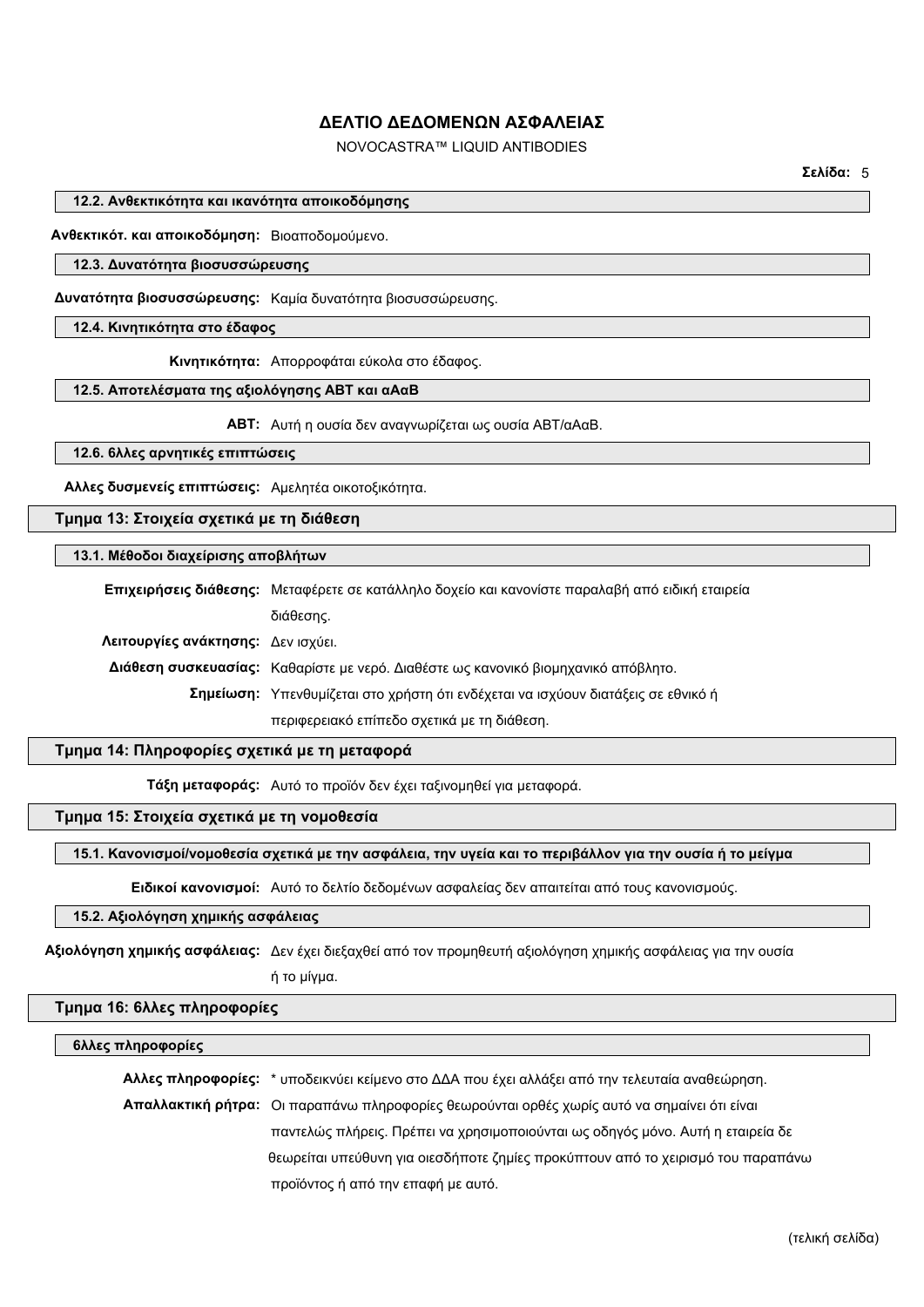

NOVOCASTRA™ LIQUID ANTIBODIES

**Side:** 1

**Kompileringsdato:** 20/DEC/2020

**Version:** 4

## **Punkt 1: Identifikation af stoffet/blandingen og af selskabet/virksomheden**

## **1.1. Produktidentifikator**

#### **Produktnavn:** NOVOCASTRA™ LIQUID ANTIBODIES

#### **1.2. Relevante identificerede anvendelser for stoffet eller blandingen samt anvendelser, der frarådes**

**Anvendelse af produktet:** Brug i laboratorier - professionel.

## **1.3. Nærmere oplysninger om leverandøren af sikkerhedsdatabladet**

**Identifikation af virksomheden:** Leica Biosystems Newcastle Ltd

Balliol Business Park West

Benton Lane

Newcastle Upon Tyne

NE12 8EW

United Kingdom

**Tel:** +44 191 2150567

**Fax:** +44 191 2151152

**Email:** msds@LeicaBiosystems.com

## **1.4. Nødtelefon**

**Tel (i nødstilfælde):** USA og Canada : 1-800-424-9300 Udenfor USA og Canada : +1 703-741-5970 Til nødopkald kun.

## **Punkt 2: Fareidentifikation**

#### **2.1. Klassificering af stoffet eller blandingen**

**Klassificering (DSD/DPD):** Produktet er ikke klassificeret i overensstemmelse med DSD/DPD.

**Klassificering (CLP):** Produktet er ikke klassificeret i overensstemmelse med CLP.

### **2.2. Mærkningselementer**

**Mærkningselementer:** Produktet er ikke underlagt et mærkningssystem.

**2.3. Andre farer**

**PBT:** Stoffet er ikke identificeret som et PBT/vPvB-stof.

# **Punkt 3: Sammensætning af/oplysning om indholdsstoffer**

**3.2. Blandinger**

**Indeholder:** Ingen anvendelse.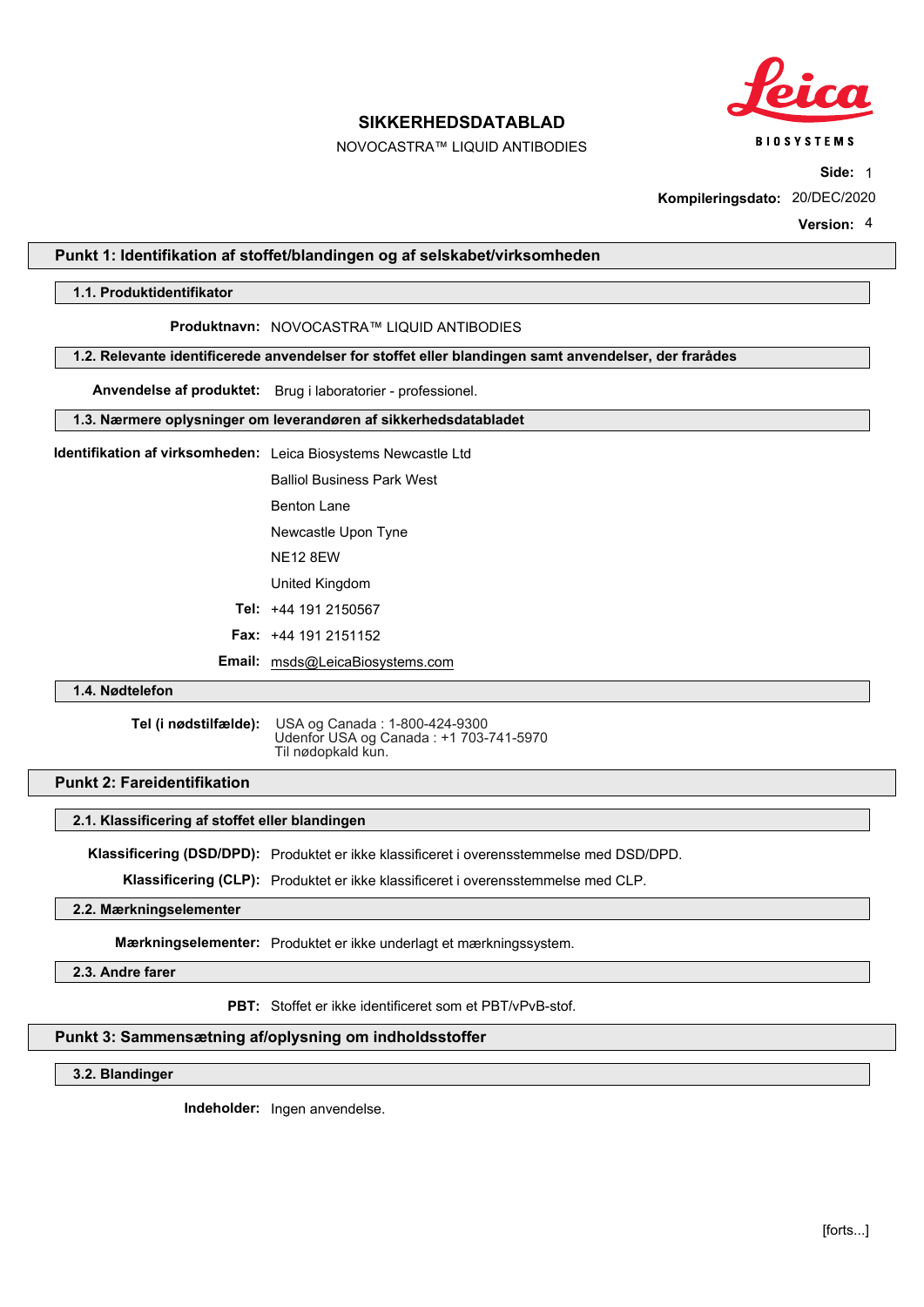# NOVOCASTRA™ LIQUID ANTIBODIES

**Side:** 2

#### **Punkt 4: Førstehjælpsforanstaltninger**

#### **4.1. Beskrivelse af førstehjælpsforanstaltninger**

**Hudkontakt:** Vaskes straks med store mængder sæbe og vand.

**Øjenkontakt:** Bad øjet i rindende vand i 15 minutter.

**Indtagelse:** Skyl munden med vand.

**Indånding:** Søg ud i frisk luft efter tilfældig indånding af dampe.

## **4.2. Vigtigste symptomer og virkninger, både akutte og forsinkede**

**Hudkontakt:** Der kan være en let irritation på kontaktstedet.

**Øjenkontakt:** Irritation og rødme kan forekomme.

**Indtagelse:** Halsirritation kan forekomme.

**Indånding:** Ingen symptomer.

**Forskudte/øjeblikkelige virkninger:** Ingen data tilgængelige.

### **4.3. Angivelse af om øjeblikkelig lægehjælp og særlig behandling er nødvendig**

**Øjeblikkelig / særbehandling:** Ingen anvendelse.

## **Punkt 5: Brandbekæmpelse**

**5.1. Slukningsmidler**

**Brandslukningsmidler:** Egnet brandslukningsapparat skal bruges på den omgivende brand.

#### **5.2. Særlige farer i forbindelse med stoffet eller blandingen**

**Farer ved udsættelse:** Udsender giftig røg ved forbrænding.

## **5.3. Anvisninger for brandmandskab**

**Anvisninger for brandmandskab:** Anvend åndedrætsudstyr af kredsløbstypen. Bær beskyttelsestøj for at forhindre kontakt

med hud og øjne.

væske ud.

## **Punkt 6: Forholdsregler over for udslip ved uheld**

#### **6.1. Personlige sikkerhedsforanstaltninger, personlige værnemidler og nødprocedurer**

**Individuelle forholdsregler:** Se afsnit SDB, afsnit 8, vedrørende oplysninger om individuel beskyttelse. Vend beholdere med lækager så lækagesiden vender opad for at forhindre at der slipper

## **6.2. Miljøbeskyttelsesforanstaltninger**

**Miljobeskyttelsesforanstaltn:** Må ikke udledes i afløb eller vandløb. Udslippet afgrænses ved hjælp af jordvolde.

## **6.3. Metoder og udstyr til inddæmning og oprensning**

**Rensning:** Absorberes i tør jord eller tørt sand. Overflyttes til en lukbar, mærket beholder til bortskaffelse på hensigtsmæssig måde.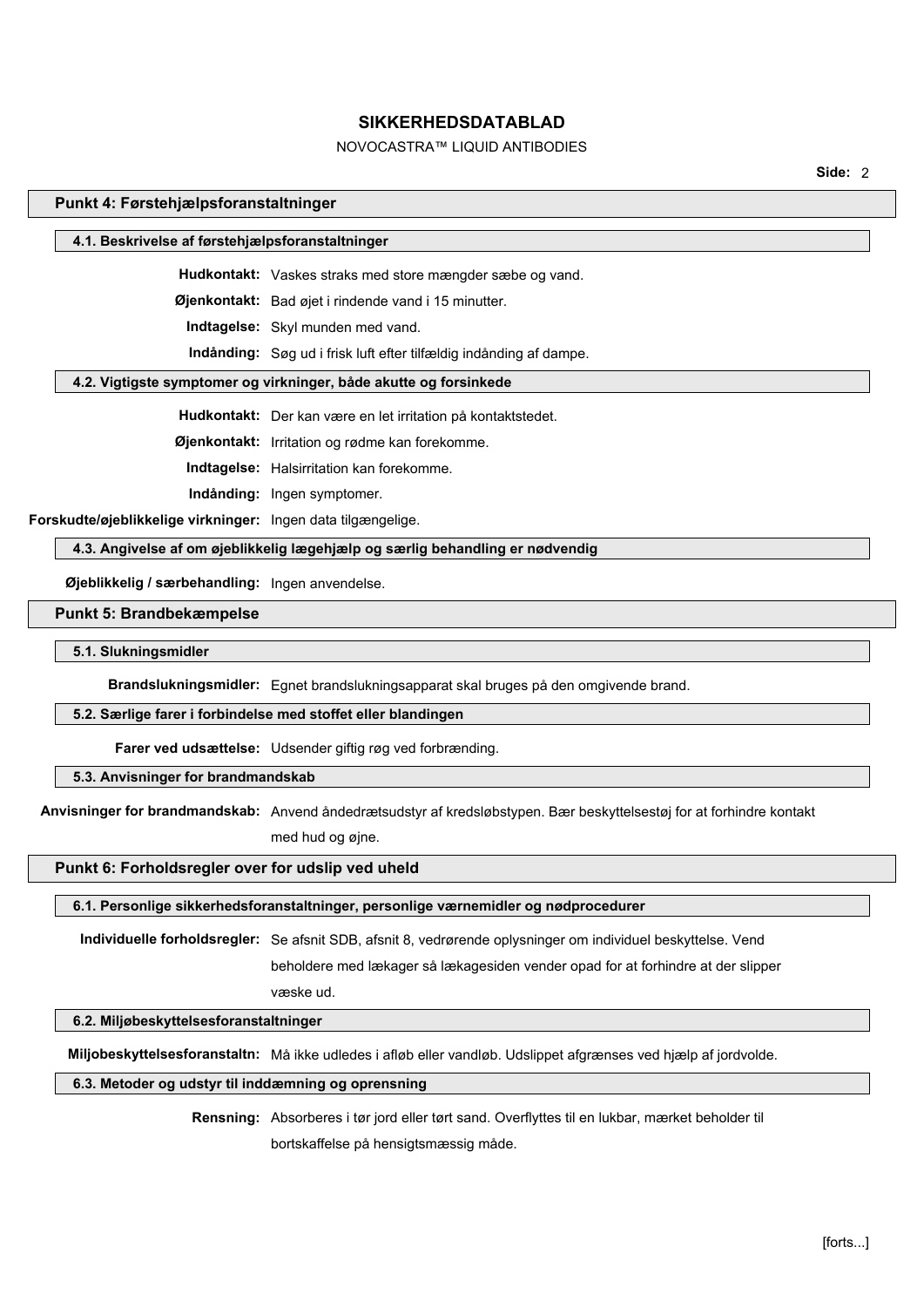# NOVOCASTRA™ LIQUID

**6.4. Henvisning til andre punkter**

**Henvisning til andre punkter:** Se SDB, afsnit 8. Se SDB, afsnit 13.

# **Punkt 7: Håndtering og opbevaring**

#### **7.1. Forholdsregler for sikker håndtering**

**Behandling:** Undgå direkte kontakt med stoffet.

# **7.2. Betingelser for sikker opbevaring, herunder eventuel uforenelighed**

**Opbevaringsbetingelser:** Opbevares på et køligt sted med god ventilation. Hold beholderen forsvarligt lukket.

**Anbefalet emballage:** Ingen anvendelse.

# **7.3. Særlige anvendelser**

**Særlige anvendelser:** Brug i laboratorier - professionel.

# **Punkt 8: Eksponeringskontrol/personlige værnemidler**

**8.1. Kontrolparametre**

## **Grænseværdier for eksponering:** Ingen data tilgængelige.

**8.1. DNEL/PNEC**

**DNEL / PNEC** Ingen data tilgængelige.

## **8.2. Eksponeringskontrol**

|                                              | Tekniske forholdsregler: Sørg for at alle de tekniske forholdsregler, der er anført i SDB, afsnit 7, er på plads. |
|----------------------------------------------|-------------------------------------------------------------------------------------------------------------------|
|                                              | Andedrætsværn: Normalt er personligt åndedrætsværn ikke nødvendigt.                                               |
| Beskyttelse af hænder: Beskyttelseshandsker. |                                                                                                                   |
|                                              | <b>Øjenbeskyttelse:</b> Sikkerhedsbriller. Sørg for at der er mulighed for øjenbadning.                           |
| Hudbeskyttelse: Beskyttelsestøj.             |                                                                                                                   |
|                                              | Miljø: Undgå indtrængen i offentlig kloak eller det umiddelbare miljø.                                            |

### **Punkt 9: Fysisk-kemiske egenskaber**

|  | <b>9.1. Oplysninger om grundlæggende fysiske og kemiske egenskaber</b> |
|--|------------------------------------------------------------------------|
|  |                                                                        |

|                                                              | Tilstand: Flydende                                         |                                                                |                                           |
|--------------------------------------------------------------|------------------------------------------------------------|----------------------------------------------------------------|-------------------------------------------|
|                                                              | Farve: Farveløs - gul - lyserød                            |                                                                |                                           |
|                                                              | Lugt: Lugtfri                                              |                                                                |                                           |
|                                                              | Fordampningsgrad: Ingen data tilgængelige.                 |                                                                |                                           |
|                                                              | Oxiderende: Ingen data tilgængelige.                       |                                                                |                                           |
|                                                              | Opløselighed i vand: Ingen data tilgængelige.              |                                                                |                                           |
|                                                              | Viskositet: Ingen data tilgængelige.                       |                                                                |                                           |
| Kogepunkt/-interval <sup>o</sup> C: Ingen data tilgængelige. |                                                            | Smeltepunkt/-interval <sup>o</sup> C: Ingen data tilgængelige. |                                           |
| endelsespunkter%: nedre: Ingen data tilgængelige.            |                                                            |                                                                | ovre: Ingen data tilgængelige.            |
|                                                              | <b>Flammepunkt<sup>o</sup>C</b> : Ingen data tilgængelige. | Ford.forh. n-octanol/vand: Ingen data tilgængelige.            |                                           |
| <b>Intændelsestemperatur°C:</b> Ingen data tilgængelige.     |                                                            |                                                                | <b>Damptryk:</b> Ingen data tilgængelige. |
|                                                              | Relativ densitet: Ingen data tilgængelige.                 |                                                                | pH-værdi: Ingen data tilgængelige.        |
|                                                              | VOC g/l: Ingen data tilgængelige.                          |                                                                | [forts]                                   |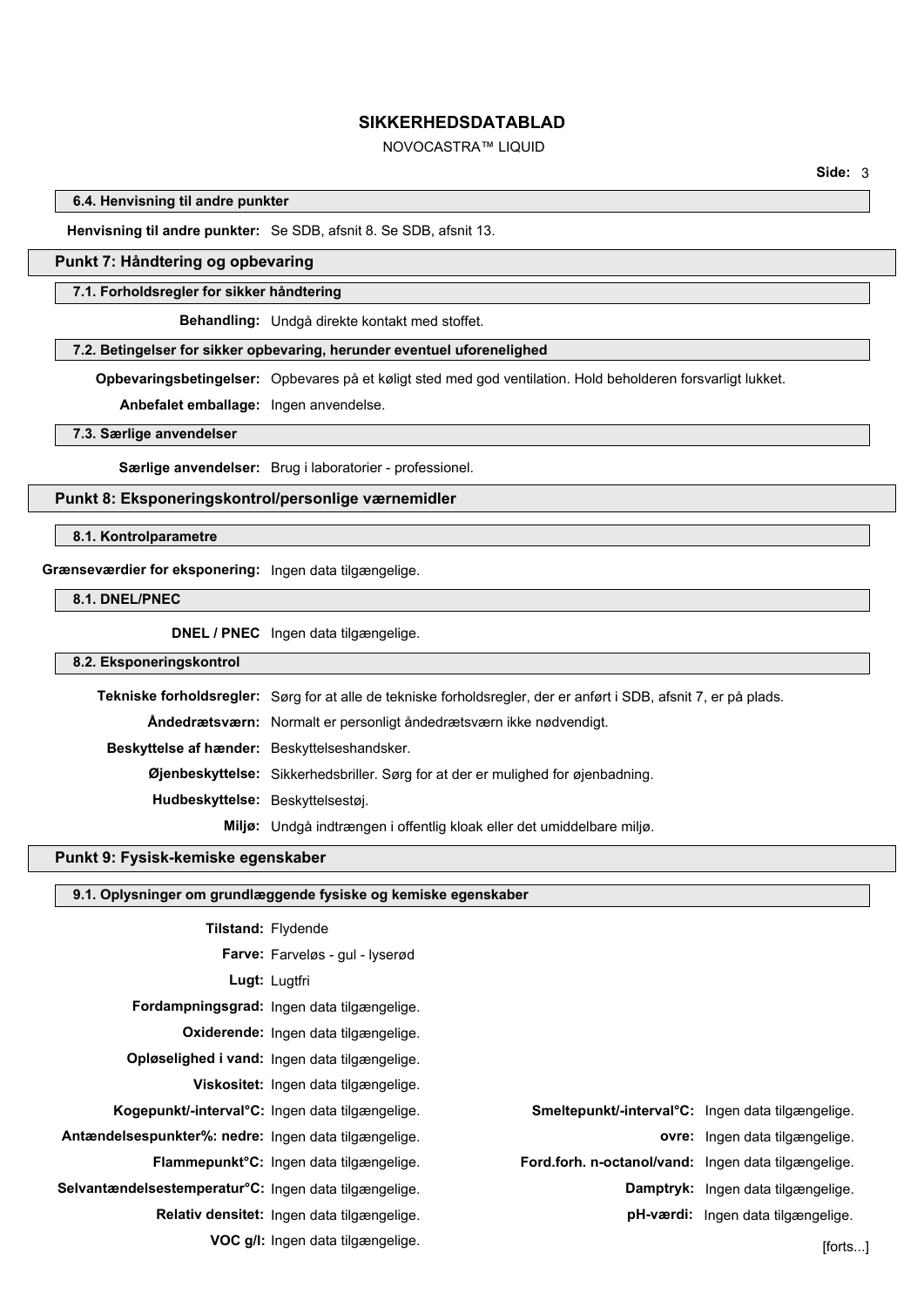# NOVOCASTRA™ LIQUID ANTIBODIES

**Side:** 4

#### **9.2. Andre oplysninger**

**Andre oplysninger:** Ingen anvendelse.

## **Punkt 10: Stabilitet og reaktivitet**

**10.1. Reaktivitet**

**Reaktivitet:** Stabil under anbefalet transport eller opbevaring.

**10.2. Kemisk stabilitet**

**Kemisk stabilitet:** Stabilt under normale forhold.

## **10.3. Risiko for farlige reaktioner**

**Farlige følger:** Farlige reaktioner vil ikke ske under normal transport eller opbevaring. Nedbrydning

kan forekomme ved udsættelse for nedennvænte forhold eller materialer.

# **10.4. Forhold, der skal undgås**

**Betingelser, der skal undgås:** Varme.

**10.5. Materialer, der skal undgås**

**Materialer, der skal undgås:** Stærke oxiderende præparater. Stærke syrer.

**10.6. Farlige nedbrydningsprodukter**

**Farlige nedbrydningsprod:** Udsender giftig røg ved forbrænding.

# **Punkt 11: Toksikologiske oplysninger**

### **11.1. Oplysninger om toksikologiske virkninger**

**Giftighed:** Ingen data tilgængelige.

**Symptomer / eksponeringsmåde**

**Hudkontakt:** Der kan være en let irritation på kontaktstedet.

**Øjenkontakt:** Irritation og rødme kan forekomme.

**Indtagelse:** Halsirritation kan forekomme.

**Indånding:** Ingen symptomer.

**Forskudte/øjeblikkelige virkninger:** Ingen data tilgængelige.

**Andre oplysninger:** Ingen anvendelse.

**Punkt 12: Miljøoplysninger**

**12.1. Toksicitet**

**Ekogiftighed:** Ingen data tilgængelige.

# **12.2. Persistens og nedbrydelighed**

**Persistens og nedbrydelighed:** Biologisk nedbrydeligt.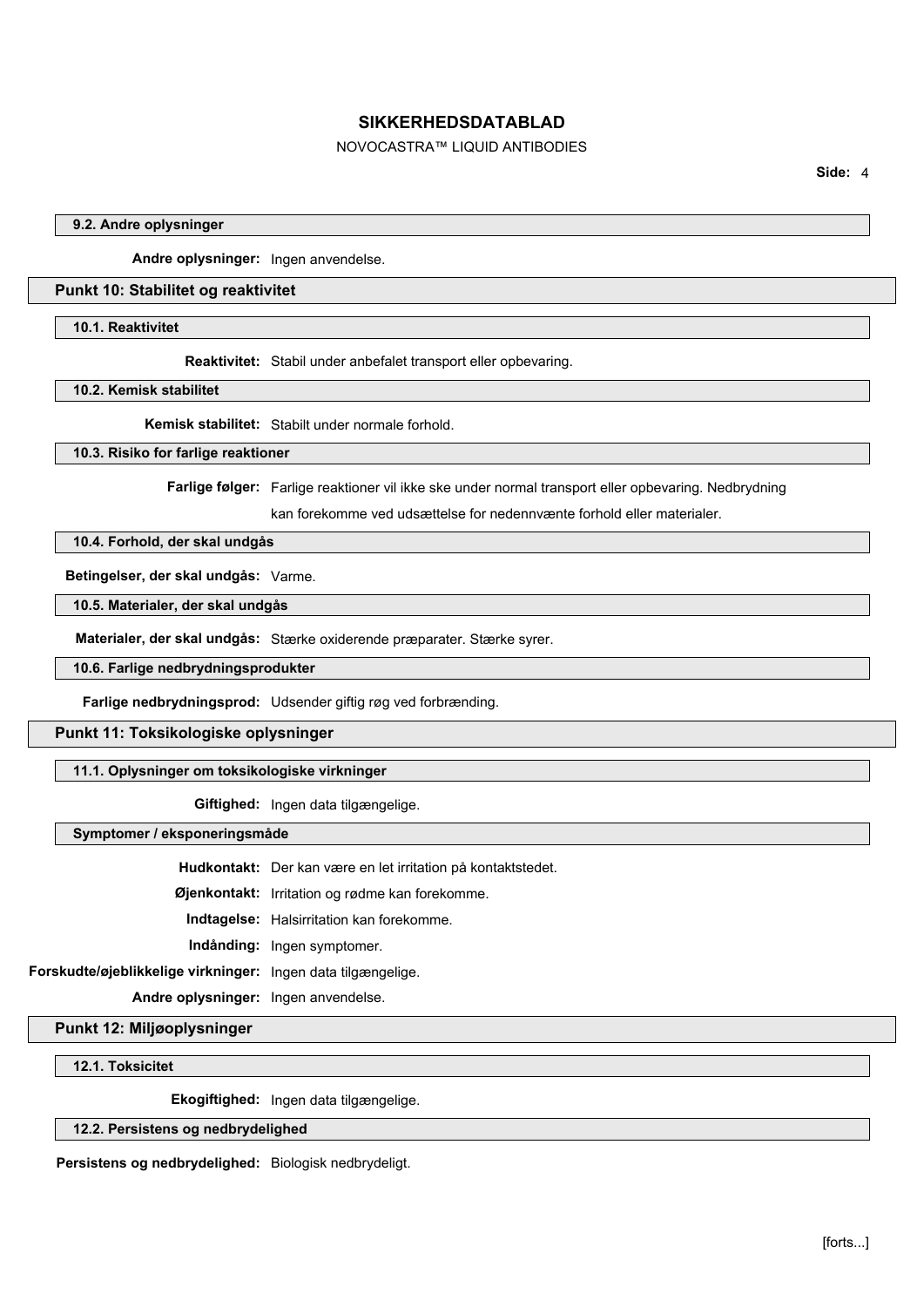# NOVOCASTRA™ LIQUID ANTIBODIES

#### **12.3. Bioakkumuleringspotentiale**

**Bioakkumulationspotentiale:** Ikke potentiale for bioakkumulation.

#### **12.4. Mobilitet i jord**

**Mobilitet:** Optages let i jorden.

#### **12.5. Resultater af PBT- og vPvB-vurdering**

**PBT:** Stoffet er ikke identificeret som et PBT/vPvB-stof.

**12.6. Andre negative virkninger**

**Andre negative virkninger:** Minimal økotoksicitet.

# **Punkt 13: Forhold vedrørende bortskaffelse**

#### **13.1. Metoder til affaldsbehandling**

**Bortskaffelsesformer:** Overflyttes til en egnet beholder - sørg for afhentning ved et specialisert renovationsselskab. **Ved opvågning:** Ingen anvendelse. **Emballagehåndtering:** Rengøres med vand. Bortskaffes som normalt, industrielt affald. **Bemærk:** Brugerens opmærksomhed henledes på at der muligvis kan findes regionale eller nationale affaldsbestemmelser.

## **Punkt 14: Transportoplysninger**

**Transportklasse:** Produktet er ikke klassificeret til transport.

# **Punkt 15: Oplysninger om regulering**

## **15.1. Særlige bestemmelser/særlig lovgivning for stoffet eller blandingen med hensyn til sikkerhed, sundhed og miljø**

**Særlige forordninger:** Dette sikkerhedsdatablad ikke er påkrævet af forordninger.

## **15.2. Kemikaliesikkerhedsvurdering**

**Kemikaliesikkerhedsvurdering:** Leverandøren har ikke udført en kemisk sikkerhedsvurdering af stoffet eller blandingen.

## **Punkt 16: Andre oplysninger**

#### **Andre oplysninger**

**Andre oplysninger:** \* angiver tekst i sikkerhedsdatabladet, som er ændret siden sidste revidering.

**Ansvarsfraskrivelse:** Ovenstående oplysninger menes at være korrekte, men foregiver ikke at være

altomfattende og må kun betragtes som vejledende. Selskabet hæfter ikke for skader,

der opstår på grund af håndtering af eller kontakt med ovennævnte produkt.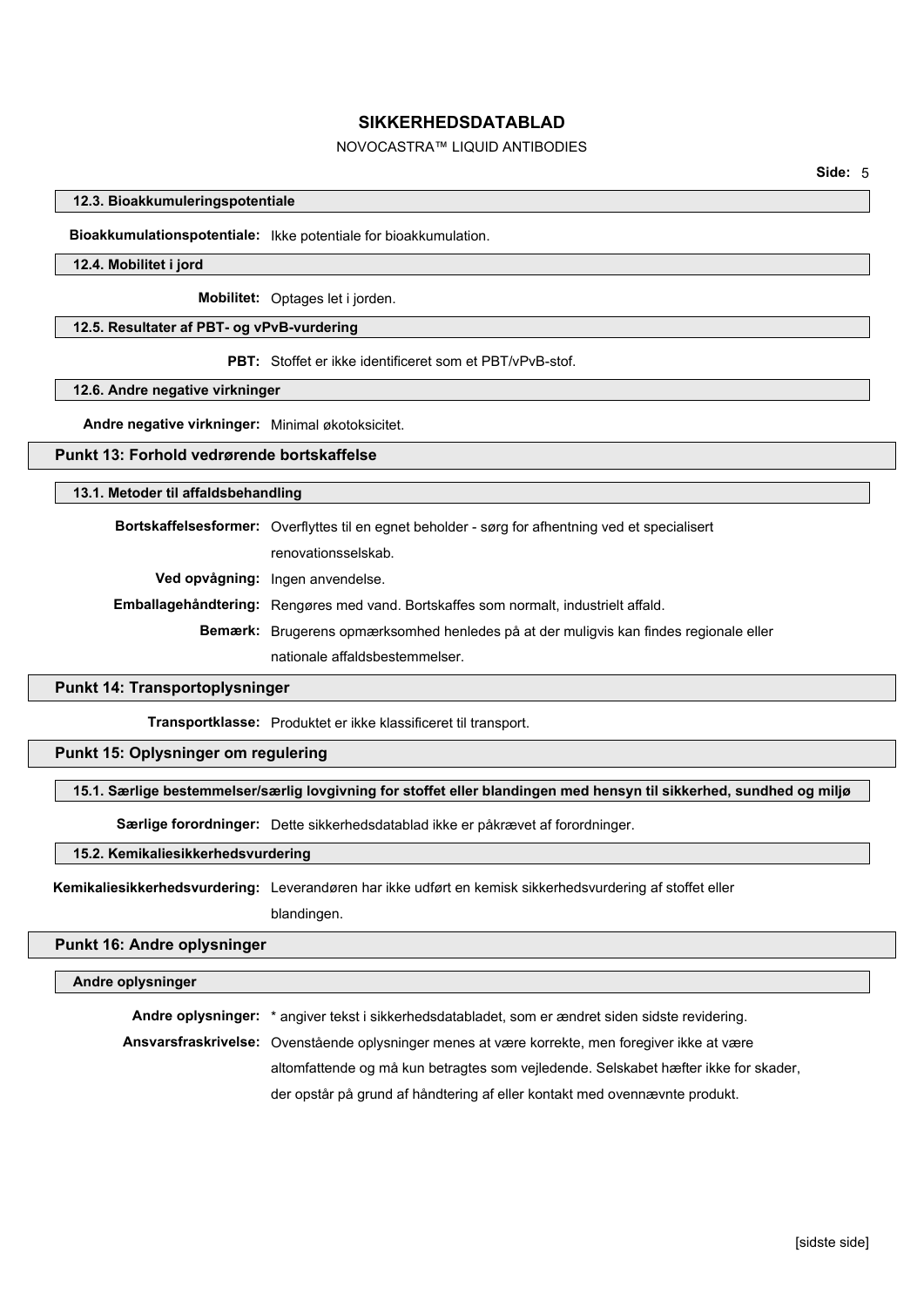

**BIOSYSTEMS** 

# **VEILIGHEIDSINFORMATIEBLAD**

NOVOCASTRA™ LIQUID ANTIBODIES

**Pagina:** 1

**Samenstellingsdatum:** 20/DEC/2020

**Revisie nr.** 4

## **Rubriek 1: Identificatie van de stof of het mengsel en van de vennootschap/onderneming**

## **1.1. Productidentificatie**

#### **Produktnaam:** NOVOCASTRA™ LIQUID ANTIBODIES

#### **1.2. Relevant geïdentificeerd gebruik van de stof of het mengsel en ontraden gebruik**

**Gebruik produkt:** Gebruik in laboratoria - professioneel.

## **1.3. Details betreffende de verstrekker van het veiligheidsinformatieblad**

**Firmanaam:** Leica Biosystems Newcastle Ltd

Balliol Business Park West

Benton Lane

Newcastle Upon Tyne

NE12 8EW

United Kingdom

**Tel:** +44 191 2150567

**Fax:** +44 191 2151152

**Email:** msds@LeicaBiosystems.com

#### **1.4. Telefoonnummer voor noodgevallen**

**Tel (in geval van nood):** VS en Canada : 1-800-424-9300 Buiten de VS en Canada : +1 703-741-5970 Voor noodoproepen alleen.

## **Rubriek 2: Identificatie van de gevaren**

#### **2.1. Indeling van de stof of het mengsel**

**Indeling (DSD/DPD):** Dit product heeft geen classificatie onder DSD/DPD.

**Indeling (CLP):** Dit product heeft geen classificatie onder CLP.

# **2.2. Etiketteringselementen**

**Etiketteringselementen:** Dit product heeft geen labelelementen.

**2.3. Andere gevaren**

**PBT:** Deze substantie wordt niet geïdentificeerd als een PBT/vPvB-substantie.

## **Rubriek 3: Samenstelling en informatie over de bestanddelen**

## **3.2. Mengsels**

**Bevat:** Niet van toepassing.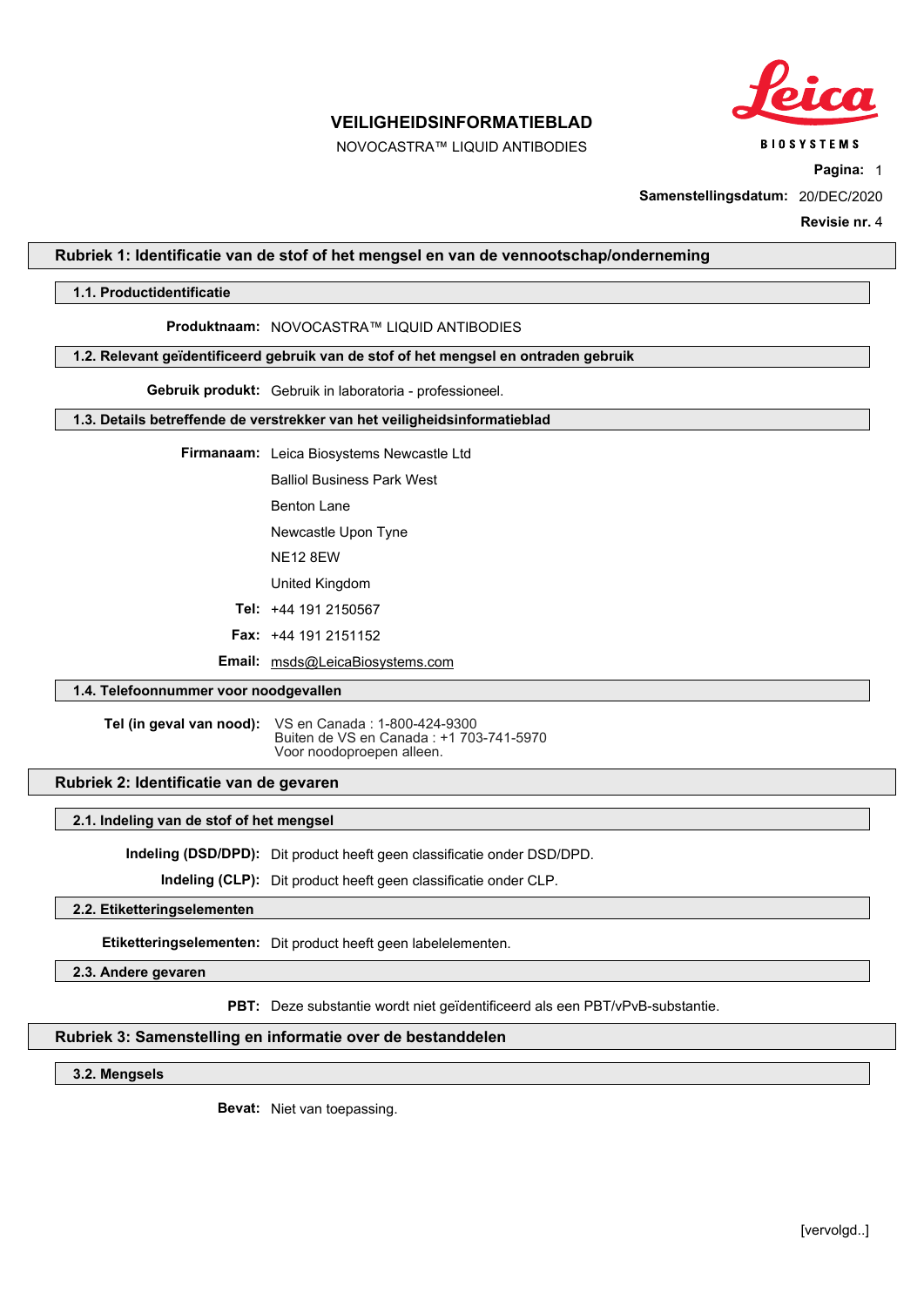# NOVOCASTRA™ LIQUID ANTIBODIES

**Pagina:** 2

#### **Rubriek 4: Eerstehulpmaatregelen**

| 4.1. Beschrijving van de eerstehulpmaatregelen                |                                                                                     |  |
|---------------------------------------------------------------|-------------------------------------------------------------------------------------|--|
|                                                               | <b>Kontact met huid:</b> Onmiddellijk wassen met veel zeep en water.                |  |
|                                                               | <b>Kontact met ogen:</b> Het oog gedurende 15 minuten met stromend water bespoelen. |  |
|                                                               | <b>Inslikken:</b> Mond met water spoelen.                                           |  |
|                                                               | <b>Inademen:</b> In de frisse lucht brengen na accidenteel inademen van dampen.     |  |
| 4.2. Belangrijkste acute en uitgestelde symptomen en effecten |                                                                                     |  |
|                                                               |                                                                                     |  |

**Kontact met huid:** Op de plek waar het kontact plaats vond kan zich milde irritatie voordoen.

**Kontact met ogen:** Er kunnen zich irritatie en roodheid voordoen.

**Inslikken:** De patiënt kan over irritatie van de keel klagen.

**Inademen:** Geen symptomen.

**Uitgestelde/onmiddellijke effecten:** Geen gegevens beschikbaar.

**4.3. Vermelding van de vereiste onmiddellijke medische verzorging en speciale behandeling**

**Onmiddellijke/spec. behandeling:** Niet van toepassing.

#### **Rubriek 5: Brandbestrijdingsmaatregele**

**5.1. Blusmiddelen**

**Blusmiddelen:** Blusmiddelen passend voor de omgevingsbrand gebruiken.

#### **5.2. Speciale gevaren die door de stof of het mengsel worden veroorzaakt**

**Blootstellingsgevaren:** Bij verbranding worden giftige dampen afgegeven.

## **5.3. Advies voor brandweerlieden**

**Advies voor brandweerlieden:** Onafhankelijke ademhalingsapparatuur dragen. Beschermende kleding dragen om

aanraking met huid en ogen te vermijden.

## **Rubriek 6: Maatregelen bij het accidenteel vrijkomen van de stof of het mengsel**

#### **6.1. Persoonlijke voorzorgsmaatregelen, beschermde uitrusting en noodprocedures**

**Pers. voorzorgsmaatregelen:** Raadpleeg paragraaf 8 van VIB voor bijzonderheden aangaande persoonlijke

bescherming. Lekkende houders omdraaien zodat de lekkende zijde bovenaan is om

ontsnappen van vloeistof te voorkomen.

## **6.2. Milieuvoorzorgsmaatregelen**

**Milieu voorzorgsmaatregelen:** Produkt niet in riolering of oppervlaktewater lozen. De gemorste stof indammen.

#### **6.3. Insluitings- en reinigingsmethoden en -materiaal**

**Reinigingsprocedures:** In droge aarde of zand absorberen. Naar een afgesloten geëtiketteerde container overpompen en op een gepaste manier afvoeren.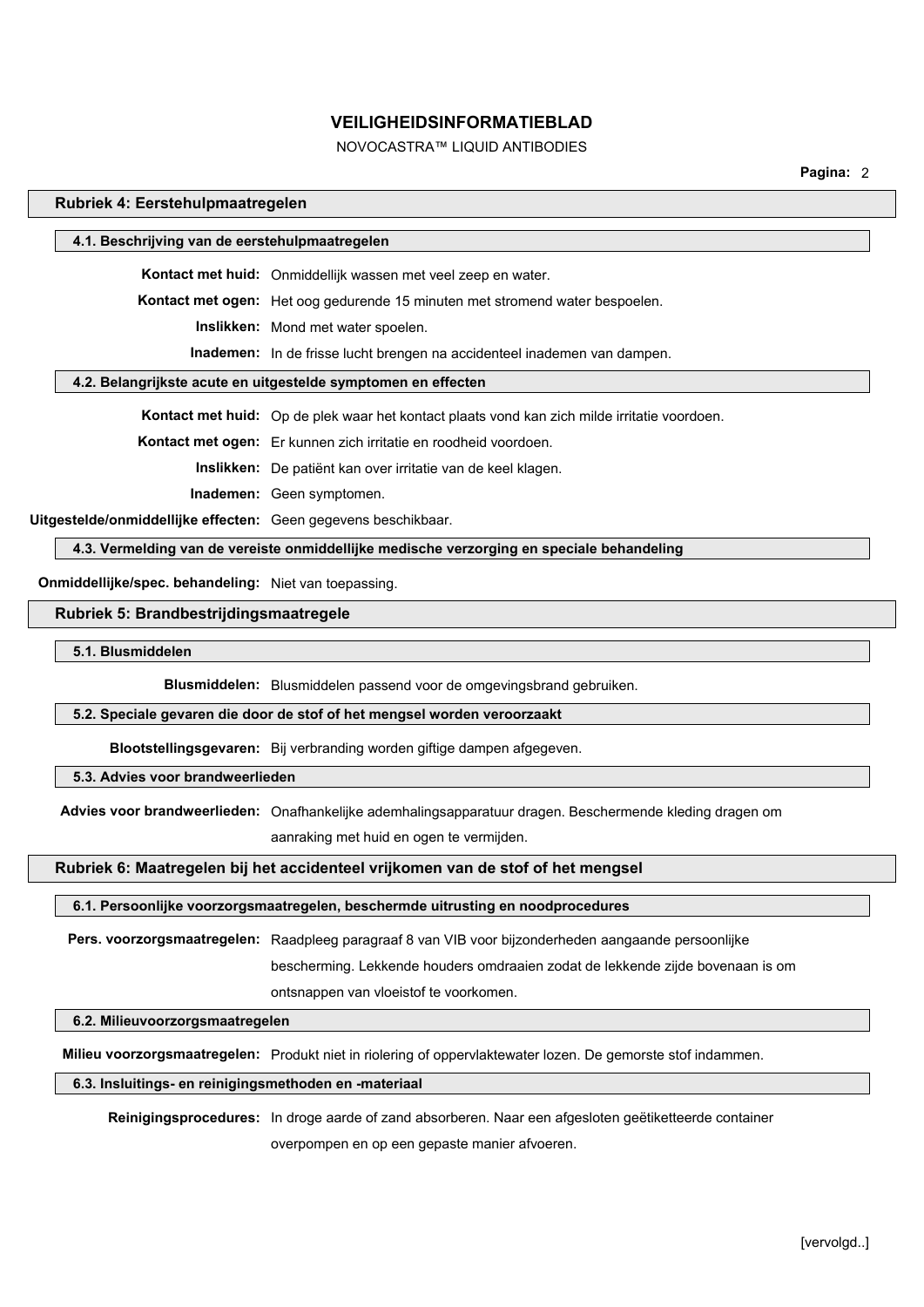# NOVOCASTRA™ LIQUID ANTIBODIES

#### **6.4. Verwijzing naar andere Rubrieken**

**Verwijzing naar andere Rubrieken:** Raadpleeg paragraaf 8 van VIB. Raadpleeg paragraaf 13 van VIB.

## **Rubriek 7: Hantering en opslag**

#### **7.1. Voorzorgsmaatregelen voor het veilig hanteren van de stof of het mengsel**

**Hanteringsvereisten:** Direct kontact met de substantie vermijden.

#### **7.2. Voorwaarden voor een veilige opslag, met inbegrip van incompatibele producten**

**Opslagkondities:** Op een koele goed geventileerde plaats opslaan. De houder goed gesloten houden.

**Geschikte verpakking:** Niet van toepassing.

#### **7.3. Specifiek eindgebruik**

**Specifiek eindgebruik:** Gebruik in laboratoria - professioneel.

## **Rubriek 8: Maatregelen ter beheersing van blootstelling/persoonlijke bescherming**

#### **8.1. Controleparameters**

#### **Grenswaarden voor blootstelling:** Geen gegevens beschikbaar.

**DNEL/PNEC**

**DNEL / PNEC** Geen gegevens beschikbaar.

**8.2. Maatregelen ter beheersing van blootstelling**

**Technische maatregelen** Zorg dat alle in paragraaf 7 van VIB vermelde technische maatregelen genomen zijn.

**Bescherming van ademhaling:** Geen ademhalingsbeschermingsmiddelen vereist.

**Bescherming van de handen:** Beschermende handschoenen.

**Bescherming van de ogen:** Veiligheidsbril. Zorg dat er een oogdouche aanwezig is.

**Bescherming van de huid:** Beschermende kleding.

**Milieu:** Niet in de openbare riolering of het directe milieu laten terechtkomen.

#### **Rubriek 9: Fysische en chemische eigenschappen**

|                            | 9.1. Informatie over fysische en chemische basiseigenschappen |                                                           |                                                                 |
|----------------------------|---------------------------------------------------------------|-----------------------------------------------------------|-----------------------------------------------------------------|
| <b>Toestand: Vloeistof</b> |                                                               |                                                           |                                                                 |
|                            | <b>Kleur:</b> Kleurloos - Geel - Roze                         |                                                           |                                                                 |
|                            | <b>Geur: Reukloos</b>                                         |                                                           |                                                                 |
|                            | Verdampingssnelheid: Geen gegevens beschikbaar.               |                                                           |                                                                 |
|                            | <b>Oxiderend:</b> Geen gegevens beschikbaar.                  |                                                           |                                                                 |
|                            | <b>Oplosbaarheid in water:</b> Geen gegevens beschikbaar.     |                                                           |                                                                 |
|                            | Viscositeit: Geen gegevens beschikbaar.                       |                                                           |                                                                 |
|                            | Kookpunt/bereik°C: Geen gegevens beschikbaar.                 |                                                           | <b>Smeltpunt/bereik<sup>o</sup>C</b> Geen gegevens beschikbaar. |
|                            | <b>Ontvlambaarheid %: lager:</b> Geen gegevens beschikbaar.   |                                                           | <b>bovenste:</b> Geen gegevens beschikbaar.                     |
|                            | Vlampunt °C: Geen gegevens beschikbaar.                       | Scheid.coëff. n-octanol/water: Geen gegevens beschikbaar. |                                                                 |
|                            | <b>Zelfontvlambaarheid °C:</b> Geen gegevens beschikbaar.     |                                                           | <b>Dampdruk:</b> Geen gegevens beschikbaar.                     |
|                            | <b>Relatieve dichtheid:</b> Geen gegevens beschikbaar.        |                                                           | <b>pH:</b> Geen gegevens beschikbaar.                           |
|                            | <b>VOC g/l:</b> Geen gegevens beschikbaar.                    |                                                           | [vervolgd]                                                      |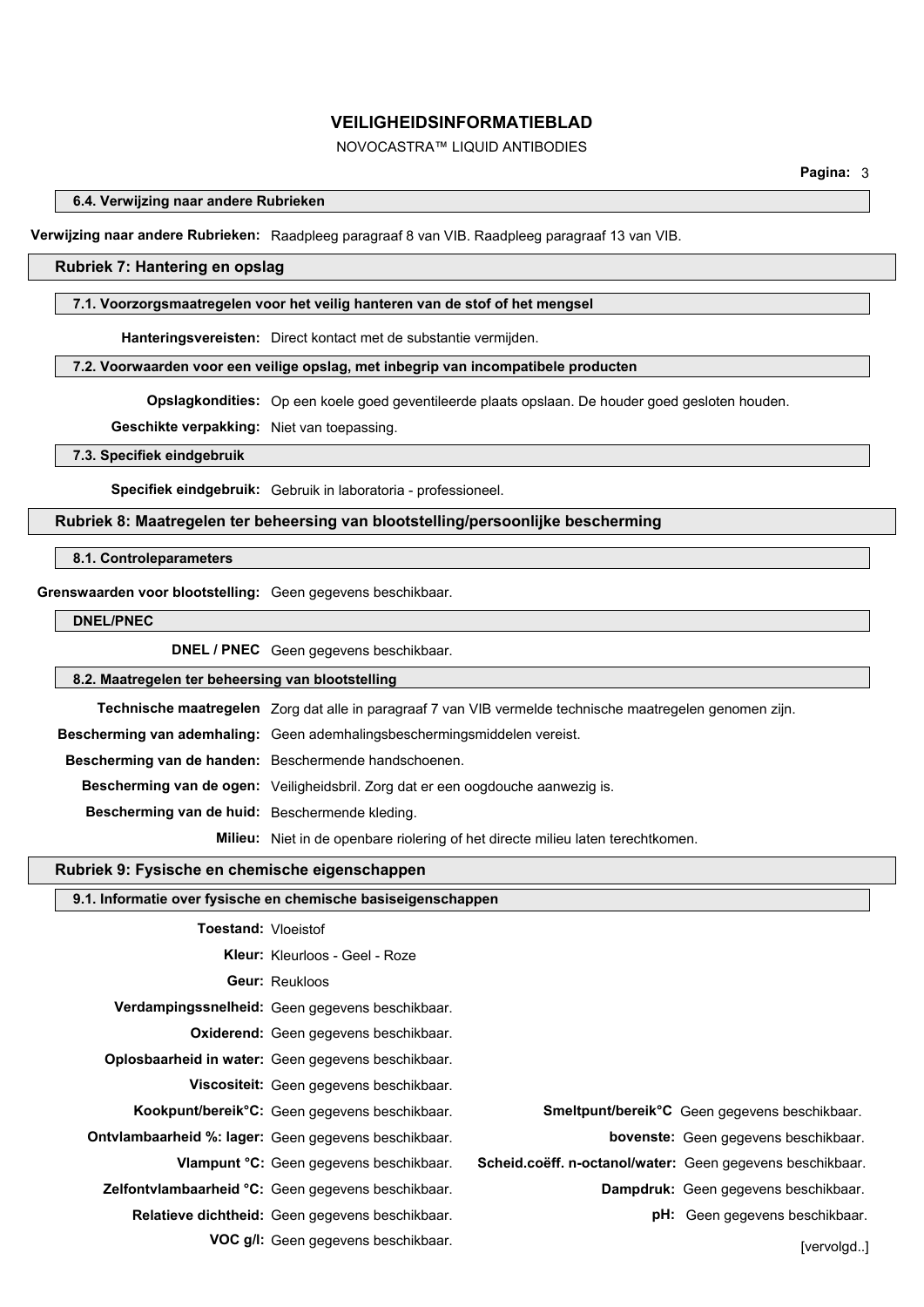NOVOCASTRA™ LIQUID ANTIBODIES

**Pagina:** 4

#### **9.2. Overige informatie**

**Overige informatie:** Niet van toepassing.

# **Rubriek 10: Stabiliteit en reactiviteit**

## **10.1. Reactiviteit**

**Reactiviteit:** Stabiel bij aanbevolen transport of opslagomstandigheden.

## **10.2. Chemische stabiliteit**

**Chemische stabiliteit:** Stabiel onder normale omstandigheden.

## **10.3. Mogelijke gevaarlijke reacties**

**Gevaarlijke reacties:** Gevaarlijke reacties vinden niet plaats onder normale transport- of

opslagomstandigheden. Ontbinding kan voorkomen bij blootstelling aan

omstandigheden of hieronder vermelde materialen.

# **10.4. Te vermijden omstandigheden**

## **Te vermijden omstandigheden:** Hitte.

**10.5. Chemisch op elkaar inwerkende materialen**

**Te vermijden materialen:** Sterke oxideermiddelen. Sterke zuren.

# **10.6. Gevaarlijke ontledingsproducten**

**Gevaarlijke ontledingsprod:** Bij verbranding worden giftige dampen afgegeven.

# **Rubriek 11: Toxicologische informatie**

#### **11.1. Informatie over toxicologische effecten**

**Toxiciteit:** Geen gegevens beschikbaar.

## **Symptomen / blootstellingsroutes**

**Kontact met huid:** Op de plek waar het kontact plaats vond kan zich milde irritatie voordoen.

**Kontact met ogen:** Er kunnen zich irritatie en roodheid voordoen.

**Inslikken:** De patiënt kan over irritatie van de keel klagen.

**Inademen:** Geen symptomen.

**Uitgestelde/onmiddellijke effecten:** Geen gegevens beschikbaar.

**Overige informatie:** Niet van toepassing.

## **Rubriek 12: Ecologische informatie**

## **12.1. Toxiciteit**

**Ekotoxiciteit:** Geen gegevens beschikbaar.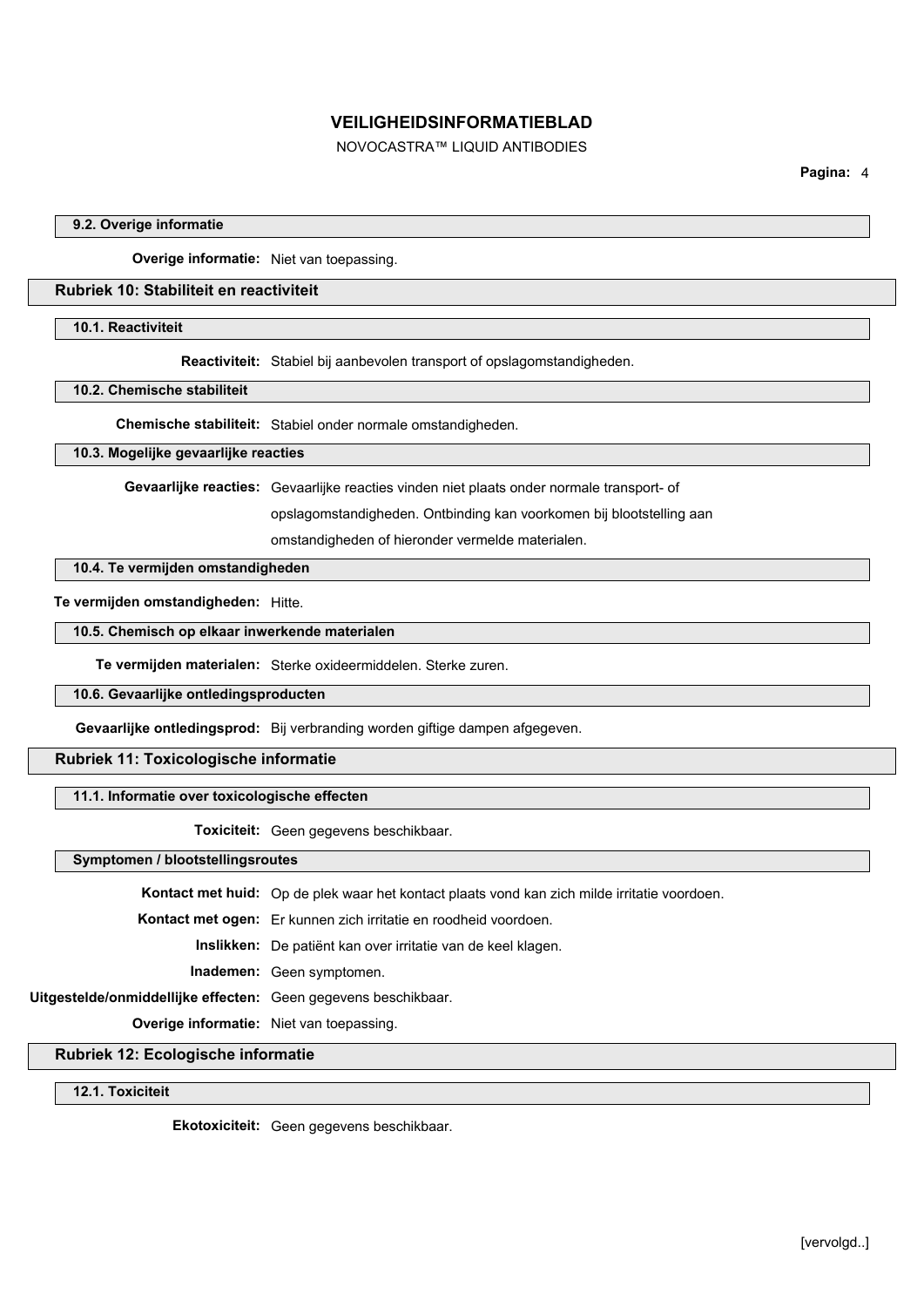# NOVOCASTRA™ LIQUID ANTIBODIES

#### **12.2. Persistentie en afbreekbaarheid**

**Persistentie en afbraak:** Biologisch afbreekbaar.

#### **12.3. Bioaccumulatie**

**Mogelijke bioaccumulatie:** Niet potentieel bioaccumuleerbaar.

## **12.4. Mobiliteit in de bodem**

**Mobiliteit:** Wordt gemakkelijk door bodem geabsorbeerd.

#### **12.5. Resultaten van PBT- en zPzB-beoordeling**

**PBT:** Deze substantie wordt niet geïdentificeerd als een PBT/vPvB-substantie.

## **12.6. Andere schadelijke effecten**

**Andere schadelijke effecten:** Verwaarloosbare ecotoxiciteit.

# **Rubriek 13: Instructies voor verwijdering**

#### **13.1. Afvalverwerkingsmethoden**

|                                            | Verwijderingshandelingen: In een geschikte houder doen en laat afval door een gespecialiseerd  |  |  |
|--------------------------------------------|------------------------------------------------------------------------------------------------|--|--|
|                                            | afvalverwerkingsbedrijf verwijderen.                                                           |  |  |
| Herstelwerkzaamheden: Niet van toepassing. |                                                                                                |  |  |
|                                            | Verwijderen van verpakking: Reinigen met water. Als normaal industrieel afval verwijderen.     |  |  |
|                                            | <b>Opmerking:</b> De gebruiker wordt opmerkzaam gemaakt op de mogelijke regionale of nationale |  |  |
|                                            | voorschriften met betrekking tot verwijdering.                                                 |  |  |

### **Rubriek 14: Informatie met betrekking tot het vervoer**

**Transportklasse:** Dit product is niet geclassificeerd voor transport.

# **Rubriek 15: Regelgeving**

## **15.1. Specifieke veiligheids-, gezondheids- en milieureglementen en -wetgeving voor de stof of het mengsel**

**Specifieke voorschriften:** Dit veiligheidsinformatieblad is niet vereist volgens de voorschriften.

# **15.2. Chemischeveiligheidsbeoordeling**

**Chemischeveiligheidsbeoordeling:** De leverancier heeft geen chemische veiligheidsbeoordeling uitgevoerd voor de stof of het mengsel.

## **Rubriek 16: Overige informatie**

#### **Overige informatie**

**Overige informatie:** \*Geeft tekst in het Veiligheidsblad aan die sinds de laatste herziening is gewijzigd. **Wettelijke ontkenning:** De hierboven vermelde informatie wordt verondersteld juist te zijn, maar vormt geen uitputtende opsomming en dient alleen als richtlijn gebruikt te worden. Deze firma kan niet aansprakelijk worden gehouden voor schade die het resultaat is van het hanteren van het hierboven vermelde produkt.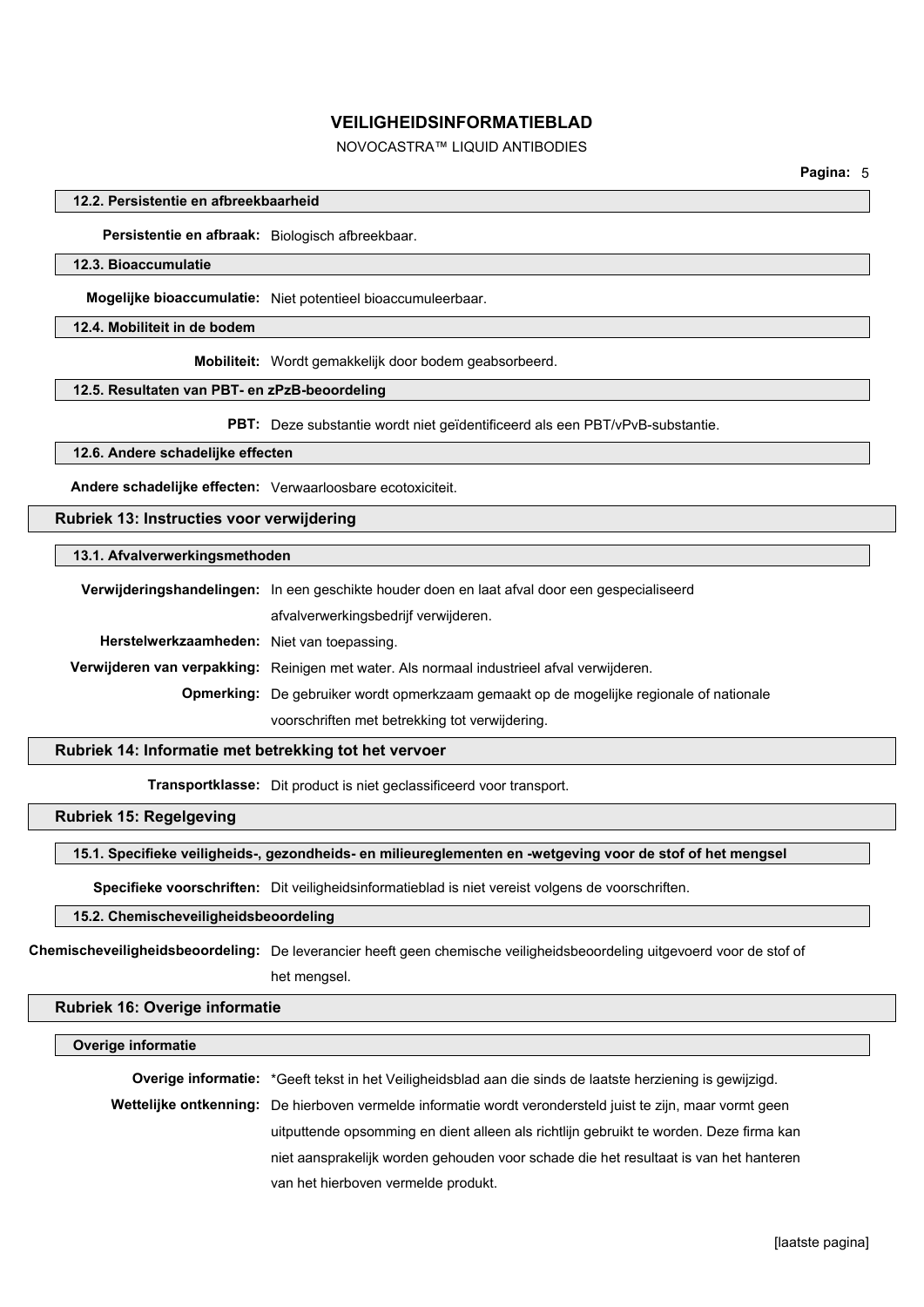

**BIOSYSTEMS** 

# **HMS-DATABLAD**

# NOVOCASTRA™ LIQUID ANTIBODIES

**Side:** 1

**Utarbeidelsesdato:** 20/DEC/2020

**Revidert utgave nr.:** 4

## **Del 1: Identifikasjon av stoffet/blandingen og selskapet/foretaket**

#### **1.1. Produktidentifikator**

#### **Produktnavn:** NOVOCASTRA™ LIQUID ANTIBODIES

#### **1.2. Relevante, identifiserte bruksmåter for stoffet eller blandingen og bruksmåter som frarådes**

#### **Bruk av produktet:** Bruk i laboratorier - profesjonell.

## **1.3. Opplysninger om leverandøren av sikkerhetsdataarket**

**Selskapets navn:** Leica Biosystems Newcastle Ltd

Balliol Business Park West

Benton Lane

Newcastle Upon Tyne

NE12 8EW

United Kingdom

**Tlf:** +44 191 2150567

**Fax:** +44 191 2151152

**Email:** msds@LeicaBiosystems.com

## **1.4. Nødtelefonnummer**

**Nødtelefon:** USA og Canada : 1-800-424-9300 Utenfor USA og Canada : +1 703-741-5970 For nødanrop bare.

### **Del 2: Fareidentifikasjon**

# **2.1. Klassifisering av stoffet eller blandingen**

**Klassifisering (DSD/DPD):** Dette produktet har ingen klassifisering iht. DSD/DPD.

**Klassifisering (CLP):** Dette produktet har ingen klassifisering iht. CLP.

**2.2. Etikettelementer**

**Etikettelementer:** Dette produktet har ingen etikettelementer.

**2.3. Andre farer**

**PBT:** Stoffet er ikke klassifisert som et PBT/vPvB-stoff.

## **Del 3: Sammensetning og informasjon om ingredienser**

## **3.2. Blandinger**

**Inneholder:** Ikke aktuelt.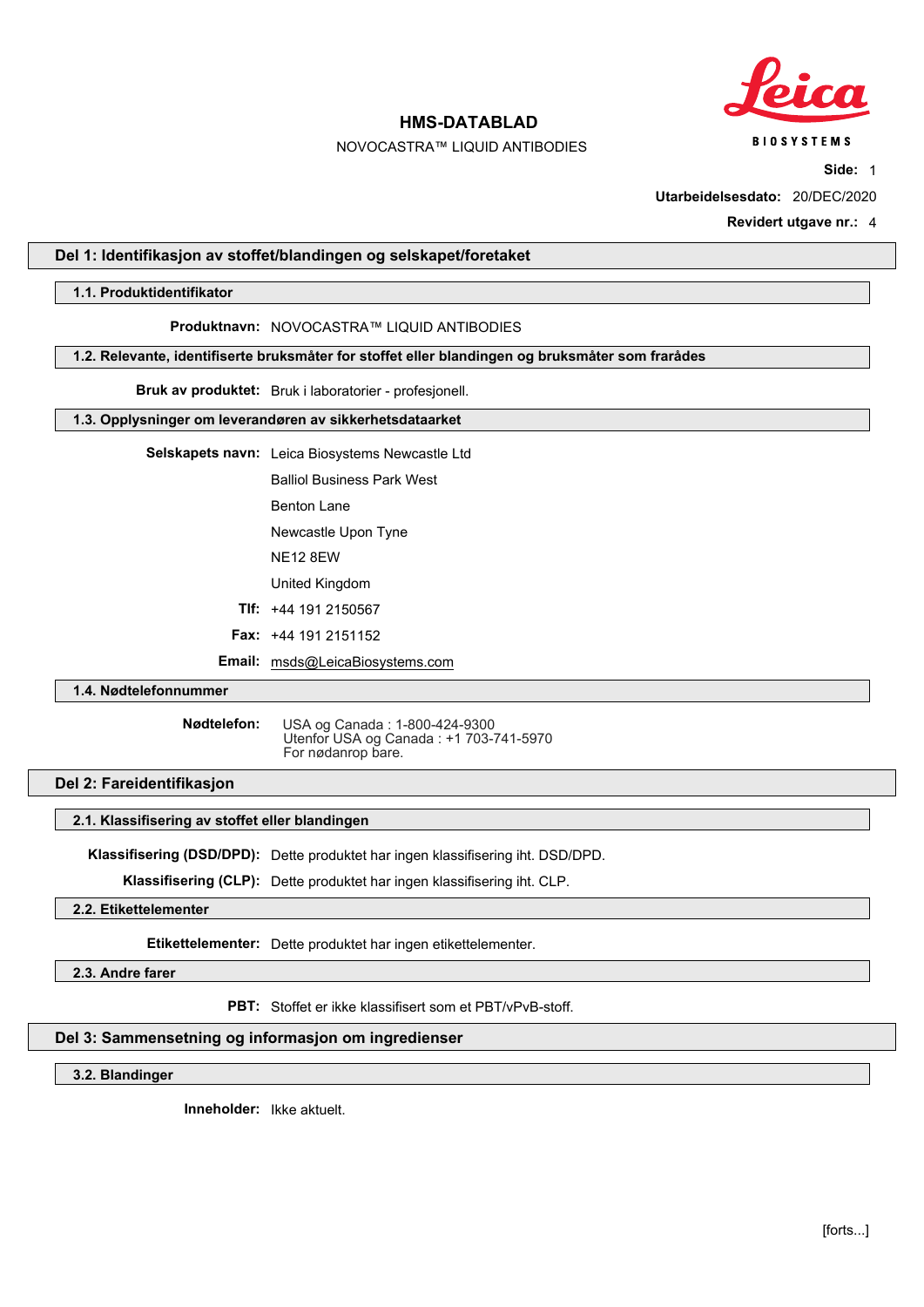# NOVOCASTRA™ LIQUID ANTIBODIES

**Side:** 2

#### **Del 4: Førstehjelpstiltak**

#### **4.1. Beskrivelse av førstehjelpstiltak**

**Hudkontakt:** Vask straks med store mengder såpe og vann.

**Øyekontakt:** Skyll øyet under rennende vann i 15 minutter.

**Svelging:** Skyll munnen med vann.

**Innånding:** Gå ut i frisk luft etter tilfeldig inhalering av damper.

### **4.2. Viktigste symptomer og virkninger, både akutte og forsinkede**

**Hudkontakt:** Det kan forekomme lett irritasjon på kontaktstedet.

**Øyekontakt:** Irritasjon og rødhet kan forekomme.

**Svelging:** Halsirritasjon kan forekomme.

**Innånding:** Ingen symptomer.

**Forsinkede virkninger:** Ingen data tilgjengelige.

**4.3. Angivelse av behov for eventuell umiddelbar legehjelp og spesialbehandling**

**Umiddelbar/spesiell behandling:** Ikke aktuelt.

#### **Del 5: Brannbekjempelsestiltak**

#### **5.1. Slokkemedier**

**Brannslukningsmidler:** Egnet brannslukningsapparat skal brukes på den omgivende brannen.

#### **5.2. Spesielle farer som oppstår fra stoffet eller blandingen**

**Eksponeringsfarer:** Slipper ut giftig røyk ved forbrenning.

## **5.3. Råd til brannpersonell**

**Råd til brannpersonell:** Bruk lukket åndedrettsapparat. Bruk verneklær for å forhindre kontakt med hud og øyne.

## **Del 6: Tiltak ved utilsiktet utslipp**

# **6.1. Personlige forholdsregler, verneutstyr og nødprosedyrer**

**Personlige forholdsregler:** Se SDB, avsnitt 8, angående opplysninger om personlig verneutstyr. Snu lekkende

beholdere med den lekkende siden opp for å forhindre utslipp av væske.

### **6.2. Miljøforholdsregler**

**Miljøforholdsregler:** Må ikke slippes ut i avløp eller elver. Begrens utslippet ved bruk av spillkanter.

#### **6.3. Metoder og materialer for oppsamling og opprensing**

**Renseprosedyrer:** Absorberes i tørr jord eller sand. Flytt til en merket gjenvinningsbeholder som kan

lukkes for uskadeliggjøring på en hensiktsmessig måte.

# **6.4. Henvisning til andre deler**

**Henvisning til andre deler:** Se SDB, avsnitt 8. Se SDB, avsnitt 13.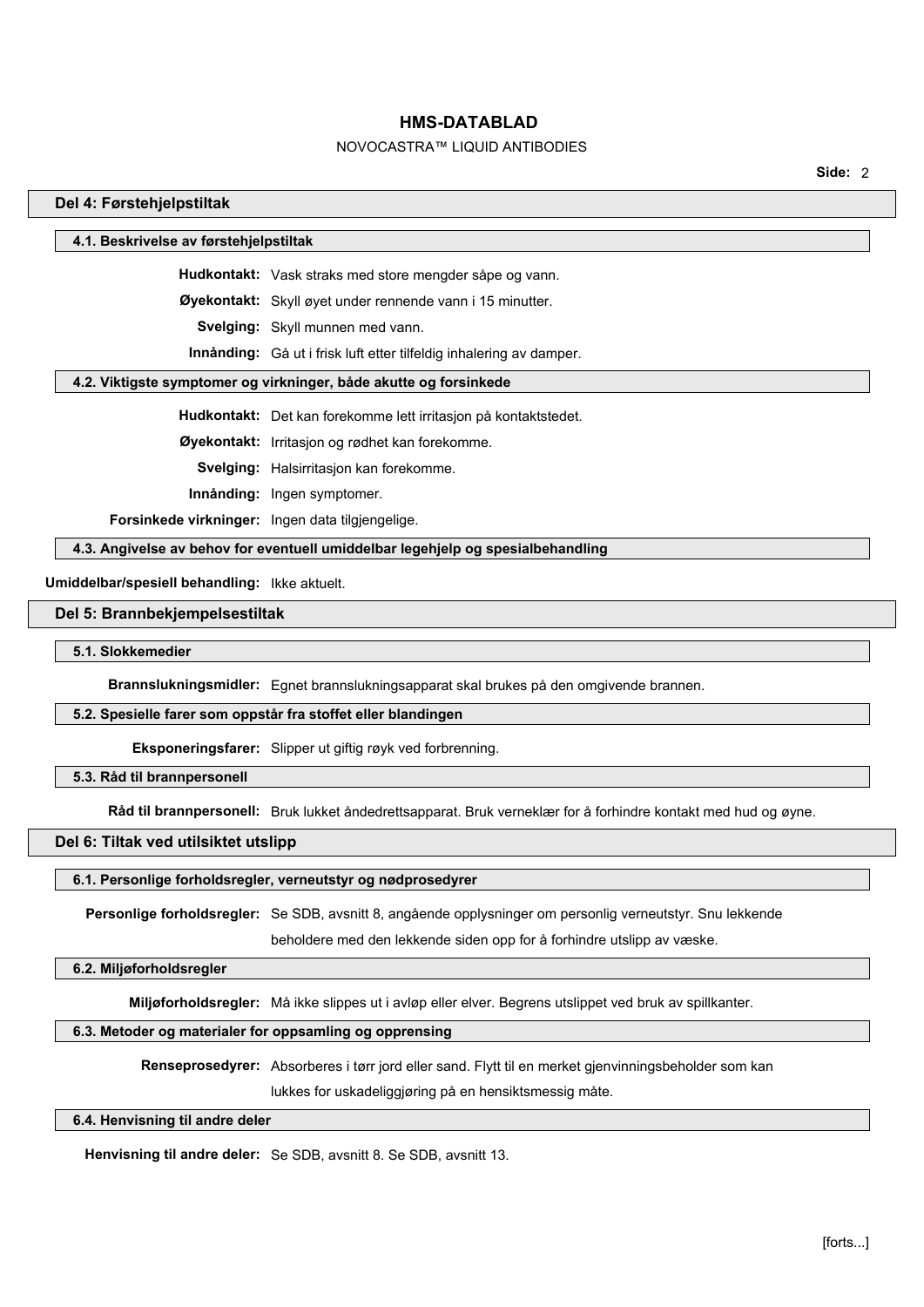# NOVOCASTRA™ LIQUID ANTIBODIES

## **Del 7: Håndtering og lagring**

## **7.1. Forholdsregler for sikker håndtering**

**Håndteringskrav:** Unngå direkte kontakt med stoffet.

#### **7.2. Betingelser for sikker lagring, blant annet eventuelle inkompatibiliteter**

**Oppbevaringsbetingelser:** Emballasjen oppbevares på et kjølig, godt ventilert. Hold beholderen tett lukket.

**Egnet emballasje:** Ikke aktuelt.

**7.3. Spesifikk sluttbruk**

**Spesifikk sluttbruk:** Bruk i laboratorier - profesjonell.

# **Del 8: Eksponeringskontroller og personlig beskyttelse**

#### **8.1. Kontrollparametre**

**Yrkeseksponeringsgrenser:** Ingen data tilgjengelige.

## **DNEL/PNEC**

**DNEL / PNEC** Ingen data tilgjengelige.

**8.2. Eksponeringskontroller**

|                            | <b>Tekniske tiltak:</b> Sørg for at alle tekniske forholdsregler nevnt i SDB, avsnitt 7 er på plass. |
|----------------------------|------------------------------------------------------------------------------------------------------|
|                            | Andedrettsvern: Åndedrettsvern ikke nødvendig.                                                       |
|                            | Håndvern: Vernehansker.                                                                              |
|                            | Øyevern: Vernebriller. Sørg for å ha øyeglass for hånden.                                            |
| Hudbeskyttelse: Verneklær. |                                                                                                      |
|                            | Miljømessig: Det må hindres at stoffet får tilgang til offentlig avløp eller nærmiljøet.             |

# **Del 9: Fysiske og kjemiske egenskaper**

# **9.1. Informasjon om grunnleggende fysiske og kjemiske egenskaper**

| <b>Tilstand: Væske</b>                              |                                                       |                                                        |                                        |
|-----------------------------------------------------|-------------------------------------------------------|--------------------------------------------------------|----------------------------------------|
|                                                     | Farge: Fargeløs - Gul - Lyserød                       |                                                        |                                        |
|                                                     | Lukt: Luktfri                                         |                                                        |                                        |
|                                                     | Fordampningsgrad: Ingen data tilgjengelige.           |                                                        |                                        |
|                                                     | Oksiderende: Ingen data tilgjengelige.                |                                                        |                                        |
|                                                     | Oppløselighet i vann: Ingen data tilgjengelige.       |                                                        |                                        |
|                                                     | Viskositet: Ingen data tilgjengelige.                 |                                                        |                                        |
| Kokepunkt/område°C: Ingen data tilgjengelige.       |                                                       | Smeltepunkt/område°C: Ingen data tilgjengelige.        |                                        |
| Tenningsgrenser %: nedre: Ingen data tilgjengelige. |                                                       |                                                        | <b>øvre:</b> Ingen data tilgjengelige. |
|                                                     | Flammepunkt <sup>o</sup> C: Ingen data tilgjengelige. | Ford. koeff. n-oktanol/vann: Ingen data tilgjengelige. |                                        |
|                                                     | Selvantennelighet °C: Ingen data tilgjengelige.       |                                                        | Damptrykk: Ingen data tilgjengelige.   |
|                                                     | Relativ densitet: Ingen data tilgiengelige.           |                                                        | pH: Ingen data tilgjengelige.          |
|                                                     | VOC g/l: Ingen data tilgjengelige.                    |                                                        |                                        |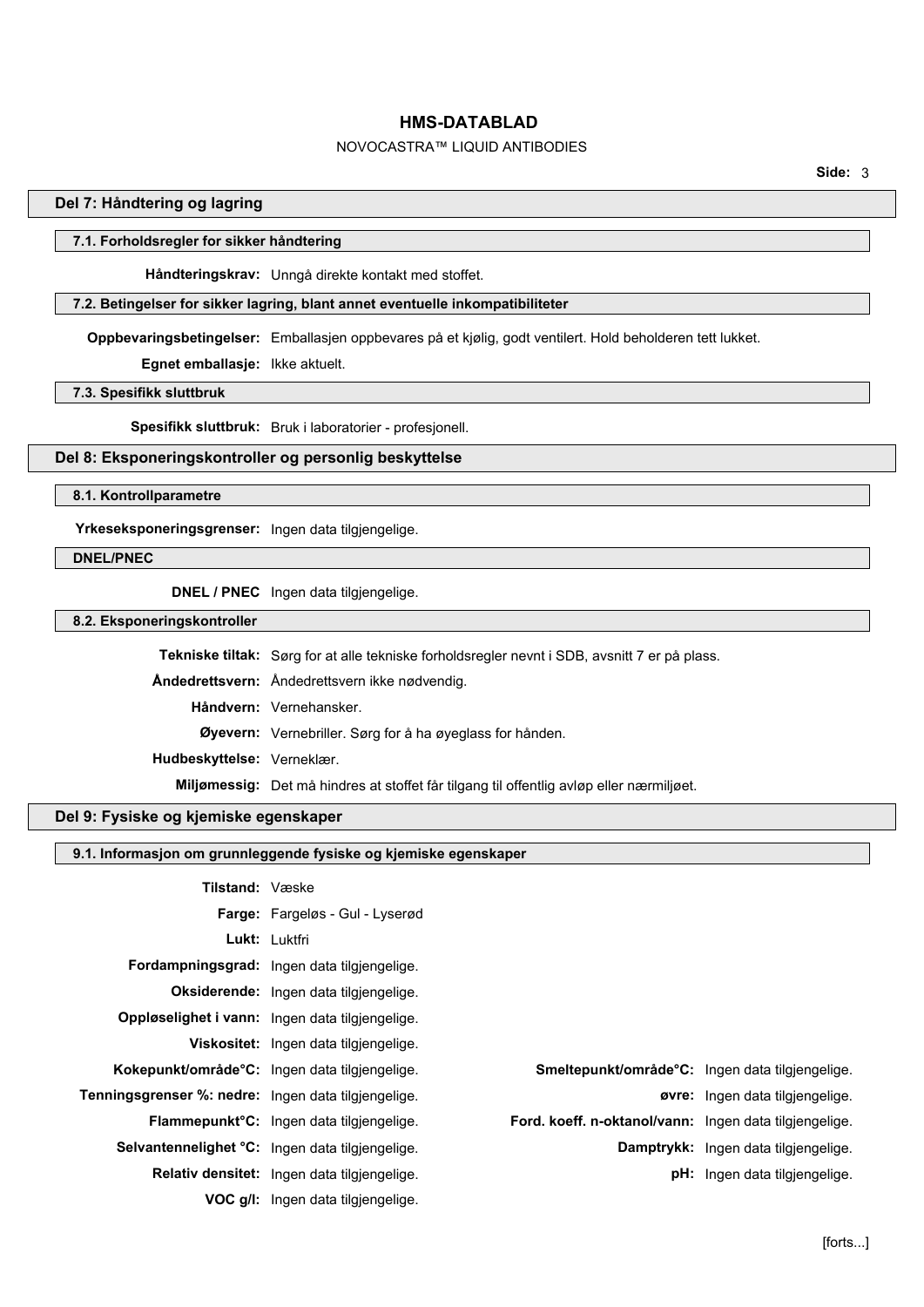# NOVOCASTRA™ LIQUID ANTIBODIES

**Side:** 4

## **9.2. Annen informasjon**

**Annen informasjon:** Ikke aktuelt.

## **Del 10: Stabilitet og reaktivitet**

#### **10.1. Reaktivitet**

**Reaktivitet:** Stabil under anbefalte transport- og lagringsforhold.

**10.2. Kjemisk stabilitet:**

**Kjemisk stabilitet:** Stabil under normale forhold.

**10.3. Mulighet for farlige reaksjoner**

**Farlige reaksjoner:** Farlige reaksjoner vill ikke oppstå under normale transport- eller lagringsforhold.

Nedbrytning kan oppstå ved forhold eller materialer angitt nedenfor.

## **10.4. Forhold som må unngås**

**Forhold som skal unngås:** Varme

**10.5. Inkompatible materialer**

**Materialer som skal unngås:** Sterke oksiderende midler. Sterke syrer.

**10.6. Farlige nedbrytningsprodukter**

**Farlige nedbrytningsprod:** Slipper ut giftig røyk ved forbrenning.

#### **Del 11: Toksikologisk informasjon:**

# **11.1. Informasjon om toksikologiske virkninger**

**Akutt giftighet:** Ingen data tilgjengelige.

**Symptomer/eksponeringsruter**

**Hudkontakt:** Det kan forekomme lett irritasjon på kontaktstedet.

**Øyekontakt:** Irritasjon og rødhet kan forekomme.

**Svelging:** Halsirritasjon kan forekomme.

**Innånding:** Ingen symptomer.

**Forsinkede virkninger:** Ingen data tilgjengelige.

**Annen informasjon:** Ikke aktuelt.

**Del 12: Miljøinformasjon**

**12.1. Toksisitet**

**Ekogiftighet:** Ingen data tilgjengelige.

#### **12.2. Persistens og nedbrytbarhet**

**Persistens og nedbrytbarhet:** Biologisk nedbrytbar.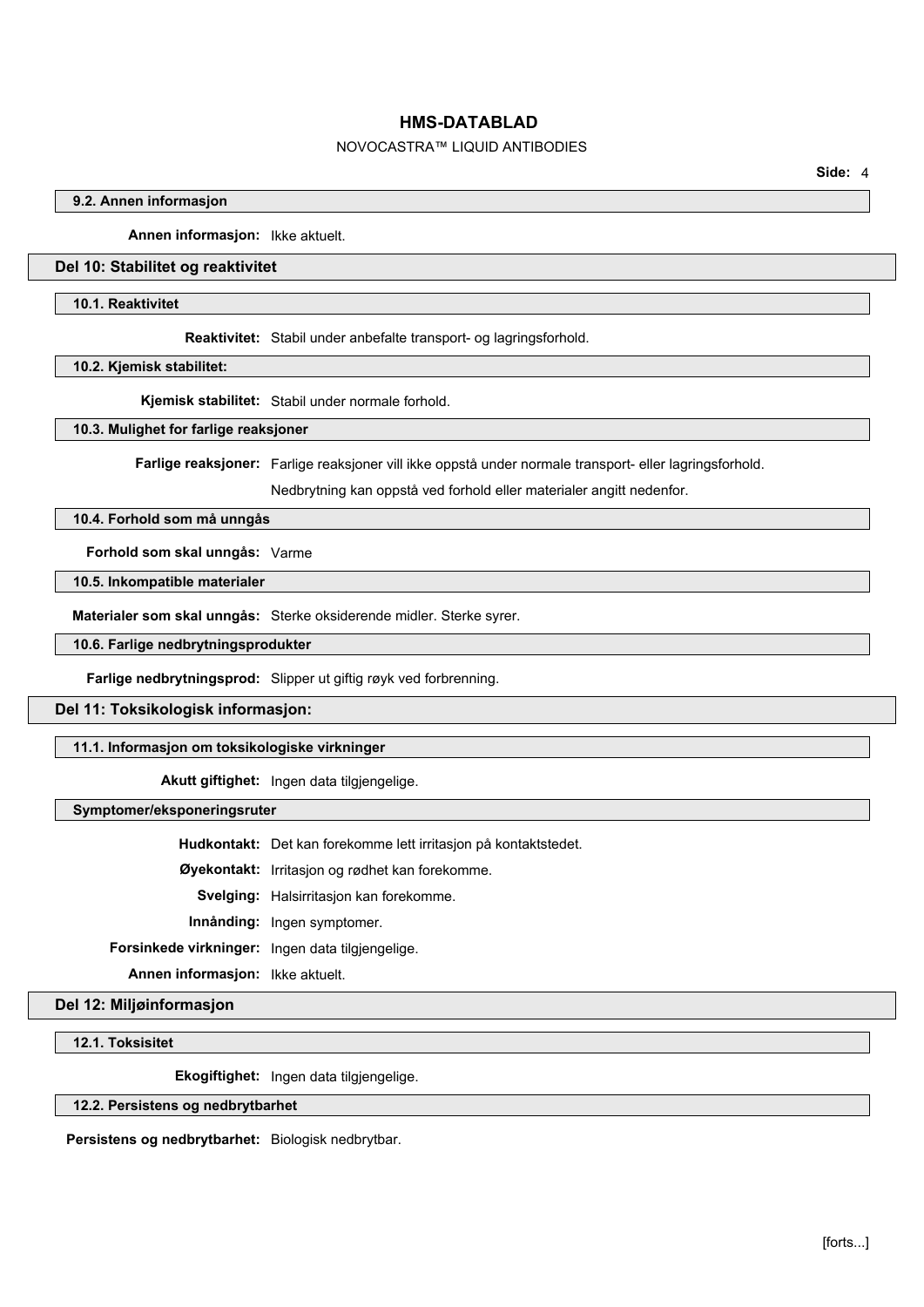# NOVOCASTRA™ LIQUID ANTIBODIES

#### **12.3. Biokumulativt potensial**

**Bioakkumulasjonspotensial:** Ikke bioakkumulasjonspotensial.

#### **12.4. Mobilitet i grunnen**

**Mobilitet:** Absorberes lett i jord.

## **12.5. Resultater av PBT- og vPvB-vurderinger**

**PBT:** Stoffet er ikke klassifisert som et PBT/vPvB-stoff.

#### **12.6. Andre negative virkninger**

**Andre uønskede virkninger:** Ubetydelig økotoksisitet.

## **Del 13: Avfallsbehandlingsvurderinger**

#### **13.1. Avfallsbehandlingsmetoder**

**Avfallsbehandling:** Flytt til en egnet beholder - sørg for henting av et selskap som tar seg av spesialavfall.

**Gjenvinningsoperasjoner:** Ikke aktuelt.

**Emballasjehåndtering:** Rengjør med vann. Deponer som normalt industrielt avfall.

**NB:** Brukeren bes være oppmerksom på at det muligens kan finnes regionale eller nasjonale forskrifter angående avfall.

#### **Del 14: Transportinformasjon**

**Transportklasse:** Dette produktet er ikke klassifisert for transport.

#### **Del 15: Informasjon om lover og forskrifter**

# **15.1. Helse- miljø- og sikkerhetslovgivning og -forskrifter som er spesielle for stoffet eller blandingen**

**Spesielle forskrifter:** Dette sikkerhetsdatabladet er ikke påkrevd ved forskrift.

#### **15.2. Kjemisk sikkerhetsvurdering**

**Kjemisk sikkerhetsvurdering:** En kjemisk sikkerhetsvurdering har ikke blitt utført for stoffet eller blandingen av leverandøren.

#### **Del 16: Annen informasjon**

#### **Annen informasjon**

**Annen informasjon:** \* angir teksten i SDB som har blitt endret siden siste revisjon. **Ansvarsfraskrivelse:** Informasjonen ovenfor antas å være korrekt, men utgir seg ikke for å være fullstendig og må kun brukes som veiledning. Selskapet påtar seg ikke noe ansvar for skader eller personskader som følge av håndtering eller kontakt med ovennevnte produkt.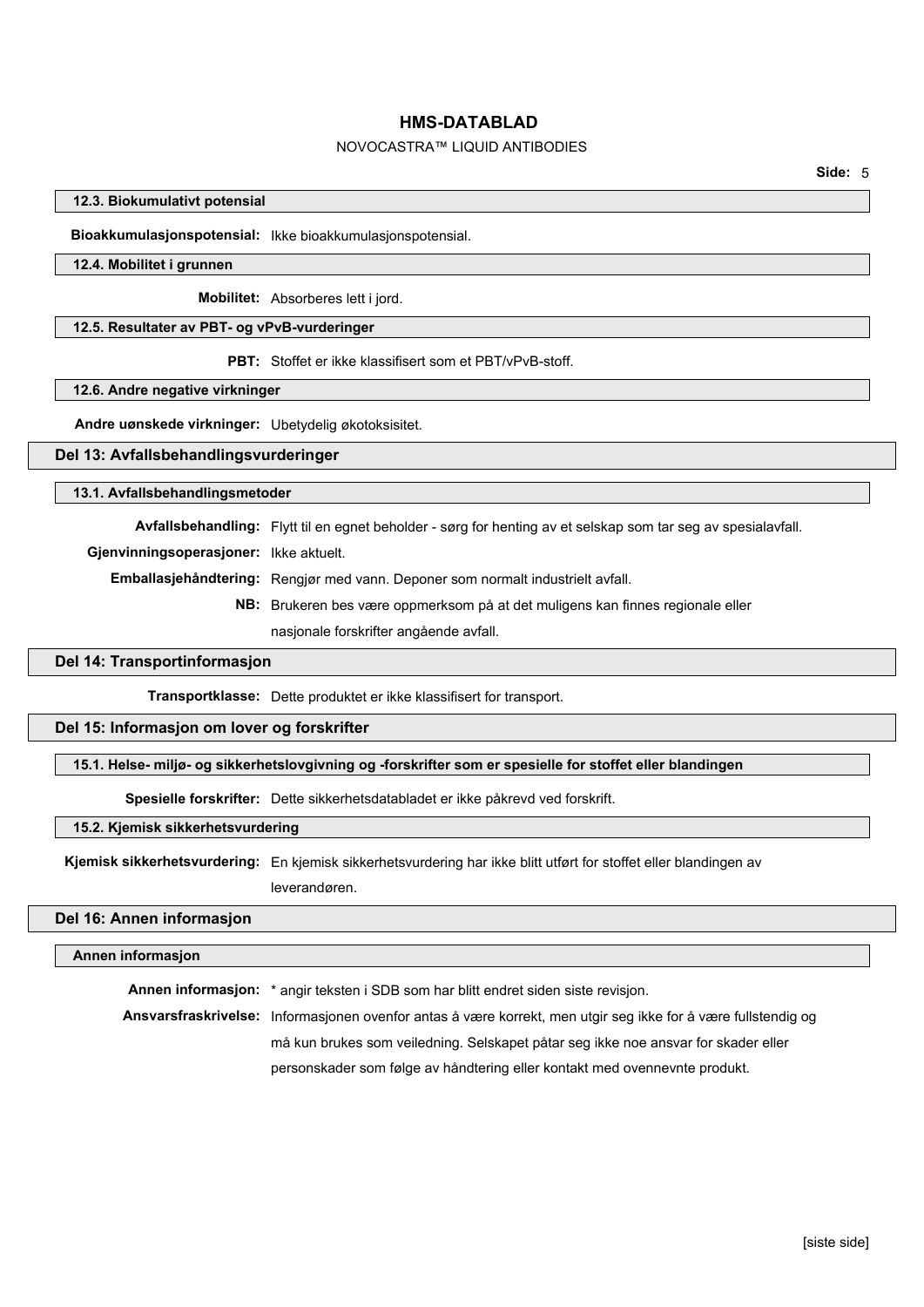

# NOVOCASTRA™ LIQUID ANTIBODIES

**Страница:** 1

**Дата на съставяне:** 20/DEC/2020

**Ревизионен номер:** 4

## **Раздел 1: Идентификация на веществото/сместа и на дружеството/предприятието**

## **1.1. Идентификатори на продукта**

**Име на продукта:** NOVOCASTRA™ LIQUID ANTIBODIES

#### **1.2. Идентифицирани употреби на веществото или сместа, които са от значение**

**Употреба на веществото:** Използвайте в лаборатории професионален

#### **1.3. Подробни данни за доставчика на информационния лист за безопасност**

**Име на фирмата:** Leica Biosystems Newcastle Ltd

Balliol Business Park West

Benton Lane

Newcastle Upon Tyne

NE12 8EW

United Kingdom

**Телефон:** +44 191 2150567

**Факс:** +44 191 2151152

**Email:** msds@LeicaBiosystems.com

# **1.4. Телефонен номер при спешни случаи**

**Спешен тел:** САЩ и Канада: 1-800-424-9300

Извън САЩ и Канада : +1 703-741-5970 За спешни повиквания само.

## **Раздел 2: Описание на опасностите**

#### **2.1. Класифициране на веществото или сместа**

**Основни опасности (DSD/DPD):** Този продукт няма класификация по DSD/DPD.

**Основни опасности (CLP):** Този продукт няма класификация по CLP.

**2.2. Елементи на етикета**

**Елементи на етикета:** Този продукт няма елементи на етикета.

**2.3. Други опасности**

**PBT:** Това вещество не се идентифицира като PBT/vPvB вещество.

## **Раздел 3: Състав/информация за съставките**

**3.2. Смеси**

**Съдържа:** Не е приложимо.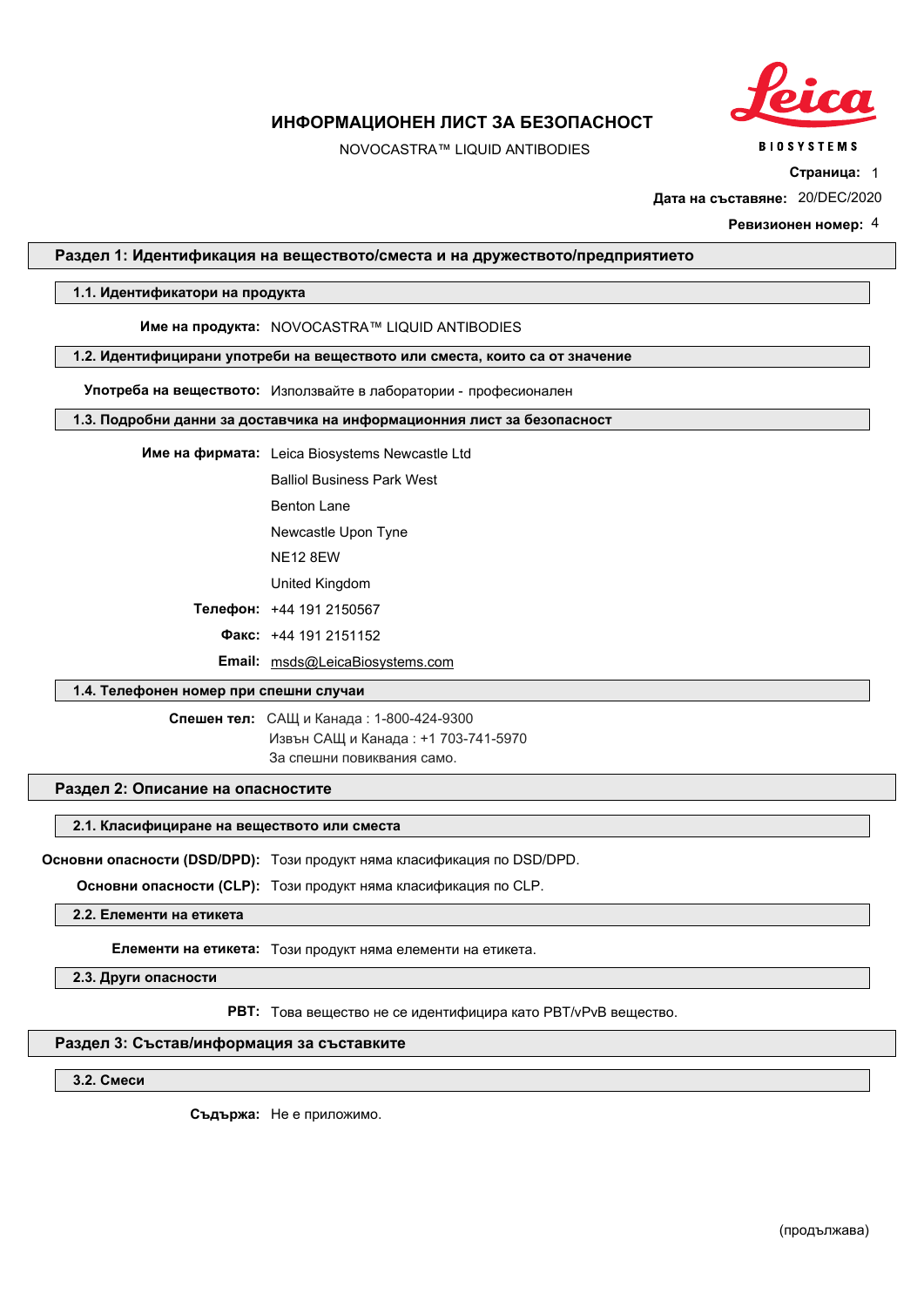# NOVOCASTRA™ LIQUID ANTIBODIES

**Страница:** 2

#### **Раздел 4: Мерки за първа помощ**

| 4.1. Описание на мерките за първа помощ   |                                                                                       |
|-------------------------------------------|---------------------------------------------------------------------------------------|
|                                           | При контакт с кожата: Незабавно измийте обилно със сапун и вода.                      |
|                                           | При контакт с очите: Изплакнете очите с течаща вода в продължение на 15 минути.       |
|                                           | При поглъщане: Промийте устата с вода.                                                |
|                                           | При вдишване: В случай на злополука при вдишване пострадалият да се изнесе на чист    |
|                                           | въздух и да се остави в покой.                                                        |
|                                           | 4.2. Найсъществени остри и настъпващи след известен период от време симптоми и ефекти |
|                                           | При контакт с кожата: Възможна е появата на леко възпаление на засегнатото място.     |
|                                           | При контакт с очите: Може да предизвиква възпаление и зачервяване.                    |
|                                           | При поглъщане: Възможна е поява на възпаление на гърлото.                             |
|                                           | При вдишване: Няма симптоми.                                                          |
| Забавени последствия: Няма налични данни. |                                                                                       |

**4.3. Указание за необходимостта от всякакви неотложни медицински грижи и специално лечение**

 **Неотложно/специално лечение:** Не е приложимо.

#### **Раздел 5: Противопожарни мерки**

# **5.1. Пожарогасителни средства**

**Техника на гасене:** При пожар да се посочи точният тип на пожарогасителното устройство.

#### **5.2. Особени опасности, които произтичат от веществото или сместа**

**Опасности на експозиция:** При горене отделя токсичен дим.

**5.3. Съвети за пожарникарите**

**Съвети за пожарникарите:** Да се носи автономен дихателен апарат. Да се носи подходящо защитно облекло за предпазване от контакт с кожата и очите.

## **Раздел 6: Мерки при аварийно изпускане**

#### **6.1. Лични предпазни мерки, предпазни средства и процедури при спешни случаи**

**Лични предпазни мерки:** Насочете се към част 8 от ИЛБ за лични предпазни мерки. Обърнете течащите

съдове с теча нагоре за да предотвратите изтичането на течност.

#### **6.2. Предпазни мерки за опазване на околната среда**

**Опазване на околн. среда:** Да не се изпуска в канализацията или реки. Ограничете разлива с помощта на

дига.

#### **6.3. Методи и материали за ограничаване и почистване**

**Начини на почистване:** Абсорбиране в суха земя или пясък. Преместете веществото чрез подходя метод в

затварящ се, надписан, обезопасен съд за опасни или специални отпадъци.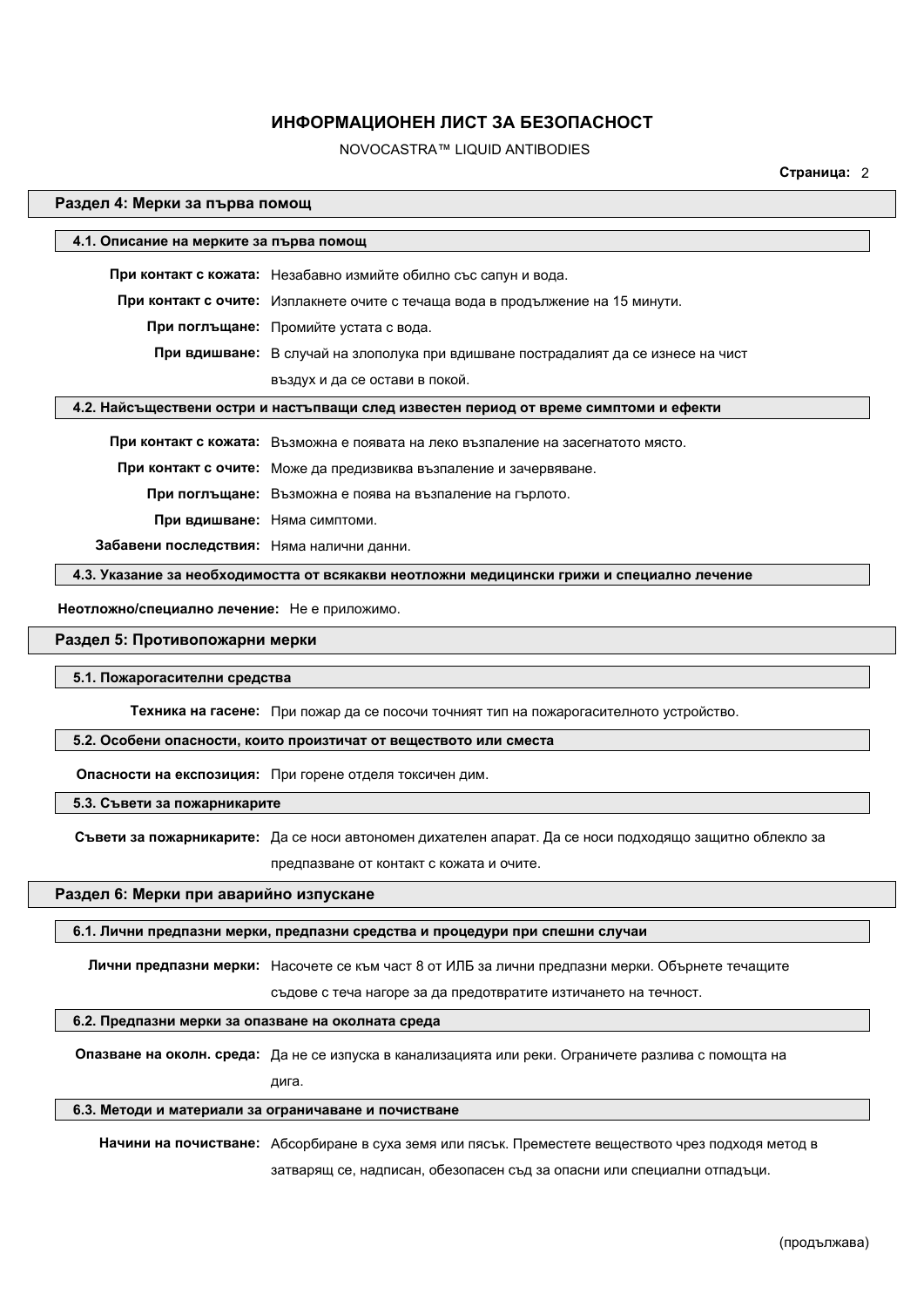# NOVOCASTRA™ LIQUID ANTIBODIES

**Страница:** 3

**6.4. Позоваване на други раздели**

**Позоваване на други раздели:** Виж част 8 от ИЛБ. Виж част 13 от ИЛБ.

## **Раздел 7: Работа и съхранение**

#### **7.1. Предпазни мерки за безопасна работа**

**Изисквания за работа:** Избягвайте директен контакт с веществото.

**7.2. Условия за безопасно съхраняване, включително несъвместимости**

**Условия за съхраниние:** Да се съхранява на хладно, добре проветливо място. Съхранявайте съдът плътно затворен.

**Подходяща опаковка:** Не е приложимо.

**7.3. Специфична(и) крайна(и) употреба(и)**

**Специфичнаи крайнаи употребаи:** Използвайте в лаборатории професионален.

#### **Раздел 8: Контрол на експозицията/лични предпазни средства**

**8.1. Параметри на контрол**

**Граници на експозиция в работна среда:** Няма налични данни.

**DNEL/PNEC**

**DNEL / PNEC** Няма налични данни.

#### **8.2. Контрол на експозицията**

|                                           | Технически мерки: Проверете дали са осигурени всички необходими технически мерки упоменати       |  |
|-------------------------------------------|--------------------------------------------------------------------------------------------------|--|
|                                           | в част 7 от ИЛБ.                                                                                 |  |
|                                           | Мерки при дишане: Не се изисква дихателна защита                                                 |  |
| Предпазване на ръцете: Предпазни ръкавици |                                                                                                  |  |
|                                           | Предпазване на очите: Предпазни очила Осигурете в максимална близост място за промивка на очите. |  |
| Предпазване на кожата: Зашитно облекло.   |                                                                                                  |  |
|                                           | Екологични: Не позволявайте изтичане в обществената канализация или в околната среда.            |  |

#### **Раздел 9: Физични и химични свойства**

#### **9.1. Информация относно основните физични и химични свойства**

| Състояние: Течност                              |                                 |                                                 |                            |
|-------------------------------------------------|---------------------------------|-------------------------------------------------|----------------------------|
|                                                 | Цвят: Безцветен - жълт - Розов  |                                                 |                            |
|                                                 | Мирис: Без миризма              |                                                 |                            |
| Скорост на изпарение: Няма налични данни.       |                                 |                                                 |                            |
|                                                 | Окисляване: Няма налични данни. |                                                 |                            |
| Разтворимост във вода: Няма налични данни.      |                                 |                                                 |                            |
|                                                 | Вискозитет: Няма налични данни. |                                                 |                            |
| Точка/интервал на кипене°С: Няма налични данни. |                                 | Точка/интервал на топене°С: Няма налични данни. |                            |
| Граници на запалимост %: Няма налични данни.    |                                 |                                                 | горна: Няма налични данни. |
| Темп. на възпламеняване°С: Няма налични данни.  |                                 |                                                 | (продължава)               |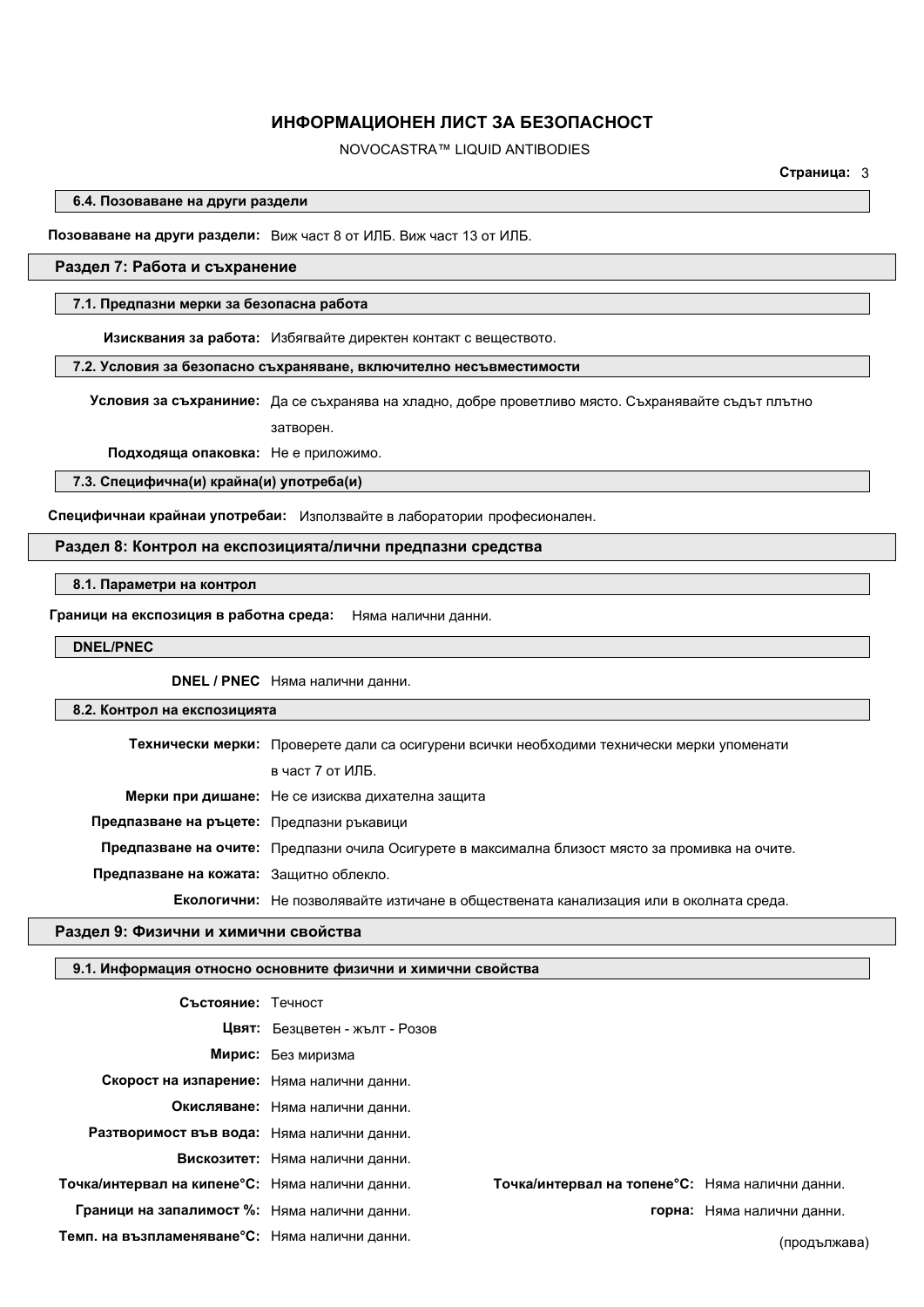NOVOCASTRA™ LIQUID ANTIBODIES

|                                                                       |                                                  |                                                                                        | Страница: 4                         |  |
|-----------------------------------------------------------------------|--------------------------------------------------|----------------------------------------------------------------------------------------|-------------------------------------|--|
|                                                                       |                                                  | Коеф. на разпределение окт/вода: Няма налични данни.                                   |                                     |  |
|                                                                       | Самозапалимост°С: Няма налични данни.            |                                                                                        | Парно налягане: Няма налични данни. |  |
| Относителна плътност: Няма налични данни.                             |                                                  |                                                                                        | рН: Няма налични данни.             |  |
|                                                                       | <b>VOC g/l:</b> Няма налични данни.              |                                                                                        |                                     |  |
| 9.2. Друга информация                                                 |                                                  |                                                                                        |                                     |  |
| Друга информация: Не е приложимо.                                     |                                                  |                                                                                        |                                     |  |
| Раздел 10: Стабилност и реактивност                                   |                                                  |                                                                                        |                                     |  |
| 10.1. Реактивност                                                     |                                                  |                                                                                        |                                     |  |
|                                                                       |                                                  | Реактивност: Стабилно при препоръчания транспорт или условия на съхранение.            |                                     |  |
| 10.2. Химична стабилност                                              |                                                  |                                                                                        |                                     |  |
|                                                                       | Химична стабилност: Стабилен в нормални условия. |                                                                                        |                                     |  |
| 10.3. Възможност за опасни реакции                                    |                                                  |                                                                                        |                                     |  |
|                                                                       |                                                  | Опасни реакции: Няма да възникнат опасни реакции при нормален транспорт или условия на |                                     |  |
|                                                                       |                                                  | съхранение. Може да настъпи разлагане при експозиция на изброените подолу              |                                     |  |
|                                                                       | условия или материали.                           |                                                                                        |                                     |  |
| 10.4. Условия, които трябва да се избягват                            |                                                  |                                                                                        |                                     |  |
| Да се избягва (условия): Топлина.                                     |                                                  |                                                                                        |                                     |  |
| 10.5. Несъвместими материали                                          |                                                  |                                                                                        |                                     |  |
| Да се избягват (материали): Силно оксидиращи фактори. Силни киселини. |                                                  |                                                                                        |                                     |  |
| 10.6. Опасни продукти на разпадане                                    |                                                  |                                                                                        |                                     |  |
| Опасни прод. при декомпр.: При горене отделя токсичен дим.            |                                                  |                                                                                        |                                     |  |
| Раздел 11: Токсикологична информация                                  |                                                  |                                                                                        |                                     |  |
| 11.1. Информация за токсикологичните ефекти                           |                                                  |                                                                                        |                                     |  |
| Токсична/и стойност(и): Няма налични данни.                           |                                                  |                                                                                        |                                     |  |
| Симптоми / пътища на експозиция                                       |                                                  |                                                                                        |                                     |  |

**При контакт с кожата:** Възможна е появата на леко възпаление на засегнатото място. **При контакт с очите:** Може да предизвиква възпаление и зачервяване. **При поглъщане:** Възможна е поява на възпаление на гърлото. **При вдишване:** Няма симптоми. **Забавени последствия:** Няма налични данни. **Друга информация:** Не е приложимо.

# **Раздел 12: Екологична информация**

**12.1. Токсичност**

 $\Box$ 

**Екотоксична/(и) стойност(и):** Няма налични данни.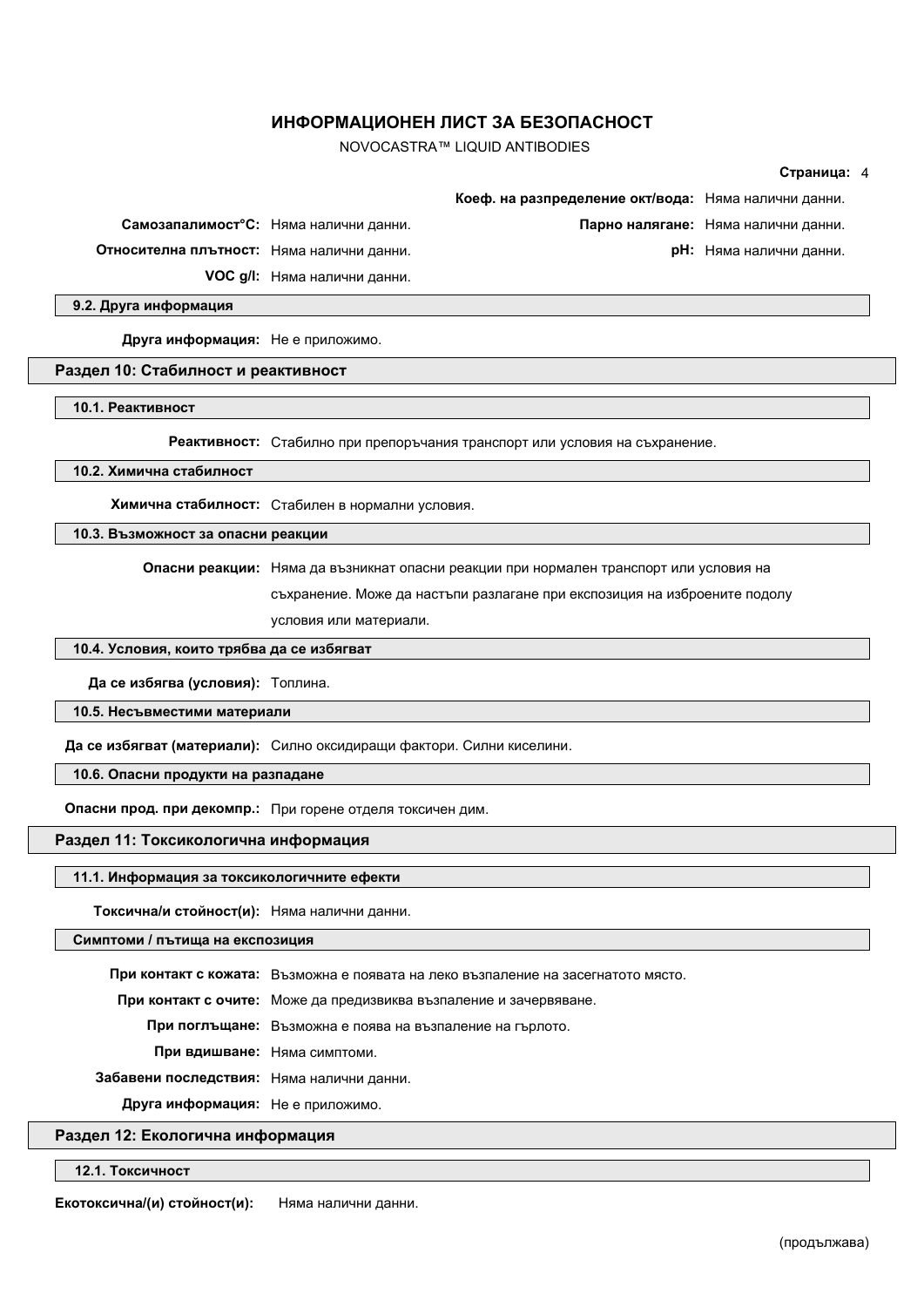NOVOCASTRA™ LIQUID ANTIBODIES

**Страница:** 5

**12.2. Устойчивост и разградимост**

**Устойчивост и разградимост:** Биодеградиращ.

#### **12.3. Биоакумулираща способност**

**Биоакумулиращ потенциал:** Липса на биоакумулиращ потенциал

#### **12.4. Преносимост в почвата**

**Подвижност:** Лесно абсорбиращ се в почвата.

#### **12.5. Резултати от оценката на PBT и vPvB**

**РВТ идентификация:** Това вещество не се идентифицира като PBT/vPvB вещество.

## **12.6. Други неблагоприятни ефекти**

**Др. неблагоприятни ефекти:** Незначителна екотоксичност

## **Раздел 13: Обезвреждане на отпадъците**

#### **13.1. Методи за третиране на отпадъци**

|                                            | Операции по изхвърлянето: Прехвърлете в подходящ съд и организирайте събирането му от     |  |  |
|--------------------------------------------|-------------------------------------------------------------------------------------------|--|--|
|                                            | специализирана фирма за опасни или специални отпадъци.                                    |  |  |
| Дейности възстановяването: Не е приложимо. |                                                                                           |  |  |
|                                            | Изхвърлянето на опаковката: Почистете с вода. Изхвърлете като нормален промишлен отпадък. |  |  |
|                                            | Бележка: Вниманието на потребителя да бъде насочено към вероятно съществуващите           |  |  |
|                                            | регионални или национални предписания за третиране на отпадъците.                         |  |  |

#### **Раздел 14: Информация относно транспортирането**

**Транспортен клас:** Този продукт не е класифициран за транспорт.

# **Раздел 15: Информация относно нормативната уредба**

#### **15.1. Специфични за веществото или сместа нормативна уредба/законодателство относно безопасността**

**Специфични разпоредби:** Този информационен лист за безопасност не се изисква от регламентите.

## **15.2. Оценка на безопасност на химично вещество**

**Оценка на безопасност:** Оценка за безопасност на химичното вещество не е извършена за веществото или сместа от доставчика.

### **Раздел 16: Друга информация**

#### **Друга информация**

**Друга информация:** \* показва текст в информационния лист за безопасност, който се е променил от последната ревизия.

**Законен отказ:** Горната информация се счита за правилна, но не означава че е пълна и трябва да се използва само като ръководство. Тази фирма не носи отговорност при щети нанесени при употребата или контакт с горния продукт.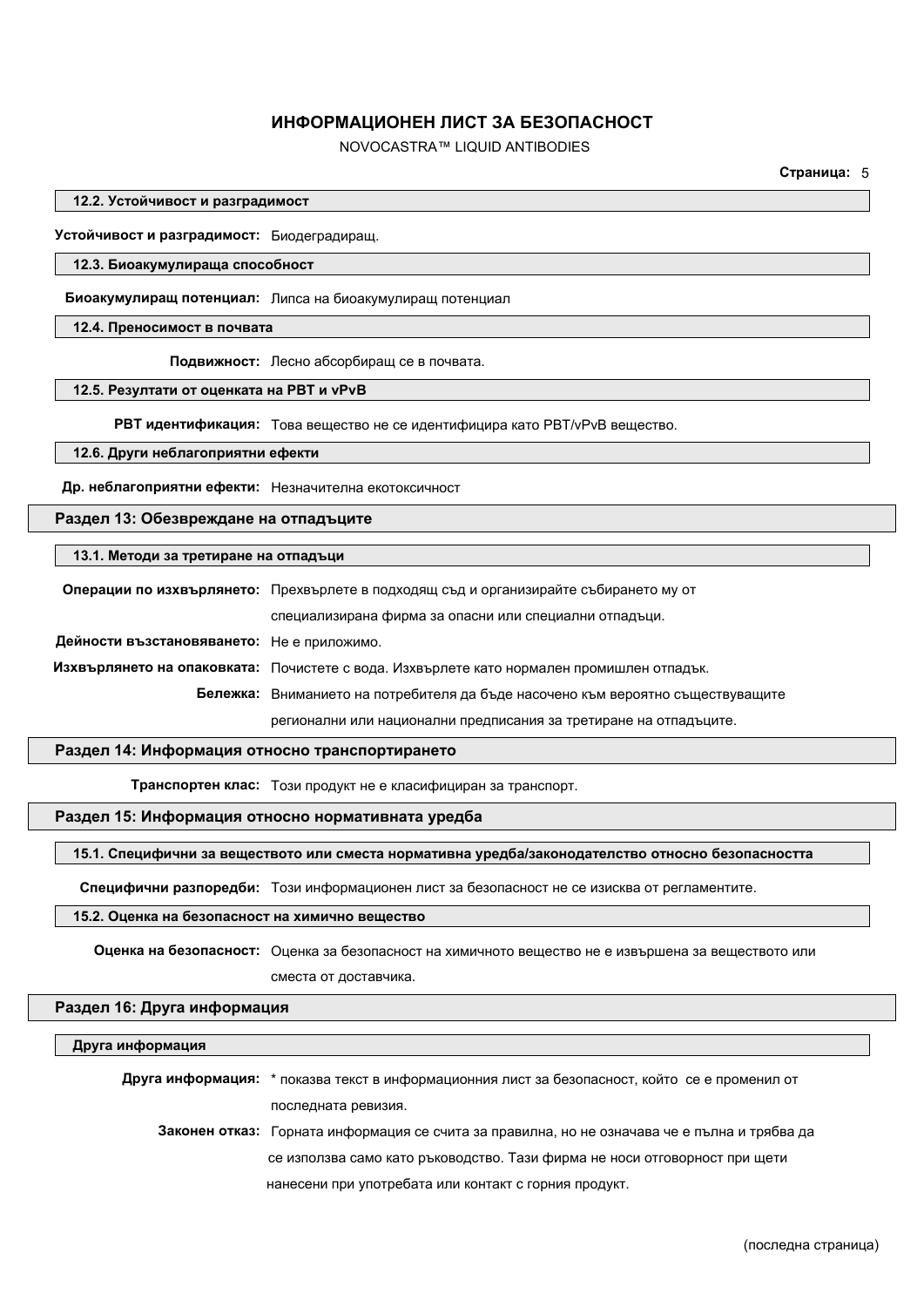

**BIOSYSTEMS** 

# **BIZTONSÁGI ADATLAP**

# NOVOCASTRA™ LIQUID ANTIBODIES

**Oldalszám:** 1

**Összeállítás dátuma:** 20/DEC/2020

**Verziószám:** 4

## **1. Szakasz: Az anyag/keverék és a vállalat/vállalkozás azonosítása**

## **1.1. Termékazonosító**

#### **A termék neve:** NOVOCASTRA™ LIQUID ANTIBODIES

**1.2. Az anyag vagy keverék megfelelő azonosított felhasználása, illetve ellenjavallt felhasználása**

**A termék használata:** Laboratóriumi használatra - profi.

## **1.3. A biztonsági adatlap szállítójának adatai**

Leica Biosystems Newcastle Ltd

Balliol Business Park West

Benton Lane

Newcastle Upon Tyne

NE12 8EW

United Kingdom

**Telefon:** +44 191 2150567

**Fax:** +44 191 2151152

**Email:** msds@LeicaBiosystems.com

## **1.4. Sürgősségi telefonszám**

**Sürgôsségi telefon:** USA és Kanada: 1-800-424-9300 Kívül USA és Kanada: +1 703-741-5970 A csak segélyhívás.

### **2. Szakasz: Veszélyesség szerinti besorolás**

#### **2.1. Az anyag vagy keverék osztályozása**

**Osztályozás (DSD/DPD):** A termék nem rendelkezik DSD/DPD alatti besorolással.

**Osztályozás (CLP):** A termék nem rendelkezik CLP alatti besorolással.

# **2.2. Címkézési elemek**

**Címkézési elemek:** A terméknek nincs címkeeleme.

**2.3. Egyéb veszélyek**

**PBT:** Az anyag nem azonosított PBT/vPvB anyagként.

## **3. Szakasz: Összetétel vagy az összetevőkre vonatkozó adatok**

**3.2. Keverékek**

**Tartalma:** Nem alkalmazható.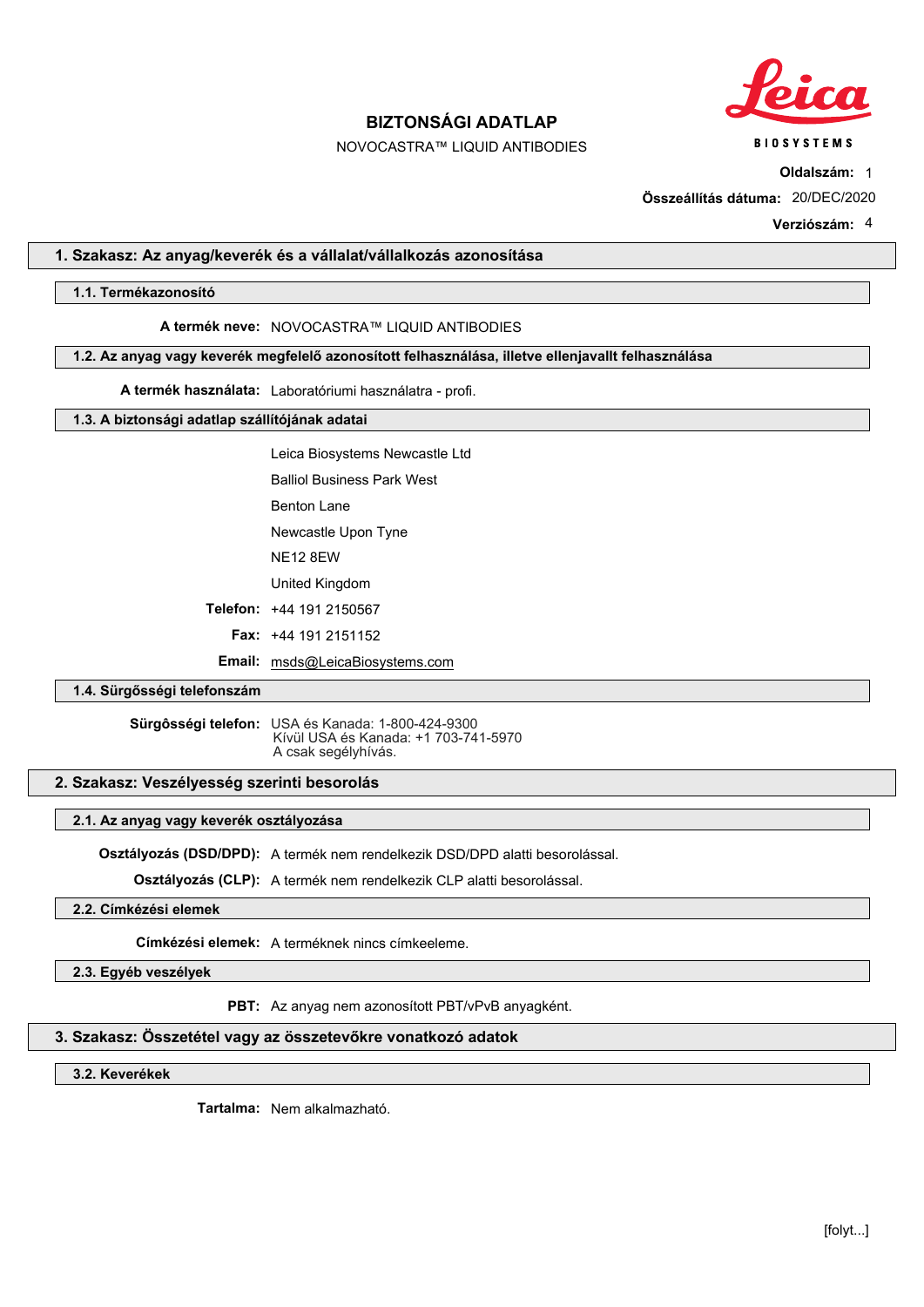# NOVOCASTRA™ LIQUID ANTIBODIES

**Oldalszám:** 2

| 4. Szakasz: Elsősegélynyújtási intézkedések                            |                                                                             |  |  |
|------------------------------------------------------------------------|-----------------------------------------------------------------------------|--|--|
| 4.1. Az elsősegélynyújtási intézkedések ismertetése                    |                                                                             |  |  |
|                                                                        |                                                                             |  |  |
|                                                                        | Ha a bôrrel érintkezik: Azonnal mossa le bőségesen szappannal és vízzel.    |  |  |
|                                                                        | Ha a szembe kerül: Mossa a szemet folyó vízzel 15 percen keresztül.         |  |  |
|                                                                        | Lenyelés: Mossa ki a szájat vízzel.                                         |  |  |
|                                                                        | Belélegzés: Gőzök belélegzése esetén friss levegőre kell vinni.             |  |  |
|                                                                        | 4.2. A legfontosabb - akut és késleltetett - tünetek és hatások             |  |  |
|                                                                        | Ha a bôrrel érintkezik: Enyhe irritáció fordulhat elő az érintkezés helyén. |  |  |
|                                                                        | Ha a szembe kerül: Irritáció és pirosság fordulhat elő.                     |  |  |
|                                                                        | Lenyelés: Torokirritáció fordulhat elő.                                     |  |  |
|                                                                        | Belélegzés: Nincsenek tünetek.                                              |  |  |
| Késleltetett/azonnali hatások: Nincs rendelkezésre álló adat.          |                                                                             |  |  |
| 4.3. A szükséges azonnali orvosi ellátás és különleges ellátás jelzése |                                                                             |  |  |
| Azonnali / speciális kezelés: Nem alkalmazható.                        |                                                                             |  |  |
| 5. Szakasz: Tűzvédelmi intézkedések                                    |                                                                             |  |  |
| 5.1. Oltóanyag                                                         |                                                                             |  |  |
|                                                                        |                                                                             |  |  |
|                                                                        | Közömbösítő közegek: A környező tűznek megfelelő tűzoltó anyag használandó. |  |  |
| 5.2. Az anyagból vagy a keverékből származó különleges veszélyek       |                                                                             |  |  |
|                                                                        | Az expozíció veszélyei: Égés során mérgező füstöket bocsát ki.              |  |  |
| 5.3. Tűzoltóknak szóló javaslat                                        |                                                                             |  |  |

**Tűzoltóknak szóló javaslat:** Viseljen zárt rendszerű légzőkészüléket. A bőrrel és szemmel való érintkezés

megelőzésére viseljen védőöltözetet.

#### **6. Szakasz: Intézkedések véletlenszerű expozíciónál**

## **6.1. Személyi óvintézkedések, egyéni védőeszközök és vészhelyzeti eljárások**

**Egyéni óvintézkedések:** A személyi védelemre vonatkozó részletekkel kapcsolatban lásd az SDS 8. szakaszát.

Fordítsa a szivárgó tartályokat a szivárgó felükkel felfelé, hogy megelőzze a folyadék

# **6.2. Környezetvédelmi óvintézkedések**

**Környezetvédelmi szabályok:** Ne ürítse csatornába vagy folyóba. Határolja körül, elkerüléssel fékezze meg a kiömlést.

## **6.3. A területi elhatárolás és a szennyezésmentesítés módszerei és anyagai**

kiömlését.

**Eltakarítási szabályok:** Száraz földet vagy homokot alkalmazzon az anyag felszívásához. A megfelelő módszerrel történő ártalmatlanítás végett helyezze át egy zárható, címkével ellátott tartályba.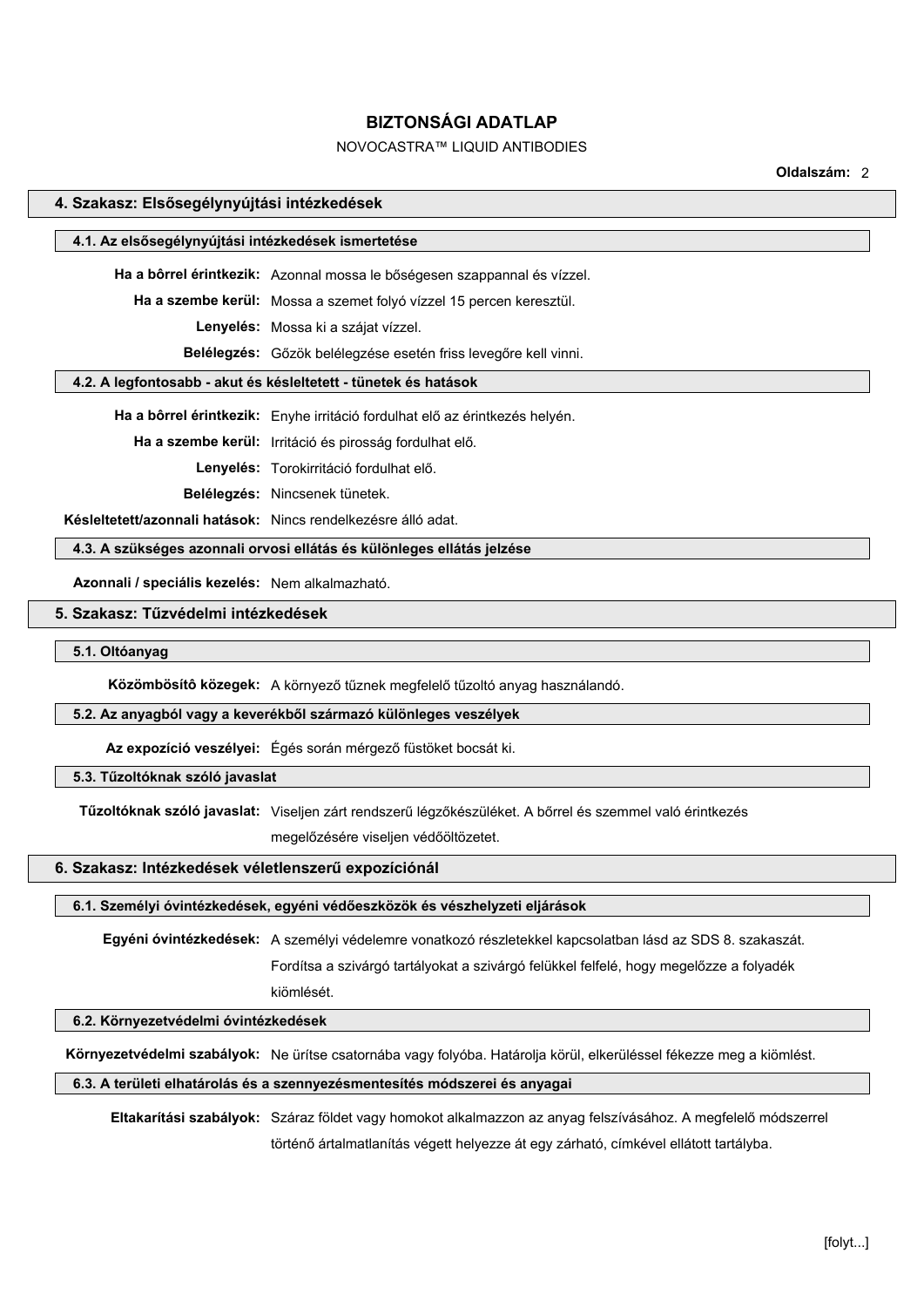# NOVOCASTRA™ LIQUID ANTIBODIES

### **6.4. Hivatkozás más szakaszokra**

**Hivatkozás más szakaszokra:** Lásd az SDS 8. szakaszát. Lásd az SDS 13. szakaszát.

## **7. Szakasz: Kezelés és tárolás**

#### **7.1. A biztonságos kezelésre irányuló óvintézkedések**

**Kezelési követelmények:** Kerülje az anyaggal való közvetlen érintkezést.

#### **7.2. A biztonságos tárolás feltételei, az esetleges összeférhetetlenséggel együtt**

**A tárolás körülményei:** Hűvös, jól szellőztetett helyen tárolja. Tartsa szorosan zárva a tartályt.

**Megfelelô csomagolás:** Nem alkalmazható.

#### **7.3. Meghatározott végfelhasználás (végfelhasználások)**

**Meghatározott végfelhasználás:** Laboratóriumi használatra - profi.

## **8. Szakasz: Az expozíció ellenőrzése/egyéni védelem**

## **8.1. Ellenőrzési paraméterek**

**Foglalkozási expozíciós határok:** Nincs rendelkezésre álló adat.

# **DNEL/PNEC**

**DNEL / PNEC** Nincs rendelkezésre álló adat.

#### **8.2. Az expozíció ellenőrzése**

**Technikai intézkedések:** Győződjön meg arról, hogy az SDS 7. szakaszában leírt összes műszaki intézkedés betartásra került-e. **Légzésvédelem:** Légzés-védelem nem szükséges. **A kéz védelme:** Védőkesztyűk. **A látás védelme:** Védőszemüveg. Győződjön meg, hogy a szemfürdő kéznél van. **A bôr védelme:** Védőöltözet. **Környezeti:** Akadályozza meg, hogy bejusson a nyilvános szennyvízhálózatba vagy a közvetlen környezetbe.

## **9. Szakasz: Fizikai és kémiai tulajdonságok**

## **9.1. Az alapvető fizikai és kémiai tulajdonságokra vonatkozó információ**

| Halmazállapot: Folyékony                                        |                                                         |                                                          |
|-----------------------------------------------------------------|---------------------------------------------------------|----------------------------------------------------------|
|                                                                 | <b>Szín:</b> Színtelen - Sárga - Rózsaszín              |                                                          |
|                                                                 | <b>Szag:</b> Szagtalan                                  |                                                          |
|                                                                 | Párolgási ráta: Nincs rendelkezésre álló adat.          |                                                          |
|                                                                 | <b>Oxidáló:</b> Nincs rendelkezésre álló adat.          |                                                          |
|                                                                 | Vízben való oldhatóság: Nincs rendelkezésre álló adat.  |                                                          |
|                                                                 | Viszkozitás: Nincs rendelkezésre álló adat.             |                                                          |
|                                                                 | FP/Forrási °C-tartomány: Nincs rendelkezésre álló adat. | OP/OIvadási °C-tartomány: Nincs rendelkezésre álló adat. |
| Gyúlék. határértéke: alsó érték: Nincs rendelkezésre álló adat. |                                                         | felsô érték: Nincs rendelkezésre álló adat.              |
|                                                                 | Lobbanáspont °C: Nincs rendelkezésre álló adat.         | [folk]                                                   |
|                                                                 |                                                         |                                                          |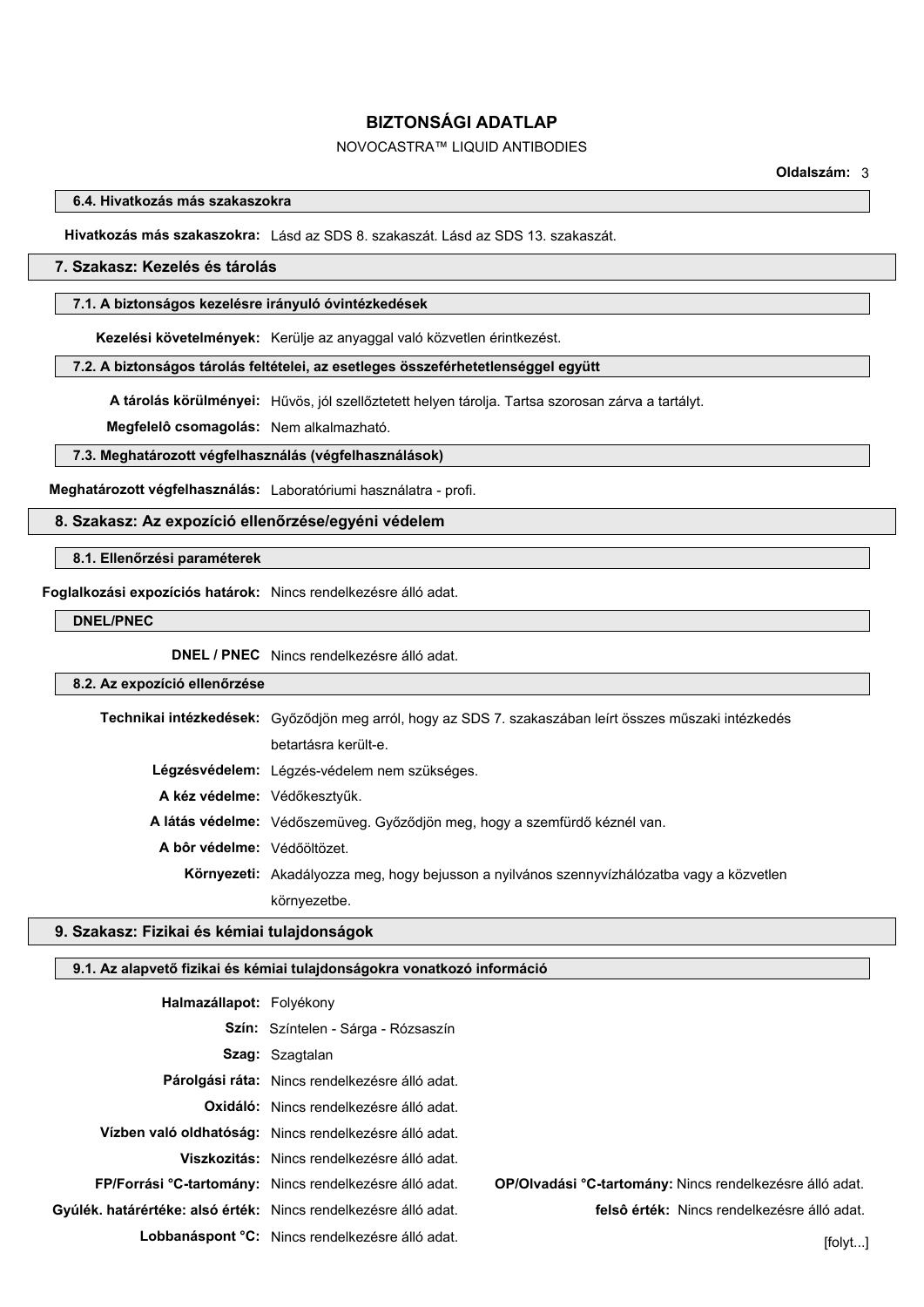# NOVOCASTRA™ LIQUID ANTIBODIES

## **Oldalszám:** 4

**Öngyulladás °C:** Nincs rendelkezésre álló adat. **Páranyomás:** Nincs rendelkezésre álló adat.

**Oktanol/víz koncentrációarány:** Nincs rendelkezésre álló adat.

**Fajsúly:** Nincs rendelkezésre álló adat. **pH-érték:** Nincs rendelkezésre álló adat.

**VOC g/l:** Nincs rendelkezésre álló adat.

**9.2. Egyéb információk**

**Egyéb információk:** Nem alkalmazható.

#### **10. Szakasz: Stabilitás és reakciókészség**

**10.1. Reakciókészség**

**Reakciókészség:** Stabil a javasolt szállítási vagy tárolási körülmények között.

**10.2. Kémiai stabilitás**

**Kémiai stabilitás:** Normális körülmények között stabil.

**10.3. A veszélyes reakciók lehetősége**

**Veszélyes reakciók:** Veszélyes reakciók fordulhatnak elô normál szállítási vagy tárolási körülmények között.

Bomlás történhet az alább felsorolt körülményeknek vagy anyagoknak kitéve.

# **10.4. Kerülendő körülmények**

**Kerülendô állapotok:** Hő.

#### **10.5. Nem összeférhető anyagok**

**Kerülendô anyagok:** Erős oxidálószerek. Erős savak.

**10.6. Veszélyes bomlástermékek**

**Veszélyes bomlástermékek:** Égés során mérgező füstöket bocsát ki.

**11. Szakasz: Toxikológiai adatok**

### **11.1. A toxikológiai hatásokra vonatkozó információ**

**Akut toxicitás:** Nincs rendelkezésre álló adat.

#### **Expozíció tünetei / útja**

**Ha a bôrrel érintkezik:** Enyhe irritáció fordulhat elő az érintkezés helyén.

**Ha a szembe kerül:** Irritáció és pirosság fordulhat elő.

**Lenyelés:** Torokirritáció fordulhat elő.

**Belélegzés:** Nincsenek tünetek.

**Késleltetett/azonnali hatások:** Nincs rendelkezésre álló adat.

**Egyéb információk:** Nem alkalmazható.

**12. Szakasz: Ökológiai információk**

**12.1. Toxicitás**

**Ökotoxicitás:** Nincs rendelkezésre álló adat.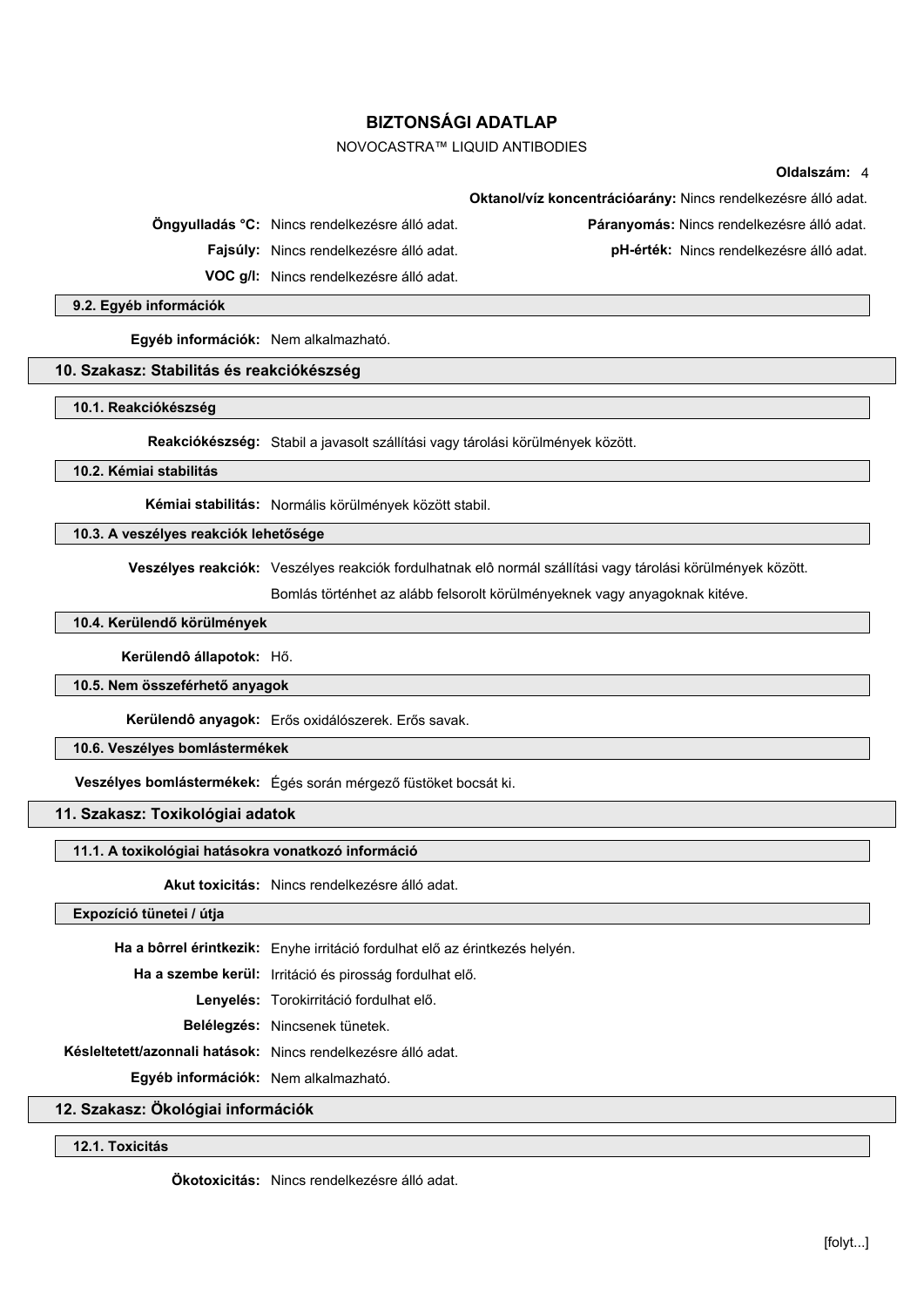# NOVOCASTRA™ LIQUID ANTIBODIES

**Oldalszám:** 5

#### **12.2. Perzisztencia és lebonthatóság**

**Megmaradás és lebonthatóság:** Biológiailag lebontható.

## **12.3. Bioakkumulációs képesség**

**Bioakkumulatív potenciál:** Nincs bioakkumulációs potenciál.

#### **12.4. A talajban való mobilitás**

**Mobilitás:** Könnyen felszívódik a talajban.

#### **12.5. A PBT- és a vPvB-értékelés eredményei**

**PBT:** Az anyag nem azonosított PBT/vPvB anyagként.

**12.6. Egyéb káros hatások**

**Egyéb káros hatások:** Elhanyagolható ökotoxicitás.

## **13. Szakasz: Ártalmatlanítási szempontok**

## **13.1. Hulladékkezelési módszerek**

**Elhelyezés műveletek:** Helyezze át egy megfelelő tartályba a szervezzen meg egy szakképzett hulladék eltakarító vállalat általi begyűjtést! **Visszaállítási műveletek:** Nem alkalmazható. **A csomagolás elhelyezése:** Vízzel tisztítsa. Eltakarítás esetén kezelje szokásos ipari hulladékként! **NB:** Felhívjuk a használó figyelmét a hulladék-eltakarításra vonatkozó esetleges regionális vagy nemzeti szabályozásokra.

## **14. Szakasz: Szállításra vonatkozó információk**

**Szállítási osztály:** Ezt a terméket nem osztályozták szállításhoz.

# **15. Szakasz: Szabályozással kapcsolatos információk**

## **15.1. Az adott anyaggal vagy keverékkel kapcsolatos biztonsági, egészségügyi és környezetvédelmi előírások**

**Specifikus szabályozások:** Ez a biztonsági adatlap nem szükséges az előírásoknak.

## **15.2. Kémiai biztonsági értékelés**

**Kémiai biztonsági értékelés:** A beszállító nem végzett kémiai biztonsági értékelést az anyagra vagy az elegyre.

# **16. Szakasz: Egyéb információk**

#### **Egyéb információk**

**Egyéb információk:** \* jelzi a Biztonsági adatlapban azt a szöveget, mely az utolsó felülvizsgálat óta változott. **Követelések elutasítása:** A fenti adatok a becslések szerint helyesek, ez azonban nem jelenti azt, hogy mindent magukba foglalnak, és csakis útmutatóként használandók. A cég nem vonható felelősségre a fenti termék kezeléséből vagy a termékkel való érintkezésből származó bármely kár esetén.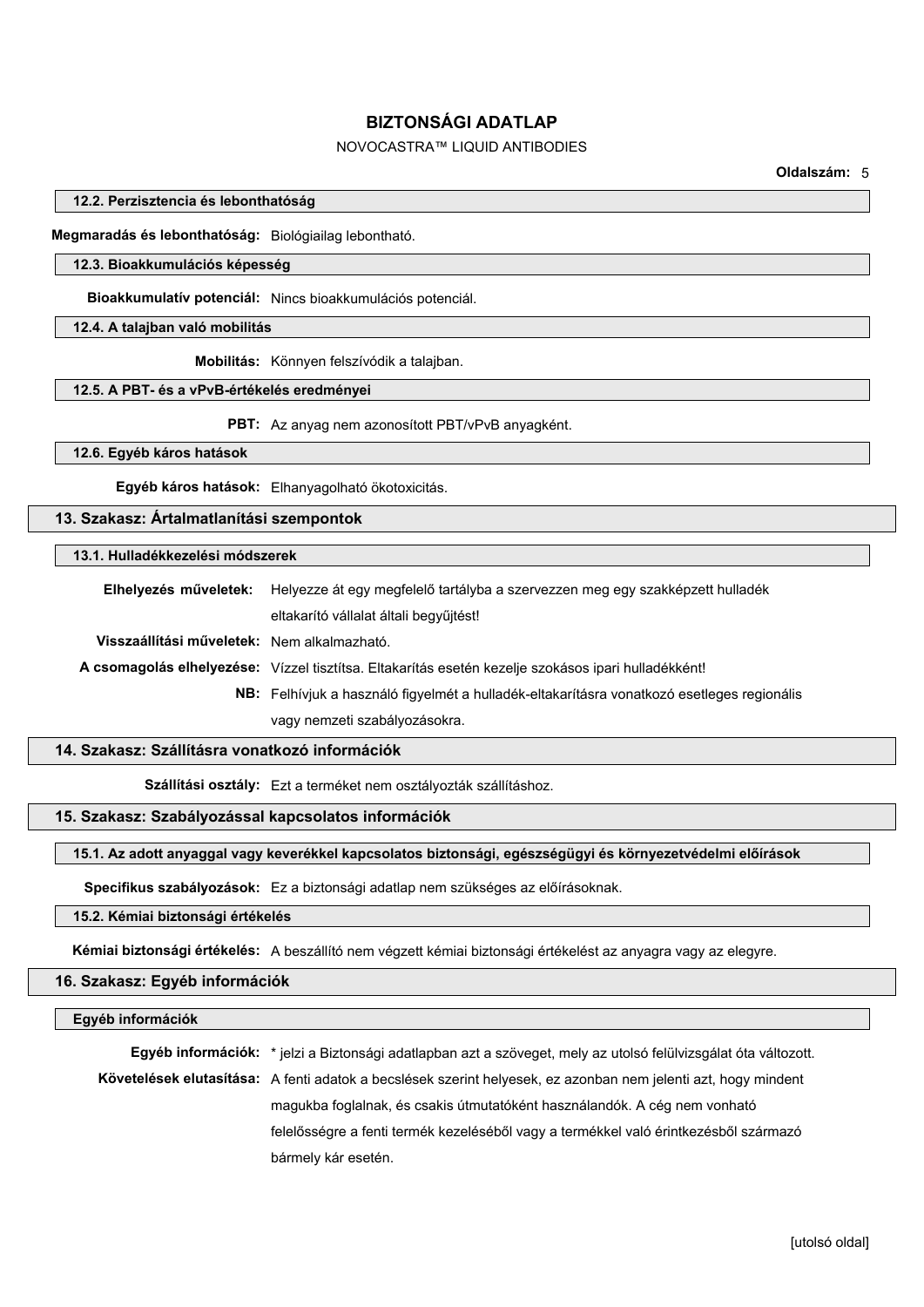

NOVOCASTRA™ LIQUID ANTIBODIES

**BIOSYSTEMS** 

**Pagina:** 1

**Data completării:** 20/DEC/2020

**Nr. revizie:** 4

## **Secţiunea 1: Identificarea substanţei/amestecului şi a societăţii/întreprinderii**

# **1.1. Element de identificare a produsului**

# **Nume produs:** NOVOCASTRA™ LIQUID ANTIBODIES

**1.2. Utilizări relevante identificate ale substanţei sau amestecului şi utilizări contraindicate**

**Utilizarea substanţei / prep:** Folosiți în laboratoare profesional

## **1.3. Detalii privind furnizorul fişei cu date de securitate**

**Nume companie:** Leica Biosystems Newcastle Ltd

Balliol Business Park West

Benton Lane

Newcastle Upon Tyne

NE12 8EW

United Kingdom

**Tel.:** +44 191 2150567

**Fax:** +44 191 2151152

**Email:** msds@LeicaBiosystems.com

### **1.4. Telefon în caz de urgenţă**

**Număr de telefon pentru urgențe:** Statele Unite ale Americii și Canada : 1-800-424-9300 Afara SUA și Canada : +1<sup>'</sup>703-741-5970 Pentru apeluri de urgență numai.

#### **Secţiunea 2: Identificarea pericolelor**

#### **2.1. Clasificarea substanţei sau a amestecului**

**Pericole principale (DSD/DPD):** Acest produs nu este clasificat în conformitate cu DSD/DPD.

**Pericole principale (CLP):** Acest produs nu este clasificat în conformitate cu CLP.

### **2.2. Elemente pentru etichetă**

**Elemente pentru etichetă:** Acest produs nu prezintă elemente de etichetare.

**2.3. Alte pericole**

**PBT:** Această substanţă nu este identificată ca substanţă PBT/vPvB.

## **Secţiunea 3: Compoziţie/informaţii privind componenţii**

**3.2. Amestecuri**

**Conţine:** Nu se aplică.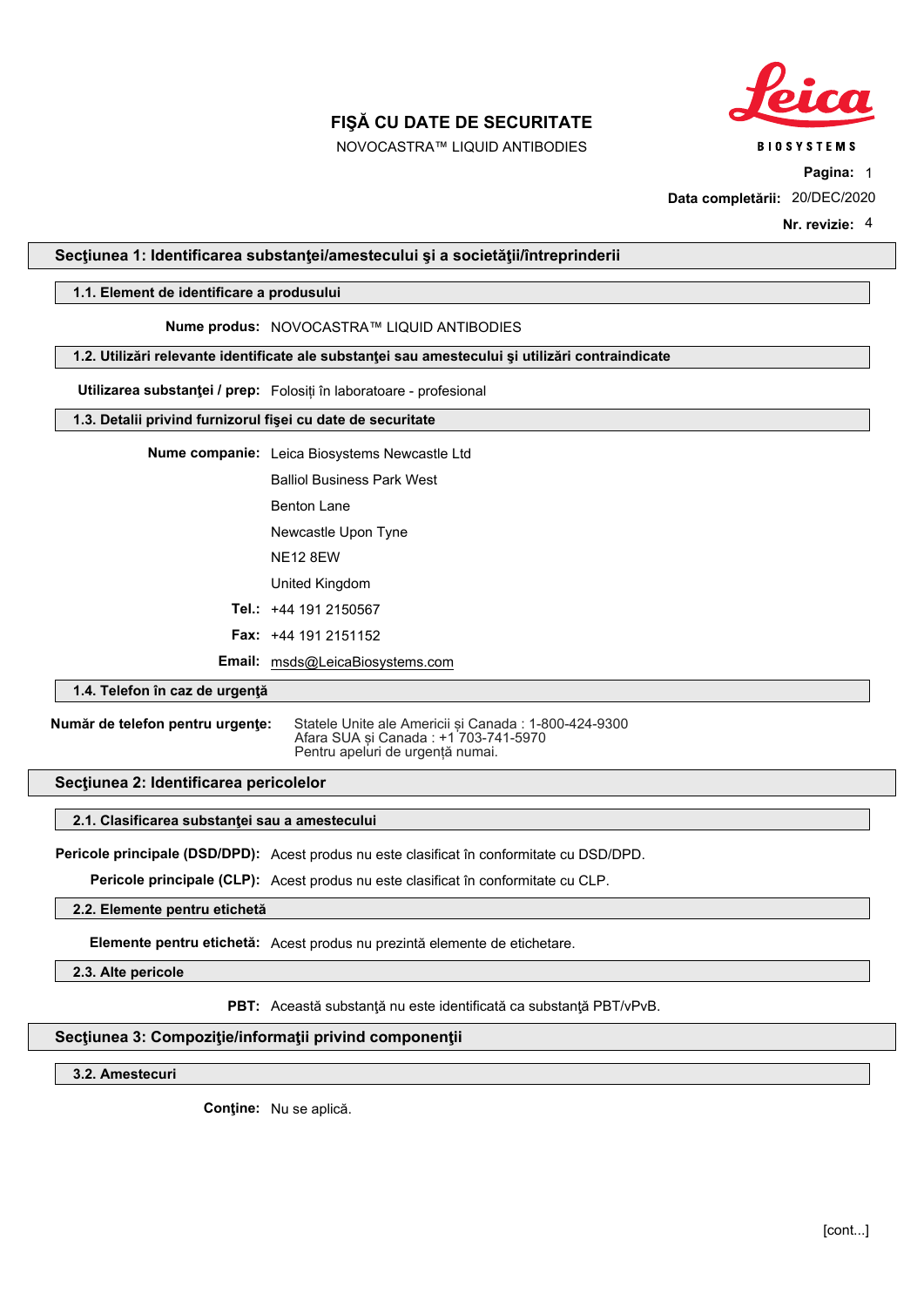# NOVOCASTRA™ LIQUID ANTIBODIES

**Pagina:** 2

#### **Secţiunea 4: Măsuri de prim ajutor**

# **4.1. Descrierea măsurilor de prim ajutor**

**Contactul cu pielea:** A se spăla imediat cu multă apă şi săpun

**Contactul cu ochii:** A se clăti ochii cu apă de la robinet timp de 15 minute.

**Ingerare:** A se clăti gura cu apă.

**Inhalare:** În cazul inhalării accidentale a vaporilor se duce victima la aer curat.

### **4.2. Cele mai importante simptome şi efecte, atât acute, cât şi întârziate**

**Contactul cu pielea:** Se poate produce o iritare uşoară la locul de contact.

**Contactul cu ochii:** Pot apărea iritarea şi înroşirea.

**Ingerare:** Se poate produce iritarea gâtului.

**Inhalare:** Fără simptome.

**Efecte întârziate / imediate:** Nu sunt disponibile date.

**4.3. Indicaţii privind orice fel de asistenţă medicală imediată şi tratamentele speciale necesare**

**Tratament imediat / special:** Nu se aplică.

#### **Secţiunea 5: Măsuri de combatere a incendiilor**

#### **5.1. Mijloace de stingere a incendiilor**

**Medii de stingere:** A se utiliza agenţi de stingere adecvaţi condiţiilor incendiului în care sunteţi implicat.

#### **5.2. Pericole speciale cauzate de substanţa sau amestecul în cauză**

**Pericole la expunere:** În arderi emană vapori toxici.

## **5.3. Recomandări destinate pompierilor**

**Recomandări dest. pompierilor:** A se purta aparat autonom de respirat. A se purta îmbrăcăminte de protecţie pentru a

evita contactul cu pielea şi ochii.

### **Secţiunea 6: Măsuri de luat în caz de dispersie accidentală**

#### **6.1. Precauţii personale, echipament de protecţie şi proceduri de urgenţă**

**Precauţii pentru personal:** A se consulta secţiunea 8 din FDS pentru detalii privind protecţia personalului. A se

întoarce recipientele cu scurgeri cu partea de scurgere în sus pentru a preveni

evacuarea lichidului.

## **6.2. Precauţii pentru mediul înconjurător**

**Precauţii pentru mediul:** A nu se elimina în canale de scurgere sau râuri. A se izola scurgerile prin îngrădire cu incinte de protecție.

#### **6.3. Metode şi material pentru izolarea incendiilor şi pentru curăţenie**

**Proceduri de curăţare:** A se absorbi în pământ sau nisip uscat. A se transfera întrun recipient care poate fi închis şi etichetat pentru eliminarea printro metodă potrivită.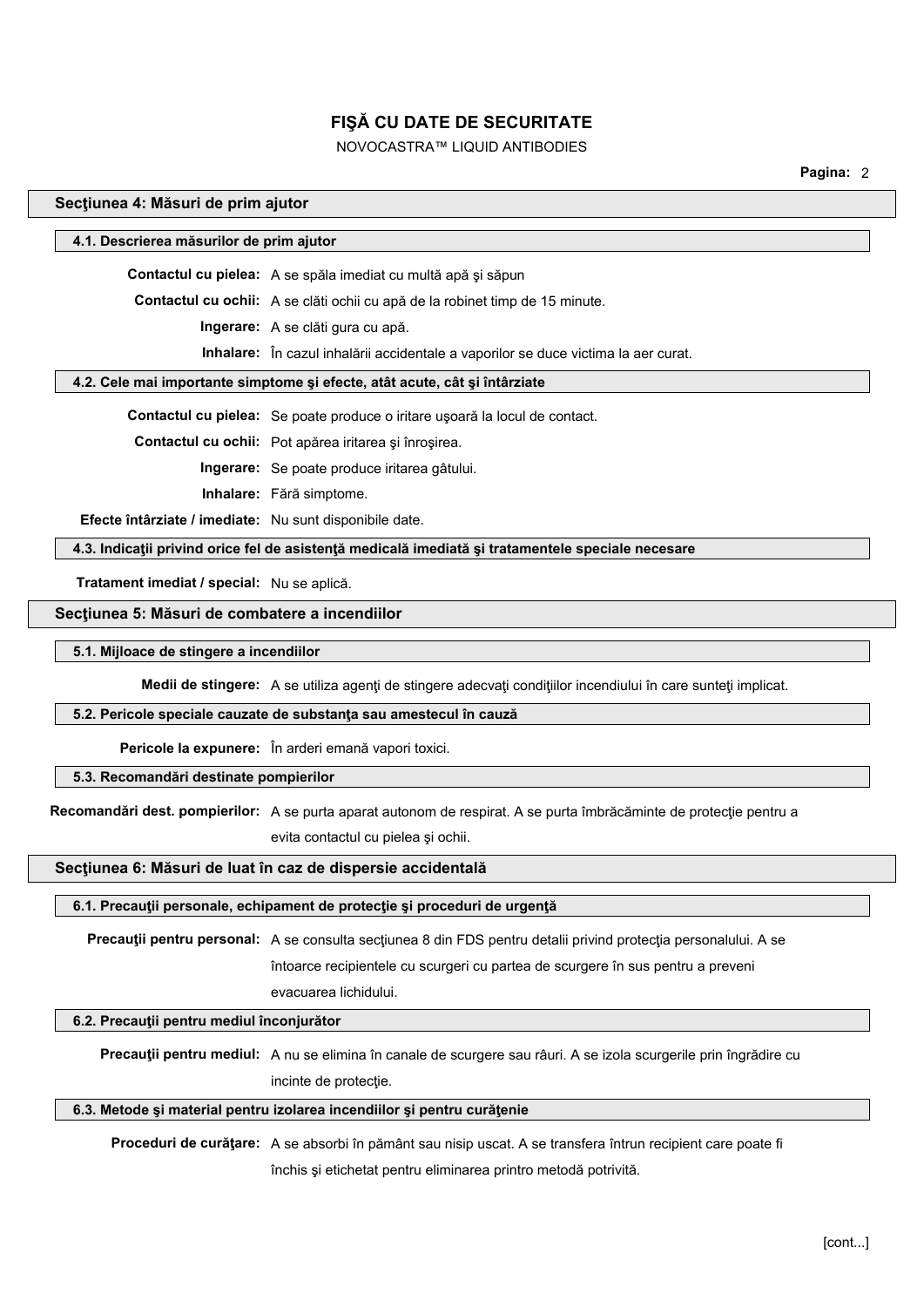# NOVOCASTRA™ LIQUID ANTIBODIES

### **6.4. Trimiteri către alte secţiuni**

**Trimiteri către alte secţiuni:** Vezi secţiunea 8 din FDS. Vezi secţiunea 13 din FDS.

## **Secţiunea 7: Manipularea şi depozitarea**

#### **7.1. Precauţii pentru manipularea în condiţii de securitate**

**Cerinţe privind manipularea:** A se evita contactul direct cu substanţa.

**7.2. Condiţii de depozitare în condiţii de securitate, inclusiv eventuale incompatibilităţi**

**Condiţii de depozitare:** A se depozita întrun spaţiu rece, bine ventilat. A se menţine recipientul bine închis.

**Ambalare adecvată:** Nu se aplică.

#### **7.3. Utilizare finală specifică (utilizări finale specifice)**

**Utilizare finală specifică:** Folosiți în laboratoare profesional.

# **Secţiunea 8: Controale ale expunerii/protecţia personal**

## **8.1. Parametri de control**

**Limitele de expunere la locul de muncă:** Nu sunt disponibile date.

**DNEL/PNEC**

**DNEL / PNEC** Nu sunt disponibile date.

#### **8.2. Controale ale expunerii**

| Măsuri inginerești: Asigurațivă că toate măsurile tehnologice menționate în secțiunea 7 din FDS sunt |  |  |
|------------------------------------------------------------------------------------------------------|--|--|
| asigurate.                                                                                           |  |  |
| Protecția aparatului respirator: Nu este necesară protecția aparatului respirator.                   |  |  |
| Protecția mâinilor: Mănuși de protecție.                                                             |  |  |
| Protecția ochilor: Ochelari de protecție. Asigurațivă că dispozitivul de spălare a ochilor este la   |  |  |
| îndemână.                                                                                            |  |  |
| Protecția pielii: Îmbrăcăminte de protecție.                                                         |  |  |
| Aspecte legate de mediu: Preveniți infiltrațiile in canalizarea publică sau in mediul imediat.       |  |  |

## **Secţiunea 9: Proprietăţile fizice şi chimice**

### **9.1. Informaţii privind proprietăţile fizice şi chimice de bază**

| <b>Stare: Lichid</b>                                           |                                                         |                                                               |  |
|----------------------------------------------------------------|---------------------------------------------------------|---------------------------------------------------------------|--|
|                                                                | <b>Culoare:</b> Incolor - Galben - Roz                  |                                                               |  |
| <b>Miros:</b> Inodor                                           |                                                         |                                                               |  |
|                                                                | Rata de evaporare: Nu sunt disponibile date.            |                                                               |  |
|                                                                | <b>Oxidant:</b> Nu sunt disponibile date.               |                                                               |  |
|                                                                | Solubilitate în apă: Nu sunt disponibile date.          |                                                               |  |
|                                                                | Vâscozitate: Nu sunt disponibile date.                  |                                                               |  |
| <b>Punct/interval de fierbere C:</b> Nu sunt disponibile date. |                                                         | <b>Punct/interval de topire °C:</b> Nu sunt disponibile date. |  |
| <b>Limite de inflam. %: infer:</b> Nu sunt disponibile date.   |                                                         | superioară: Nu sunt disponibile date.                         |  |
|                                                                | <b>Punct de aprindere °C:</b> Nu sunt disponibile date. | [cont <sup>∶</sup>                                            |  |
|                                                                |                                                         |                                                               |  |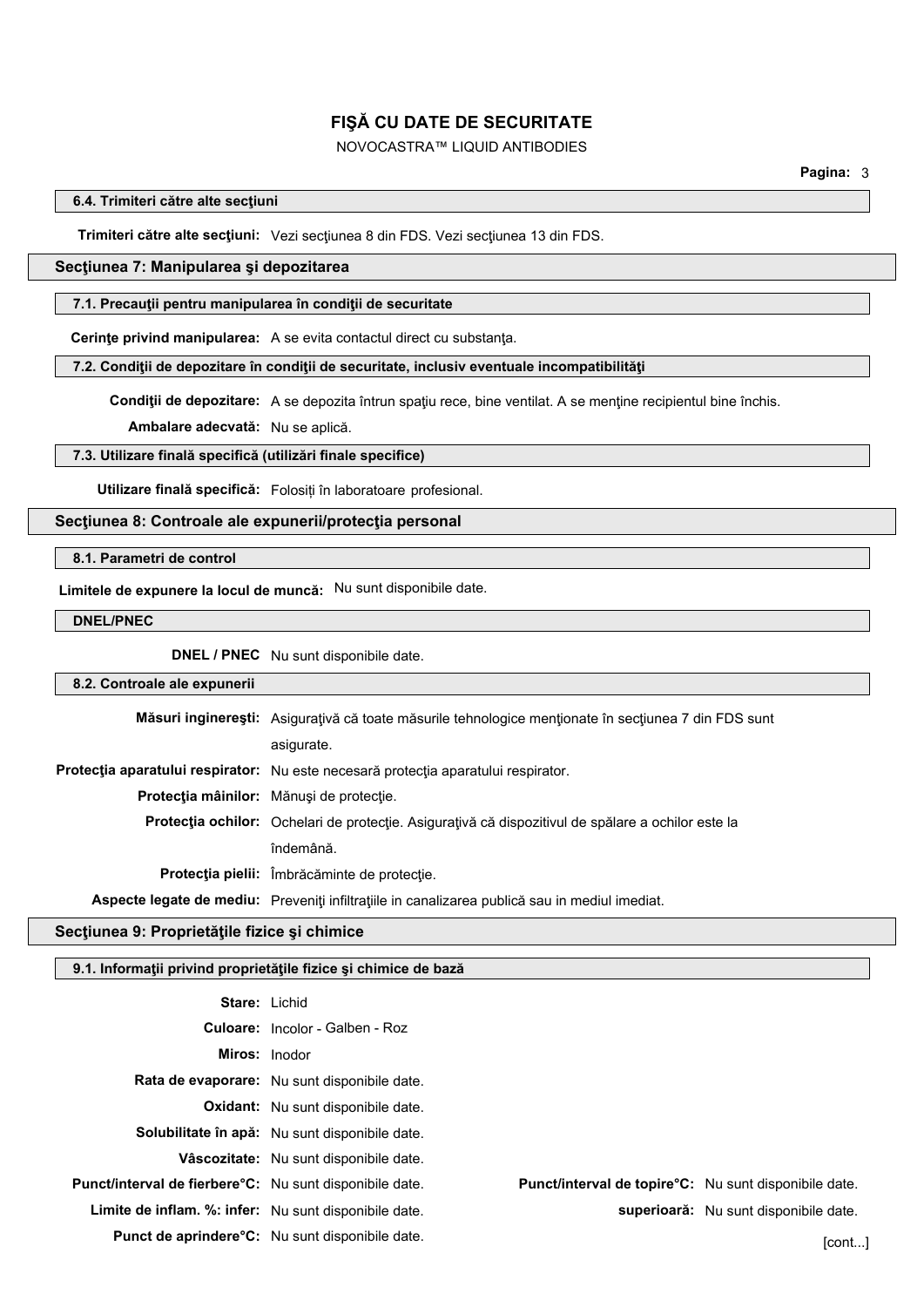## NOVOCASTRA™ LIQUID ANTIBODIES

#### **Pagina:** 4

|                                                               | Coef. sep. noctanol/apă: Nu sunt disponibile date. |                                            |
|---------------------------------------------------------------|----------------------------------------------------|--------------------------------------------|
| Autoinflamabilitate <sup>o</sup> C: Nu sunt disponibile date. |                                                    | Presiune vapori: Nu sunt disponibile date. |
| Densitatea relativă: Nu sunt disponibile date.                |                                                    | <b>pH:</b> Nu sunt disponibile date.       |
| <b>VOC g/l:</b> Nu sunt disponibile date.                     |                                                    |                                            |

**9.2. Alte informaţii**

**Alte informaţii:** Nu se aplică.

#### **Secţiunea 10: Stabilitate şi reactivitate**

**10.1. Reactivitate**

**Reactivitate:** Stabil in condiţiile de transport sau stocare recomandate.

**10.2. Stabilitate chimică**

Stabilitate chimică: Stabil în conditii normale.

**10.3. Posibilitatea de reacţii periculoase**

**Reacţii periculoase:** Reacţiile periculoase nu se vor produce in condiţii normale de transport sau

depozitare. Descompunerea se poate produce in urma expunerii la condiţiile sau

materialele prezentate mai jos.

**10.4. Condiţii de evitat**

**Condiţii care trebuie evitate:** Căldură.

**10.5. Materiale incompatibile**

**Materiale care trebuie evitate:** Agenţi oxidanţi puternici. Acizi puternici.

**10.6. Produşi de descompunere periculoşi**

**Produse de desc. peric:** În arderi emană vapori toxici.

**Secţiunea 11: Informaţii toxicologice**

#### **11.1. Informaţii privind efectele toxicologice**

**Valoarea (valorile) toxicităţii:** Nu sunt disponibile date.

**Simptome / căi de expunere**

**Contactul cu pielea:** Se poate produce o iritare uşoară la locul de contact.

**Contactul cu ochii:** Pot apărea iritarea şi înroşirea.

**Ingerare:** Se poate produce iritarea gâtului.

**Inhalare:** Fără simptome.

**Efecte întârziate / imediate:** Nu sunt disponibile date.

**Alte informaţii:** Nu se aplică.

**Secţiunea 12: Informaţii ecologice**

**12.1. Toxicitate**

**Valoarea ecotoxicităţii:** Nu sunt disponibile date.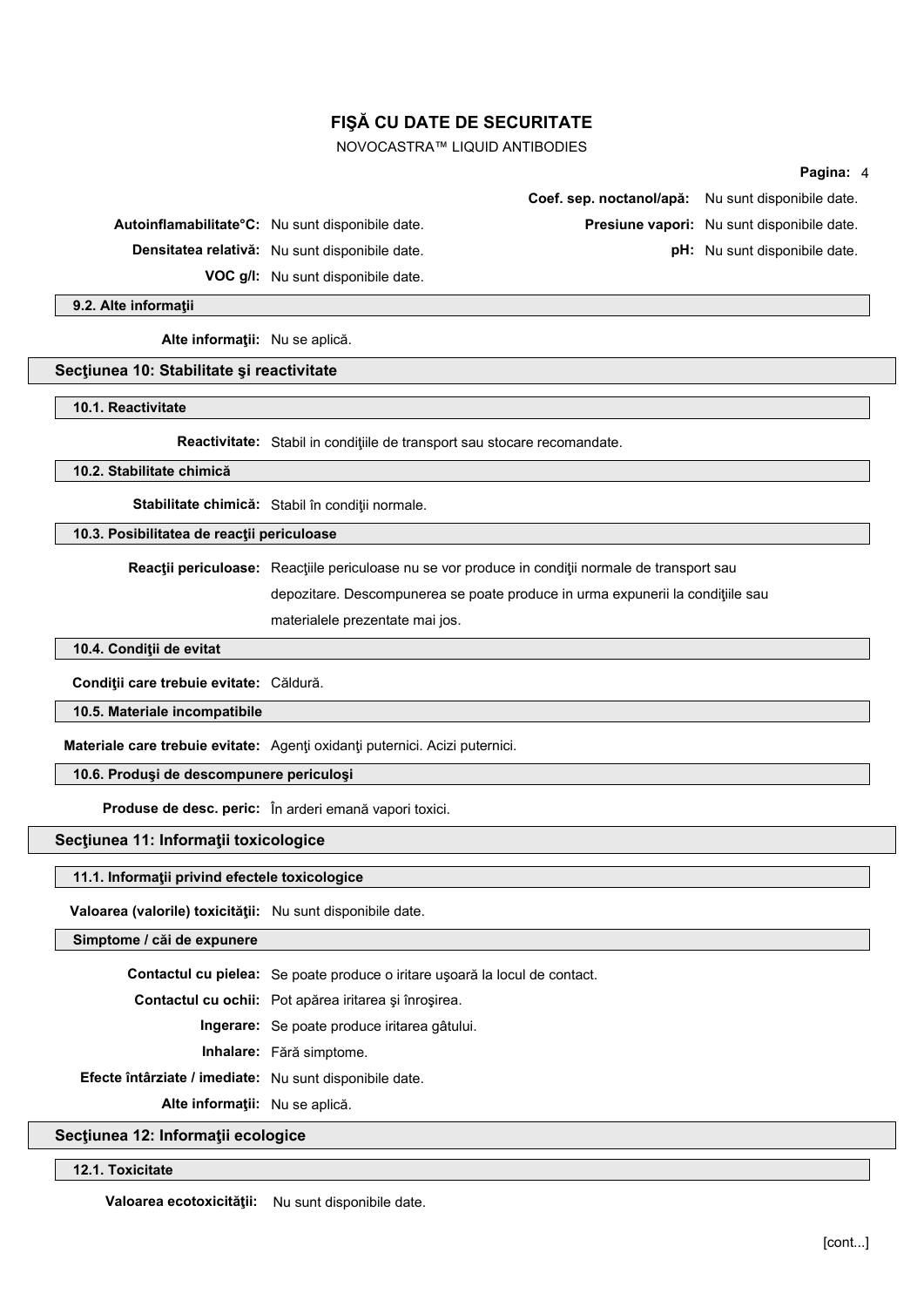# NOVOCASTRA™ LIQUID ANTIBODIES

### **12.2. Persistenţă şi degradabilitate**

**Persistenţă şi degradabilitate:** Biodegradabil.

## **12.3. Potenţial de bioacumulare**

**Potenţial de bioacumulare:** Fără potenţial de bioacumulare.

#### **12.4. Mobilitate în sol**

**Mobilitate:** Uşor de absorbit în sol.

#### **12.5. Rezultatele evaluării PBT şi vPvB**

**Identificarea PBT:** Această substanţă nu este identificată ca substanţă PBT/vPvB.

#### **12.6. Alte efecte adverse**

**Alte efecte adverse:** Ecotoxicitate neglijabilă.

**Secţiunea 13: Consideraţii privind eliminarea**

#### **13.1. Metode de tratare a deşeurilor**

**Operaţiunile de eliminare:** A se transfera întrun recipient potrivit şi a se pregăti pentru colectarea de către o companie specializată în dezafectarea deşeurilor. **Operaţii de recuperare:** Nu se aplică. **Eliminarea ambalajului:** A se curăţa cu apă. A se elimina asemenea deşeurilor industriale normale. **NB:** Utilizatorul trebuie să fie conştient de posibila existenţă a reglementărilor regionale sau naţionale privind eliminarea deşeurilor.

### **Secţiunea 14: Informaţii referitoare la transport**

**Clasă de transport:** Acest produs nu este clasificat pentru transport.

# **Secţiunea 15: Informaţii de reglementare**

#### **15.1. Regulamente/legislaţie în domeniul securităţii, sănătăţii şi al mediului specifice**

**Reglementări specifice:** Această fișă cu date de siguranţă nu este cerută de reglementările.

## **15.2. Evaluarea securităţii chimice**

**Evaluarea securităţii chimice:** Furnizorul nu a efectuat o evaluare a siguranţei chimice a substanţei sau

# amestecului.

# **Secţiunea 16: Alte informaţii**

# **Alte informaţii**

**Alte informaţii:** \* indică textul din FDS care a fost modificat de la ultima revizuire.

**Precizări legale:** Informaţiile de mai sus sunt considerate corecte dar nu pretindem că sunt complete şi vor fi utilizate numai ca referinţă. Această companie nu va fi făcută responsabilă pentru pagubele rezultate în urma manipulării sau a contactului cu produsul de mai sus.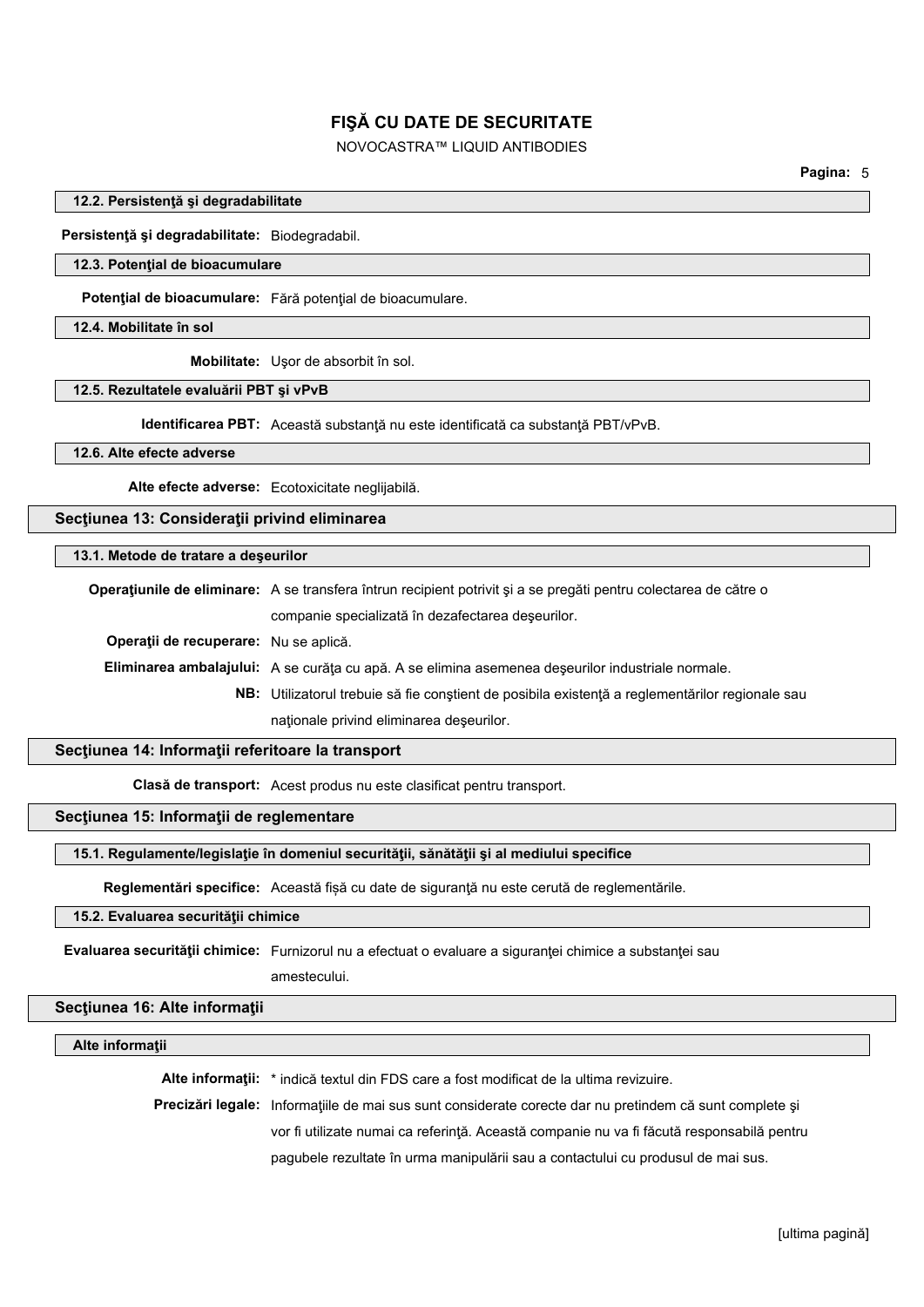

**BIOSYSTEMS** 

# **ПАСПОРТ БЕЗОПАСНОСТИ**

NOVOCASTRA™ LIQUID ANTIBODIES

**Страница:** 1

**Дата составления:** 20/DEC/2020

**Номер редакции:** 4

## **Раздел 1 Реквизиты вещества / препарата и компании / предприятия**

## **1.1. Идентификатор продукта**

**Наименование продукта:** NOVOCASTRA™ LIQUID ANTIBODIES

**1.2. Соответствующее идентифицированное применение вещества или препарата и не рекомендуемое**

**использование**

**Использование вещества:** Использование в лабораториях профессиональный.

#### **1.3. Информация о поставщике в паспорте безопасности**

**Название компании:** Leica Biosystems Newcastle Ltd

Balliol Business Park West

Benton Lane

Newcastle Upon Tyne

NE12 8EW

United Kingdom

**Телефон:** +44 191 2150567

**Факс:** +44 191 2151152

**Email:** msds@LeicaBiosystems.com

#### **1.4. Номер телефона для сообщения об авариях и вызова помощи**

Тел. в случае аварийных ситуаций: США и Канада: 1-800-424-9300 За пределами США и Канада: +1 703-741-5970 для экстренных вызовов только.

#### **Раздел 2: Оценка риска для здоровья**

## **2.1. Классификация вещества или препарата**

**Классификация (DSD/DPD):** Данный продукт не классифицируется в DSD/DPD.

**Классификация (CLP):** Данный продукт не классифицируется в CLP.

**2.2. Элементы маркировки**

**Элементы маркировки:** Данный продукт не имеет элементов маркировки.

**2.3. Другие виды риска:**

**СБТ:** Данное вещество не считается стойким, биоаккумулируемым и токсичным

веществом.

## **Раздел 3: Состав / информация об ингредиентах**

### **3.2. Препараты**

**Содержит:** Неприменимо.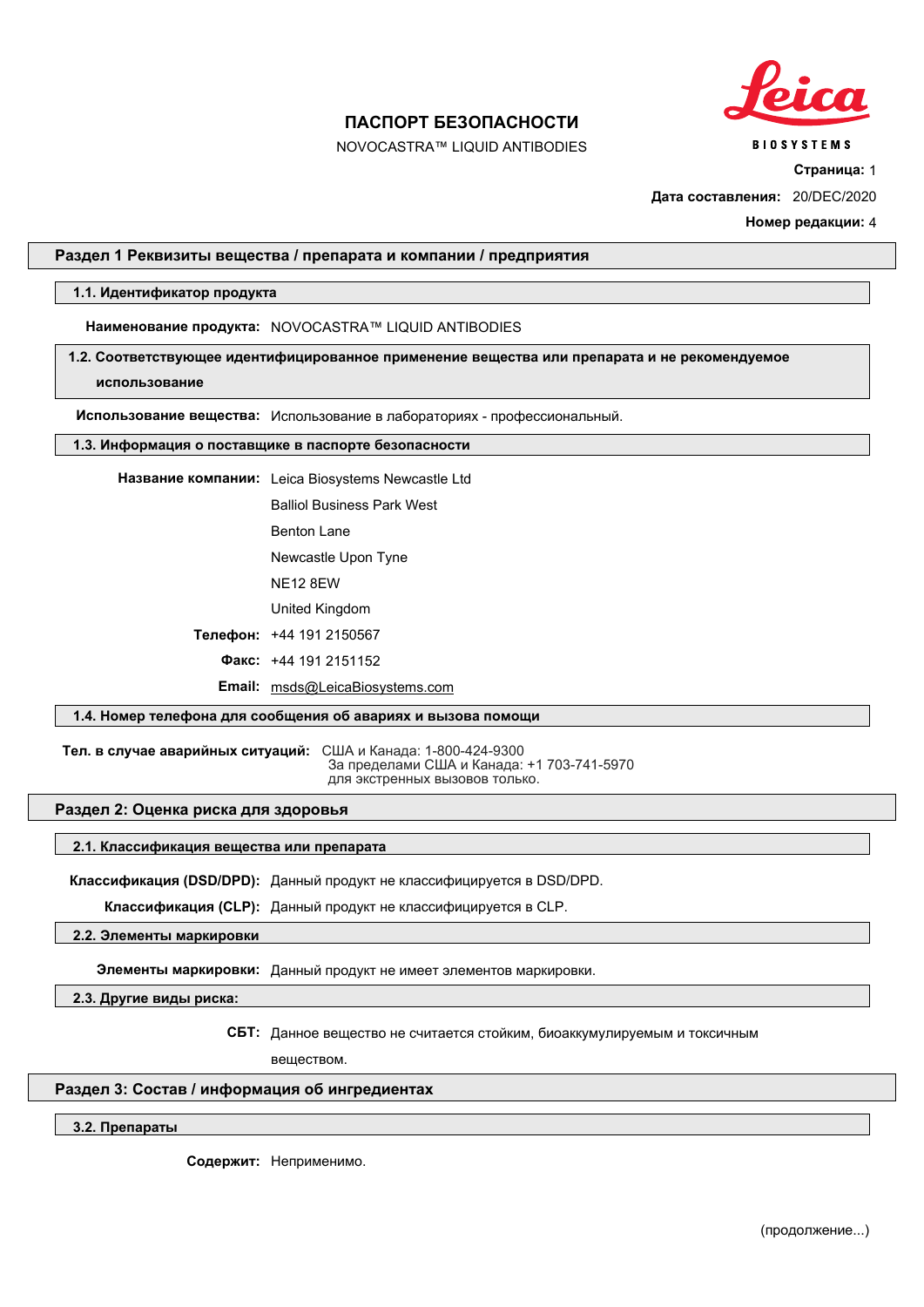# NOVOCASTRA™ LIQUID ANTIBODIES

**Страница:** 2

## **Раздел 4: Меры первой помощи**

| 4.1. Описание мер первой помощи                                         |                                                                                 |  |
|-------------------------------------------------------------------------|---------------------------------------------------------------------------------|--|
|                                                                         | Контакт с кожей: Немедленно промойте большим количеством воды с мылом.          |  |
|                                                                         | Контакт с глазами: Промойте глаза проточной водой в течение 15 минут.           |  |
|                                                                         | Проглатывание: Прополощите рот водой.                                           |  |
|                                                                         | Вдыхание: При случайном вдыхании паров вынесите пострадавшего на свежий воздух. |  |
| 4.2. Наиболее важные симптомы и нарушения, как острые, так и отдаленные |                                                                                 |  |
|                                                                         |                                                                                 |  |
|                                                                         | Контакт с кожей: Может появиться небольшое раздражение в месте контакта.        |  |
|                                                                         | Контакт с глазами: Может наблюдаться раздражение и краснота.                    |  |
|                                                                         | Проглатывание: Может вызывать раздражение горла.                                |  |
|                                                                         | Вдыхание: Симптомы отсутствуют.                                                 |  |

**Отдаленные рез. воздействия:** Данные отсутствуют.

**4.3. Указание о срочной медицинской помощи и необходимые специальные методы лечения**

**Меры срочной помощи лечение:** Неприменимо.

#### **Раздел 5: Меры пожарной безопасности**

#### **5.1. Огнегасящие составы**

**Огнегасящие составы:** Используйте средства тушения в соответствии с характером пожара.

#### **5.2. Специфические факторы риска, связанные с веществом или препаратом**

**Риски при воздействии:** При горении выделяет токсичные газы.

## **5.3. Рекомендации для пожарных**

**Рекомендации для пожарных:** Работайте в изолирующем противогазе. Работайте в защитной одежде во

избежание контакта с кожей и глазами.

## **Раздел 6: Мероприятия при случайном выбросе**

|                                      | 6.1. Меры личной предосторожности, индивидуальные средства защиты и порядок действий в аварийной     |
|--------------------------------------|------------------------------------------------------------------------------------------------------|
| обстановке                           |                                                                                                      |
|                                      | Меры личной предосторожн: Информацию об индивидуальных средствах защиты см. в разделе 8 ПБ.          |
|                                      | Переверните имеющие утечку контейнеры в положение, при котором место утечки                          |
|                                      | будет расположено сверху, чтобы предотвратить дальнейшую утечку                                      |
|                                      | ЖИДКОСТИ.                                                                                            |
| 6.2. Меры экологической безопасности |                                                                                                      |
|                                      | Меры экологич. безопасности: Не выливайте в канализацию и дренажную систему. Локализуйте разливы при |
|                                      | помоши валиков.                                                                                      |

### **6.3. Методы и материалы, используемые для локализации и очистки**

**Методы очистки:** Впитайте с помощью сухой земли или песка. Перенесите в закрывающийся маркированный контейнер для сбора отходов для последующей утилизации соответствующим методом.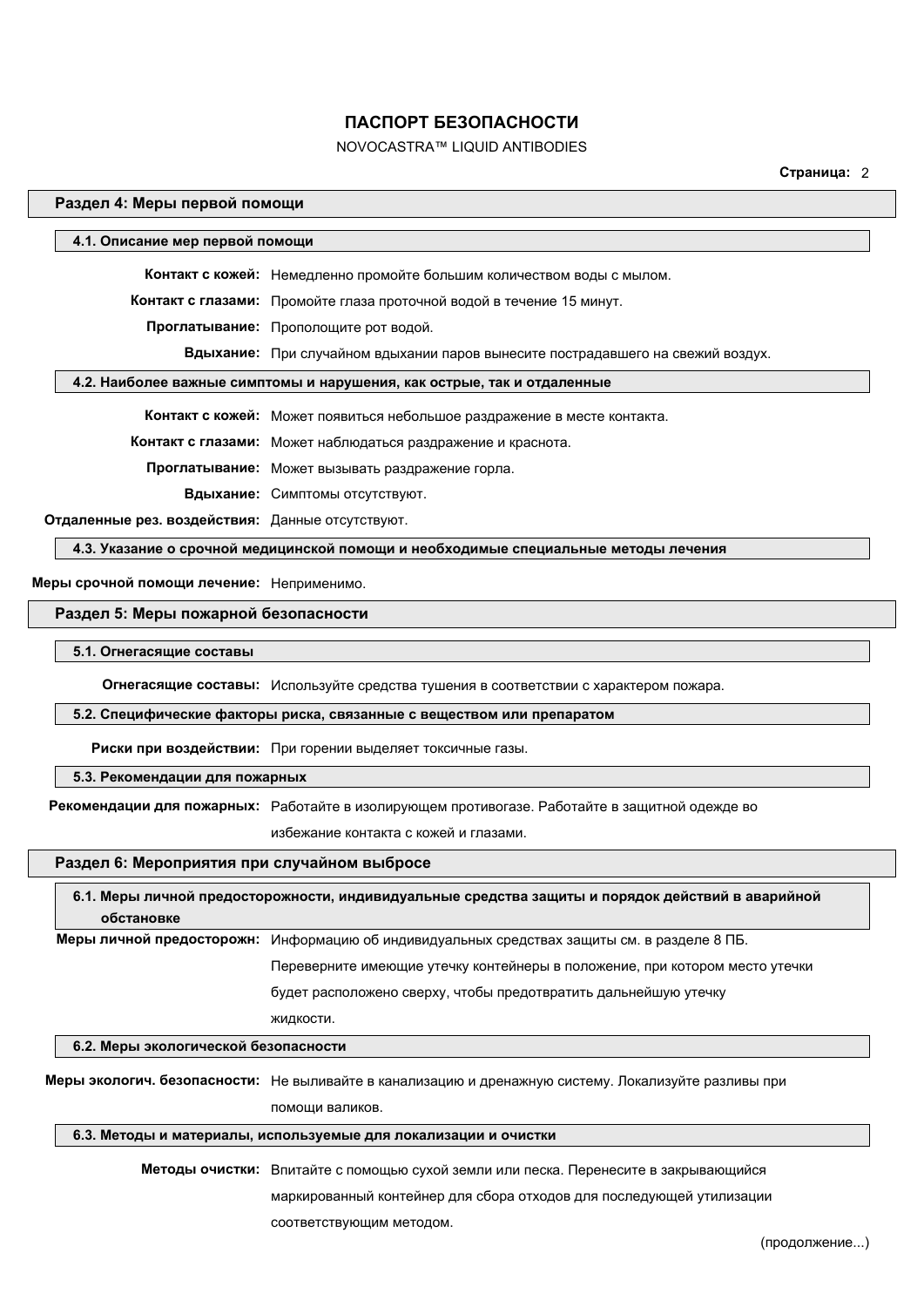# NOVOCASTRA™ LIQUID ANTIBODIES

**Страница:** 3

**6.4. Ссылки на другие разделы**

**Ссылки на другие разделы:** См. в разделе 8 ПБ. См. в разделе 13 ПБ.

## **Раздел 7: Правила обращения и хранения**

#### **7.1. Меры предосторожности при работе**

**Правила обращения:** Избегайте непосредственного контакта с веществом.

## **7.2. Условия безопасного хранения, включая несовместимые материалы**

**Условия хранения:** Храните в прохладном, хорошо проветриваемом месте. Держать крышку контейнера плотно закрытой.

**Соответствующая упаковка:** Неприменимо.

**7.3. Специальное конечное назначение**

**Специальное конечное назначение:** Использование в лабораториях профессиональный.

## **Раздел 8: Предотвращение воздействия на организм и индивидуальные средства защиты**

## **8.1. Контролируемые параметры**

**Безопасные уровни воздействия на рабочем месте:** Данные отсутствуют.

### **8.2. Предотвращение воздействия на организм**

|                                        | Инженерные мероприятия: Убедитесь, что приняты все инженерные меры, упомянутые в разделе 7 ПБ.     |
|----------------------------------------|----------------------------------------------------------------------------------------------------|
|                                        | Защита органов дыхания: Защиты органов дыхания не требуется.                                       |
|                                        | Защита рук: Защитные перчатки.                                                                     |
|                                        | Защита глаз: Защитные очки. В непосредственной близости от рабочего места должен быть              |
|                                        | установлен фонтанчик для промывания глаз.                                                          |
| Средства защиты кожи: Защитная одежда. |                                                                                                    |
|                                        | Для окружающей среды: Примите меры против попадания в коллектор городской канализационной сети или |
|                                        | непосредственно в окружающую среду.                                                                |

## **Раздел 9: Физические и химические свойства**

#### **9.1. Информация об основных физических и химических свойствах**

| Физическое состояние: Жидкость                |                                 |                                                   |                              |
|-----------------------------------------------|---------------------------------|---------------------------------------------------|------------------------------|
| Цвет:                                         | Бесцветный - Желтый - Розовый   |                                                   |                              |
|                                               | Запах: Не имеет запаха.         |                                                   |                              |
| Скорость испарения: Данные отсутствуют.       |                                 |                                                   |                              |
|                                               | Окислители: Данные отсутствуют. |                                                   |                              |
| Растворимость в воде: Данные отсутствуют.     |                                 |                                                   |                              |
|                                               | Вязкость: Данные отсутствуют.   |                                                   |                              |
| Температура кипения: Данные отсутствуют.      |                                 | Температура плавления: Данные отсутствуют.        |                              |
| Пределы воспламеняемости: Данные отсутствуют. |                                 |                                                   | верхний: Данные отсутствуют. |
| Температура вспышки: Данные отсутствуют.      |                                 | Коэф. разделения (окт./вода): Данные отсутствуют. |                              |
| Темп. самовоспламенения: Данные отсутствуют.  |                                 |                                                   |                              |

(продолжение...)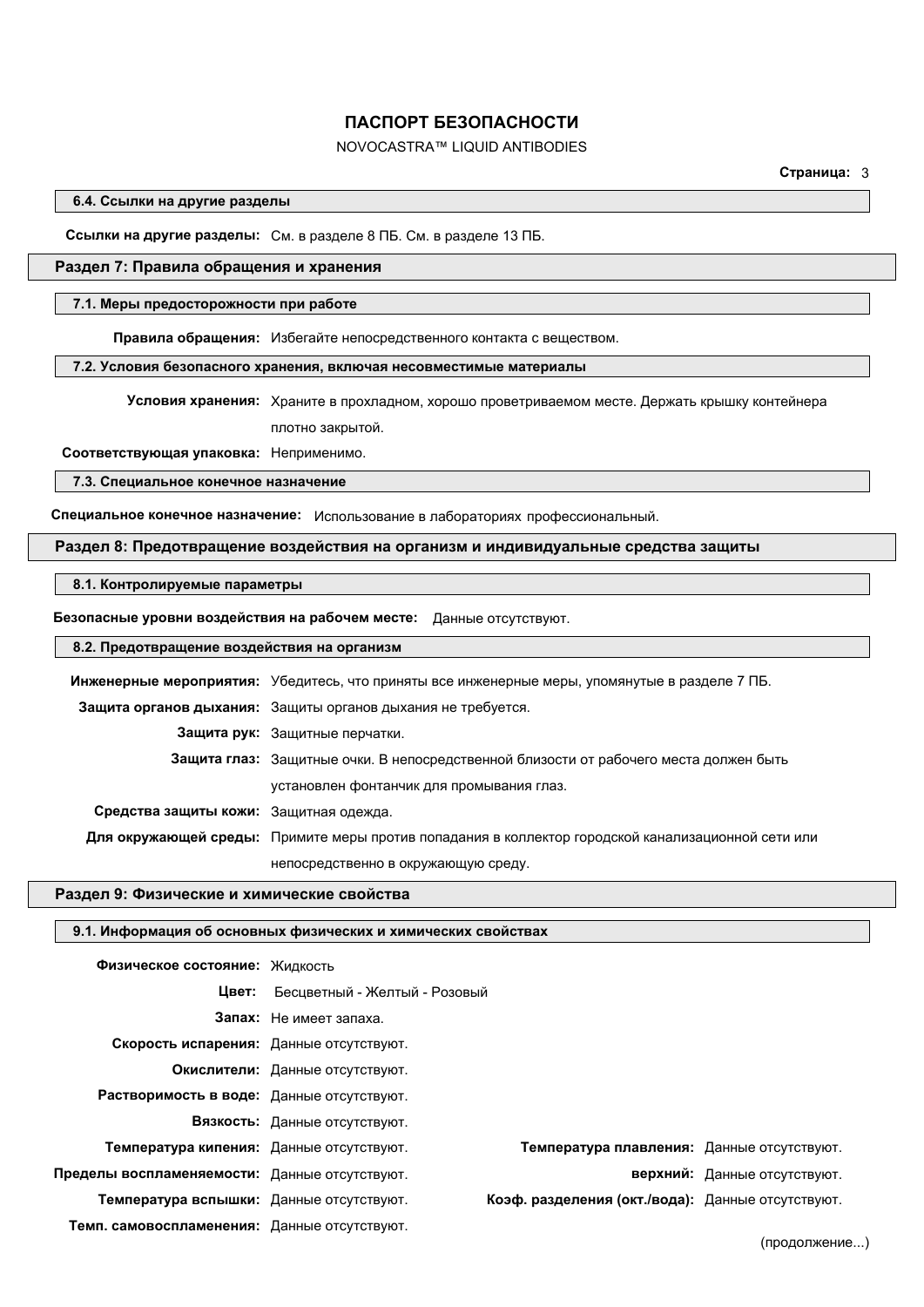# NOVOCASTRA™ LIQUID ANTIBODIES

#### **Страница:** 4

**Давление паров:** Данные отсутствуют.

**Относительная плотность:** Данные отсутствуют. **Значение рИ:** Данные отсутствуют.

**VOC g/l:** Данные отсутствуют.

#### **9.2. Прочая информация**

**Прочая информация:** Неприменимо.

#### **Раздел 10: Стойкость и реакционная способность**

**10.1. Реакционная способность**

**Реакционная способность:** Стоек при рекомендуемых условиях транспортировки и хранения.

**10.2. Химическая стойкость**

**Химическая стойкость:** Стойкий при нормальных условиях.

**10.3. Возможность опасных реакций**

**Опасные реакции:** При обычных условиях транспортировки и хранения опасные реакции не

протекают. При воздействии условий и материалов, перечисленных ниже, может

происходить разложение.

## **10.4. Нежелательные условия**

**Нежелательные условия:** Нагрев.

**10.5. Несовместимые материалы**

**Нежелательные материалы:** Сильные окислители. Сильные кислоты.

**10.6. Опасные продукты разложения**

**Оп. продукты разложения:** При горении выделяет токсичные газы.

## **Раздел 11: Токсикологическая информация**

#### **11.1. Информация о токсикологическом действии**

**Значения токсичности:** Данные отсутствуют.

#### **Симптомы / пути поступления в организм**

**Контакт с кожей:** Может появиться небольшое раздражение в месте контакта.

**Контакт с глазами:** Может наблюдаться раздражение и краснота.

**Проглатывание:** Может вызывать раздражение горла.

**Вдыхание:** Симптомы отсутствуют.

**Отдаленные рез. воздействия:** Данные отсутствуют.

**Прочая информация:** Неприменимо.

## **Раздел 12: Экологическая информация**

**12.1. Токсичность**

**Значения экотоксичности:** Данные отсутствуют.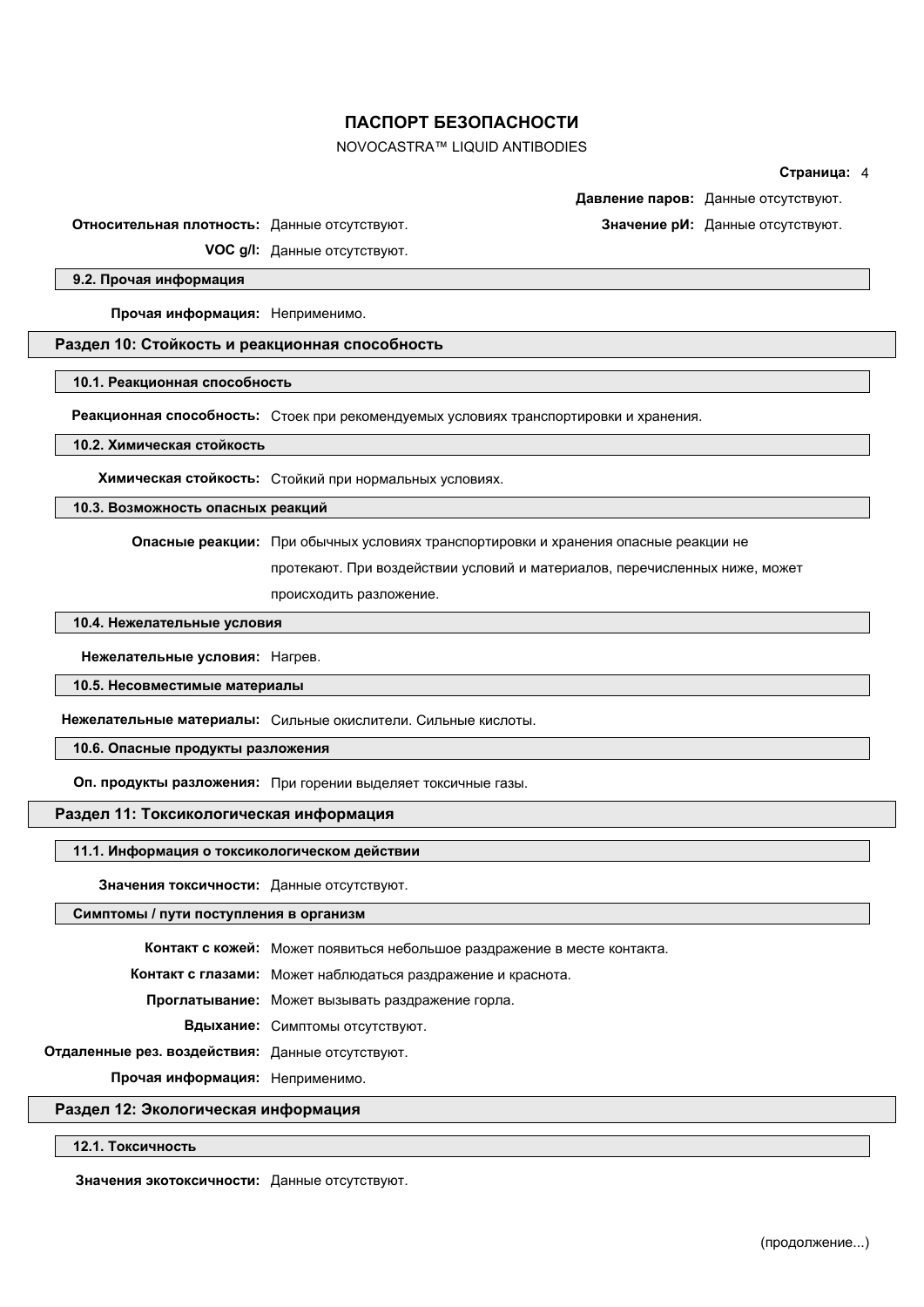# NOVOCASTRA™ LIQUID ANTIBODIES

**Страница:** 5

## **12.2. Стойкость и способность разлагаться**

**Стойкость и способность:** Подвергается биологическому разложению.

#### **12.3. Потенциал биоаккумулирования**

**Пот. биоаккумулирования:** Возможность биоаккумулирования отсутствует.

#### **12.4. Подвижность в почве**

**Подвижность:** Быстро поглощается почвой.

#### **12.5. Результаты оценки принадлежности к PBT и vPvB**

**Оценка СБТ:** Данное вещество не считается стойким, биоаккумулируемым и токсичным

веществом.

# **12.6. Прочие вредные воздействия**

**Прочие вредные воздействия:** Незначительная экотоксичность.

### **Раздел 13: Рекомендации по утилизации**

# **13.1. Методы утилизации отходов**

|                                       | Метод утилизации: Перенесите в соответствующий контейнер и организуйте передачу компании,  |  |  |
|---------------------------------------|--------------------------------------------------------------------------------------------|--|--|
|                                       | специализирующейся на утилизации отходов.                                                  |  |  |
| Операции по регенерации: Неприменимо. |                                                                                            |  |  |
|                                       | Утилизация упаковки: Вымойте водой. Утилизируйте как обычные промышленные отходы.          |  |  |
|                                       | Обратите внимание: Пользователю следует иметь в виду, что возможно существование местных и |  |  |
|                                       | национальных положений относительно порядка утилизации.                                    |  |  |

#### **Раздел 14: Транспортирование**

**Оп. при транспортировке:** Данный продукт не классифицируется как опасный при транспортировке.

## **Раздел 15: Инструктивная информация**

#### **15.1. Директивы и законодательные нормы по охране труда, технике безопасности**

**Особые правила:** Этот перечень мер безопасности не требуется правилами.

# **15.2. Оценка химической безопасности**

**Оценка хим. безопасности:** Оценка химической безопасности вещества или смеси поставщиком проведена не

была.

## **Раздел 16: Прочая информация**

**Прочая информация**

| Прочая информация: * обозначает текст в данном ПБ (паспорте безопасности), измененный после выпуска              |                      |
|------------------------------------------------------------------------------------------------------------------|----------------------|
| последней редакции этого документа.                                                                              |                      |
| <b>Юридич. отказ от претензий:</b> По нашему мнению вышеупомянутая информация верная, но она возможно не полная, |                      |
| Поэтому должна рассматриваться лишь как директивная, направляющая. Фирма не                                      |                      |
| несет ответственности за повреждения, возникшие при обращении или контакте с                                     |                      |
| ВЫШЕУПОМЯНУТЫМ ПРОДУКТОМ.                                                                                        | (последняя страница) |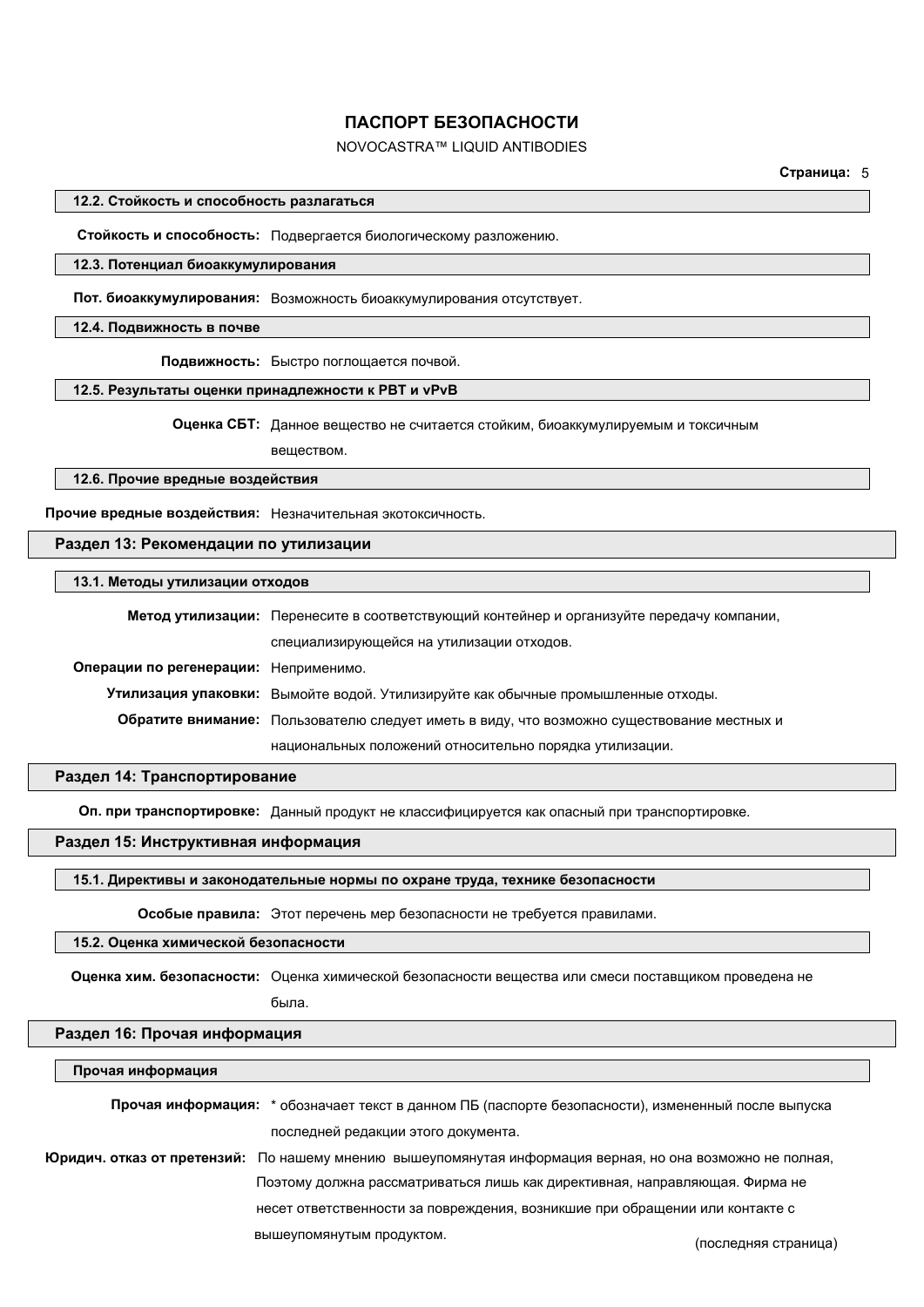

NOVOCASTRA™ LIQUID ANTIBODIES

**BIOSYSTEMS Sayfa:** 1

**Derleme tarihi:** 20/DEC/2020

**Revize numarasi:** 4

## **Bölüm 1: Madde/karisimin ve sirket/müteahhitin tanimlanmasi**

**1.1. Ürün belirleyici**

#### **Ürün ismi:** NOVOCASTRA™ LIQUID ANTIBODIES

**1.2. Madde veya karisim ile ilgili geçerli kullanim alanlari ve kullanilmasi tavsiye edilen durumlar**

**Maddenin / karisimin kullanimi:** Laboratuvarlarda kullan - profesyonel.

## **1.3. Güvenlik bilgi metni üzerindeki tedarikçi bilgileri**

**Sirket ismi:** Leica Biosystems Newcastle Ltd

Balliol Business Park West

Benton Lane

Newcastle Upon Tyne

NE12 8EW

United Kingdom

**Tel:** +44 191 2150567

**Fax:** +44 191 2151152

**Email:** msds@LeicaBiosystems.com

# **1.4. Acil durum telefon numarasi**

**Acil durumlarda kullanilabilecek telefon numarasi:** ABD ve Kanada : 1-800-424-9300 Dış ABD ve Kanada : +1 703-741-5970 Acil içindir çağırır.

# **Bölüm 2: Tehlike tanimlamalari**

### **2.1. Madde veya karisim siniflandirmasi**

**Siniflandirmasi (DSD/DPD):** Ürünün DSD/DPD altinda siniflandirmasi yoktur.

**Siniflandirmasi (CLP):** Ürünün CLP altinda siniflandirmasi yoktur.

**2.2. Etiket bilesenleri**

**Etiket bilesenleri:** Bu ürünün etiket ögeleri yoktur.

**2.3. Diger tehlikeler**

**PBT:** Bu madde bir PBT/vPvB maddesi olarak tanimlanmamistir.

# **Bölüm 3: Bilesim / içerik hakkinda bilgi**

**3.2. Karisimlar**

**Içerir:** Uygulanamaz.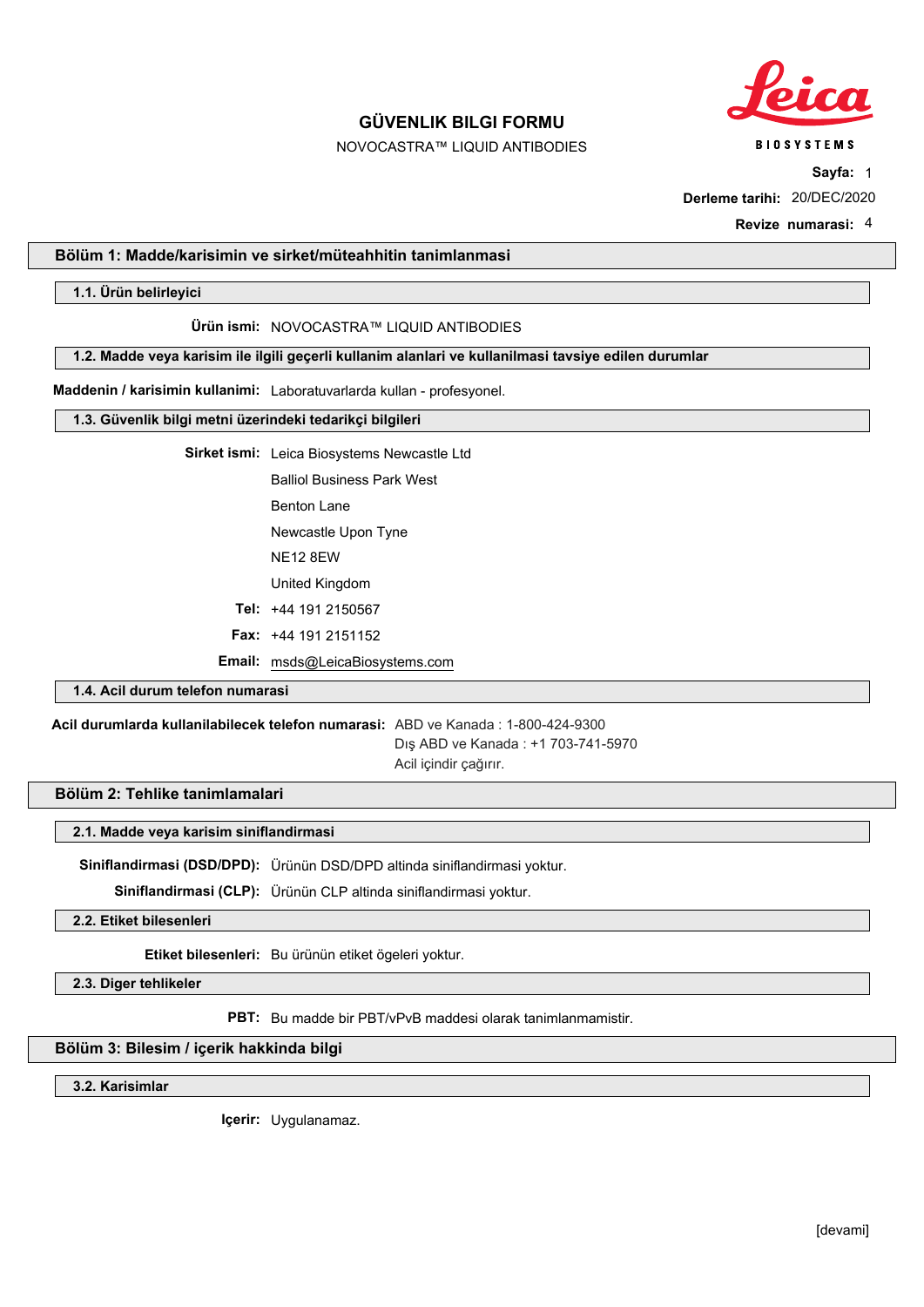# NOVOCASTRA™ LIQUID ANTIBODIES

**Sayfa:** 2

# **Bölüm 4: Ilk yardim önlemleri**

| 4.1. Ilk yardim önlemleri ile ilgili açiklamalar       |                                                                                                             |
|--------------------------------------------------------|-------------------------------------------------------------------------------------------------------------|
|                                                        | Deri temasi: Derhal sabun ve bol miktarda su ile yikayiniz.                                                 |
|                                                        | Göz temasi: Gözlerinizi 15 dakika akan su ile yikayiniz.                                                    |
|                                                        | Agiz yoluyla alma: Agzini suyla çalkalayiniz.                                                               |
|                                                        | Solunum: Kaza durumunda buharlarin solunmasi neticesinde temiz havaya çikiniz.                              |
|                                                        | 4.2. Hem akut hem de geciken en önemli semptom ve etkiler                                                   |
|                                                        | Deri temasi: Temas yüzeyinde hafif tahrise neden olabilir.                                                  |
|                                                        |                                                                                                             |
|                                                        | Göz temasi: Tahris ve kizariklik olusabilir.                                                                |
| Yutma, agizdan alma: Boğaz tahriş olabilir.            |                                                                                                             |
| <b>Solunum: Belirtisiz.</b>                            |                                                                                                             |
| Gecikmeli / aninda etkiler: Mevcut degil.              |                                                                                                             |
|                                                        | 4.3. Hizli Tibbi müdahale gerektiren durum isaretleri ve gerekli görülen özel tedavi                        |
| Aninda / özel muamele: Uygulanamaz.                    |                                                                                                             |
| Bölüm 5: Yanginla mücadele önlemleri                   |                                                                                                             |
| 5.1. Yangin söndürücü madde                            |                                                                                                             |
|                                                        | Yangin söndürme aletleri: Yangin söndürme önlemlerini yangin çevresiyle koordine ediniz.                    |
| 5.2. Madde veya karisimdan kaynaklanan özel tehlikeler |                                                                                                             |
|                                                        | Maruz kalma tehlikeleri: Yanma sirasinda zehirli gazlar / dumanlar yayar.                                   |
| 5.3. Itfaiyeciler için öneriler                        |                                                                                                             |
|                                                        | Itfaiyeciler için öneriler: Havalandirmadan bagimsiz solunum koruma aletleri kullaniniz. Gözler veya cildin |
|                                                        | temasini önlemek için koruyucu kiyafetler giyiniz.                                                          |
|                                                        | Bölüm 6: Kazara serbest birakma durumu ile ilgili önlemler                                                  |
|                                                        | وبالمالم المتمرونين<br>$-11$ and $-1$<br>المرام المركانية                                                   |

# **6.1. Kisisel önlemler, koruyucu ekipman ve acil durum prosedürleri**

**Kisisel tedbirler:** Kisisel koruyucu donanim için 8. bölüme bakiniz. Sizintilari önlemek için sizinti yapan

kaplari sizintinin oldugu yer yukari gelecek sekilde koyunuz.

# **6.2. Çevresel önlemler**

**Çevresel tedbirler:** Kanalizasyona veya derelere akitmayiniz. Yikintinin etrafina set çekiniz.

# **6.3. Sinirlama ve temizleme için yöntem ve malzemeler**

**Temizlik için metodlar:** Kuru toprak veya kumla absorbe ediniz. Uygun bir metodla atmak için kapatilabilir,

etiketli bir kurtarma konteynerine aktariniz.

# **6.4. Diger bölümler ile ilgili referans**

**Diger bölümler ile ilgili referans:** Güvenlik Bilgi Formunun 8. bölümüne bakiniz. Güvenlik Bilgi Formunun 13. bölümüne bakiniz.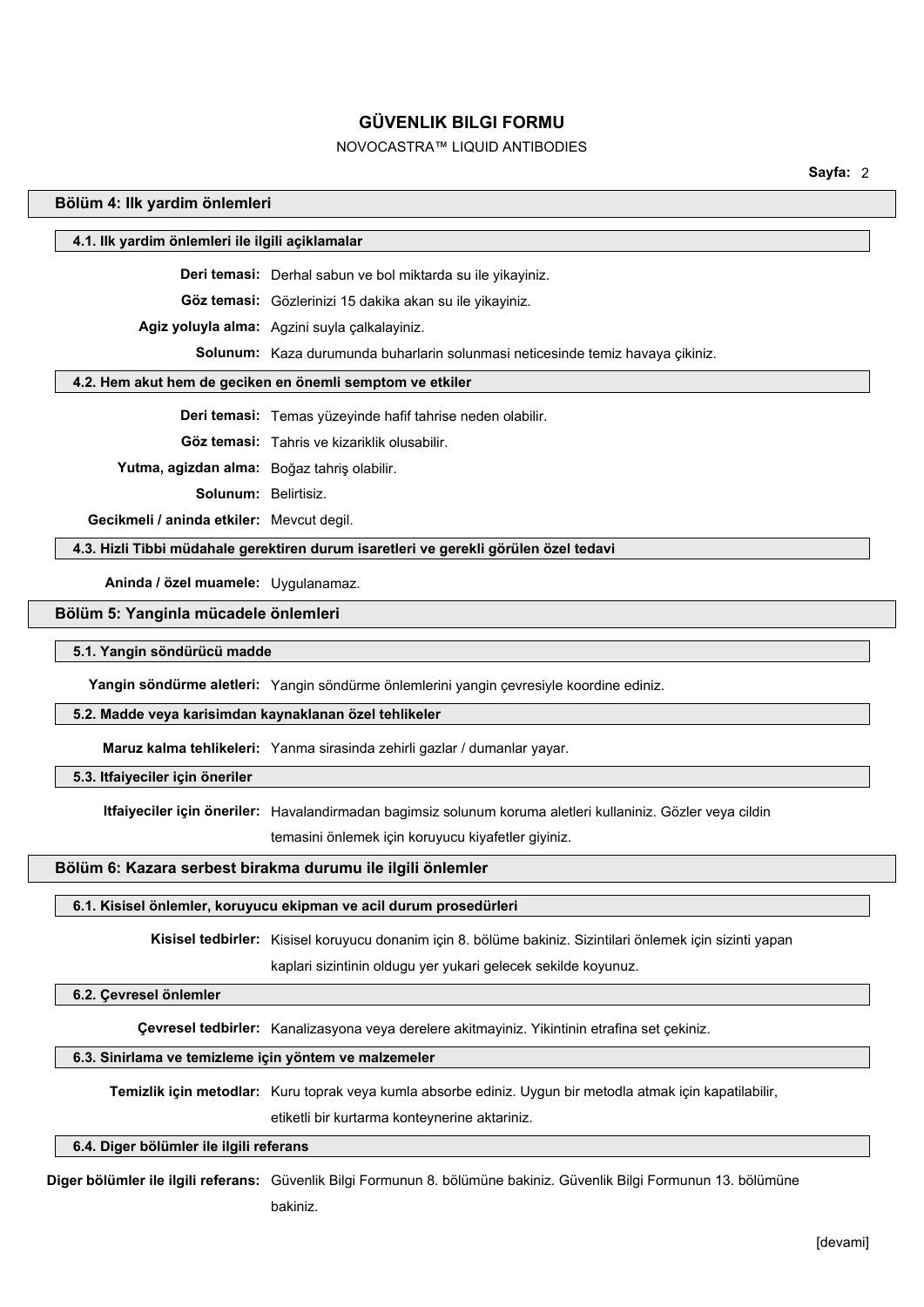# NOVOCASTRA™ LIQUID ANTIBODIES

## **Bölüm 7: Kullanim ve depolama**

#### **7.1. Güvenli kullanim için önlemler**

**Tasima:** Madde ile dogrudan temastan kaçininiz.

## **7.2. Uyumsuzluk kosullarini da içeren güvenli depolama kosullari**

**Depolama kosullari:** Soguk ve iyi havalandirarak depolayiniz. Kabı sikica kapali olarak saklayiniz.

**Uygun paketleme:** Uygulanamaz.

# **7.3. Özel nihai kullanim(lar)**

**Özel nihai kullanim(lar):** Laboratuvarlarda kullan - profesyonel.

## **Bölüm 8: Maruz kalma kontrolleri / kisisel koruma**

## **8.1. Kontrol parametreleri**

**Mesleki maruziyet limitleri:** Mevcut degil.

## **8.2. Maruz kalma kontrolleri**

|                                                          | Mühendislik ölçütleri: Güvenlik Bilgi Formunun 7. bölümü uyarinca tüm mühendislik kontrol önlemlerinin |  |
|----------------------------------------------------------|--------------------------------------------------------------------------------------------------------|--|
|                                                          | alinmasini saglayiniz.                                                                                 |  |
| Solunum sisteminin korunmasi: Solunum korumasi gerekmez. |                                                                                                        |  |
|                                                          | Ellerin korunmasi: Koruyucu eldivenler.                                                                |  |
|                                                          | <b>Gözlerin korunmasi:</b> Güvenlik gözlükleri. Göz yikama solüsyonunu önceden temin ediniz.           |  |
|                                                          | Deri korumasi: Koruyucu kiyafet.                                                                       |  |
|                                                          | Çevre: Genel kanalizasyona veya etrafindaki çevreye girmesini önleyin.                                 |  |

#### **Bölüm 9: Fiziksel ve kimyasal özellikler**

# **9.1. Temel fiziksel ve kimyasal özellikler ile ilgili bilgiler**

| <b>Form: Sivi</b>                                            |                                                      |                          |
|--------------------------------------------------------------|------------------------------------------------------|--------------------------|
|                                                              | <b>Renk:</b> Renksiz - Sari - Pembe                  |                          |
|                                                              | Koku: Kokusuz                                        |                          |
| <b>Buharlasma orani:</b> Meycut degil.                       |                                                      |                          |
|                                                              | <b>Oksitleyici:</b> Mevcut degil.                    |                          |
| Suda çözünürlügü: Mevcut degil.                              |                                                      |                          |
|                                                              | <b>Viskozite:</b> Mevcut degil.                      |                          |
| Kaynama noktasi/araligi <sup>o</sup> C: Mevcut degil.        | <b>Erime noktasi/araligi°C:</b> Mevcut degil.        |                          |
| Yanabilirlik limiti %: düsük: Mevcut degil.                  |                                                      | yüksek: Mevcut degil.    |
| <b>Parlama noktasi:</b> Meycut degil.                        | <b>Part. katsayisi (n-octanol/su):</b> Meycut degil. |                          |
| Kendi kendine alev alabilirlik <sup>o</sup> C: Mevcut degil. | <b>Buhar basinci:</b> Meycut degil.                  |                          |
| Göreli yogunluk: Meycut degil.                               |                                                      | <b>pH:</b> Mevcut degil. |
|                                                              | <b>VOC g/I:</b> Mevcut degil.                        |                          |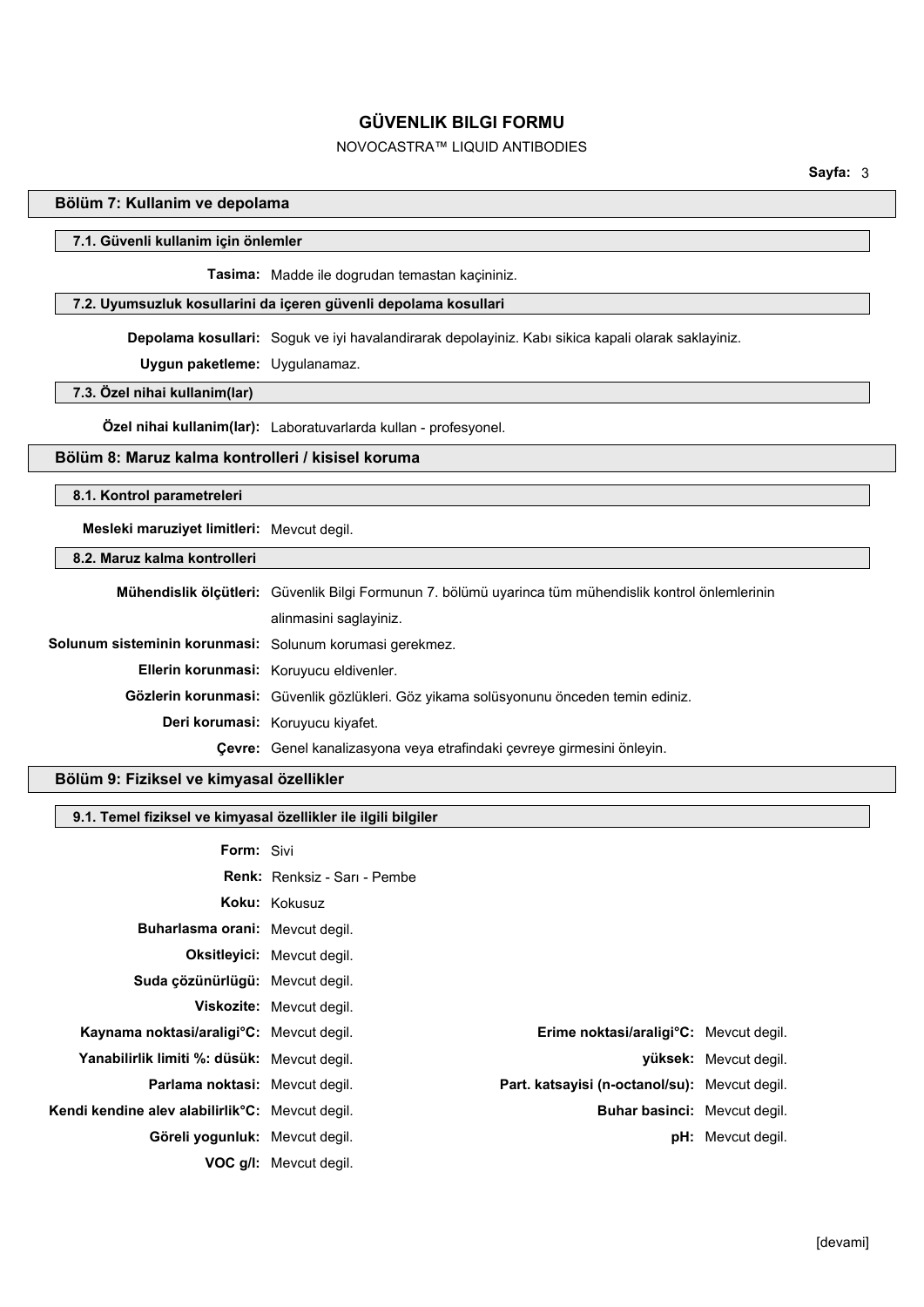# NOVOCASTRA™ LIQUID ANTIBODIES

## **9.2. Diger bilgiler**

**Diger bilgiler:** Uygulanamaz.

## **Bölüm 10: Stabilite ve reaktivite**

## **10.1. Reaktivite**

**Reaktivite:** Önerilen tasima ve depolama sartlarinda istikrarlidir.

**10.2. Kimyasal stabilite**

**Kimyasal stabilite:** Normal kosullar altinda istikrarlidir.

**10.3. Tehlikeli reaksiyon olasiligi**

**Tehlikeli reaksiyonlar:** Normal tasima veya depolama sartlarinda tehlikeli reaksiyonlar meydana gelmez.

Asagida listelenen sartlar veya malzemelere maruz kalma durumunda dekompozisyon meydana gelebilir.

**10.4. Önleme kosullari**

**Sakinilmasi gereken durumlar:** Asiri isi.

**10.5. Uyumsuz malzemeler**

**Kaçinilmasi gereken materyaller:** Güçlü oksitleyici maddeler. Güçlü asitler.

**10.6. Tehlikeli dekompozisyon (ayristirma) ürünleri**

**Zararli bozunma ürünleri:** Yanma sirasinda zehirli gazlar / dumanlar yayar.

**Bölüm 11: Toksikolojik bilgi**

**11.1. Toksikolojik etkiler ile ilgili bilgi**

**Zehirlilik:** Mevcut degil.

**Semptomlar / maruz kalma yollari**

**Deri temasi:** Temas yüzeyinde hafif tahrise neden olabilir.

**Göz temasi:** Tahris ve kizariklik olusabilir.

**Yutma, agizdan alma:** Boğaz tahriş olabilir.

**Solunum:** Belirtisiz.

**Gecikmeli / aninda etkiler:** Mevcut degil.

**Diger bilgiler:** Uygulanamaz.

**Bölüm 12: Ekolojik bilgiler**

**12.1. Toksisite**

**Ekotoksisite:** Mevcut degil.

**12.2. Devamlilik ve parçalanabilirlik**

**Sürüp giderlik / çözünebilirlik:** Biyolojik olarak ayrisabilir.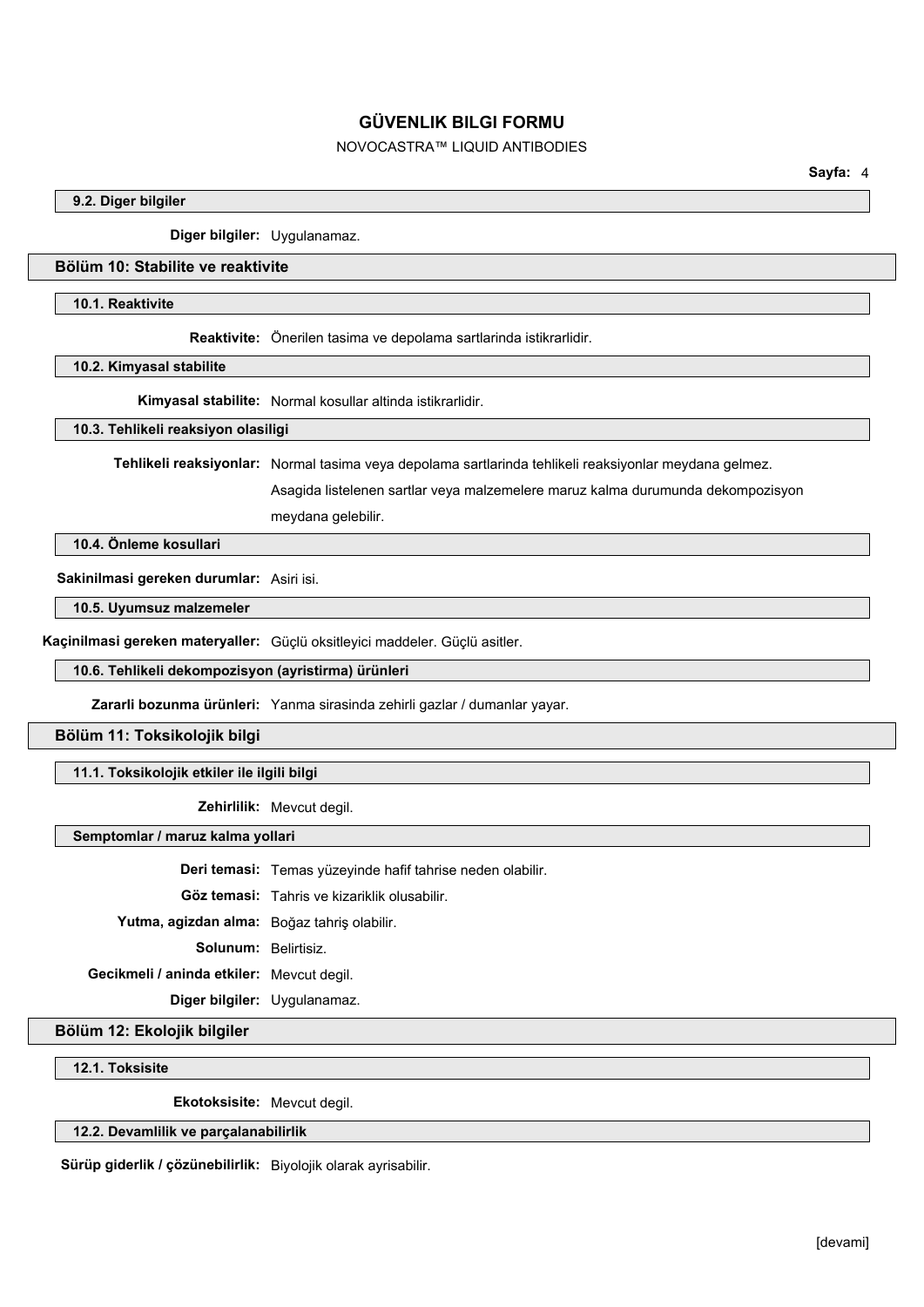# NOVOCASTRA™ LIQUID ANTIBODIES

## **12.3. Biyoakümülatif potansiyel**

**Biyoakümülasyon potansiyeli:** Biyoakümülasyon potansiyeli yoktur.

## **12.4. Topraktaki mobilite**

**Mobilite:** Toprakta kolayca absorbe edilir.

### **12.5. PBT ve vPvB degerlendirmesi sonuçlari**

**PBT tanimi:** Bu madde bir PBT/vPvB maddesi olarak tanimlanmamistir.

#### **12.6. Diger yan etkiler**

**Diger etkiler:** Düsük ekotoksisite.

## **Bölüm 13: Atik imha faktörleri**

## **13.1. Atik isleme yöntemleri**

**Atik imhasi:** Uygun konteynira aktarma ve uzman bir atik sirketi tarafindan alinma isleminin organizasyonu. **Kurtarma islemleri:** Uygulanamaz. **Paketleme atik imhasi:** Su ile temizleyiniz. Normal endüstriyel atik gibi imha ediniz. **Not:** Kullanici, atik imhasi için ilave edilen yerel veya ulusal yönetmeliklerin mevcudiyeti konusunda ikaz edilir.

## **Bölüm 14: Tasima bilgileri**

**Tasima sinifi:** Bu ürün, tasima için siniflandirilmamistir.

## **Bölüm 15: Düzenleyici bilgiler**

## **15.1. Bu maddeye veya karisima özgü güvenlik, saglik ve çevre düzenlemeleri**

**Özel yönetmelikler:** Bu güvenlik bilgi formu yönetmeliklerle gerekli değildir.

## **15.2. Kimyasal Güvenlik Degerlendirmesi**

**Kim. güvenlik degerlendirmesi:** Tedarikçi madde veya karsim üzerinde kimyasal güvenlik degerlendirmesi uygulamamistir.

## **Bölüm 16: Diger bilgiler**

## **Diger bilgiler**

**Diger bilgiler:** \*son revizyondan beri güvenlik veri kagidinda degistirilmis olan metni gösterir.

**Bilginin gizliliginin gerekleri:** Yukarida verilen bilgilerin dogru olduguna inanilmaktadir ancak her türlü olasiligi

kapsamaz ve yalnizca bir kilavuz olarak degerlendirilmelidir.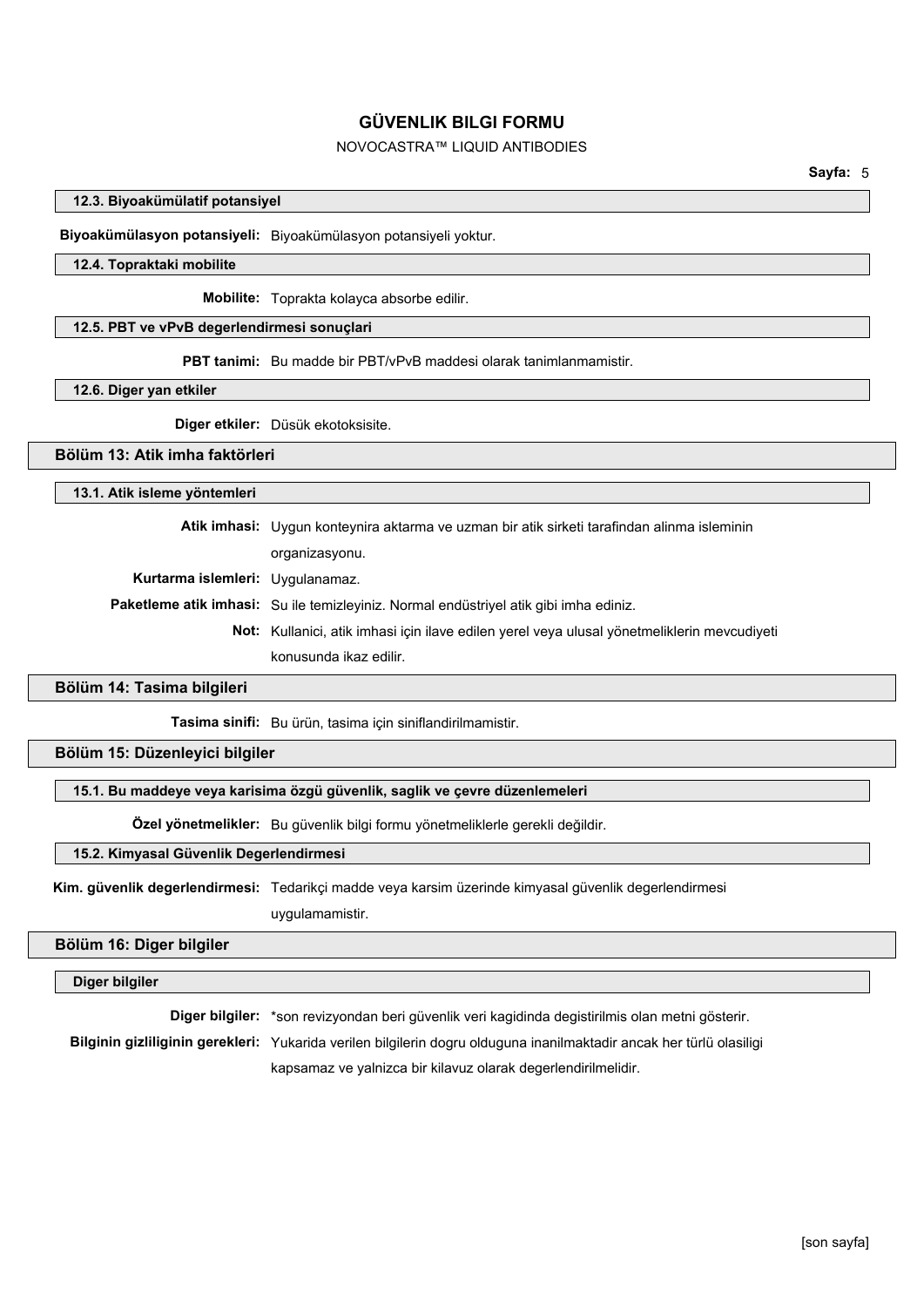

NOVOCASTRA™ LIQUID ANTIBODIES

**Strona:** 1

**Data opracowania:** 20/DEC/2020

**Nr weryfikacji:** 4

## **Sekcja 1: Identyfikacja substancji/mieszaniny i identyfikacja przedsiębiorstwa**

## **1.1. Identyfikator produktu**

### **Nazwa produktu:** NOVOCASTRA™ LIQUID ANTIBODIES

#### **1.2. Istotne zidentyfikowane zastosowania substancji lub mieszaniny oraz zastosowania odradzane**

**Zastosowanie produktu:** Zastosowanie w laboratoriach - profesjonalny.

## **1.3. Dane dotyczące dostawcy karty charakterystyki**

**Nazwa firmy:** Leica Biosystems Newcastle Ltd

Balliol Business Park West

Benton Lane

Newcastle Upon Tyne

NE12 8EW

United Kingdom

**Tel.:** +44 191 2150567

**Fax:** +44 191 2151152

**Email:** msds@LeicaBiosystems.com

## **1.4. Numer telefonu alarmowego**

**Telefon alarmowy:** USA i Kanada : 1-800-424-9300 Poza USA i Kanada : +1 703-741-5970 Dla połączeń alarmowych tylko.

## **Sekcja 2: Identyfikacja zagrożeń**

## **2.1. Klasyfikacja substancji lub mieszaniny**

**Klasyfikacja (DSD/DPD):** Produktu nie dotyczy klasyfikacja według przepisów DSD/DPD.

**Klasyfikacja (CLP):** Produktu nie dotyczy klasyfikacja według przepisów CLP.

## **2.2. Elementy oznakowania**

**Elementy oznakowania:** Produkt nie zawiera żadnych elementów etykiety.

#### **2.3. Inne zagrożenia**

**PBT:** Substancji nie oznaczono jako substancji trwałej, ulegającej bioakumulacji i toksycznej (tzw. substancja PBT/vPvB).

## **Sekcja 3: Skład/informacja o składnikach**

#### **3.2. Mieszaniny**

**Zawiera:** Nie dotyczy.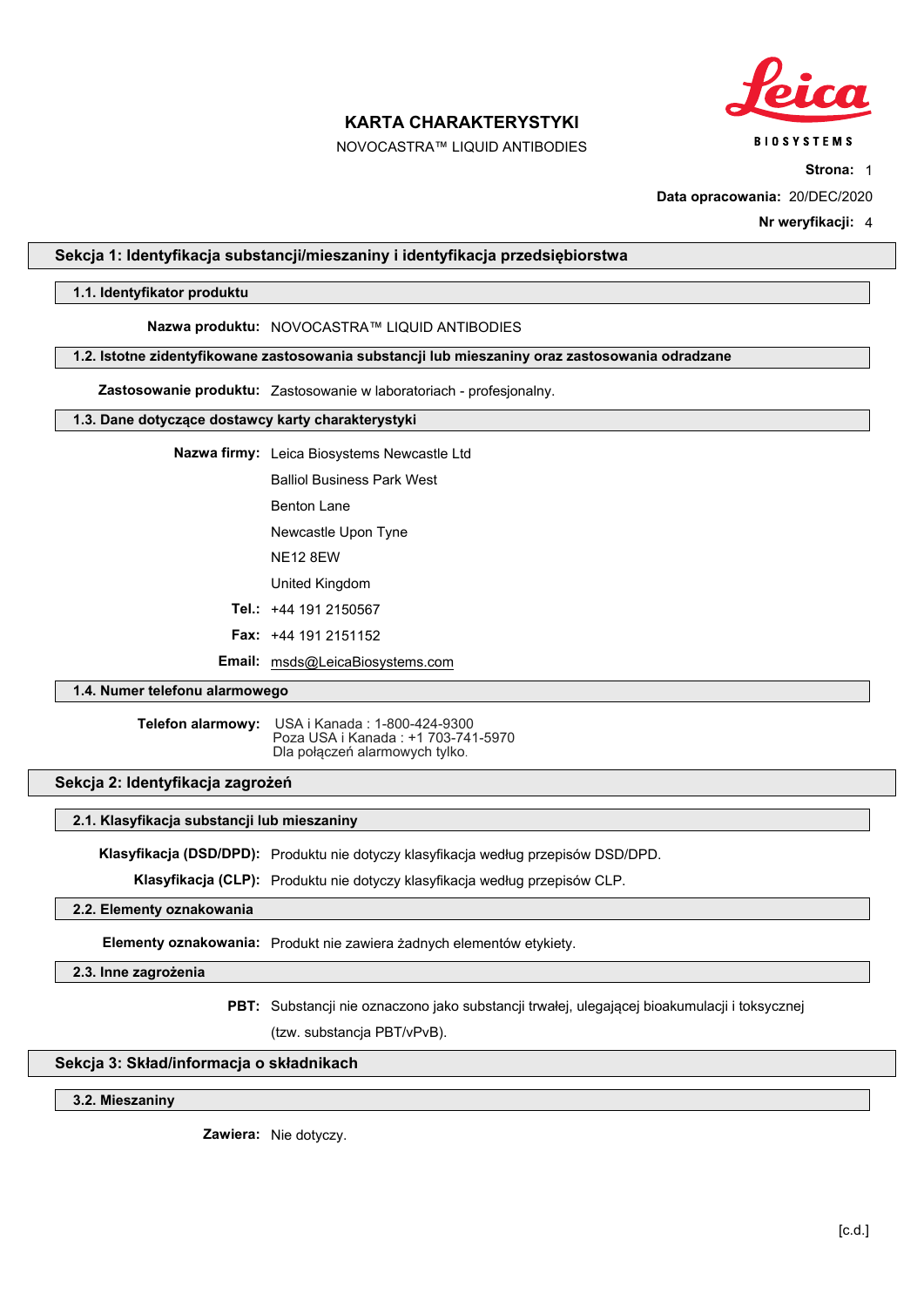# NOVOCASTRA™ LIQUID ANTIBODIES

**Strona:** 2

## **Sekcja 4: Środki pierwszej pomocy**

#### **4.1. Opis środków pierwszej pomocy**

**Kontakt ze skórą:** Natychmiast zmyć dużą ilością wody z mydłem.

**Zanieczyszczenie oka:** Płukać oko pod bieżącą wodą przez 15 minut.

 **Spożycie:** Przemyć jamę ustną wodą.

 **Wdychanie:** Przenieść na świeże powietrze w przypadku wdychania oparów.

## **4.2. Najważniejsze ostre i opóźnione objawy oraz skutki narażenia**

**Kontakt ze skórą:** W miejscu zetknięcia może wystąpić łagodne podrażnienie.

**Zanieczyszczenie oka:** Może wystąpić podrażnienie i zaczerwienienie.

 **Spożycie:** Może wystąpić podrażnienie gardła.

 **Wdychanie:** Brak objawów.

 **Działanie opóźnione:** Brak danych.

**4.3. Wskazania dotyczące wszelkiej natychmiastowej pomocy lekarskiej i szczególnego postępowania z poszkodowanym**

**Postęp. natychmiast./szczególne:** Nie dotyczy.

#### **Sekcja 5: Postępowanie w przypadku pożaru**

#### **5.1. Środki gaśnicze**

**Środki gaśnicze:** Do gaszenia ognia w sąsiedztwie należy zastosować odpowiednie środki gaśnicze.

#### **5.2. Szczególne zagrożenia związane z substancją lub mieszaniną**

**Zagroż. w przyp. naraż.:** Podczas spalania wydziela toksyczne dymy.

## **5.3. Informacje dla straży pożarnej**

**Informacje dla straży pożarnej:** Zastosować niezależny aparat oddechowy. W celu zapobieżenia zetknięciu ze skórą i

dostaniem do oczu należy nosić odzież ochronną.

#### **Sekcja 6: Postępowanie w przypadku niezamierzonego uwolnienia do środowiska**

#### **6.1. Indywidualne środki ostrożności, wyposażenie ochronne i procedury w sytuacjach awaryjnych**

**Śr. ostrożn. wzgledem ludzi:** Informacje odnośnie ochrony osobistej podano w punkcie 8 karty bezpieczeństwa. Aby

zapobiec dalszemu wyciekowi obrócić cieknące pojemniki tak, by miejsce cieknące

znalazło się u góry.

## **6.2. Środki ostrożności w zakresie ochrony środowiska**

**Śr. ostrożn. wzgl. środ.:** Nie wylewać do kanalizacji lub do rzeki. Powstrzymać dalszy rozlew za pomocą obwałowania.

## **6.3. Metody i materiały zapobiegające rozprzestrzenianiu się skażenia i służące do usuwania skażenia**

**Procedury usuwania:** Zaabsorbować za pomocą suchej ziemi lub piasku. Przenieść do zamykanego,

opisanego pojemnika awaryjnego w celu likwidacji odpowiednią metodą.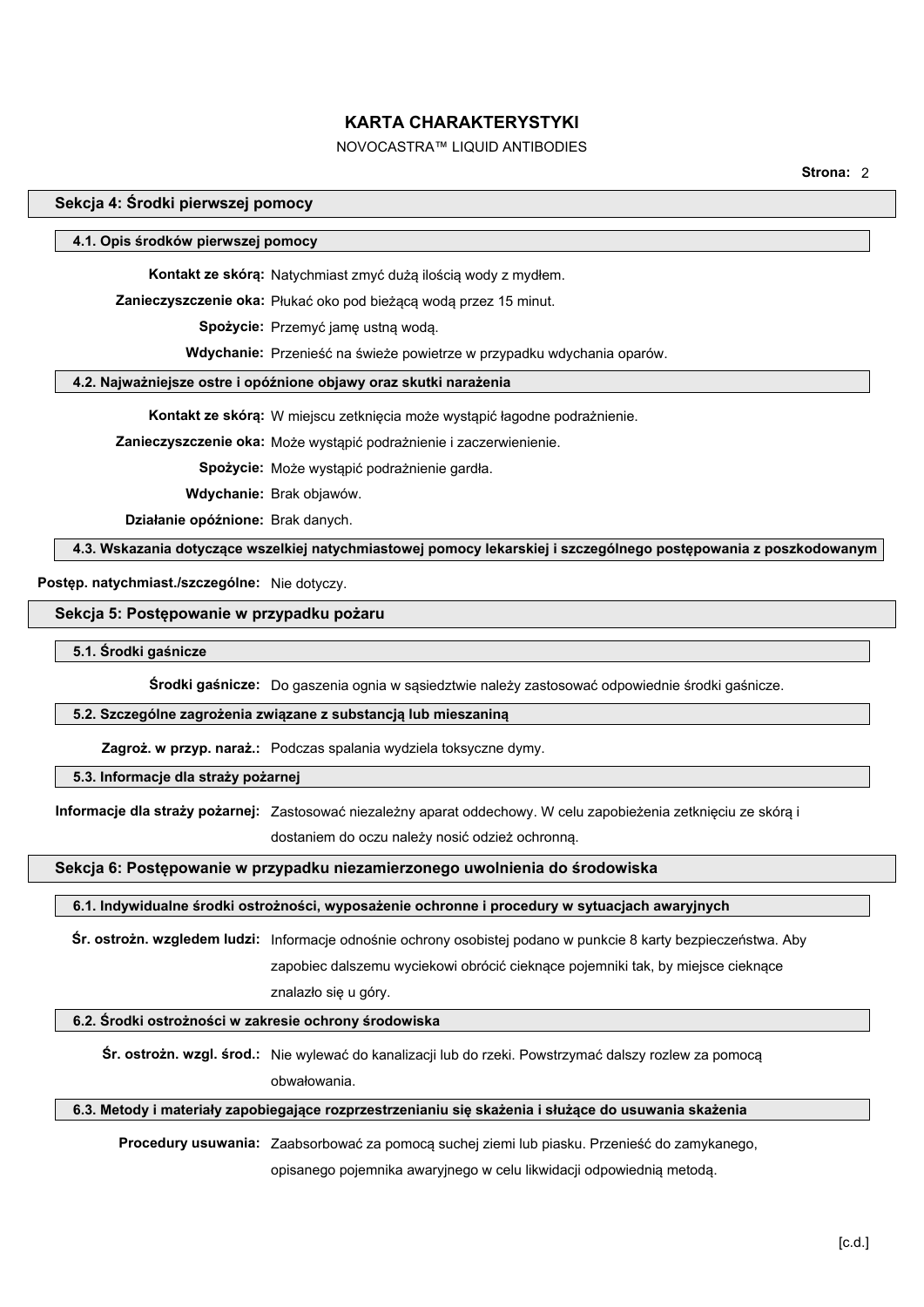# NOVOCASTRA™ LIQUID ANTIBODIES

**6.4. Odniesienia do innych sekcji**

**Odniesienia do innych sekcji:** Patrz punkt 8 karty bezpieczeństwa. Patrz punkt 13 karty bezpieczeństwa.

# **Sekcja 7: Postępowanie z substancjami i mieszaninami oraz ich magazynowanie**

#### **7.1. Środki ostrożności dotyczące bezpiecznego postępowania**

**Wymagania przy manipul.:** Unikać bezpośredniego kontaktu z daną substancją.

#### **7.2. Warunki bezpiecznego magazynowania, łącznie z informacjami dotyczącymi wszelkich wzajemnych niezgodności**

**Warunki magazynowania:** Przechowywać w chłodnym, dobrze wentylowanym miejscu Przechowywać pojemnik szczelnie zamknięty.

**Odpowiednie opakowanie:** Nie dotyczy.

#### **7.3. Szczególne zastosowanie(a) końcowe**

**Zastosowanie końcowe:** Zastosowanie w laboratoriach - profesjonalny.

## **Sekcja 8: Kontrola narażenia/środki ochrony indywidualnej**

**8.1. Parametry dotyczące kontroli**

## **Dopuszcz. stęż. w miejsc. zamiesz.:** Brak danych.

**DNEL/PNEC**

**DNEL / PNEC** Brak danych.

# **8.2. Kontrola narażenia**

**Środki techniczne:** Zapewnić wszystkie środki techniczne wymienione w punkcie 7 karty bezpieczeństwa. **Ochrona dróg oddechowych:** Ochrona dróg oddechowych nie jest wymagana. **Ochrona rąk:** Rękawice ochronne. **Ochrona oczu:** Okulary ochronne. Przygotować przemywacz do oczu. **Ochrona skóry:** Odzież ochronna. **Środowiskowe:** Nie wolno dopuścić do przedostania się substancji do kanalizacji publicznej lub środowiska bezpośredniego.

## **Sekcja 9: Właściwości fizyczne i chemiczne**

# **9.1. Informacje na temat podstawowych właściwości fizycznych i chemicznych**

|                                         | <b>Stan: Ciecz</b>                |                                        |                     |        |
|-----------------------------------------|-----------------------------------|----------------------------------------|---------------------|--------|
|                                         | Kolor: Bezbarwny - żółty - różowy |                                        |                     |        |
|                                         | <b>Zapach:</b> Bez zapachu        |                                        |                     |        |
| Szybkość parowania: Brak danych.        |                                   |                                        |                     |        |
|                                         | <b>Utlenianie:</b> Brak danych.   |                                        |                     |        |
| Rozpuszczalność w wodzie: Brak danych.  |                                   |                                        |                     |        |
|                                         | Lepkość: Brak danych.             |                                        |                     |        |
| Temp. wrzenia/zakres°C: Brak danych.    |                                   | Temp. topnienia/zakres°C: Brak danych. |                     |        |
| Dolna granica palności, %: Brak danych. |                                   |                                        | górny: Brak danych. |        |
| Temperatura zapłonu °C: Brak danych.    |                                   |                                        |                     | [c.d.] |
|                                         |                                   |                                        |                     |        |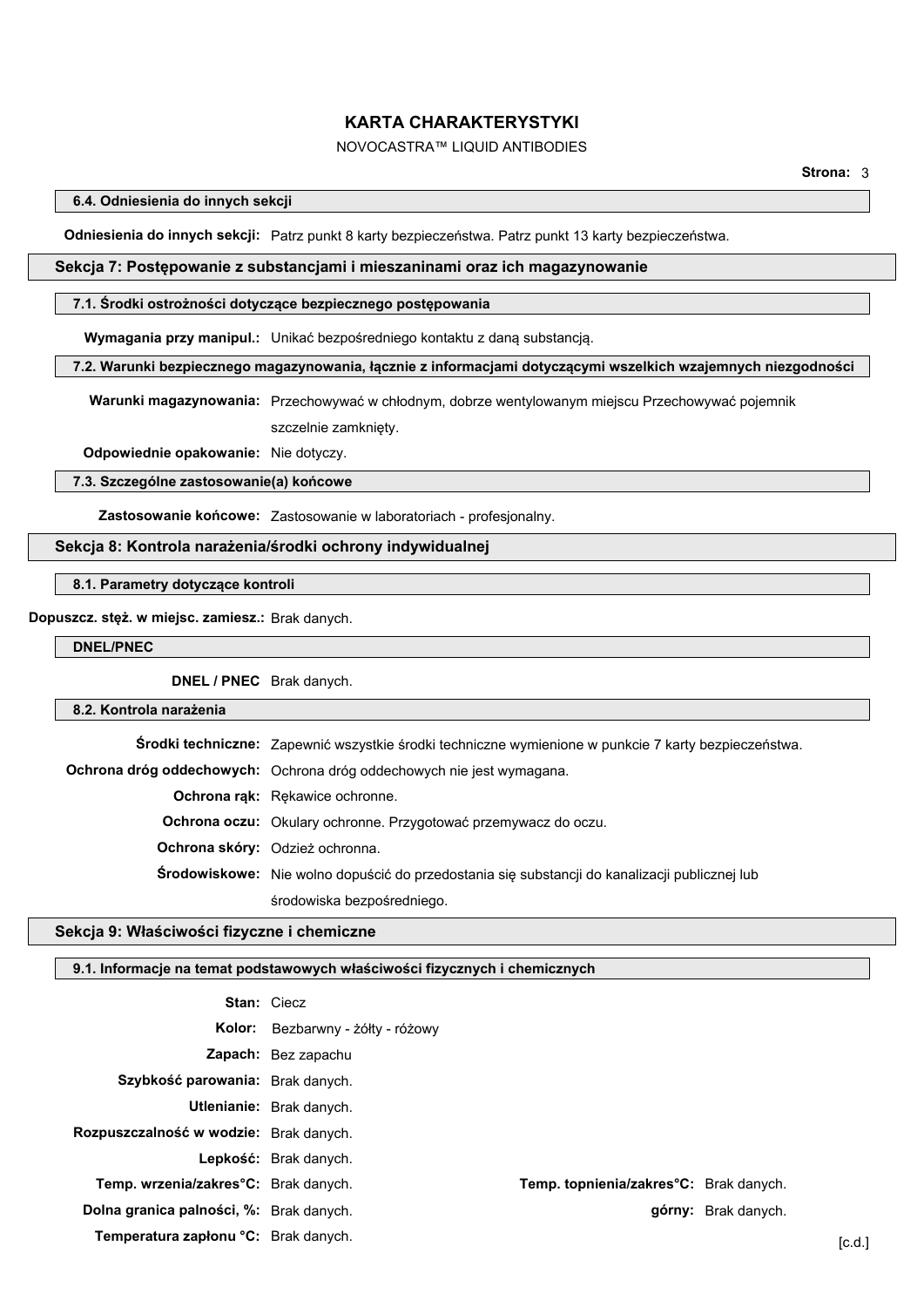# NOVOCASTRA™ LIQUID ANTIBODIES

|                                     |                                                                                               |                                        |                  | Strona: 4 |  |
|-------------------------------------|-----------------------------------------------------------------------------------------------|----------------------------------------|------------------|-----------|--|
|                                     |                                                                                               | Wsp.podz.:n-oktanol/woda: Brak danych. |                  |           |  |
| <b>Samozapion °C:</b> Brak danych.  |                                                                                               | Ciśnienie par: Brak danych.            |                  |           |  |
| Gęstość względna: Brak danych.      |                                                                                               |                                        | pH: Brak danych. |           |  |
|                                     | VOC g/l: Brak danych.                                                                         |                                        |                  |           |  |
| 9.2. Inne informacje                |                                                                                               |                                        |                  |           |  |
| Inne informacje: Nie dotyczy.       |                                                                                               |                                        |                  |           |  |
| Sekcja 10: Stabilność i reaktywność |                                                                                               |                                        |                  |           |  |
| 10.1. Reaktywność                   |                                                                                               |                                        |                  |           |  |
|                                     | Reaktywność: Substancja jest stabilna, jeśli przestrzegane są zalecane warunki transportu lub |                                        |                  |           |  |
|                                     | przechowywania.                                                                               |                                        |                  |           |  |
| 10.2. Stabilność chemiczna          |                                                                                               |                                        |                  |           |  |
|                                     | Stabilność chemiczna: Stabilny w normalnych warunkach.                                        |                                        |                  |           |  |
|                                     | 10.3. Możliwość występowania niebezpiecznych reakcji                                          |                                        |                  |           |  |
|                                     | Reakcje niebezpieczne: Niebezpieczne reakcje nie zajdą w normalnych warunkach transportu lub  |                                        |                  |           |  |
|                                     | przechowywania. Rozkład substancji może nastąpić w przypadku kontaktu z                       |                                        |                  |           |  |
|                                     | następującymi materiałami lub w poniższych warunkach.                                         |                                        |                  |           |  |

## **10.4. Warunki, których należy unikać**

**Należy unikać:** Ciepło.

**10.5. Materiały niezgodne**

**Unikać następ. materiał.:** Silne utleniacze. Mocne kwasy.

**10.6. Niebezpieczne produkty rozkładu**

**Niebezp. prod. rozkładu:** Podczas spalania wydziela toksyczne dymy.

**Sekcja 11: Informacje toksykologiczne**

## **11.1. Informacje dotyczące skutków toksykologicznych**

**Toksyczność ostra:** Brak danych.

## **Objawy / drogi kontaktu**

**Kontakt ze skórą:** W miejscu zetknięcia może wystąpić łagodne podrażnienie.

**Zanieczyszczenie oka:** Może wystąpić podrażnienie i zaczerwienienie.

 **Spożycie:** Może wystąpić podrażnienie gardła.

 **Wdychanie:** Brak objawów.

 **Działanie opóźnione:** Brak danych.

 **Inne informacje:** Nie dotyczy.

**Sekcja 12: Informacje ekologiczne**

**12.1. Toksyczność**

 **Ekotoksyczność:** Brak danych.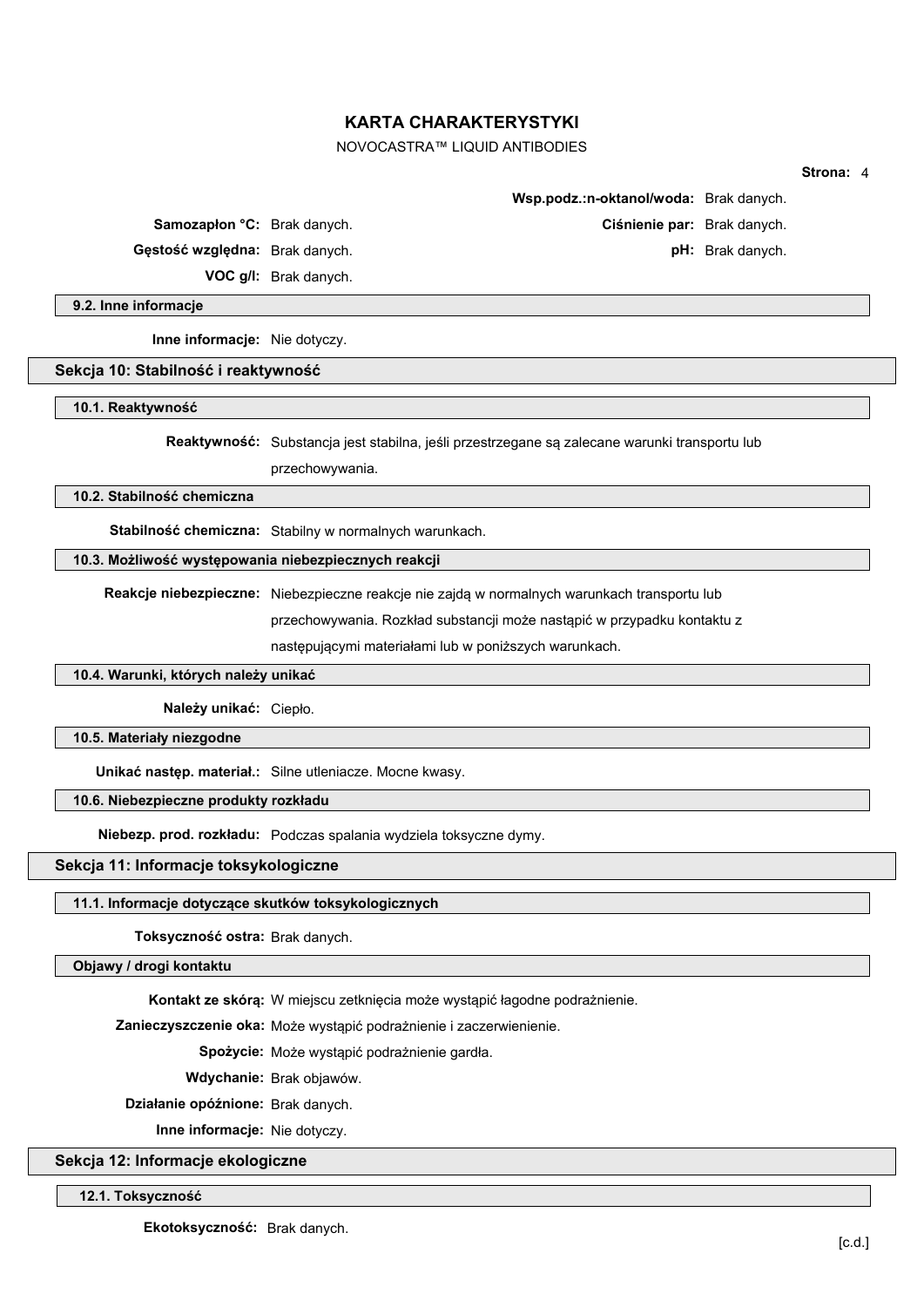# NOVOCASTRA™ LIQUID ANTIBODIES

### **12.2. Trwałość i zdolność do rozkładu**

**Trwałość i zdolność degradacji:** Ulega biodegradacji.

#### **12.3. Zdolność do bioakumulacji**

**Zdolność bioakumulacji:** Brak zdolności bioakumulacji.

## **12.4. Mobilność w glebie**

**Ruchliwość:** Łatwo absorbuje się w glebie.

#### **12.5. Wyniki oceny właściwości PBT i vPvB**

**PBT:** Substancji nie oznaczono jako substancji trwałej, ulegającej bioakumulacji i toksycznej (tzw. substancja PBT/vPvB).

#### **12.6. Inne szkodliwe skutki działania**

**Inne niekorzystne działania:** Nieznaczna ekotoksyczność.

## **Sekcja 13: Postępowanie z odpadami**

#### **13.1. Metody unieszkodliwiania odpadów**

**Operacje likwidacji (usuwania):** Przenieść do odpowiedniego pojemnika i zorganizować odbiór przez specjalistyczną firmę usuwania odpadów.

 **Procesy odzysku:** Nie dotyczy.

 **Likwidacja opakowania:** Oczyścić wodą. Usuwać jak zwykłe odpady przemysłowe.

 **Uwaga:** Zwraca się uwagę użytkowników na możliwość istnienia regionalnych lub krajowych przepisów dotyczących likwidacji odpadów.

## **Sekcja 14: Informacje dotyczące transportu**

**Klasa transportu:** Produkt nie podlega klasyfikacji ze względu na transport.

## **Sekcja 15: Informacje dotyczące przepisów prawnych**

#### **15.1. Przepisy prawne dotyczące bezpieczeństwa, ochrony zdrowia i środowiska specyficzne**

**Szczególne przepisy:** Karta bezpieczenstwa produktu nie jest wymagane przez przepisy.

## **15.2. Ocena bezpieczeństwa chemicznego**

**Ocena bezpieczeństwa chem:** Ocena bezpieczeństwa chemicznego substancji lub mieszaniny nie została

przeprowadzona przez dostawcę.

## **Sekcja 16: Inne informacje**

#### **Inne informacje**

|                   | Inne informacje: * oznacza fragment karty charakterystyki bezpieczeństwa, który uległ zmianie od ostatniej |   |  |
|-------------------|------------------------------------------------------------------------------------------------------------|---|--|
|                   | Wersji.                                                                                                    |   |  |
| Oswiadcz. prawne: | Sądzimy, że powyższe informacje są poprawne, lecz nie oznacza to że są kompletne.                          |   |  |
|                   | Powinny być zatem traktowane wyłacznie jako wskazówki. Niniejsza firma nie może                            |   |  |
|                   | ponosić odpowiedzialności za szkody wynikłe z manipulowania lub kontaktu z                                 |   |  |
|                   | powyższym produktem.                                                                                       | . |  |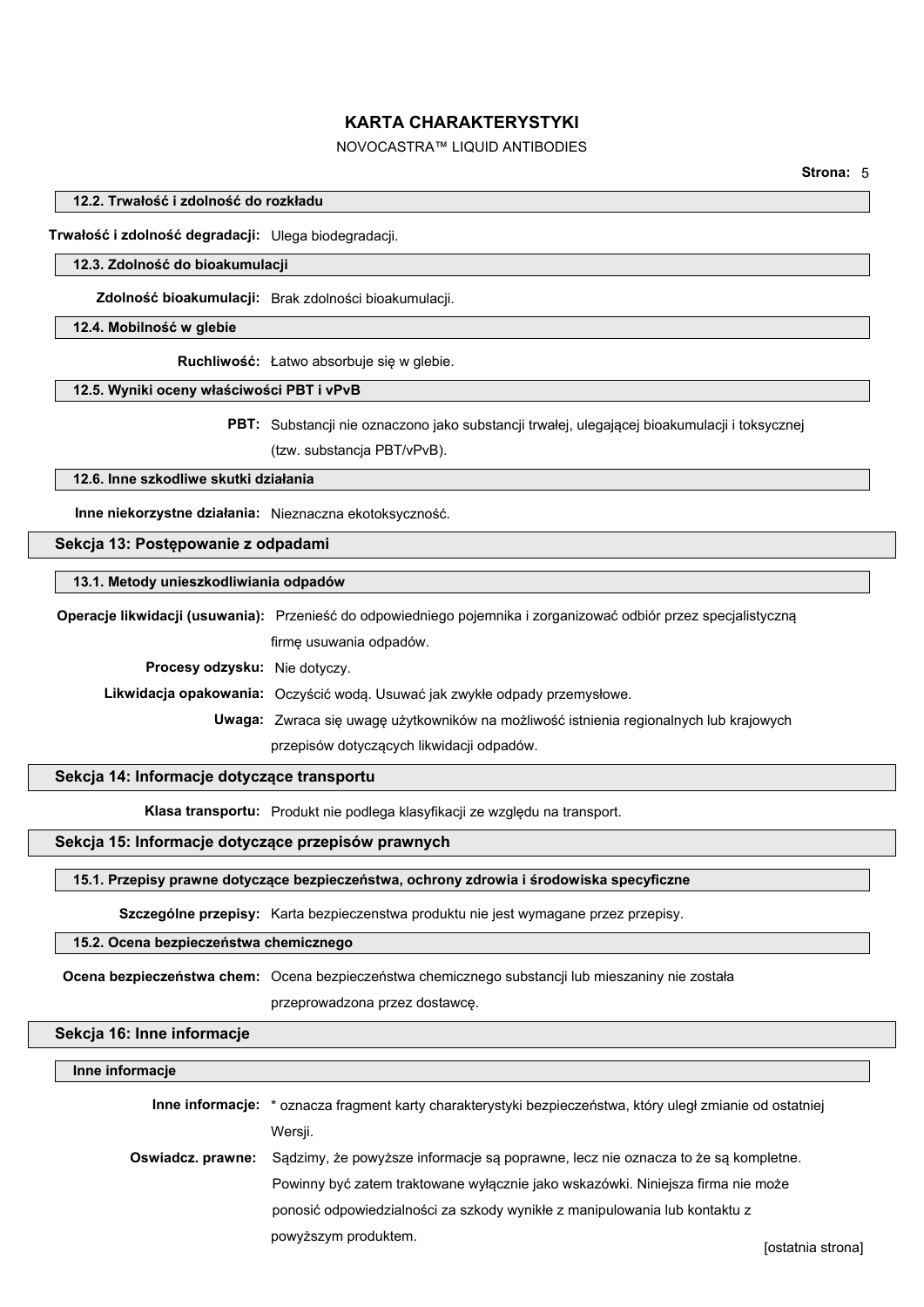

# NOVOCASTRA™ LIQUID ANTIBODIES

**BIOSYSTEMS** 

**Stran:** 1

**Datum sestave:** 20/DEC/2020

**Številka revizije:** 4

## **Oddelek 1: Identifikacija snovi/zmesi in družbe/podjetja**

### **1.1 Identifikator izdelka**

#### **Trgovsko ime:** NOVOCASTRA™ LIQUID ANTIBODIES

### **1.2 Pomembne identificirane uporabe snovi ali zmesi in odsvetovane uporabe**

**Uporaba izdelka:** Uporaba v laboratorijih - strokovni

## **1.3 Podrobnosti o dobavitelju varnostnega lista**

**Ime podjetja:** Leica Biosystems Newcastle Ltd

Balliol Business Park West

Benton Lane

Newcastle Upon Tyne

NE12 8EW

United Kingdom

**Tel:** +44 191 2150567

**Faks:** +44 191 2151152

**Email:** msds@LeicaBiosystems.com

## **1.4 Telefonska številka za nujne primere**

**Telefon za nujne primere:** ZDA in Kanada : 1-800-424-9300 Zunaj ZDA in Kanada : +1 703-741-5970 Za klici v sili samo.

## **Oddelek 2: Določitev nevarnosti**

## **2.1 Razvrstitev snovi ali zmesi**

**Razvršanje (DSD/DPD):** Ta proizvod nima razvrščanja po DSD/DPD.

**Razvršanje (CLP):** Ta proizvod nima razvrščanja po CLP.

# **2.2 Elementi etikete**

**Elementi etikete:** Ta proizvod nima elementov označevanja.

**2.3 Druge nevarnosti**

**PBT:** Ta snov ni opredeljena kot snov PTB/vPvB.

### **Oddelek 3: Sestava/podatki o sestavinah**

**3.2 Zmesi**

**Vsebuje:** Se ne uporablja.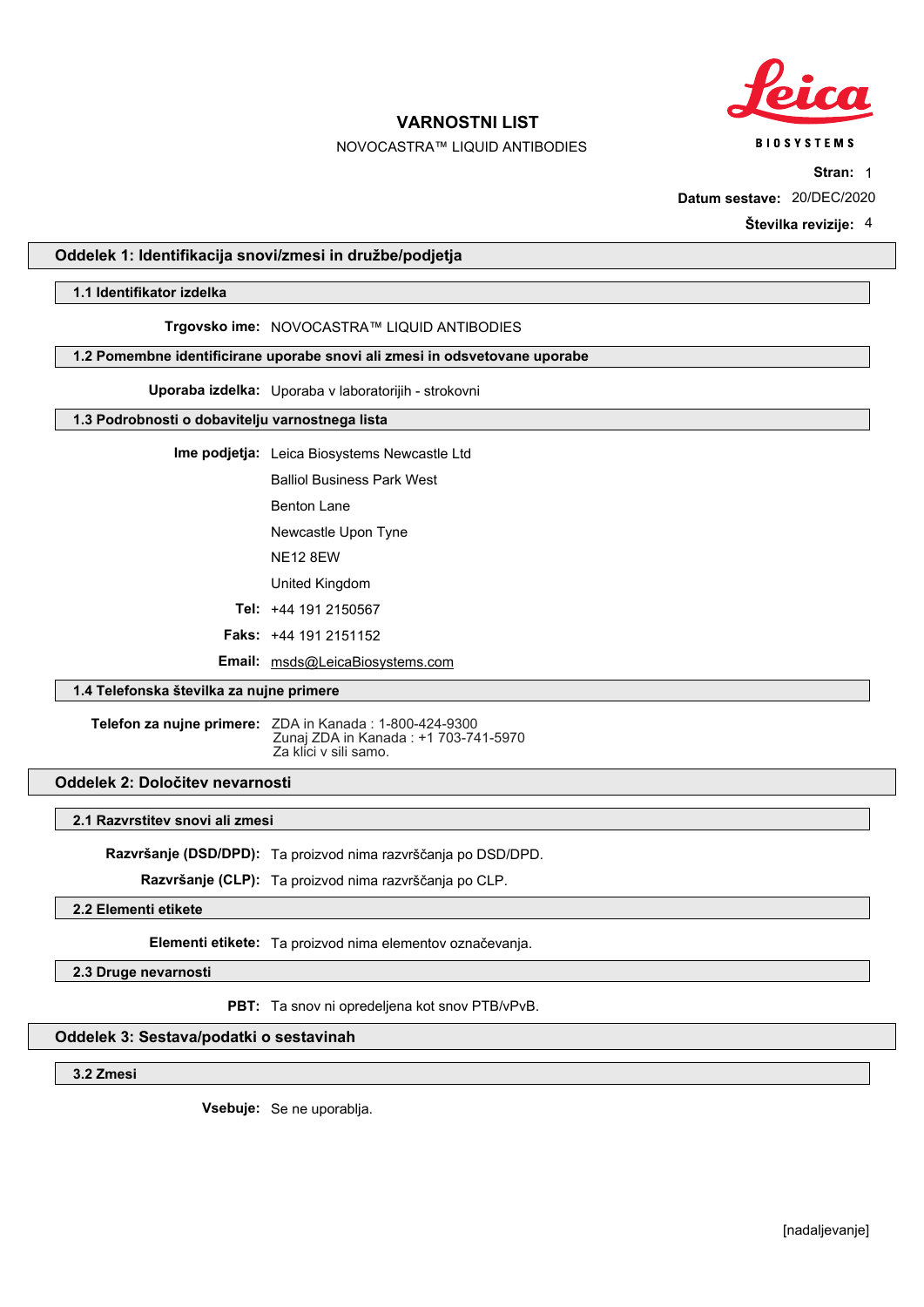# NOVOCASTRA™ LIQUID ANTIBODIES

**Stran:** 2

#### **Oddelek 4: Ukrepi za prvo pomoč**

#### **4.1 Opis ukrepov za prvo pomoč**

**Stik s kožo:** Takoj izprati z obilico vode in mila.

**Stik z očmi:** Oči izpirati 15 minut s tekočo vodo.

**Zaužitje:** Izperite usta z vodo.

**Vdihavanje:** Premaknite se na sveži zrak, če pride do nenamernega vdihavanja hlapov.

## **4.2 Najpomembnejši simptomi in učinki, akutni in zapozneli**

**Stik s kožo:** Na mestu dotika lahko pride do rahlega draženja.

**Stik z očmi:** Lahko pride do razdraženja in pordelosti.

**Zaužitje:** Lahko pride do draženja grla.

**Vdihavanje:** Brez simptomov.

**Zapozneli/takojšnji učinki:** Ni razpoložljivih podatkov.

**4.3 Navedba kakršne koli takojšnje medicinske oskrbe in posebnega zdravljenja**

**Takojšnja/posebna obdelava:** Se ne uporablja.

#### **Oddelek 5: Protipožarni ukrepi**

**5.1 Sredstva za gašenje**

**Primerna sredstva za gašenje:** Za obrobni ogenj uporabite ustrezna gasilna sredstva.

#### **5.2 Posebne nevarnosti v zvezi s snovjo ali zmesjo**

**Nevarnosti pri izpostavljenju:** Pri gorenju nastajajo strupeni hlapi.

## **5.3 Nasvet za gasilce**

**Nasvet za gasilce:** Uporabite izolirane dihalne aparate. Nosite varovalno obleko in tako preprečite stik s

kožo in očmi.

#### **Oddelek 6: Ukrepi ob nenamernih izpustih**

#### **6.1 Osebni varnostni ukrepi, zaščitna oprema in postopki v sili**

**Osebni varnostni ukrepi:** Podrobnosti o osebni zaščiti boste našli v Varnostnem listu, odstavek 8. Posode, ki

puščajo, obrnite tako, da bo mesto, kjer je tekočina uhajala, zgoraj.

## **6.2 Okoljevarstveni ukrepi**

**Okoljevarstveni ukrepi:** Ne izlijte v kanalizacije ali reke. Razlitje omejite tako, da ga ogradite ali zajezite z ustreznim materialom.

#### **6.3 Metode in materiali za zadrževanje in čiščenje**

**Post. čiščenja po nezg. izpustu:** Absorbirajte s suho zemljo ali peskom. Premestite v označeno posodo za odpadke z zapiralom in odstranite v skladu s predpisi.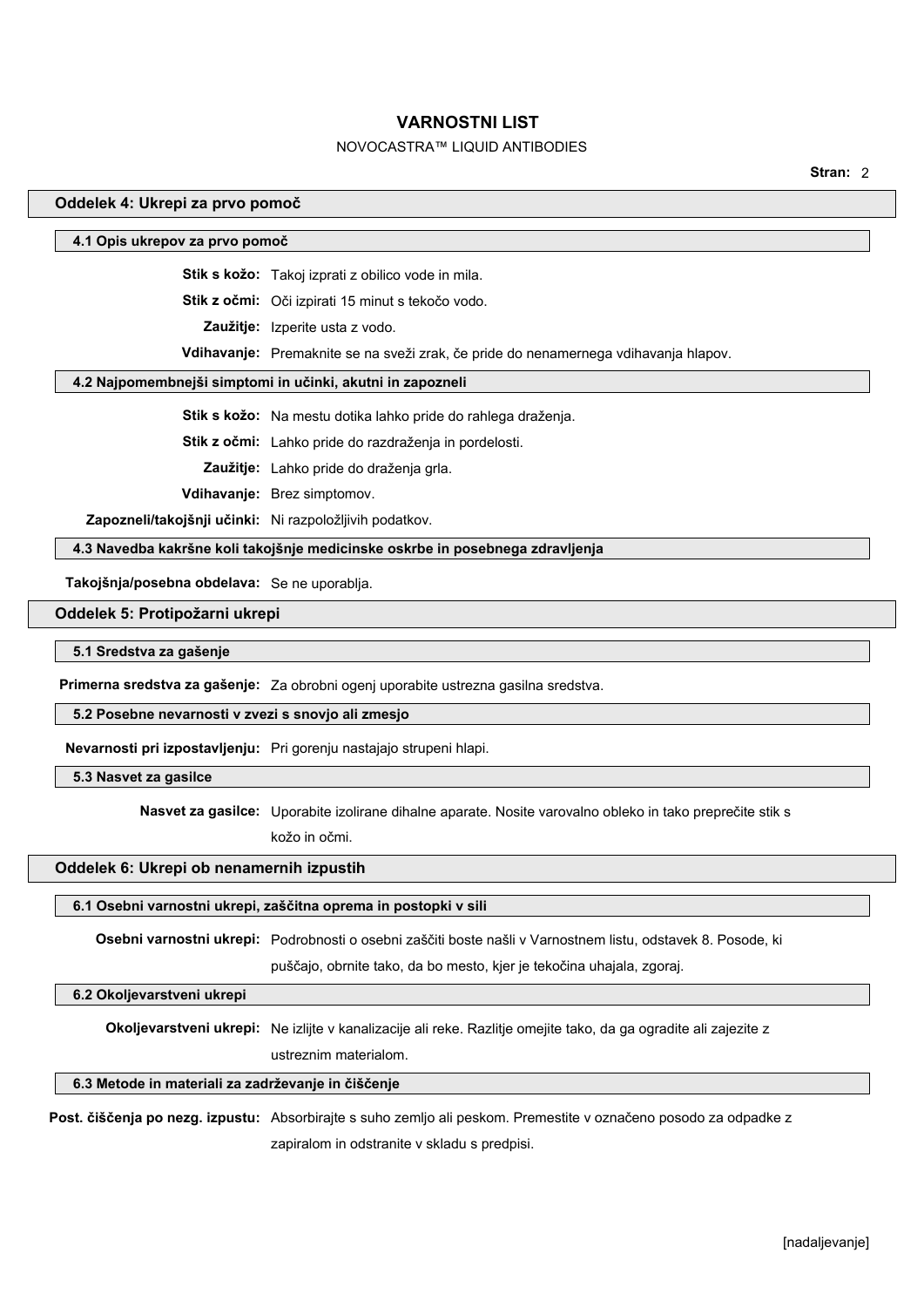## NOVOCASTRA™ LIQUID ANTIBODIES

## **6.4 Sklicevanje na druge oddelke**

**Sklicevanje na druge oddelke:** Glej Varnostni list, odstavek 8. Glej Varnostni list, odstavek 13.

## **Oddelek 7: Ravnanje in skladiščenje**

#### **7.1 Varnostni ukrepi za varno ravnanje**

**Zahteve pri ravnanju:** Izogibajte se neposrednemu stiku s snovjo.

## **7.2 Pogoji za varno skladiščenje, vključno z nezdružljivostjo**

**Pogoji za skladiščenje:** Hraniti na hladnem, dobro prezracevanem mestu. Hraniti v tesno zaprti posodi.

**Ustrezna embalaža:** Se ne uporablja.

#### **7.3 Posebne končne uporabe**

**Posebne končne uporabe:** Uporaba v laboratorijih - strokovni.

## **Oddelek 8: Nadzor izpostavljenosti/osebna zaščita**

## **8.1 Parametri nadzora**

**Meje poklicne izpostavljenosti:** Ni razpoložljivih podatkov.

**DNEL/PNEC**

 $\mathbf{I}$ 

**DNEL / PNEC** Ni razpoložljivih podatkov.

#### **8.2 Nadzor izpostavljenosti**

| T <b>ehnični ukrepi:</b> Ukrepajte v skladu s tehničnimi merami naštetimi v Varnostnem listu, točka 7. |
|--------------------------------------------------------------------------------------------------------|
| <b>Zaščita dihal:</b> Dihalna zaščita ni potrebna.                                                     |
| Zaščita rok: Zaščitne rokavice.                                                                        |
| <b>Zaščita oči:</b> Zaščitna očala. Poskrbite, da bo pri roki kopel za oči.                            |
| Zaščita kože: Zaščitna oblačila.                                                                       |
| <b>Okoljski:</b> Preprečite vstop v javno kanalizacijo ali bližnje okolje.                             |

## **Oddelek 9: Fizikalne in kemijske lastnosti**

| 9.1. Podatki o osnovnih fizikalnih in kemijskih lastnostih |                                                         |                                                                  |                                             |  |
|------------------------------------------------------------|---------------------------------------------------------|------------------------------------------------------------------|---------------------------------------------|--|
| Stanje: Tekoč                                              |                                                         |                                                                  |                                             |  |
|                                                            | <b>Barva:</b> Brez barve - Rumene barve - Rožnate barve |                                                                  |                                             |  |
|                                                            | Vonj: Brez vonja                                        |                                                                  |                                             |  |
|                                                            | Stopnja hlapnosti: Ni razpoložljivih podatkov.          |                                                                  |                                             |  |
|                                                            | Oksidativne lastnosti: Ni razpoložljivih podatkov.      |                                                                  |                                             |  |
|                                                            | Topnost v vodi: Ni razpoložljivih podatkov.             |                                                                  |                                             |  |
|                                                            | <b>Viskoznost:</b> Ni razpoložljivih podatkov.          |                                                                  |                                             |  |
| Vrelišče/obseg vrelišča °C: Ni razpoložljivih podatkov.    |                                                         | Tališče/talilno območje °C: Ni razpoložljivih podatkov.          |                                             |  |
| Meji vnetljivosti %: spodnja: Ni razpoložljivih podatkov.  |                                                         |                                                                  | <b>zgornja:</b> Ni razpoložljivih podatkov. |  |
|                                                            | <b>Vnetišče °C:</b> Ni razpoložljivih podatkov.         | Porazdelitveni koef. n-oktanol/voda: Ni razpoložljivih podatkov. |                                             |  |
|                                                            | Samovnetljivost °C: Ni razpoložljivih podatkov.         |                                                                  | Pritisk hlapov: Ni razpoložljivih podatkov. |  |
|                                                            | Relativna gostota: Ni razpoložljivih podatkov.          |                                                                  | <b>pH:</b> Ni razpoložljivih podatkov.      |  |
|                                                            | <b>VOC g/l:</b> Ni razpoložljivih podatkov.             |                                                                  | [nadaljevanje]                              |  |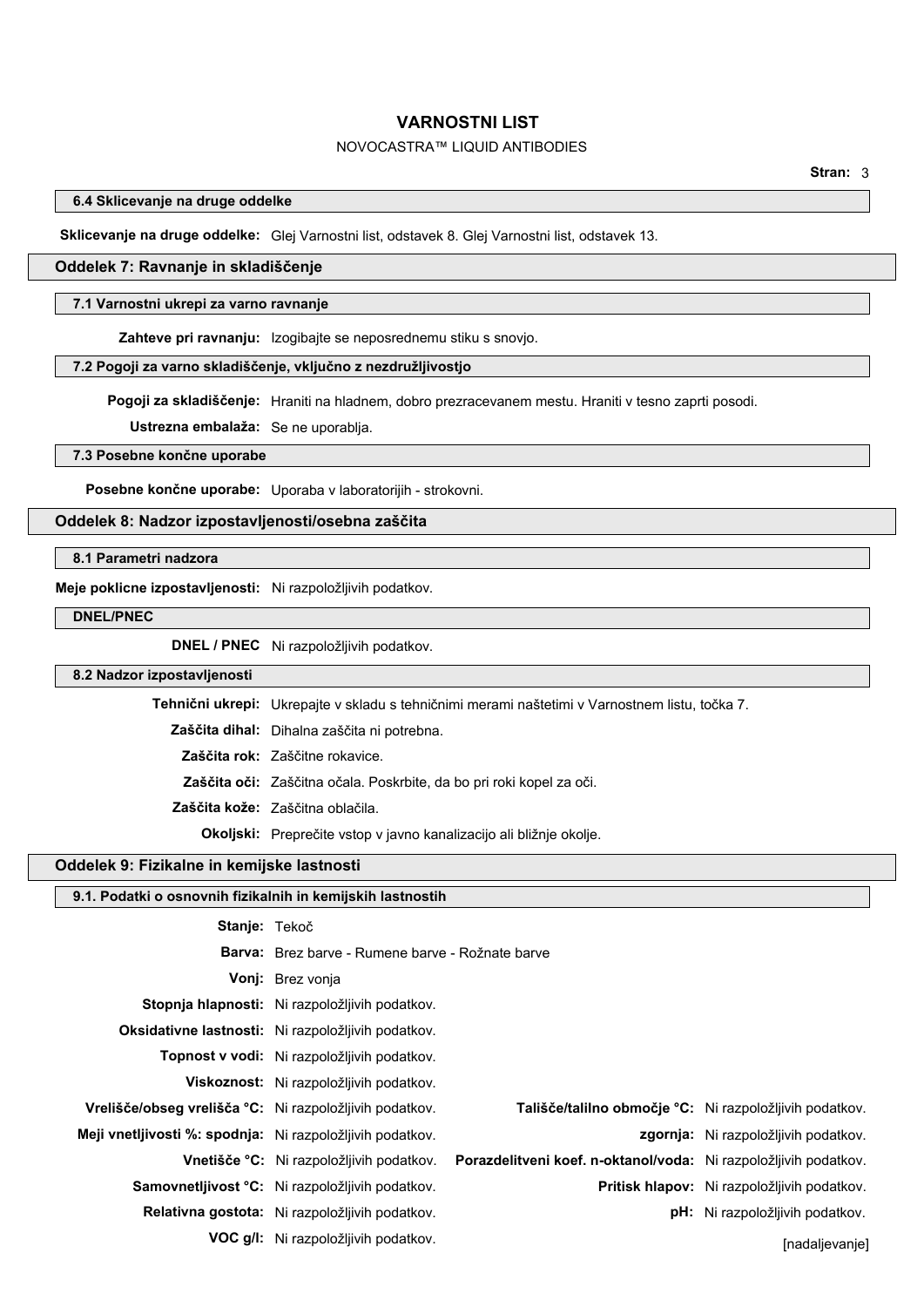# NOVOCASTRA™ LIQUID ANTIBODIES

**Stran:** 4

## **9.2. Drugi podatki**

**Drugi podatki:** Se ne uporablja.

## **Oddelek 10: Obstojnost in reaktivnost**

#### **10.1 Reaktivnost**

**Reaktivnost:** Stabilno v priporočenem prevozu ali pogojih skladiščenja.

**10.2 Kemijska stabilnost**

**Kemijska stabilnost:** Stabilno v normalnih pogojih.

### **10.3 Možnost poteka nevarnih reakcij**

**Nevarne reakcije:** V običajnem prevozu ali pogojih skladiščenja ne bo prišlo do nevarnih reakcij. Ob

izpostavljenosti spodaj navedenim pogojem ali materialom lahko pride do razgradnje.

# **10.4 Pogoji, ki se jim je treba izogniti**

**Pogoji - izogniti:** Vročina.

# **10.5 Nezdružljivi materiali**

**Nezdružljive snovi:** Močni oksidanti. Močne kisline.

**10.6 Nevarni produkti razgradnje**

**Nevarni produkti razkroja:** Pri gorenju nastajajo strupeni hlapi.

## **Oddelek 11: Toksikološki podatki**

**11.1 Podatki o toksikoloških učinkih**

**Akutna toksičnost:** Ni razpoložljivih podatkov.

**Simptomi / načini izpostavljenosti**

**Stik s kožo:** Na mestu dotika lahko pride do rahlega draženja.

**Stik z očmi:** Lahko pride do razdraženja in pordelosti.

**Zaužitje:** Lahko pride do draženja grla.

**Vdihavanje:** Brez simptomov.

**Zapozneli/takojšnji učinki:** Ni razpoložljivih podatkov.

**Drugi podatki:** Se ne uporablja.

**Oddelek 12: Ekološki podatki**

# **12.1 Strupenost**

**Ekotoksičnost:** Ni razpoložljivih podatkov.

#### **12.2 Obstojnost in razgradljivost**

**Vztrajnost in razgradljivost:** Biološko razgradljivo.